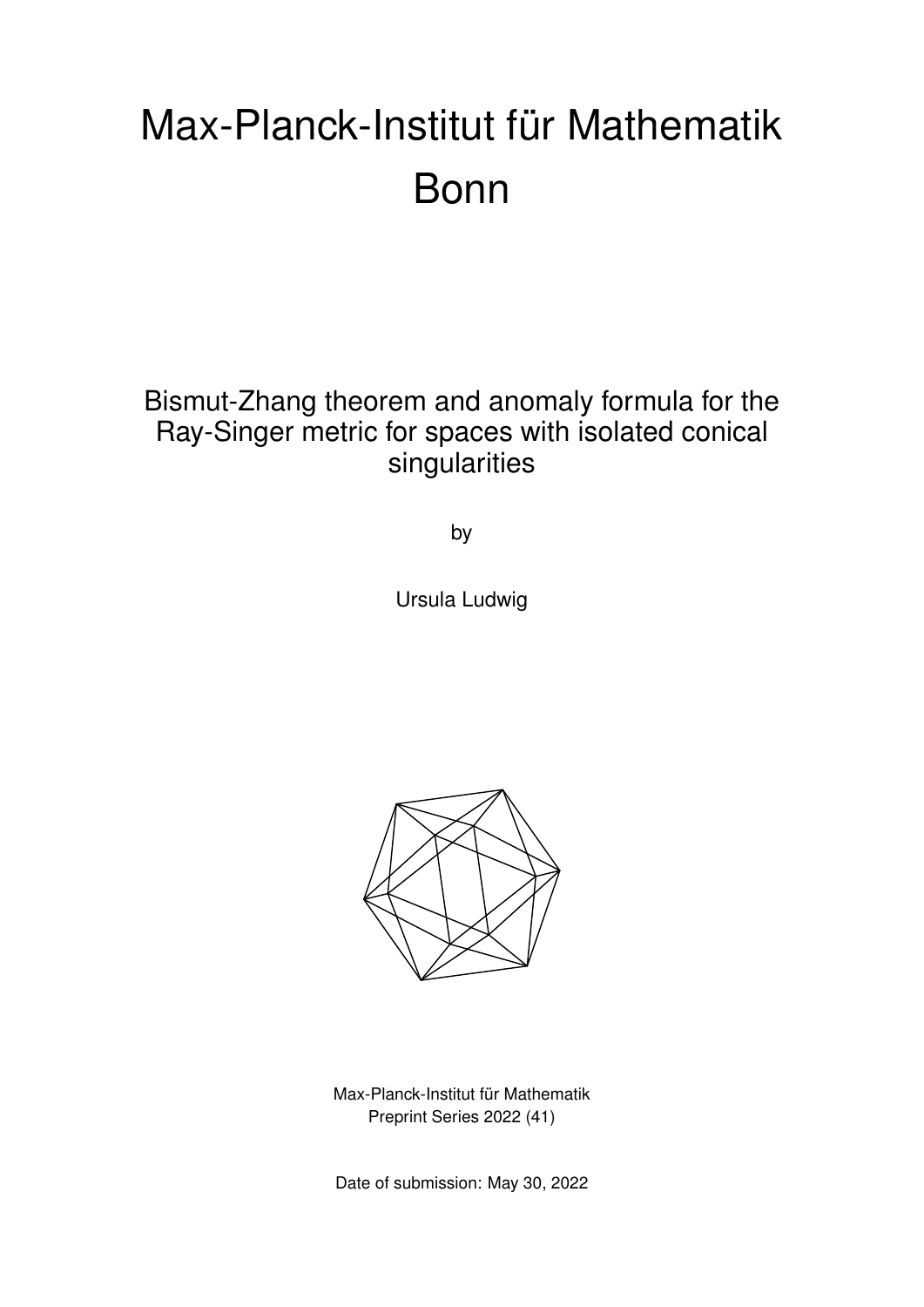# Bismut-Zhang theorem and anomaly formula for the Ray-Singer metric for spaces with isolated conical singularities

by

Ursula Ludwig

Max-Planck-Institut für Mathematik Vivatsgasse 7 53111 Bonn **Germany** 

Westfälische Wilhelms-Universität Münster Mathematik Münster Einsteinstr. 62 48149 Münster Germany

MPIM 22-41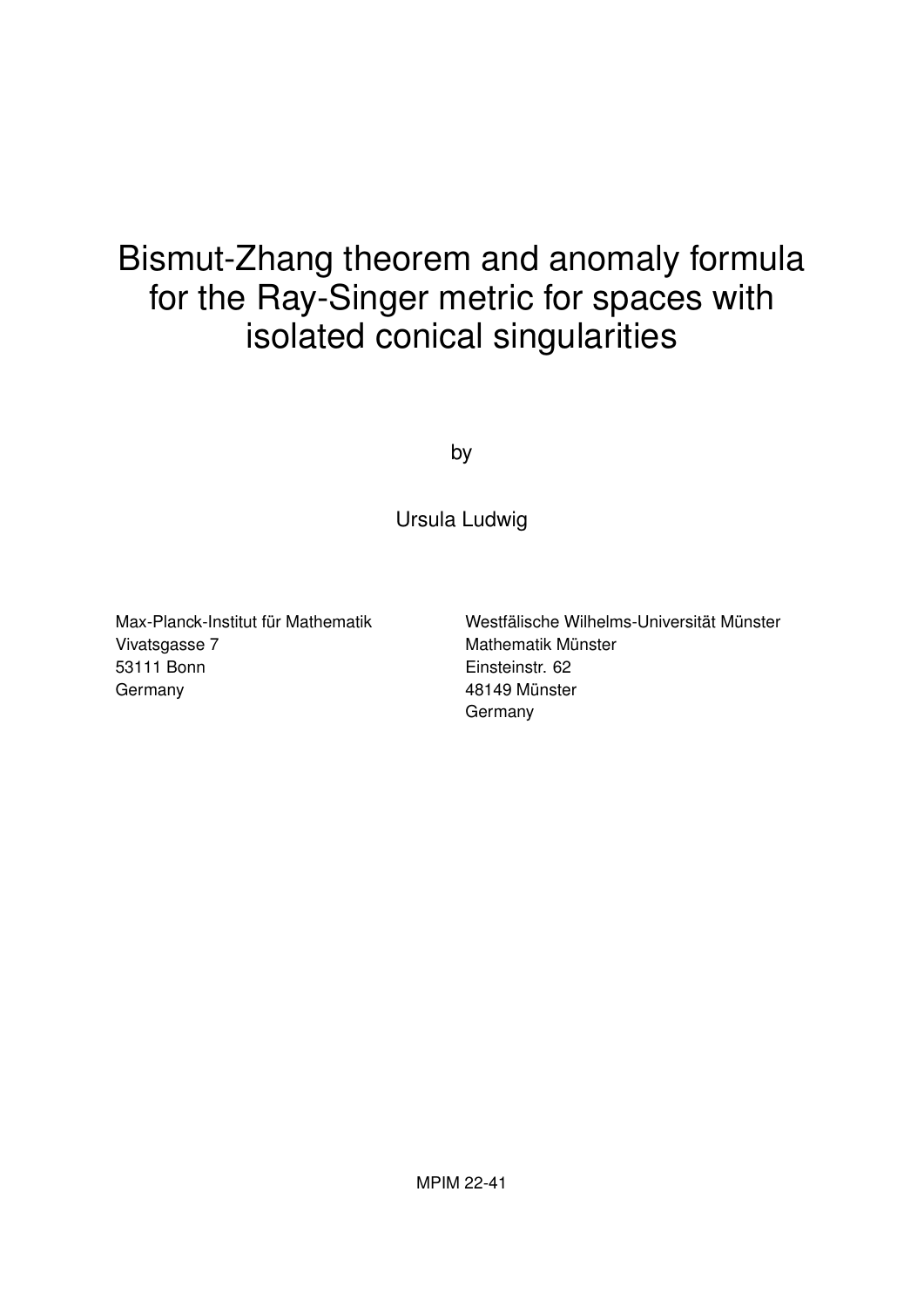## **BISMUT-ZHANG THEOREM AND ANOMALY FORMULA FOR THE RAY-SINGER METRIC FOR SPACES WITH ISOLATED CONICAL SINGULARITIES**

#### URSULA LUDWIG

ABSTRACT. In this article we extend to spaces with isolated conical singularities Bismut's and Zhang's generalisation of the Cheeger-Müller Theorem, *i.e.* the comparison formula between analytic torsion and Milnor torsion of a smooth compact manifold equipped with an arbitrary flat Hermitian vector bundle. We also establish anomaly formulas for all three terms appearing in our Bismut-Zhang formula for a space with isolated conical singularities, in particular we generalise Bismut's and Zhang's anomaly formula for the Ray-Singer metric to this singular context.

#### 1. INTRODUCTION

An important comparison theorem in global analysis is the comparison of analytic (or Ray-Singer) and topological torsion for smooth compact manifolds equipped with a unitary flat vector bundle. It has been conjectured by Ray and Singer and has been independently proved by Cheeger [\[Che79\]](#page-62-0) and Müller [Mül78]. In [Mül93] Müller extended the result to the case of odd dimensional manifolds, where only the metric on the determinant of the flat vector bundle is required to be flat, the socalled unimodular case. In the same time, in [\[BZ92\]](#page-62-1), Bismut and Zhang combined the Witten deformation ([\[Wit82,](#page-63-2) [HS85\]](#page-63-3)) and local index techniques to generalise the result of Cheeger and Müller to arbitrary flat vector bundles with arbitrary Hermitian metrics. Bismut and Zhang compare the analytic torsion with the Milnor torsion: If the flat vector bundle is not unitary or unimodular the two torsions are no longer equal and the difference between them can be expressed in terms of the Mathai-Quillen current. In this article we refer to this most general version of the comparison theorem of torsions as the Bismut-Zhang theorem.

In the last decade a lot of progress has been made in the study of analytic torsion and the Cheeger-Müller theorem for spaces with singularities of different types. In this article we deal with spaces with conical singularities, and therefore only review the history of the Cheeger-Müller theorem for these.

The study of analytic and topological torsion on *singular spaces with conical singularities* started with work of Dar in [\[Dar87\]](#page-62-2). She proved that on singular spaces with *isolated conical singularities*, the analytic torsion is well-defined. She also proved that for an oriented even dimensional space with isolated conical singularities and unitary flat vector bundles, by the usual duality argument, the analytic torsion is trivial. Following an idea suggested by Lesch in [\[Les98,](#page-63-4) Problem 5.3], namely to study the problem of a Cheeger-Müller theorem for singular spaces via gluing formulas, several articles have computed

<sup>2000</sup> *Mathematics Subject Classification.* 58J52, 58J28, 58J35, 35S35.

*Key words and phrases.* Ray-Singer analytic torsion, Cheeger-Muller theorem, anomaly formulas, conical ¨ singularities.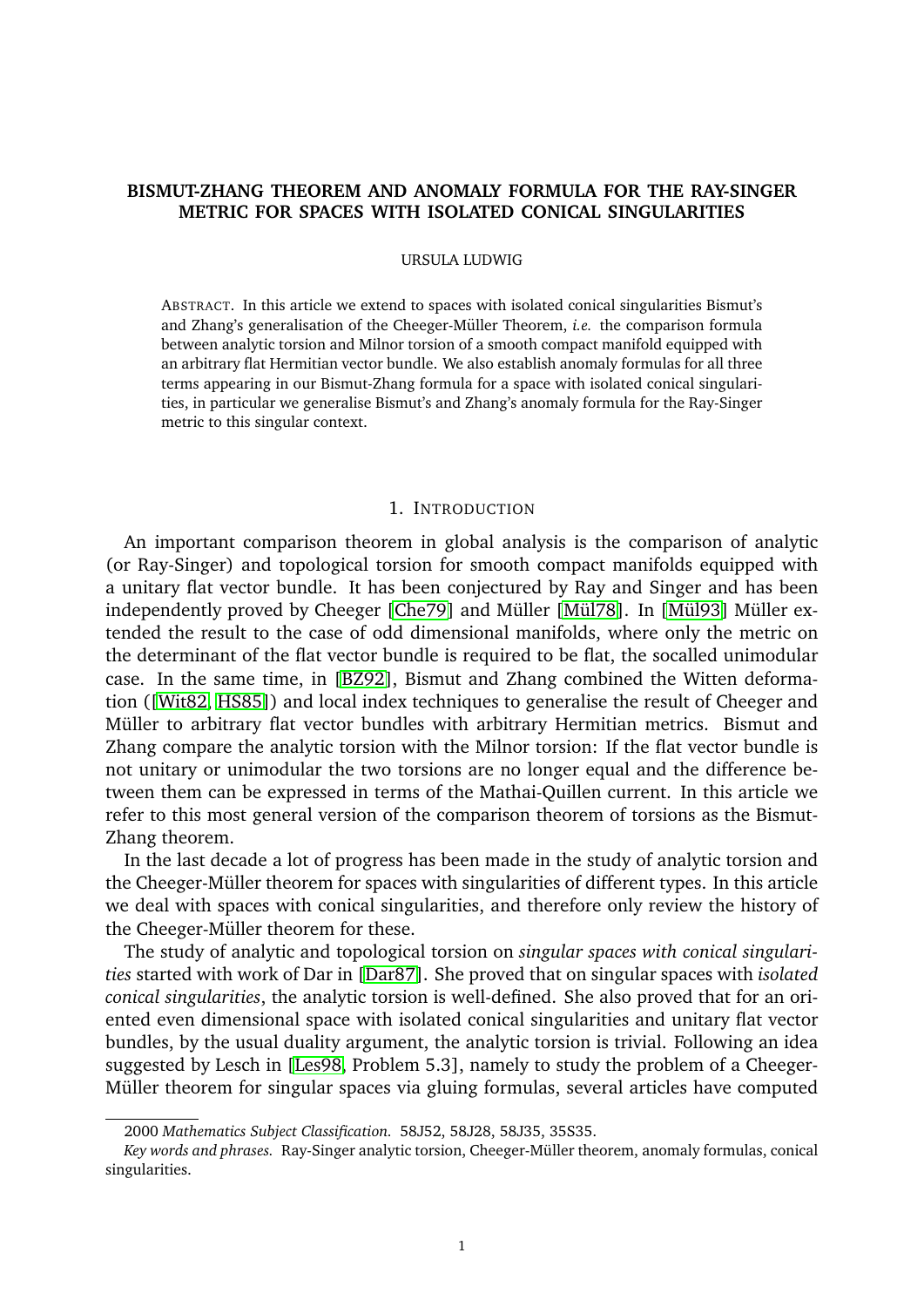and studied the analytic torsion on a truncated cone [\[Ver09\]](#page-63-5), [\[MV14\]](#page-63-6), [\[HS10\]](#page-63-7), [\[HS11\]](#page-63-8), [\[HS16\]](#page-63-9). The recent preprint [\[HS20\]](#page-63-10) seems to complete this program.

Although a Cheeger-Müller theorem for spaces with isolated singularities was still missing, it was expected that the Ray-Singer metric is no longer a topological invariant in general. Only partial results on anomaly formulas for the Ray-Singer metric for spaces with isolated conical singularities exist so far: In [\[MV14\]](#page-63-6) an asymptotic variation formula for the analytic torsion of a truncated odd dimensional cone is given.

In [\[MV12\]](#page-63-11) Mazzeo and Vertman prove the well-definedness of analytic torsion for *incomplete edge spaces* (sometimes also called wedge spaces in the literature), *i.e.* spaces with a singular stratum of positive dimension and a cone-like metric near the singular stratum. The authors also prove topological invariance of the analytic torsion for an odd dimensional edge space with an odd dimensional singular stratum. The Cheeger-Müller theorem on an odd dimensional edge space with odd dimensional singular stratum equipped with a unimodular bundle satisfying an additional acyclicity condition has been studied in [\[ARS18\]](#page-62-3). The strategy in [\[ARS18\]](#page-62-3) consists in the study of analytic torsion via degeneration of smooth metrics into conical metrics. The assumptions made in [\[ARS18\]](#page-62-3) exclude the case of odd dimensional spaces with isolated singularities.

In [\[Lud20a\]](#page-63-12) a generalisation of the Cheeger-Müller theorem for singular spaces with isolated conical singularities has been achieved, following yet another strategy, namely by adapting the strategy of proof of Bismut and Zhang in [\[BZ92\]](#page-62-1) to the singular setting. The result in [\[Lud20a\]](#page-63-12) has been proved for a Witt space, satisfying an additional spectral Witt condition, equipped with a unitary flat vector bundle. The comparison theorem in [\[Lud20a\]](#page-63-12) establishes the equality of the Ray-Singer metric and a metric also defined in [\[Lud20a\]](#page-63-12) and which henceforth we will call the Bismut-Zhang metric; its definition will be recalled in Section [5.2](#page-33-0) of this paper. The Bismut-Zhang metric is defined using the gradient vector field of an anti-radial Morse function on the singular space and bears some similarity to the definition of the smooth Milnor metric: The smooth critical points of the anti-radial Morse function do give the usual contribution to the Bismut-Zhang metric, while the contribution of the singularities of the space is given by the analytic torsion of the model Witten Laplacian. Unlike the Milnor metric of a smooth compact manifold, the Bismut-Zhang metric of a singular space is not a purely topological invariant of the space, even if the flat bundle is unitary.

The aim of this article is to fully profit from the strength of the Bismut-Zhang approach to the study of torsion, and to give a Bismut-Zhang formula for spaces with isolated conical singularities, *i.e.* we establish a comparison theorem of torsions for the case where the flat vector bundle is not assumed to be unitary or unimodular. We are also able to remove the assumption made in [\[Lud20a\]](#page-63-12), that the space satisfies the Witt and a spectral Witt condition. In the case of an odd dimensional space with isolated conical singularities, which does not satisfy the Witt condition, we thus get two comparison formulas according to the two middle perversities for intersection cohomology.

In the last part of this article we also study anomaly formulas for the Ray-Singer metric for spaces with isolated conical singularities, generalising the corresponding formulas of Bismut and Zhang [\[BZ92,](#page-62-1) Section IV] for smooth compact manifolds. We also describe anomaly formulas for the Bismut-Zhang metric. The study of these anomaly formulas will reveal that the variations of the three terms in the Bismut-Zhang formula are compatible with each other.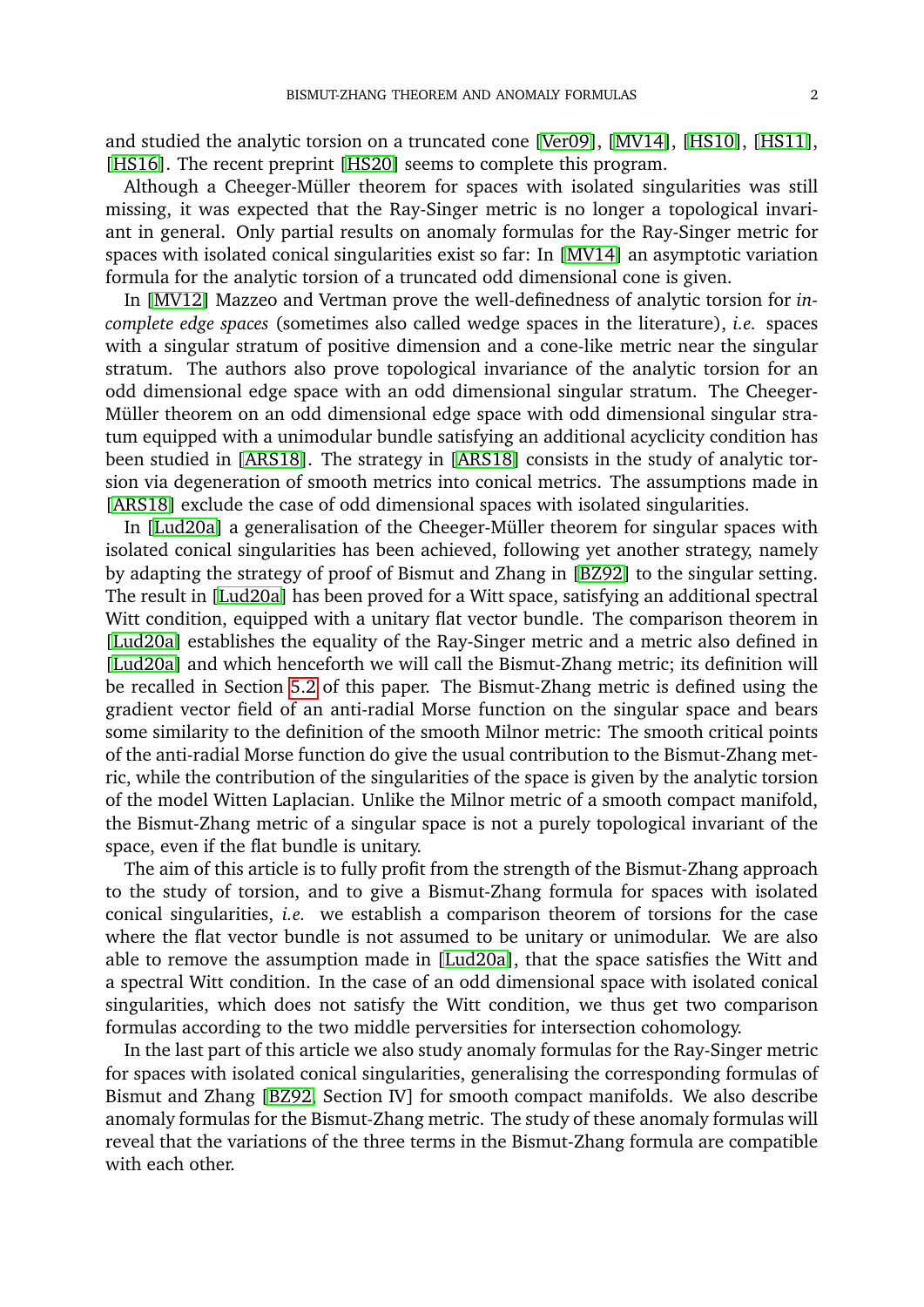As in [\[BZ92\]](#page-62-1) and in [\[Lud20a\]](#page-63-12), the main technical tools of this paper are local index techniques and the Witten deformation, which are adapted to this singular setting. Further, an important role is played by the study of the small time asymptotics of the supertrace of certain operators related to the heat operator in the presence of singularities.

The main results of this paper are: the Bismut-Zhang Theorem (Theorem [5.6\)](#page-36-0), the anomaly formula for the Ray-Singer metric (Theorem [7.5\)](#page-56-0) and the anomaly formula for the Bismut-Zhang metric (Theorem [7.9\)](#page-61-0).

*The article is organised as follows*: In Section [2](#page-4-0) we recall basic definitions and facts on singular spaces with isolated conical singularities. In Section [3](#page-9-0) we study the Berezin integral formalism as well as the Mathai-Quillen current for singular spaces and anti-radial Morse functions. In Section [4](#page-19-0) we study the Witten deformation: We first shortly recall from [\[Lud17b\]](#page-63-13) the Witten deformation for singular spaces with isolated conical singularities and anti-radial Morse functions in Section [4.1.](#page-20-0) In Sections [4.2-](#page-21-0)[4.4,](#page-29-0) we study the local model Witten Laplacian and adapt results from [\[Lud20b,](#page-63-14) [Lud20a\]](#page-63-12) to the situation, where the space is no longer Witt and the flat bundle is no longer unitary. In Section [5](#page-33-1) we recall the definition of the Ray-Singer and the Bismut-Zhang metric for spaces with isolated conical singularities and state one of the main results of this article, the Bismut-Zhang Theorem, comparing the two metrics. Also in Section [5](#page-33-1) we state nine intermediate results, which are the analogues of the nine intermediate results in [\[BZ92,](#page-62-1) Section VII] and [\[Lud20a,](#page-63-12) Section 5]. Once the nine intermediate results are achieved in our more general situation, the proof of the Bismut-Zhang Theorem is completely analogous to the proof in [\[BZ92,](#page-62-1) Section VII] and in [\[Lud20a,](#page-63-12) Section 6], hence we give an outline only, omitting the details. In Section [6,](#page-39-0) we indicate how to generalise the proofs of the nine intermediate results from [\[Lud20a\]](#page-63-12) to the present more general situation. Most of the proofs of [\[Lud20a\]](#page-63-12) go through, once the local situation near the singular points is well understood. Some extra care is needed, in the proofs of Theorems [5.15](#page-38-0) and [5.17,](#page-39-1) which we give in more detail. In the last section, Section [7,](#page-48-0) we discuss anomaly formulas for the Ray-Singer and the Bismut-Zhang metric of a space with isolated conical singularities, *i.e.* we study their behaviour under change of the Riemannian conical metric and of the metric on the flat bundle.

**Acknowledgements.** This article has been written during the authors stay at the Max-Planck Institute for Mathematics in Bonn and the author thanks the institute for its hospitality and the excellent working conditions.

#### 2. PRELIMINARIES

<span id="page-4-1"></span><span id="page-4-0"></span>2.1. **Singular spaces with isolated conical singularities.** For a smooth manifold L and  $\delta > 0$  we denote by

(2.1) 
$$
c_{\delta}L := ([0,\delta) \times L) /_{(0,x) \sim (0,y)}
$$

the (open) truncated cone over  $L$ .

Let X be a connected topological space,  $\text{Sing}(X) \subset X$  a finite set of points, such that  $X_{sm} := X \setminus Sing(X)$  is a smooth manifold of dimension  $n \geq 2$ . We denote by TX (resp. by  $T^*X$ ) the tangent bundle (resp. the cotangent bundle) of  $X_{sm}$ . Let  $g^{TX}$  be a Riemannian metric on  $X_{sm}$ . We assume that  $(X, q^{TX})$  is a space with isolated conical singularities of dimension n, *i.e.*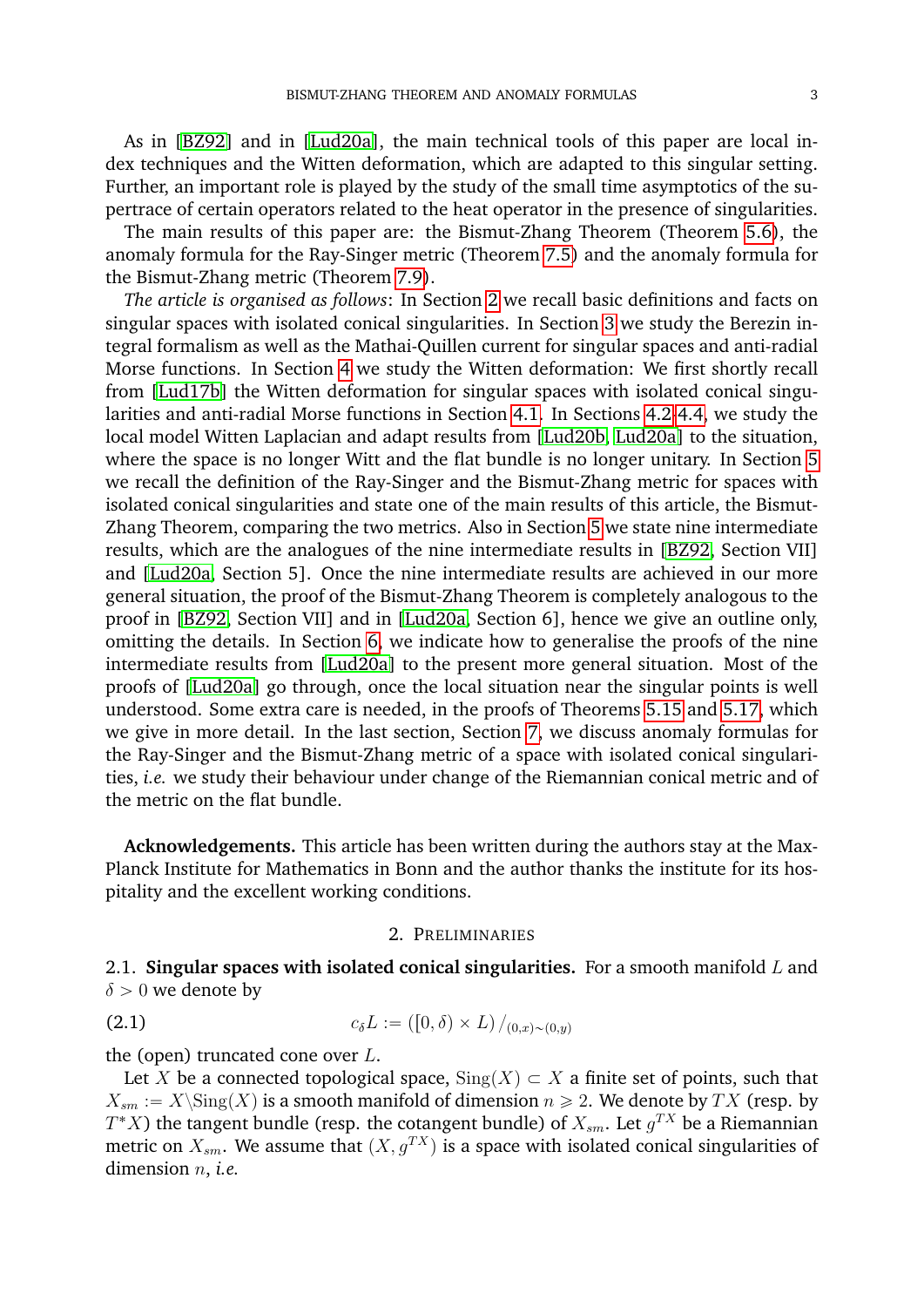(1) For  $p \in Sing(X)$ , there exist an open neighbourhood  $B_\delta(p)$  of p, a smooth compact connected manifold  $L_p$  of dimension

(2.2) 
$$
\dim L_p = n - 1 =: m
$$

and a diffeomorphism  $\varphi_p : B_\delta(p) \setminus \{p\} \simeq c_\delta L_p \setminus \{0\}$ . The diffeomorphism  $\varphi_p$  extends to a homeomorphism, still denoted by  $\varphi_p$ ,

(2.3) 
$$
\varphi_p : B_\delta(p) \simeq c_\delta L_p \text{ and } g_{|B_\delta(p)\setminus\{p\}}^{TX} = \varphi_p^* \left( dr^2 + r^2 g^{TL_p} \right),
$$

¨

<span id="page-5-0"></span>where  $r$  is the radial coordinate and  $g^{TL_p}$  is a Riemannian metric on the manifold  $L_p$  (not depending on r).

˛

(2) The set

$$
X \setminus \left( \bigcup_{p \in \text{Sing}(X)} B_{\delta}(p) \right)
$$

 $\sum_{P \in \text{sing}(A)}$  is a smooth compact manifold of dimension *n* with boundary  $\left( \begin{array}{cc} \end{array} \right)$   $\left( \begin{array}{cc} L_p \end{array} \right)$  $p \in \overline{\text{Sing}(X)}$ 

The set  $\text{Sing}(X)$  is called the singular set of X. For  $p \in \text{Sing}(X)$ , the manifold  $L_p$  is called the link of X at p. Let us emphasise that the radial coordinate r in [\(2.3\)](#page-5-0) is fixed throughout this article.

<span id="page-5-1"></span>2.2. **Flat vector bundles over** X. Let  $(F, \nabla^F, g^F)$  be a flat vector bundle over  $X_{sm}$  with canonical flat connection  $\nabla^F$  and (not necessarily flat) Hermitian metric  $g^F$ .

We make the following assumption: For  $p \in Sing(X)$ , we denote by  $(F_{L_p},\nabla^{F_{L_p}}, g^{F_{L_p}})$ the restriction of  $(F,\nabla^F,g^F)$  to the link  $L_p.$  We assume that the restriction of  $(F,\nabla^F,g^F)$ to a punctured neighbourhood of  $p \in Sing(X)$  can be identified with the pull back bundle of the vector bundle  $(F_{L_p},\nabla^{F_{L_p}}, g^{F_{L_p}}).$ 

We denote by  $F^*$  the flat bundle dual to  $F$ , and by  $F_{L_p}^*$  its restriction to  $L_p,$   $p \in \mathrm{Sing}(X).$ Let  $\omega(F,g^F)$  be the 1-form on  $X$  with values in the self-adjoint endomorphisms of  $F,$ 

(2.4) 
$$
\omega(F, g^F) = (g^F)^{-1} \nabla^F g^F.
$$

Note that  $\omega(F,g^F)=0$ , in case  $g^F$  is flat.

**Definition 2.1.** We denote by  $\theta(F,g^F)$  the following closed 1-form on  $X$ 

(2.5) 
$$
\theta(F,g^F) = \text{Tr}[\omega(F,g^F)].
$$

The cohomology class  $[\theta(F,g^F)]$  measures the obstruction to the existence of a flat volume form on F. By our assumption, near  $p \in Sing(X)$ , the form  $\theta(F, g^F)$  does not depend on the radial coordinate  $r$ .

**2.3. Local model near**  $p \in Sing(X)$ . Let  $p \in Sing(X)$ . We denote by  $cL_p := ([0, \infty) \times$  $\langle L_p \rangle /_{(0,x) \sim (0,y)}$  the infinite cone over  $L_p$ , by  $0$  the cone tip and by

$$
(2.6) \t\t Z_p := cL_p \setminus \{0\} \simeq \mathbb{R}_{>0} \times L_p
$$

the punctured infinite cone. We write  $x \in Z_n$  in its polar coordinates  $x = (r, y)$ , where r is the radial coordinate and y is the coordinate on the link. We equip  $Z_p$  with the conical metric  $g^{T Z_p}=dr^2+r^2g^{T L_p}.$  The flat bundle  $(F_{L_p},\nabla^{F_{L_p}},g^{F_{L_p}})$  can be extended in a trivial way to a flat bundle  $(F_{Z_p},\nabla^{F_{Z_p}}, g^{F_{Z_p}})$  over  $Z_p.$  If no confusion can occur, we still write  $F$ for  $F_{Z_p}$ .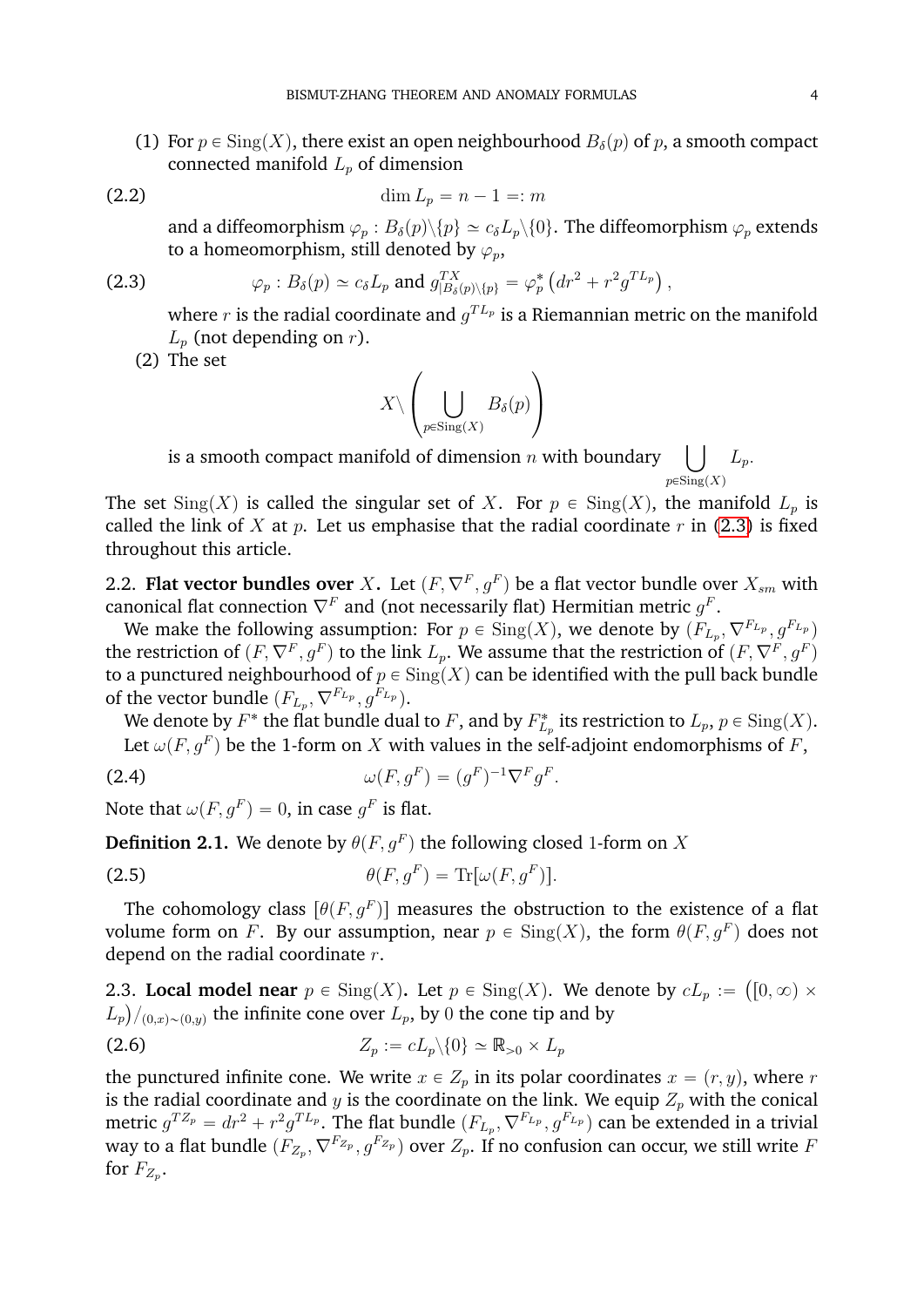Let us denote by  $\nabla^{T Z_p}$  the Levi-Civita connection on  $(T Z_p, g^{T Z_p})$  and by  $R^{T Z_p} = (\nabla^{T Z_p})^2$  its sumptum. We denote by  $\nabla^{T L_p}$  the Levi-Civita connection on  $(T L_p)^{T L_p}$  $(\nabla^{T Z_p})^2$  its curvature. We denote by  $\nabla^{T L_p}$  the Levi-Civita connection on  $(T L_p, g^{T L_p})$  $(V^{T-p})$  its curvature. We denote b<br>and by  $R^{TL_p} = (\nabla^{TL_p})^2$  its curvature.

For convenience of the reader, we recall the following result, see e.g. [\[BC90,](#page-62-4) Proposition 1.2] or [\[O'N83,](#page-63-15) page 210],

**Proposition 2.2.** Let  $X, Y, V$  be smooth vector fields on the link manifold  $L_p$ . We still denote *by*  $X, Y, V$  *their*  $\mathbb{R}_+$ *-invariant extension to smooth vector fields on*  $Z_p$ *.* 

(a) *The Levi-Civita connections*  $\nabla^{T Z_p}$  *and*  $\nabla^{T L_p}$  *are related as follows:* 

<span id="page-6-2"></span>
$$
\nabla_X^{T Z_p} Y = \nabla_X^{T L_p} Y - r g^{T L_p} (X, Y) \frac{\partial}{\partial r}; \qquad \nabla_X^{T Z_p} \frac{\partial}{\partial r} = \frac{X}{r};
$$
  

$$
\nabla_X^{T Z_p} X = \frac{X}{r}; \qquad \qquad \nabla_{\frac{\partial}{\partial r}}^{T Z_p} = 0.
$$

(b) *The curvatures*  $R^{T Z_p}$  and  $R^{T L_p}$  are related by the Gauss equation, more precisely we *have:* ˆ ˙

<span id="page-6-1"></span>(2.8) 
$$
R^{T Z_p} \left( \frac{\partial}{\partial r}, \right) = 0; R^{T Z_p} (X, Y) V = R^{T L_p} (X, Y) V - g^{T L_p} (Y, V) X + g^{T L_p} (X, V) Y.
$$

(2.7)

2.4. **Intersection cohomology.** An important topological invariant for singular spaces is the intersection homology and cohomology introduced by Goresky and MacPherson [\[GM80,](#page-63-16) [GM83\]](#page-63-17). In this article only the intersection cohomology with lower and upper middle perversity will be of interest.

2.4.1. *Lower and upper middle perversity*. We denote by  $\overline{m}$  (resp.  $\overline{n}$ ) the lower middle (resp. upper middle) perversity in the sense of Goresky and MacPherson. A perversity  $\overline{q}$  is a tuple of non negative natural numbers. For a space with isolated singularities however, the only relevant information is the last entry in this tuple. Hence by slight abuse of notation we will identify a perversity  $\overline{q}$  with this last entry, more concretely, "

(2.9) 
$$
\overline{q} = \begin{cases} \left\lfloor \frac{n}{2} \right\rfloor - 1 & \text{for } \overline{q} = \overline{m}, \\ \left\lfloor \frac{n-1}{2} \right\rfloor & \text{for } \overline{q} = \overline{n}. \end{cases}
$$

For  $\overline{q}\in \{\overline{m},\overline{n}\}$  we denote by  $IH_{\overline{q}}^\bullet(X,F)$  the intersection cohomology of  $X$  with perversity  $\overline{q}$  and coefficients in the local system associated to the flat bundle F. For an even dimensional space with isolated singularities lower and upper middle perversity coincide and hence also the two intersection cohomologies are the same. More generally, if  $X$  is a Witt space, *i.e.* if  $H^{\frac{n-1}{2}}(L_p, F_{L_p}) = 0$  for all  $p \in Sing(X)$ , then by [\[Sie83,](#page-63-18) Theorem 3.4]

<span id="page-6-0"></span>
$$
(2.10) \t\t\t\t IH_{\overline{m}}^{\bullet}(X,F) \simeq IH_{\overline{n}}^{\bullet}(X,F).
$$

In this paper, we will not assume the Witt condition, and hence in the odd dimensional case, we have to distinguish two cases.

2.4.2. *Local calculation for the intersection cohomology.* For convenience of the reader we recall the local calculation for intersection cohomology with lower and upper middle per-versity, see [\[GM83,](#page-63-17) Section 2.4]. Let  $H^{\bullet}(L_p, F_{L_p})$  denote the singular cohomology of the link manifold  $L_p$ . For the absolute intersection cohomology of the cone  $cL_p$  with values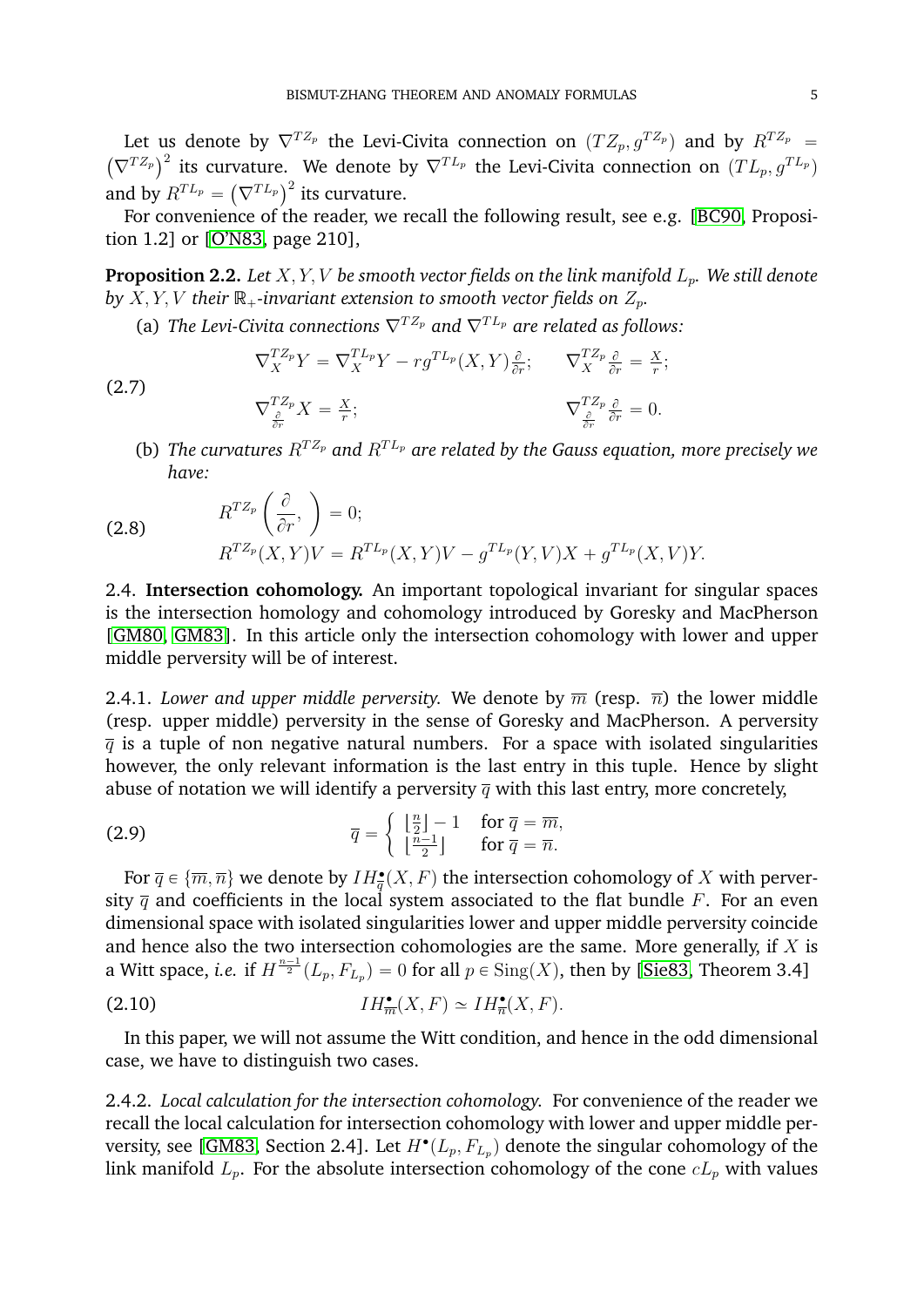in the flat bundle  $F$ , denoted by  $IH_{\overline{q}}^{\bullet}(cL_{p},F)$  (resp. the relative intersection cohomology, denoted by  $IH_{\overline{q}}^{\bullet}(cL_{p},L_{p},F)$ ), we have

<span id="page-7-0"></span>(2.11) 
$$
IH_{\overline{q}}^{k}(cL_{p}, F) = \begin{cases} H^{k}(L_{p}, F_{L_{p}}) & \text{for } k < n - \overline{q} - 1, \\ 0 & \text{else.} \end{cases}
$$

resp.

<span id="page-7-1"></span>(2.12) 
$$
IH_{\overline{q}}^{k}(cL_{p}, L_{p}, F) = \begin{cases} H^{k-1}(L_{p}, F_{L_{p}}) & \text{for } k \geqslant n - \overline{q}, \\ 0 & \text{else.} \end{cases}
$$

Note that for an odd dimensional Witt space the local calculation for the lower and upper middle perversity do clearly coincide, which lies at the heart of [\(2.10\)](#page-6-0).

We denote by  $b^k(L_p, F_{L_p}) := \dim H^k(L_p, F_{L_p}),$   $k = 0, \ldots, n{-}1,$  the Betti numbers for the link  $L_p$ . By the local calculation for intersection cohomology [\(2.11\)](#page-7-0), [\(2.12\)](#page-7-1), we get for the absolute Euler characteristic of the cone with coefficients in F, denoted by  $I\chi_{\overline{q}}(cL_p, F)$ (resp. for the relative intersection Euler characteristic, denoted by  $I\chi^{\overline{q}}(cL_p, L_p, F)$ ):

$$
(2.13) \t I\chi_{\overline{q}}(cL_p, F) := \sum_{k=0}^{n} (-1)^k \dim IH_{\overline{q}}^k(cL_p, F) = \sum_{k=0}^{n-\overline{q}-2} (-1)^k b^k(L_p, F_{L_p})
$$

resp.

$$
(2.14) \qquad I\chi_{\overline{q}}(cL_p, L_pF) := \sum_{k=0}^n (-1)^k \dim IH_{\overline{q}}^k(cL_p, L_p, F) = \sum_{k=n-\overline{q}}^n (-1)^k b^{k-1}(L_p, F_{L_p}).
$$

## 2.5. L 2 **-cohomology.**

2.5.1. *Maximal and minimal extension of the de Rham complex.* Throughout this article, we use the language of Hilbert complexes as introduced by Brüning and Lesch in [\[BL92\]](#page-62-5).

We denote by  $\langle$  ,  $\rangle$  the  $\mathrm{L}^2\text{-}\mathrm{inner}$  product on the space of sections of  $\Lambda(T^*X)\otimes F$ induced from the metrics  $g^{TX}$ ,  $g^F$ . We denote by  $\Omega^{\bullet}_c(X,F)$  (resp. by  $\mathrm{L}^2(\Lambda(T^*X)\otimes F))$ the graded vector space of smooth compactly supported sections (resp. of  $\mathrm{L}^2$ -sections) of  $\Lambda(T^*X)\otimes F.$  We denote by  $d_c$  the outer differential acting on  $\Omega^\bullet_c(X,F).$ 

The de Rham complex  $(\Omega^\bullet_c(X,F), d_c, \langle \; , \; \rangle)$  admits several closed extensions (in the Hilbert space of  $L^2$ -forms) into a Hilbert complex, a choice of which is called an ideal boundary condition by Cheeger. Here we focus on the maximal (resp. minimal) extension, denoted by  $(C^{\bullet}_{\max}, d_{\max}, \langle \; , \; \rangle)$  (resp.  $(C^{\bullet}_{\min}, d_{\min}, \langle \; , \; \rangle)$ ), where  $d_{\max}$  (resp.  $d_{\min}$ ) denotes the maximal (resp. the minimal) closed extension of  $d_c$  in  $\mathrm{L}^2(\Lambda(T^*X) \otimes F)$ : (2.15)

$$
dom(d_{max}) = \{ \alpha \in L^2(\Lambda(T^*X) \otimes F) \mid d\alpha \in L^2(\Lambda(T^*X) \otimes F) \},
$$
  
\n
$$
dom(d_{min}) = \left\{ \alpha \in L^2(\Lambda(T^*X) \otimes F) \mid \text{there exists a sequence } \alpha_n \in \Omega_c^{\bullet}(X, F) \right\};
$$
  
\n
$$
s.t. \alpha_n \xrightarrow{L^2} \alpha \text{ and } d\alpha_n \text{ converges in } L^2 \}
$$

for a form  $\alpha \in \mathrm{L}^2(\Lambda(T^*X) \otimes F)$  the outer differential  $d\alpha$  is meant in the sense of derivations. By [\[BL93,](#page-62-6) Theorems 3.7 and 3.8],

<span id="page-7-2"></span>(2.16) 
$$
\text{dom}(d_{\text{max}}) / \text{dom}(d_{\text{min}}) \simeq \bigoplus_{p \in \text{Sing}(X)} H^{\frac{n-1}{2}}(L_p, F_{L_p}).
$$

Hence for a Witt space and in particular for an even dimensional space, the extension of the de Rham complex  $(\Omega^\bullet_c(X,F), d_c , \langle \; , \; \rangle)$  into a Hilbert complex is unique,  $d_{\min} = d_{\max}.$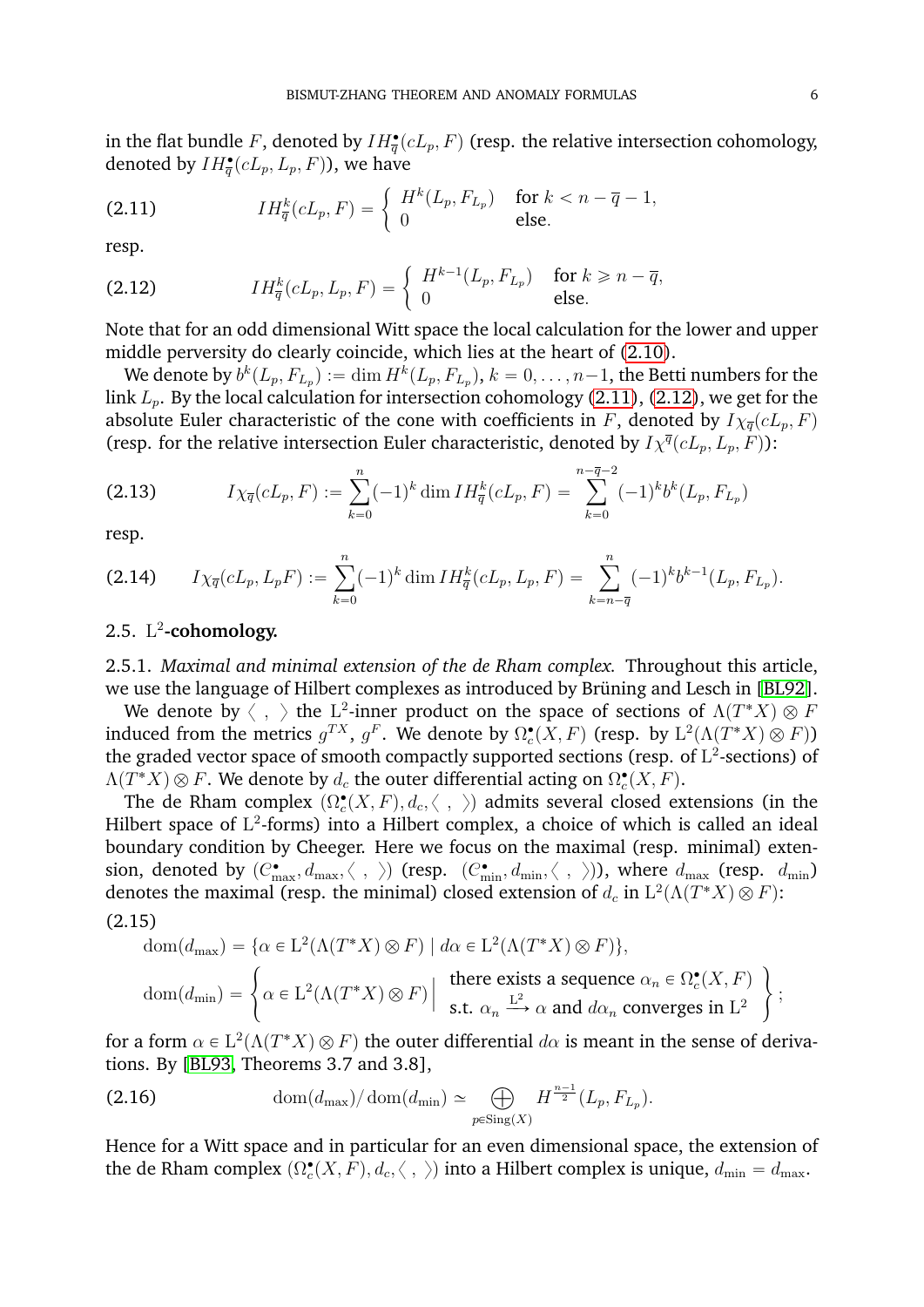The cohomology of the maximal Hilbert complex  $(C_{\max}^{\bullet}, d_{\max}, \langle \; , \; \rangle)$ , is called the  $\mathrm{L}^2$ cohomology of  $X$  with values in  $F$ ,

(2.17) 
$$
H_{(2)}^{\bullet}(X,F) := H_{(2),\overline{m}}^{\bullet}(X,F) := H^{\bullet}((C_{\max}^{\bullet}, d_{\max}, \langle , \rangle)).
$$

<span id="page-8-1"></span><span id="page-8-0"></span>We can also define the cohomology of the minimal extension  $(C_{\min}^{\bullet}, d_{\min}, \langle , \rangle)$ ,<br>
.18)  $H_{(2),\overline{n}}^{\bullet}(X, F) := H^{\bullet}((C_{\min}^{\bullet}, d_{\min}, \langle , \rangle))$ .

(2.18) 
$$
H_{(2),\overline{n}}^{\bullet}(X,F) := H^{\bullet}((C_{\min}^{\bullet}, d_{\min}, \langle , \rangle)).
$$

The two cohomologies introduced here only depend on the quasi-isometry class of the Riemannian metric, in particular changing the Riemannian metric  $g^{TX}$  outside a neighbourhood of  $\mathrm{Sing}(X)$ , does not change  $H^\bullet_{(2),\overline{q}}(X,F),$   $\overline{q}\in\{\overline{m},\overline{n}\}.$  Also, changing the metrics  $g^{TL_p}$ ,  $p \in \operatorname{Sing}(X)$ , in the normal form [\(2.3\)](#page-5-0), does not affect the  $\operatorname{L^2}\nolimits$ -cohomologies [\(2.17\)](#page-8-0), [\(2.18\)](#page-8-1).

From [\(2.16\)](#page-7-2), we have for a Witt space  $H_{(2), \overline m}^\bullet(X,F) = H_{(2), \overline n}^\bullet(X,F).$ 

2.5.2. L<sup>2</sup>-Hodge-de Rham Theorem. By a result of Cheeger, Goresky and MacPherson [\[CGM82,](#page-62-7) Section 3.4], integration of L<sup>2</sup>-forms over intersection chains induces a de Rham isomorphism

<span id="page-8-4"></span>(2.19) 
$$
H_{(2),\overline{q}}^{\bullet}(X,F) \simeq IH_{\overline{q}}^{\bullet}(X,F).
$$

This shows in particular, that the minimal and maximal  $L^2$ -cohomology are indeed topological invariants of X.

We denote by  $\delta_c$  the (formal) adjoint of the operator  $d_c$  w.r.t.  $\langle , \rangle$  acting on compactly supported forms and by  $\delta_{\min/max}$  its minimal resp. maximal extension, which is the adjoint of  $d_{\max/\min}$  w.r.t.  $\langle\;,\;\rangle$ . We denote by  $D^{\overline{m}}$  (resp.  $D^{\overline{n}}$ ) the first order self-adjoint operator associated to the Hilbert complex  $(C^\bullet_{\max}, d_{\max}, \langle \; , \; \rangle)$  (resp.  $(C^\bullet_{\min}, d_{\min}, \langle \; , \; \rangle)$ . We have

(2.20) 
$$
D^{\overline{m}} = d_{\text{max}} + \delta_{\text{min}} \ (\text{resp. } D^{\overline{n}} = d_{\text{min}} + \delta_{\text{max}}).
$$

For  $\overline{q}\,\in\,\{\overline{m},\overline{n}\},$  we denote by  $\Delta^{\overline{q}}\,:=\, (D^{\overline{q}})^2$  the Laplace operators associated to the two Hilbert complexes and by  $\Delta^{\overline{q},(i)}$  their restriction to *i*-forms. By a standard result on Hilbert complexes, the following  $L^2$ -Hodge isomorphism holds (see [\[Che80,](#page-62-8) Section 1 and Theorem 5.1], [\[BL92,](#page-62-5) Lemma 2.2 and Corollary 2.5])

<span id="page-8-5"></span>(2.21) 
$$
\ker(\Delta^{\overline{q}}) =: \mathcal{H}^{\bullet}_{(2),\overline{q}}(X,F) \simeq H^{\bullet}_{(2),\overline{q}}(X,F), \ \overline{q} \in \{\overline{m},\overline{n}\}.
$$

#### 2.6. **Anti-radial Morse functions.**

<span id="page-8-2"></span>**Definition 2.3.** A continuous function  $f : X \to \mathbb{R}$  is called an anti-radial Morse function, if the following two conditions hold:

- (a) The restriction  $f_{sm} := f_{|X_{sm}}$  is a smooth Morse function.
- <span id="page-8-3"></span>(b) Near a singular point  $p \in Sing(X)$  the function f has the following normal form in the local coordinates [\(2.3\)](#page-5-0):

(2.22) 
$$
f(r, y) = f(p) - \frac{1}{2}r^2.
$$

For an anti-radial Morse function f, we denote by  $\mathrm{Crit}(f_{sm})$  (resp. by  $\mathrm{Crit}_k(f_{sm})$ ,  $k = 0, \ldots, n$ ) the set of critical points of  $f_{sm}$  (resp. the set of critical points of  $f_{sm}$  of index  $k$ ). Set

(2.23) 
$$
\operatorname{Crit}(f) := \operatorname{Crit}(f_{sm}) \cup \operatorname{Sing}(X).
$$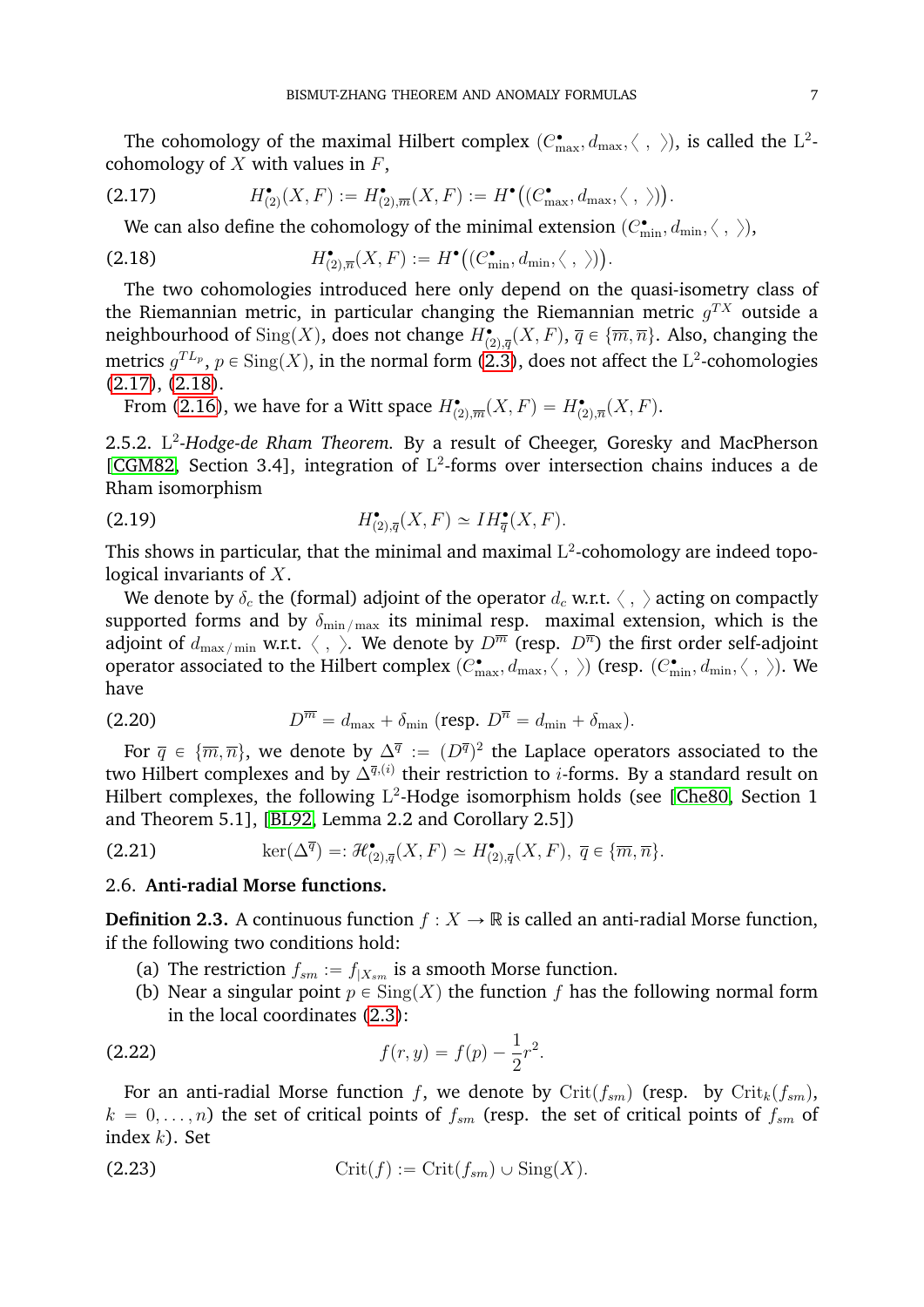Let  $g^{TX}$  be a conical metric on  $X_{sm}$ . The vector field  $-\nabla f := -\nabla_g x f$  induces a welldefined smooth flow on  $X_{sm}$ , which extends to a continuous flow  $\Phi: X \times \mathbb{R} \to X$ . For  $p \in Crit(f)$ , we define the stable resp. unstable set (w.r.t. the flow  $\Phi$ ) by: " \*

(2.24) 
$$
W^{s/u}(p) := \left\{ x \in X \mid \lim_{t \to \pm \infty} \Phi(x, t) = p \right\}.
$$

By condition (b) in Definition [2.3,](#page-8-2) all points in  $\text{Sing}(X)$  are sources for the negative gradient flow  $\Phi$ , and hence there are no trajectories of  $\Phi$  connecting two points in  $\text{Sing}(X)$ . All intersections of stable and unstable sets lie in  $X_{sm}.$  For  $p\in\mathrm{Crit}(f)$ ,  $W^{s/u}(p)\cap X_{sm}$  is a smooth manifold.

**Definition 2.4.** We call a pair  $(f, q^{TX})$  consisting of an anti-radial Morse function and a conical metric

- (a) an anti-radial Morse-Smale pair, if the Morse-Smale transversality condition holds for  $-\nabla f$ , *i.e.* all stable and unstable manifolds w.r.t. the negative gradient flow Φ intersect transversally.
- (b) an anti-radial standard Morse-Smale pair, if in addition, for  $p \in \mathrm{Crit}_k(f_{sm})$  in local Morse coordinates  $x_1, \ldots, x_n$  of an open neighbourhood  $U(p)$ ,

$$
(2.25) \qquad (\nabla f)_{|U(p)} = -x_1 \frac{\partial}{\partial x_1} - \ldots - x_k \frac{\partial}{\partial x_k} + x_{k+1} \frac{\partial}{\partial x_{k+1}} + \ldots + x_n \frac{\partial}{\partial x_n}
$$

With other words, we assume that the Riemannian metric  $g^{TX}$  is the standard Euclidean metric in the Morse coordinates near  $\text{Crit}(f_{sm})$ .

The existence of anti-radial (standard) Morse-Smale pairs is easy to prove, see [\[Lud20a,](#page-63-12) Section 2.8] and the references therein.

### <span id="page-9-0"></span>3. THE BEREZIN INTEGRAL FORMALISM ON A SPACE WITH ISOLATED CONICAL SINGULARITIES

In this section we explain the Berezin integral formalism and the Mathai-Quillen current for a space with isolated conical singularities equipped with an anti-radial Morse function. The main purpose of this study is to define the third term (the right hand side) in the Bismut-Zhang formula (Theorem [5.6\)](#page-36-0) and study, in Section [3.6,](#page-17-0) its variation with respect to the metrics  $g^{TX}$  and  $g^F$ .

In Sections [3.1-](#page-9-1)[3.4,](#page-11-0) for convenience of the reader, we recall basic results related to the Berezin integral formalism and the Mathai-Quillen current. In Section [3.5](#page-12-0) we provide some explicit formulas for the Berezin integral formalism and the Mathai-Quillen current on the infinite cone. They will be used in the study of the anomaly formulas in Section [3.6](#page-17-0) and Section [7.](#page-48-0)

<span id="page-9-1"></span>3.1. **The Berezin integral.** We shortly recall the definition of the Berezin integral (see [\[BZ92,](#page-62-1) Section III]). Let E be an oriented Euclidean vector space of dimension  $n$ , and let V be a finite dimensional vector space. Let  $e_1, \ldots, e_n$  be an oriented orthonormal basis *V* be a finite dimensional vector space. Let  $e_1, \ldots, e_n$  be an oriented orthonormal basis<br>of E, and let  $e^1, \ldots, e^n$  be the corresponding dual basis of E<sup>\*</sup>. The Berezin integral  $\int^B$ or *E*, and let  $e$ ,...,  $e^{\pi}$  be the corresponding dual basis or *E*. The Berezin integral j<br>is the linear map  $\int^{B} : \Lambda(V^*) \widehat{\otimes} \widehat{\Lambda(E^*)} \longrightarrow \Lambda(V^*)$  characterised by the property that for

.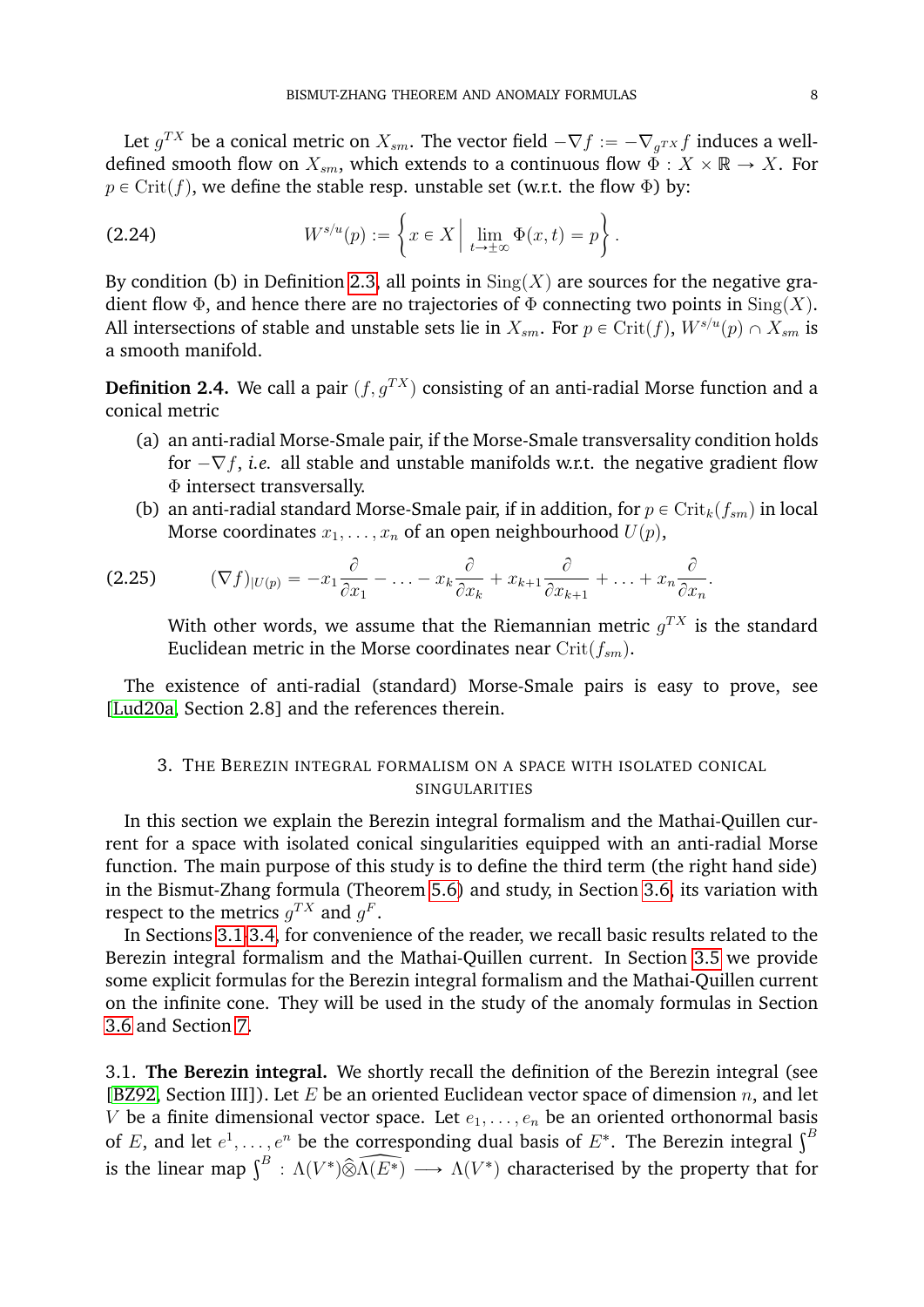$\alpha \in \Lambda(V^*)$  and  $\beta \in \Lambda(E^*)$ (3.1)  $\int_{a}^{B} \hat{\alpha} \hat{\beta} =$ # 0 if deg  $\beta < n$ ,  $\frac{(-1)^{\frac{n(n+1)}{2}}}{\pi^{n/2}}\alpha$  if  $\beta = e^1 \wedge \ldots \wedge e^n$ .

In case of a non-oriented Euclidean vector space E with orientation line  $o(E)$ , the In case of a non-oriented Euclidean vector space E with c<br>Berezin integral is a map  $\int^B : \Lambda(V^*) \widehat{\otimes} \widehat{\Lambda(E^*)} \longrightarrow \Lambda(V^*) \otimes o(E)$ .

For an antisymmetric endomorphism C of E, we identify C with an element of  $\widehat{\Lambda^2(E^*)}$ given by

(3.2) 
$$
\dot{C} = \frac{1}{2} \sum_{1 \leq i,j \leq n} \langle e_i, Ce_j \rangle \hat{e}^i \wedge \hat{e}^j.
$$

<span id="page-10-2"></span>3.2. **Vector bundles and the Berezin integral formalism: the Mathai-Quillen Thom** forms. Let  $\pi_E : E \to X_{sm}$  be a real vector bundle of rank  $\text{rk}(E)$ . Let  $g^E$  be a Euclidean metric on E and  $\nabla^E$  a Euclidean connection on  $(E, q^E)$ . We identify the curvature  $R^E$  =  $(\nabla^E)^2$  with a smooth section  $R^E$  of the bundle  $\Lambda^2(T^*X)\widehat{\otimes} \widehat{\Lambda^2(E^*)}$ . By pullback, we get the Euclidean bundle  $\pi_E^*(E,g^E)$  with Euclidean connection  $\pi_E^*\nabla^E$  and curvature  $\pi_E^*R^E.$ The connection  $\nabla^E$  defines a horizontal subspace  $T^HE$  of  $TE$  such that  $TE=T^HE\oplus E.$ We denote by  $P^E: TE \rightarrow E$  the canonical projection and identify  $E$  with  $E^*$  by the metric  $g^E.$  Then  $P^E,$  which is a section of  $T^*E\otimes E,$  can be identified with a section  $\dot P^E$ of  $T^*\tilde{E}\widehat{\otimes}\widehat{E^*}$ . Let Y be the generic element of E.

For  $T \ge 0$ , let  $A_T$  be the section of  $\Lambda(T^*E) \widehat{\otimes} \pi_E^* \widehat{\Lambda(E^*)}$  on E given by

(3.3) 
$$
A_T := \frac{1}{2} \pi_E^* \dot{R}^E + \sqrt{T} \dot{P}^E + T|Y|^2.
$$

The Berezin formalism applied to  $V = TE$  yields a map from sections of the bundle  $\Lambda(T^*E)\widehat{\otimes} \pi_E^*\widehat{\Lambda(E^*)}$  to sections of  $\Lambda(T^*E)\otimes \pi_E^*o(E).$ 

**Definition 3.1.** We define the following differential forms on  $E$  with values in  $\pi_E^* o(E)$ :

(3.4) 
$$
a_T := \int^B \exp(-A_T), T \ge 0; \quad b_T := \int^B \frac{\hat{Y}}{2\sqrt{T}} \exp(-A_T), T > 0.
$$

We denote by

(3.5) 
$$
e(E, \nabla^{E}) := \text{Pf}\left(\frac{R^{E}}{2\pi}\right) := \int^{B} \exp\left(-\frac{\dot{R}^{E}}{2}\right)
$$

the closed form of degree  $rk(E)$  on X with values in  $o(E)$  representing the rational Euler class of E in Chern-Weil theory. Clearly, in case  $rk(E)$  odd,  $e(E, \nabla^E) = 0$ .

¸

We recall a result of Mathai and Quillen [\[MQ86,](#page-63-19) Theorem 6.4] (see also [\[BZ92,](#page-62-1) Theorem 3.4]):

<span id="page-10-1"></span>**Theorem 3.2.** For  $T \ge 0$  the forms  $a_T$  are closed forms of degree  $rk(E)$  and their coho*mology class does not depend on* T. For  $T > 0$  *the forms*  $a_T$  *represent the Thom class of* E,  $\mathit{such that}$   $(\pi_E)_*a_T = 1$ . Moreover  $a_0 = \pi_E^*e(E, \nabla^E)$ . For  $T > 0$ , the forms  $b_T$  have degree  $rk(E) - 1$ , and

<span id="page-10-0"></span>(3.6) 
$$
b_T = -\frac{1}{2T} \iota_Y a_T, \quad \frac{\partial a_T}{\partial T} = -db_T.
$$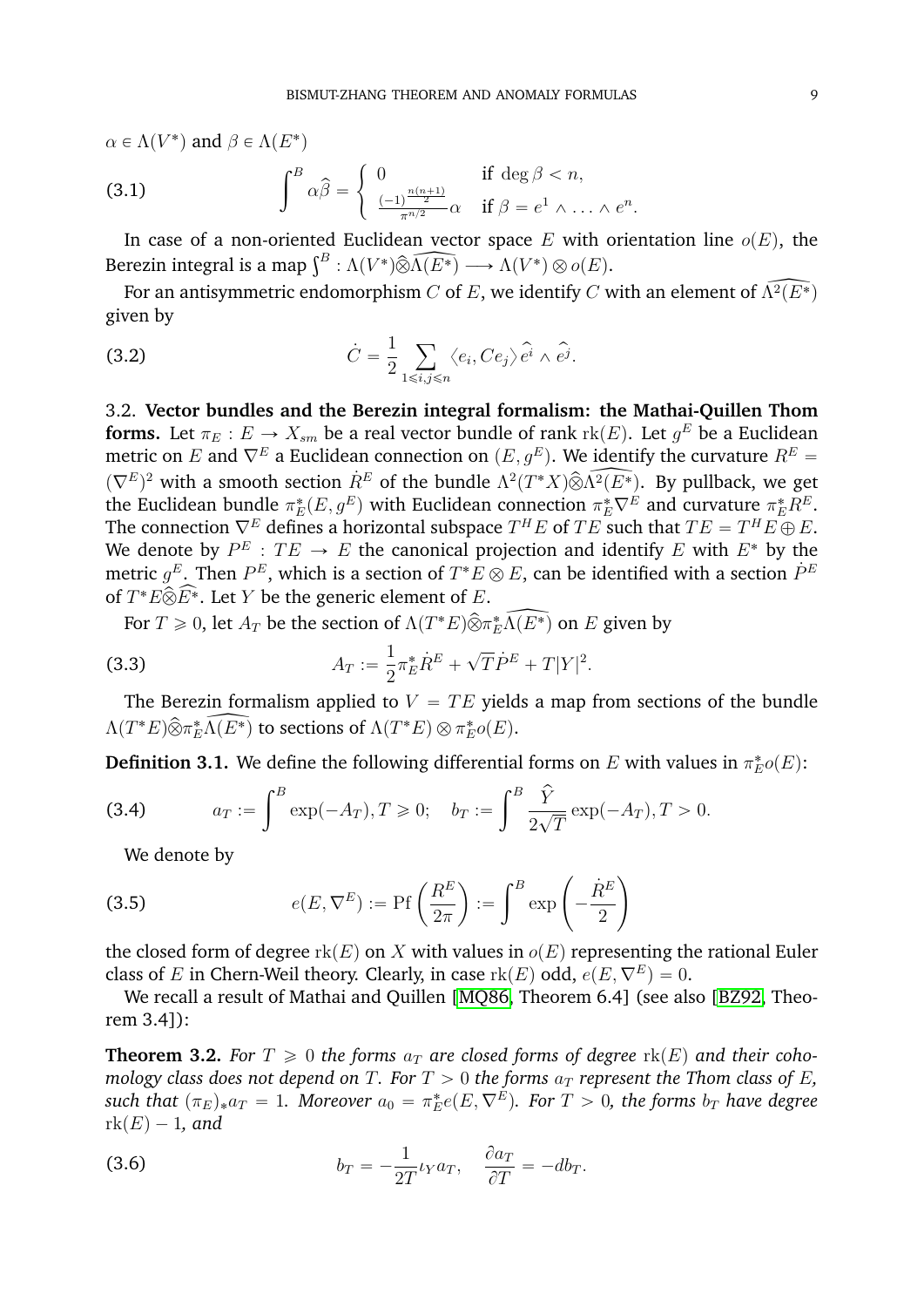The Mathai-Quillen current has been defined in [\[MQ86,](#page-63-19) Section 7] (see also [\[BZ92,](#page-62-1) Definition 3.6]):

**Definition 3.3.** The following well-defined current of degree  $rk(E)-1$  on E with values in  $\pi_E^* o(E)$ 

<span id="page-11-4"></span>(3.7) 
$$
\Psi(E, \nabla^{E}) := \int_{0}^{\infty} b_{T} dT
$$

is called the Mathai-Quillen current.

<span id="page-11-1"></span>3.3. The Berezin integral formalism and the Mathai-Quillen current on TX. We will mostly consider the Berezin integral formalism and the Mathai-Quillen current for the tangent space, *i.e.* we choose, with the notation of the previous section,  $E = TX$ equipped with the conical Riemannian metric  $g^{TX}$  and its Levi-Civita connection  $\nabla^{TX}$ . We denote by  $o(TX)$  the orientation bundle of X. Let  $e_1, \ldots, e_n$  be an orthonormal basis of  $TX$ , and let  $e^1, \ldots, e^n$  be the corresponding dual basis of  $T^*X$ .

We identify the curvature  $R^{TX} \, = \, (\nabla^{TX})^2$  with a smooth section  $\dot{R}^{TX}$  of the bundle  $\Lambda^2(T^*X)\widehat{\otimes}\Lambda^2(\widehat{T^*X}),$ 

<span id="page-11-2"></span>(3.8) 
$$
\dot{R}^{TX} = \frac{1}{4} \sum_{ijkl} \langle e_k, R^{TX}(e_i, e_j) e_l \rangle e^i \wedge e^j \wedge \hat{e}^k \wedge \hat{e}^l.
$$

Let  $f : X \to \mathbb{R}$  be an anti-radial Morse function. We define the following section of  $\Lambda(T^*X)\widehat{\otimes}\Lambda(\widehat{T^*X})$ , see [\[BZ92,](#page-62-1) Proposition 3.10],

<span id="page-11-3"></span>(3.9) 
$$
B_T := (\nabla f)^* A_T = \frac{\dot{R}^{TX}}{2} + \sqrt{T} \sum_{i=1}^n e^i \wedge \widehat{\nabla_{e_i}^{TX} \nabla f} + T |df|^2.
$$

The Berezin integral formalism defines a map from smooth sections of  $\Lambda(T^*X)\widehat{\otimes}\Lambda\widehat{(T^*X)}$ to smooth sections of  $\Lambda(T^*X)\otimes o(TX)$ . By [\[BZ92,](#page-62-1) Remark 3.8], į,

(3.10) 
$$
(\nabla f)^* \Psi(TX, \nabla^{TX}) = \int_0^\infty \left( \int^B \frac{\hat{df}}{2\sqrt{T}} \exp(-B_T) \right) dT
$$

is a well-defined locally integrable current on  $X_{sm}$  with values in  $o(TX)$ , smooth on  $X\\mathrm{Crit}(f)$ . Moreover, by [\[BZ92,](#page-62-1) (6.1)], we have the following identity of currents on  $X_{sm}$ 

<span id="page-11-5"></span>(3.11) 
$$
d(\nabla f)^* \Psi(TX, \nabla^{TX}) = e(TX, \nabla^{TX}) - \sum_{p \in \text{Crit}(f_{sm})} (-1)^{\text{ind}(p)} \delta_p.
$$

<span id="page-11-0"></span>3.4. **Secondary Euler class.** Let  $g^{TX}$ ,  $g'^{TX}$  be two conical metrics on  $TX$ . Let  $\mathbb{R} \ni l \mapsto$  $g_l^{TX}$  be a family of conical metrics connecting  $g^{TX} = g_0^{TX}$  and  $g'^{TX} = g_1^{TX}$ . We assume that near  $p \in \text{Sing}(X)$  the metric  $g_l^{TX}$ ,  $l \in \mathbb{R}$ , is of the form  $g_{l|B_\delta(p)}^{TX} = dr^2 + r^2 g_l^{TL_p}$  $\eta_l^{I\,L_p}$ , where  $\mathbb{R} \ni l \mapsto g_l^{TL_p}$  $\frac{1}{l}$  is a family of Riemannian metrics on  $L_p$  and r is the radial coordinate. Let  $\nabla_l^{TX}$  denote the Levi-Civita connection on  $(TX, \nabla_l^{TX})$ , and  $R_l^{TX}$  the curvature of  $\nabla_l^{TX}$ . Let  $\rho: X \times \mathbb{R} \to X$  be the canonical projection. Let  $g^{TX,\text{tot}}$  be the metric on  $\rho^*TX$  which coincides with  $g_l^{TX}$  over  $X \times \{l\}$ . Let  $\nabla^{TX,\text{tot}}$  be the connection over  $\rho^*TX$ ,

(3.12) 
$$
\nabla^{TX,\text{tot}} = \rho^* \nabla_l^{TX} + dl \left( \frac{\partial}{\partial l} + \frac{1}{2} (g_l^{TX})^{-1} \frac{\partial g_l^{TX}}{\partial l} \right).
$$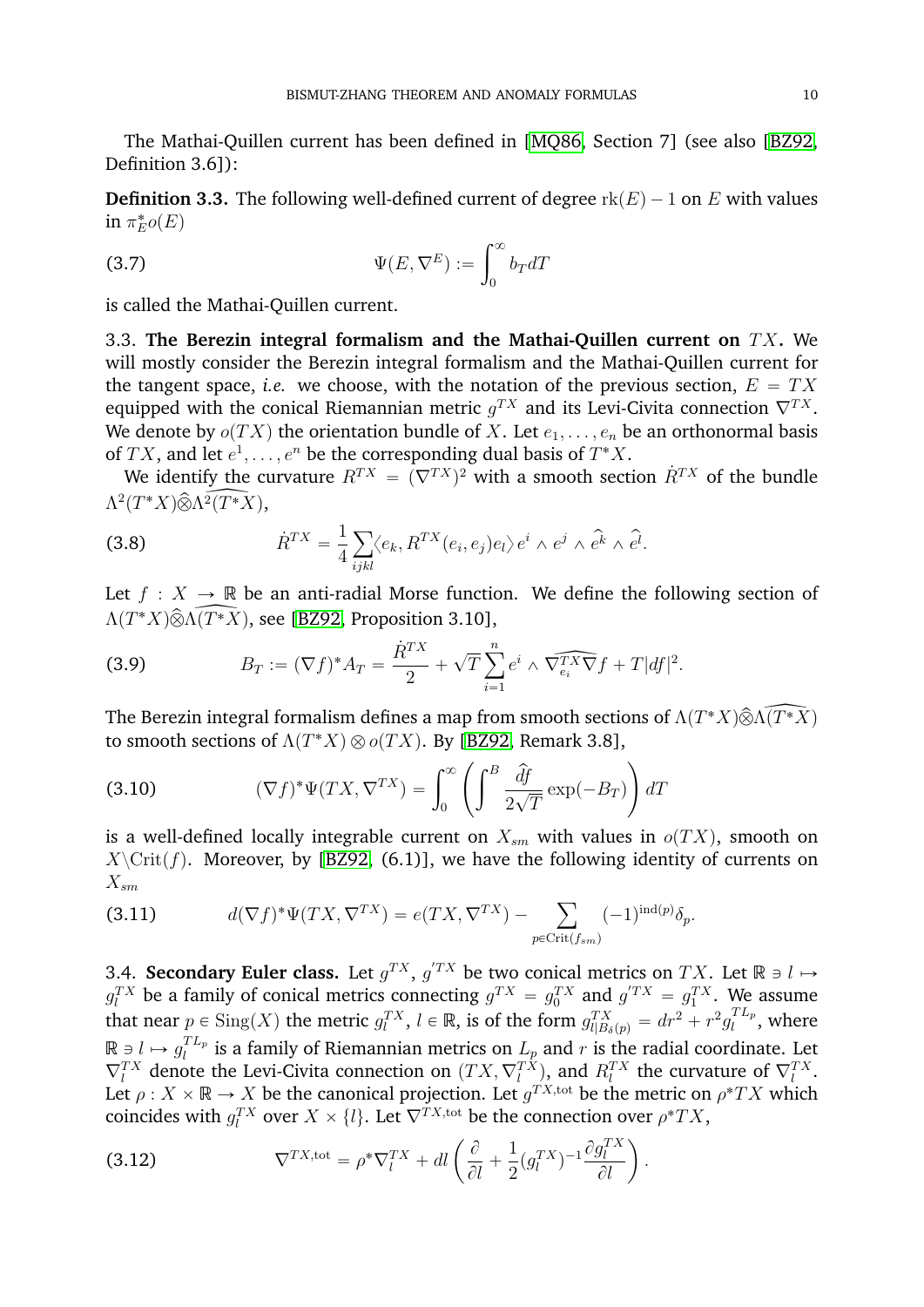Then  $\nabla^{TX,\text{tot}}$  preserves the metric  $g^{TX,\text{tot}}$ . The curvature  $R^{TX,\text{tot}} = (\nabla^{TX,\text{tot}})^2$  is given by (see [\[BZ92,](#page-62-1) (4.51)]) " ˙

(3.13) 
$$
R^{TX, \text{tot}} = \rho^* R_l^{TX} + dl \left( \frac{\partial}{\partial l} \nabla_l^{TX} - \frac{1}{2} \left[ \nabla_l^{TX}, (g_l^{TX})^{-1} \frac{\partial g_l^{TX}}{\partial l} \right] \right).
$$

<span id="page-12-6"></span><span id="page-12-3"></span>We denote by

(3.14) 
$$
\widetilde{e}(TX, \nabla_l^{TX}) := \int_0^1 dl \iota_{\partial_l} e(\rho^* TX, \nabla^{TX, \text{tot}}) \in \Omega^{n-1}(X, o(TX)).
$$

Since the Euler form  $e(\rho^*TX, \nabla^{TX,\text{tot}})$  is a closed form on  $X\times\mathbb{R}$ , we get

(3.15) 
$$
d\tilde{e}(TX, \nabla_l^{TX}) = e(TX, \nabla^{'TX}) - e(TX, \nabla^{TX}),
$$

hence  $\widetilde e(TX,\nabla^{TX}_l)$  is a secondary Euler class in the sense of Chern-Simons.

<span id="page-12-2"></span>By [\[BZ92,](#page-62-1) (3.34)] the following identity holds modulo exact currents

(3.16) 
$$
\Psi(TX, \nabla^{TX}) - \Psi(TX, \nabla^{TX}) = \pi^* \widetilde{e}(TX, \nabla^{TX}_l),
$$

where  $\pi : TX \to X$  is the canonical projection.

<span id="page-12-0"></span>3.5. **The Berezin integral formalism and the Mathai-Quillen current on the infinite cone.** In this section we study in more detail the notions introduced in Sections [3.3-](#page-11-1)[3.4](#page-11-0) locally near a singular point  $p \in Sing(X)$ , *i.e.* on the punctured infinite cone  $Z_p$  equipped with the conical metric  $g^{T Z_p}=dr^2+r^2g^{T L_p}.$  We denote by  $o(T Z_p)$  the orientation bundle of  $Z_p$ .

Let  $e_1, \ldots, e_n$  be an orthonormal basis of  $TZ_p$  with  $e_1 = e_r := \frac{\partial}{\partial x}$  $\frac{\partial}{\partial r}$ . Let  $e^1, \ldots, e^n$  be the corresponding dual basis of  $T^*Z_p.$  We denote by  $\nabla^{TZ_p}$  the Levi-Civita connection on  $(TZ_p, g^{T Z_p})$ . Similarly to [\(3.8\)](#page-11-2), we identify the curvature  $R^{T Z_p} = (\nabla^{T Z_p})^2$  with a smooth section  $R^{T Z_p}$  of  $\Lambda^2(T^* Z_p) \widehat{\otimes} \widehat{\Lambda^2(T^* Z_p)}$ .

We denote by  $\nabla^{sp}$  the Levi-Civita connection on  $(T Z_p, g^{sp} = d r^2 + g^{T L_p}).$  We denote by  $e(T Z_p, \nabla^{T Z_p})$  (resp. by  $e(T Z_p, \nabla^{sp})$ ) the Euler form associated with  $(T Z_p, \nabla^{T Z_p})$  (resp. with  $(TZ_p, \nabla^{sp})$ ). We denote by  $\tilde{e}(TZ_p, \nabla^{TZ_p}, \nabla^{sp})$  the Chern-Simons class of smooth forms on  $Z_p$  with values in  $o(TZ_p)$  of degree  $n - 1$ , which is defined modulo exact forms, such that

(3.17) 
$$
d\widetilde{e}(TZ_p, \nabla^{TZ_p}, \nabla^{sp}) = e(TZ_p, \nabla^{sp}) - e(TZ_p, \nabla^{TZ_p}).
$$

In case  $n$  odd, clearly,

<span id="page-12-4"></span>(3.18) 
$$
e(TZ_p, \nabla^{TZ_p}) = 0, e(TZ_p, \nabla^{sp}) = 0 \text{ and } \tilde{e}(TZ_p, \nabla^{TZ_p}, \nabla^{sp}) = 0.
$$

In case *n* even, due to the flat radial direction on the cone (more precisely from  $(2.8)$ ) resp. since  $\nabla^{sp}$  is the product connection, we also have

<span id="page-12-5"></span>(3.19) 
$$
e(TZ_p, \nabla^{TZ_p}) = 0, \ e(TZ_p, \nabla^{sp}) = 0,
$$

and hence  $\widetilde{e}(TZ_p, \nabla^{TZ_p}, \nabla^{sp})$  is a closed form.

We denote by  $f^p: Z_p \to \mathbb{R}, f^p(r, y) = f(p) - \frac{1}{2}r^2$ , the model anti-radial Morse function on the infinite cone  $Z_p$ . For  $T \geq 0$ , as in [\(3.9\)](#page-11-3), we have the following smooth section of  $\Lambda(T^*Z_p)\widehat{\otimes}\Lambda(\widehat{T^*Z_p})$  over  $Z_p,$ 

<span id="page-12-1"></span>(3.20) 
$$
B_T^p := (\nabla f^p)^* A_T^p = \frac{\dot{R}^{T Z_p}}{2} - \sqrt{T} \sum_{i=1}^n e^i \wedge \hat{e}^i + Tr^2.
$$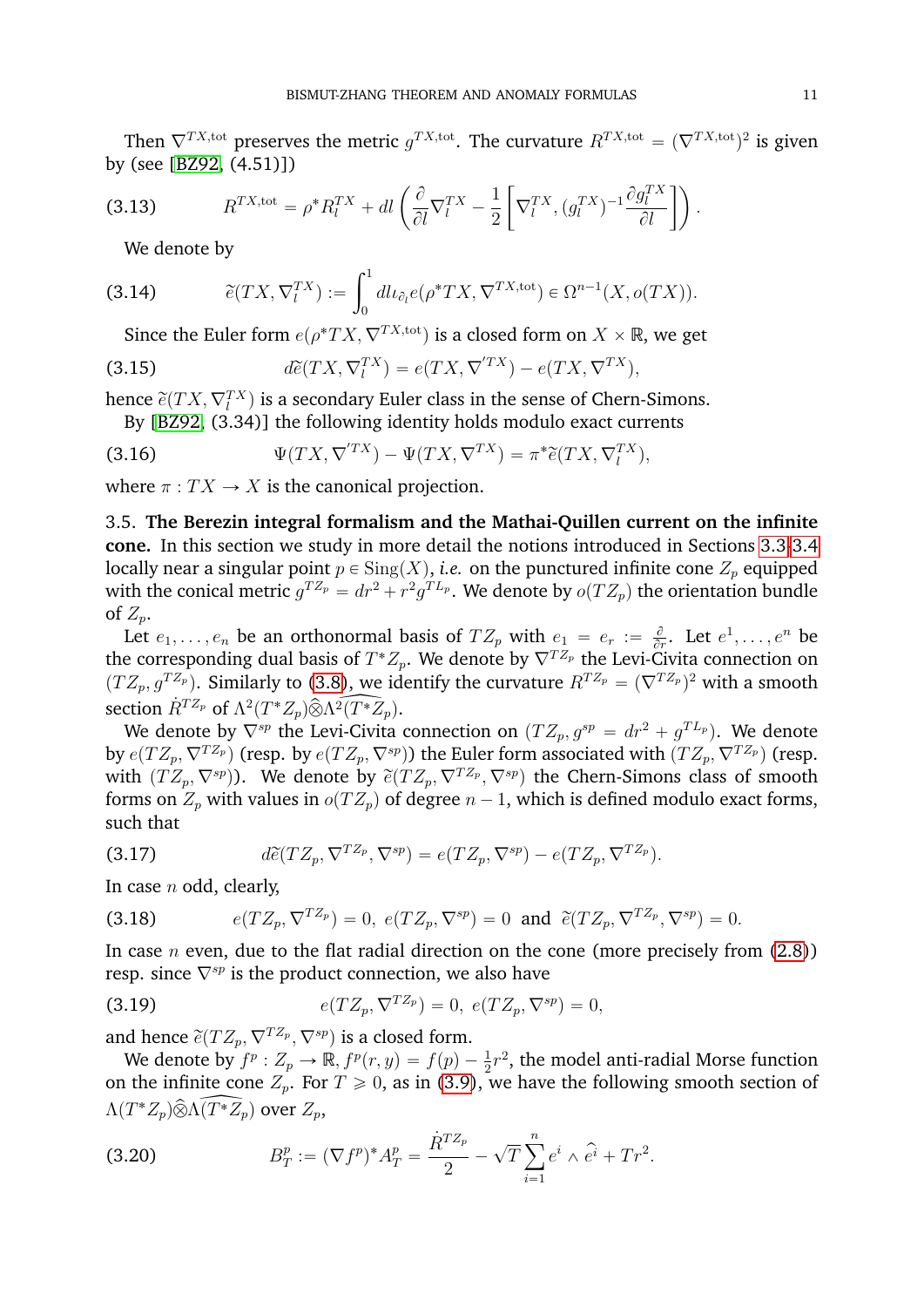We can define the Mathai-Quillen current on the infinite cone  $\Psi(TZ_p, \nabla^{T Z_p})$  as in [\(3.7\)](#page-11-4). The Berezin formalism gives a map  $\int^{B,p}$  from smooth sections of  $\Lambda(T^*Z_p) \hat{\otimes} \Lambda(\widehat{T^*Z_p})$  to smooth sections of  $\Lambda(T^*Z_p)\otimes o(TZ_p)$ . Hence į,

<span id="page-13-1"></span>(3.21)  

$$
(\nabla f^p)^* \Psi(TZ_p, \nabla^{TZ_p}) = \int_0^\infty \int_0^{B_p} \left( \frac{\widehat{df}^p}{2\sqrt{T}} \exp(-B_T^p) \right) dT
$$

$$
= -\int_0^\infty \int_0^{B_p} \left( \frac{r \widehat{e}^r}{2\sqrt{T}} \exp(-B_T^p) \right) dT
$$

Since  $TZ_p \simeq \mathbb{R} \times TL_p$  and fixing the orientation by  $e^r := \frac{\partial}{\partial r}$  on the first factor, we get an identification of the orientation lines  $o(TZ_p)$  and  $o(TL_p)$ . We denote by  $e(L_p, \nabla^{TL_p}) \in$  $\Omega^{n-1}(L_p, o(TL_p))$  the Euler form of  $(TL_p, \nabla^{TL_p}),$  which by the above identification can be seen as a form in  $\Omega^{n-1}(Z_p, o(TZ_p)).$ 

# <span id="page-13-4"></span>**Proposition 3.4.** *Let*  $p \in Sing(X)$ *.*

(a) The form  $(\nabla f^p)^* \Psi(TZ_p, \nabla^{T Z_p})$  is an  $(n-1)$ -form not depending on the radial coor-

*dinate. Moreover the following identity holds modulo exact currents,* q " " (3.22) η<sup>p</sup> :" p∇f p q ˚ΨpT Zp, ∇T Z<sup>p</sup> ´erpT Zp, ∇T Z<sup>p</sup> , ∇spq *if* n *is even,* 1 2 epT Lp, ∇T L<sup>p</sup> q *if* n *is odd.*

<span id="page-13-5"></span>(b) Let  $h: Z_p \to \mathbb{R}, (r, y) \mapsto h(y)$ , be a function not depending on the radial coordinate *r*. Then the following integral is well-defined and does not depend on  $T > 0$ :

(3.23) 
$$
\int_{Z_p} h(y) \int^{B,p} \exp(-B_T^p).
$$

<span id="page-13-3"></span><span id="page-13-2"></span>*Moreover*

(3.24) 
$$
\int_{Z_p} h(y) \int^{B,p} \exp(-B_T^p) = - \int_{L_p} h(y) \eta_p.
$$

(c) *The following integral is well-defined and does not depend on*  $T > 0$ :

(3.25) 
$$
\alpha_p := \int_{Z_p} \int_{-\infty}^{B_p} \exp(-B_T^p).
$$

<span id="page-13-6"></span>*Moreover*

(3.26) 
$$
\alpha_p = -\int_{L_p} \eta_p = \begin{cases} \int_{L_p} \widetilde{e}(TZ_p, \nabla^{TZ_p}, \nabla^{sp}) & \text{for } n \text{ even,} \\ -\frac{1}{2}\chi(L_p, \mathbb{C}) & \text{for } n \text{ odd.} \end{cases}
$$

*Proof.* For  $a > 0$ , let  $h_a$  be the radial scaling  $r \mapsto ar$ . We have the following scaling properties (see [\[Lud20b,](#page-63-14) Lemma 6.5]):<br> $\int_{B}^{B,p} \int_{\widehat{A}^{F}v}$  $\frac{1}{2}$ į,

<span id="page-13-0"></span>(3.27)  

$$
h_a^* \int_{B,p}^{B,p} \left( \frac{\widehat{df}^p}{2\sqrt{T}} \exp(-B_T^p) \right) = a^2 \int_{B,p}^{B,p} \left( \frac{\widehat{df}^p}{2a\sqrt{T}} \exp(-B_{a^2T}^p) \right),
$$

$$
h_a^* \int_{B,p}^{B,p} \exp(-B_T^p) = \int_{B,p}^{B,p} \exp(-B_{a^2T}^p).
$$

(a) Using [\(3.27\)](#page-13-0) and the change of variables  $T \rightarrow Y T r^2$  in the integral [\(3.21\)](#page-13-1) we get the first claim. The second claim has been proved in [\[Lud20b,](#page-63-14) Proposition 6.6].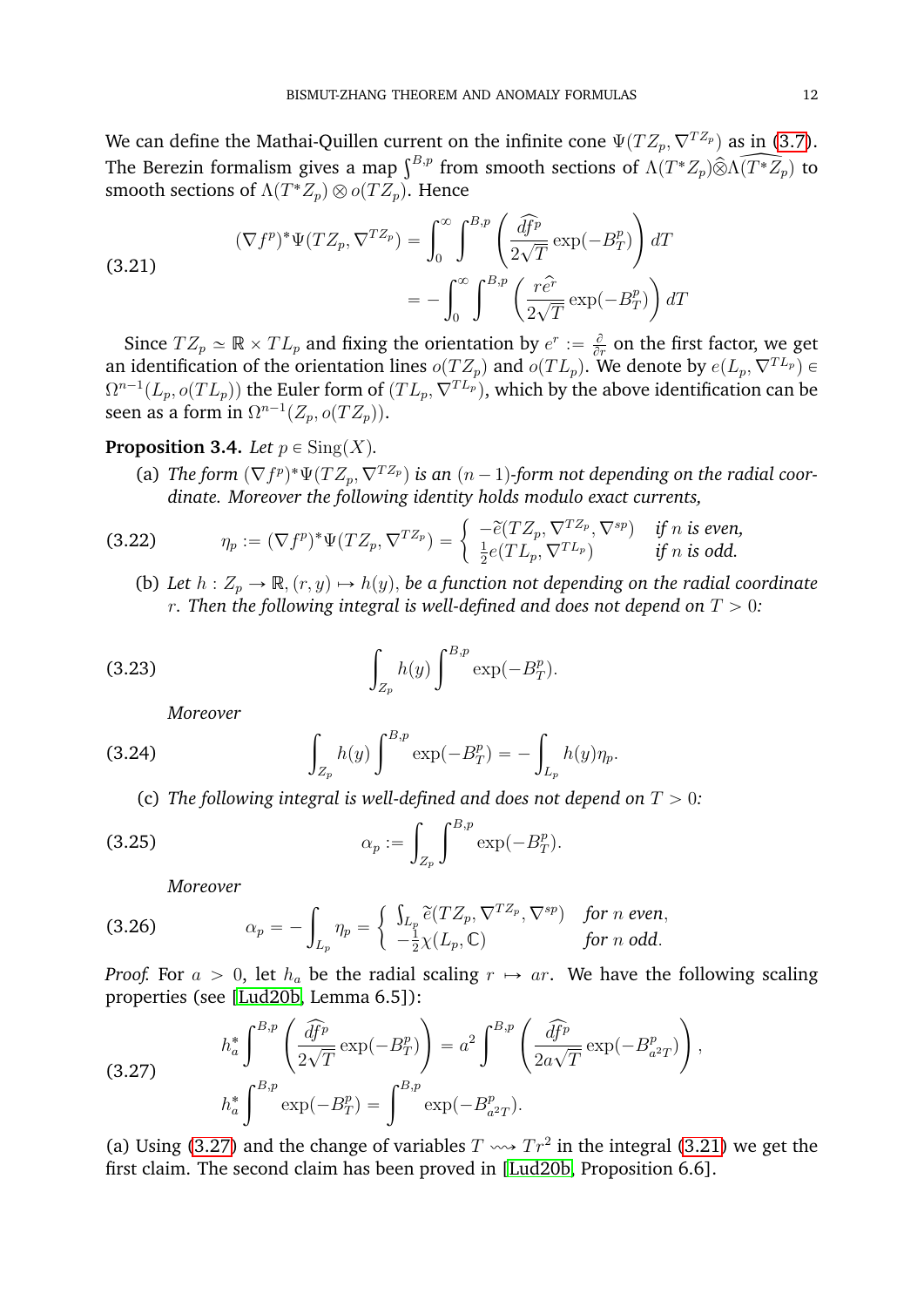(b) The fact that the integral [\(3.23\)](#page-13-2) does not depend on  $T > 0$  follows from the scaling property [\(3.27\)](#page-13-0). Well-definedness of the integral at  $r = \infty$  follows due to the scaling property (3.27). Well-definedness of<br>Gaussian factor  $\exp(-Tr^2)$  in  $\int^{B,p} \exp(-B_T^p)$  $\binom{p}{T}$ ; well-definedness at  $r~=~0$  follows using  $(2.8)$ ,  $(3.20)$ . For the proof of  $(3.24)$ , we use a transgression argument very similar to [\[Lud20b,](#page-63-14) Theorem 6.7]: By [\(3.6\)](#page-10-0), for  $T > 0$ ,

<span id="page-14-0"></span>(3.28) 
$$
\frac{\partial}{\partial T} \left( \int^{B,p} \exp(-B_T^p) \right) = -d \left( \int^{B,p} \left( \frac{\widehat{df}^p}{2\sqrt{T}} \exp(-B_T^p) \right) \right).
$$

By Theorem [3.2,](#page-10-1) [\(3.20\)](#page-12-1) and [\(3.28\)](#page-14-0), the following  $n$ -form on  $\mathbb{R}_{>0}\times Z_p=\mathbb{R}_{>0}\times \mathbb{R}_{>0}\times L_p,$ 

(3.29) 
$$
\omega := \int^{B,p} \exp(-B_T^p)(r, y) - dT \wedge \left( \int^{B,p} \left( \frac{\widehat{df}^p}{2\sqrt{T}} \exp(-B_T^p) \right) \right) (r, y)
$$

is closed. Note moreover, that we have

$$
(3.30) \t\t dh \wedge \omega = 0,
$$

since it is a form of top degree  $n + 1$  on  $\mathbb{R}_{>0} \times Z_p$  and its summands do not contain  $dT$ resp.  $e^r = dr$ . We denote by  $\Gamma_R \subset \mathbb{R}_{>0} \times \mathbb{R}_{>0}$  the closed contour depicted below, and by  $\widetilde{\Gamma_R} := \Gamma_R \times L_p \subset \mathbb{R}_{>0} \times Z_p.$ 

<span id="page-14-1"></span>

By Stokes' Theorem, closedness of the form  $\omega$ , and [\(3.30\)](#page-14-1) we have

<span id="page-14-2"></span>(3.31) 
$$
0 = \int_{\text{int}(\widetilde{\Gamma_R})} (h d\omega + dh \wedge \omega) = \int_{\text{int}(\widetilde{\Gamma_R})} d(h \omega) = \int_{\widetilde{\Gamma_R}} h(y) \omega
$$

$$
= - \int_{[1,R] \times \{\epsilon\} \times L_p} h(y) dT \wedge \left( \int^{B,p} \left( \frac{\widehat{df}^p}{2\sqrt{T}} \exp(-B_T^p) \right) \right) (\epsilon, y)
$$

$$
- \int_{\{1\} \times [\epsilon, R] \times L_p} h(y) \int^{B,p} \exp(-B_1^p)(r, y) + \int_{(\Gamma_1(R) \cup \Gamma_2(R)) \times L_p} h(y) \omega.
$$

Note that for  $\epsilon > 0$  resp.  $T > 0$ , due to the Gaussian factor  $\exp(-Tr^2)$  in  $\exp(-B_T^{\tilde \nu})$  $\binom{p}{T}$ , the first two integrals on the right hand side of [\(3.31\)](#page-14-2) are well-defined as  $R \to \infty$ . Moreover  $\omega_{|\Gamma_1(R)\times L_p} = \mathcal{O}(\exp(-R^2))$  and  $\omega_{|\Gamma_2(R)\times L_p} = \mathcal{O}(\exp(-\epsilon^2 R))$ . Taking the limit  $R \to \infty$  in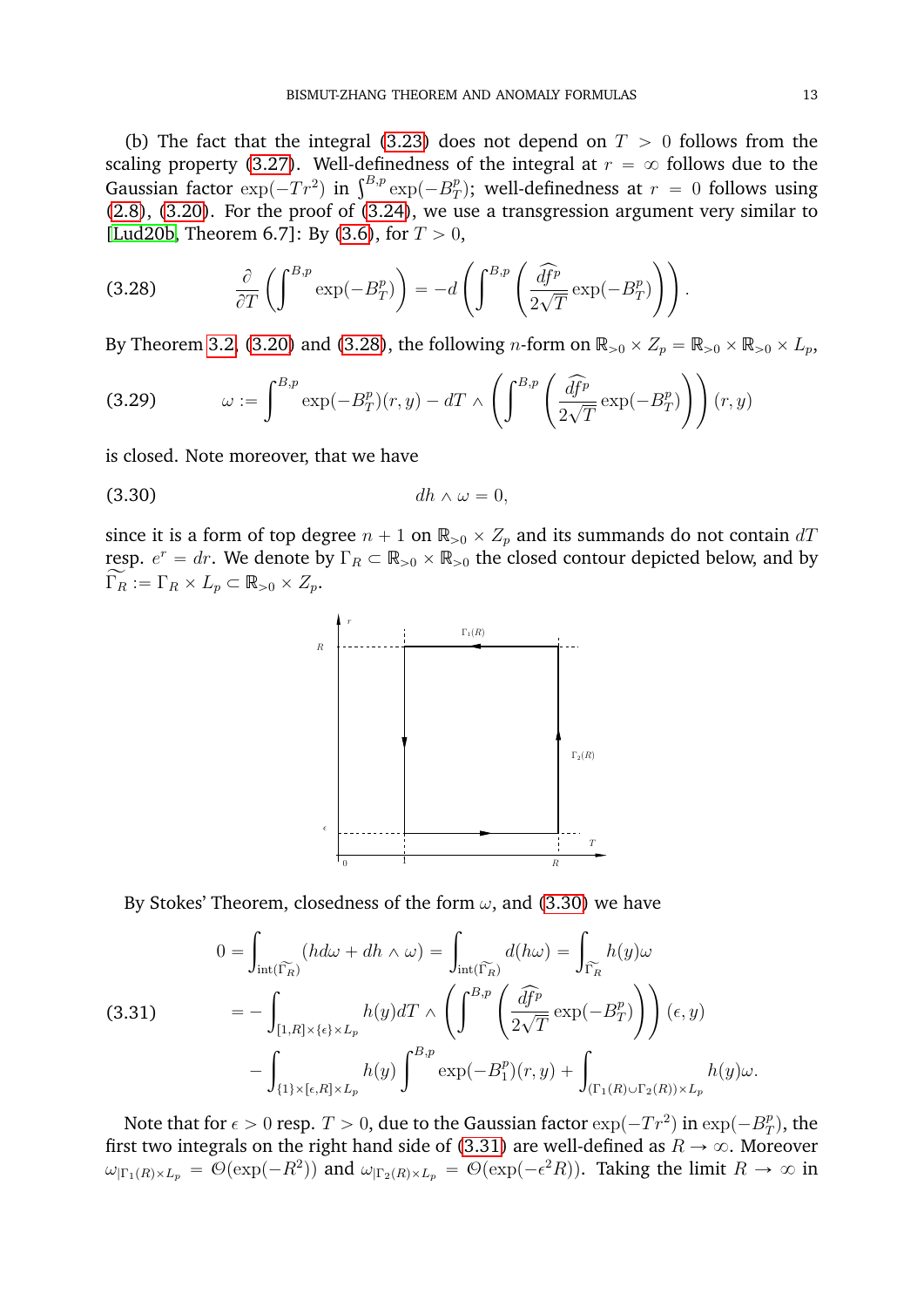[\(3.31\)](#page-14-2) gives

<span id="page-15-0"></span>(3.32)  

$$
\int_{[1,\infty)\times\{\epsilon\}\times L_p} dT \wedge h(y) \left( \int^{B,p} \left( \frac{\widehat{df}^p}{2\sqrt{T}} \exp(-B_T^p) \right) \right) (\epsilon, y)
$$

$$
= - \int_{\{1\}\times[\epsilon,\infty)\times L_p} h(y) \int^{B,p} \exp(-B_1^p)(r, y).
$$

Using the scaling property [\(3.27\)](#page-13-0) one has

<span id="page-15-1"></span>(3.33) 
$$
\int_{[1,\infty)\times\{\epsilon\}\times L_p} dT \wedge h(y) \left( \int^{B,p} \left( \frac{\widehat{df}^p}{2\sqrt{T}} \exp(-B_T^p) \right) \right) (\epsilon, y) = \int_{[\epsilon^2,\infty)\times\{1\}\times L_p} dT \wedge h(y) \left( \int^{B,p} \left( \frac{\widehat{df}^p}{2\sqrt{T}} \exp(-B_T^p) \right) \right) (1, y).
$$

Using [\(3.32\)](#page-15-0) and [\(3.33\)](#page-15-1) and taking the limit  $\epsilon \rightarrow 0$ , we get [\(3.24\)](#page-13-3). (c) The statement is a consequence of part (a) and (b).

**Remark 3.5.** Note that, for  $p \in \text{Crit}(f_{sm})$ , we get

$$
\alpha_p = (-1)^{\mathrm{ind}(p)}.
$$

Starting with two conical metrics  $g^{T Z_p}, g^{'T Z_p}$  and a family  $\mathbb{R} \ni l \mapsto g_l^{T Z_p}$  $\int_l^{L_{\text{Z}_p}}$  connecting them, we can define all the notions introduced in Section [3.4:](#page-11-0)  $\rho_p:Z_p\times\mathbb R\to Z_p,$   $g^{T Z_p,\rm tot},$  $\nabla^{TZ_{p},\text{tot}},\,\widetilde{e}(TZ_{p},\nabla_{l}^{TZ_{p}}% (TZ_{p}),\allowbreak \widetilde{e}(TZ_{p}),\allowbreak \widetilde{e}(T^{Z_{p}}))$  $\binom{1}{l}$ , etc. We hereby apply the formalism introduced in Section [3.2](#page-10-2) to the Euclidean vector bundle  $(\rho_p^*T^*Z_p,g^{TZ_p,\text{tot}})$  over  $Z_p\times\mathbb{R},$  with Euclidean connection  $\nabla^{TZ_p,\text{tot}}.$ 

<span id="page-15-3"></span>We denote by  $\widetilde{\nabla f^p} = -r \frac{\partial}{\partial x^p}$  $\frac{\partial}{\partial r}$  the section on  $\rho_p^*TZ_p$  induced from  $\nabla f^p$ . Set

(3.35) 
$$
\widetilde{e}_{\Psi}(Z_p, \nabla_l^{TZ_p}) := \int_0^1 dl \iota_{\partial_l}(\widetilde{\nabla f^p})^* \Psi(\rho^*TZ_p, \nabla^{TZ_p, \text{tot}}) \in \Omega^{n-2}(Z_p, o(TZ_p)).
$$

We define, for  $T\geqslant 0$ , the following smooth section of  $\Lambda (T^*(Z_p\times \mathbb R))\hat\otimes \Lambda (\widetilde{\rho_p^*T^*Z_p}),$ 

(3.36) 
$$
\widetilde{B}_T^p := (\widetilde{\nabla f}^p)^* A_T^p = \frac{\dot{R}^{T Z_p, \text{tot}}}{2} - \sqrt{T} \sum_{i=1}^n e^i \wedge \widehat{e}^i + Tr^2,
$$

and

<span id="page-15-5"></span>(3.37) 
$$
e_T(\rho_p^*TZ_p, \nabla^{TZ_p,\text{tot}}) := \int^{B,p} \exp\left(-\widetilde{B}_T^p\right) \in \Omega^n(Z_p \times \mathbb{R}, o(\rho_p^*TZ_p));
$$

in particular  $e_0(\rho_p^*TZ_p, \nabla^{TZ_p,\text{tot}}) = e(\rho_p^*TZ_p, \nabla^{TZ_p,\text{tot}}).$ 

#### <span id="page-15-4"></span>**Proposition 3.6.**

<span id="page-15-2"></span>(a) *We have the following refinement of* [\(3.16\)](#page-12-2)*, locally near* p*,*

(3.38) 
$$
(\nabla f^p)^* \Psi(TZ_p, \nabla^{TZ_p}) - (\nabla f^p)^* \Psi(TZ_p, \nabla^{TZ_p}) = -\tilde{e}(TZ_p, \nabla_l^{TZ_p}) - d\tilde{e}_{\Psi}(Z_p, \nabla_l^{TZ_p}).
$$
  
(b) The form

(3.39) 
$$
(\widetilde{\nabla f^p}^*) \Psi(\rho^* T Z_p, \nabla^{T Z_p, \text{tot}})
$$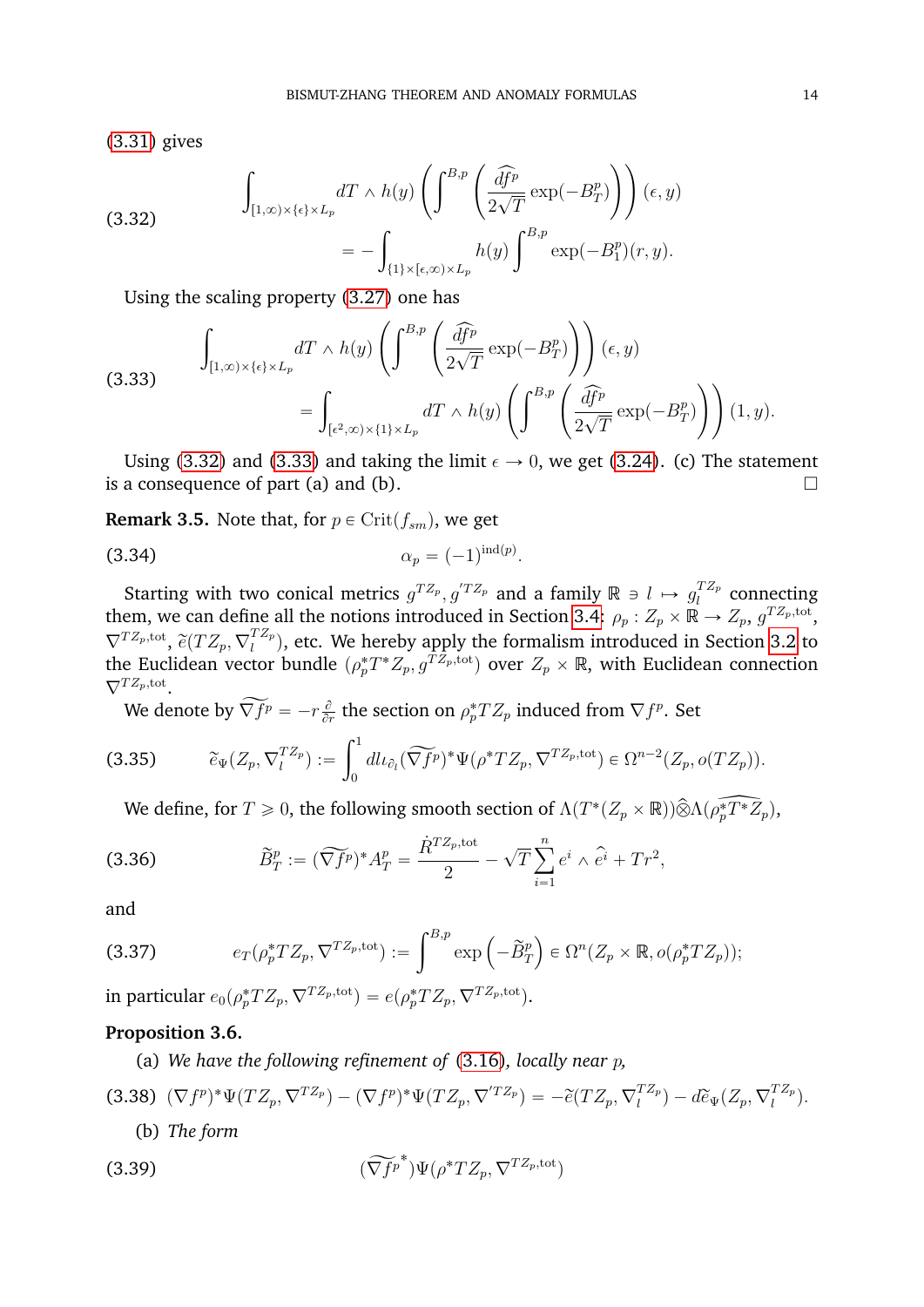*is an*  $(n - 1)$ -form on  $Z_p \times \mathbb{R}$  *not depending on the radial coordinate r. Moreover, we have the following identity*

 $(3.40)$ 

40)  

$$
\int_{Z_p} \theta(F,g^F) \wedge \iota_{\partial_l} e_1(\rho^*TZ_p, \nabla^{TZ,tot}) = -\int_{L_p} \theta(F,g^F) \wedge \iota_{\partial_l}(\widetilde{\nabla f^p})^* \Psi(\rho^*TZ_p, \nabla^{TZ_p,tot}).
$$

*Proof.* (a) Since  $\widetilde{\nabla f^p}$  is nowhere vanishing on  $Z_p\times\mathbb{R},$  we get from [\[BZ92,](#page-62-1) Remark 3.8]

<span id="page-16-0"></span>(3.41) 
$$
d^{Z_p \times \mathbb{R}}(\widetilde{\nabla f^p})^* \Psi(\rho_p^* T Z_p, \nabla^{T Z_p, \text{tot}}) = e(\rho_p^* T Z_p, \nabla^{T Z_p, \text{tot}}).
$$

By comparing the coefficients of dl in [\(3.41\)](#page-16-0), and integrating over  $l \in [0, 1]$ , we get [\(3.38\)](#page-15-2).

<span id="page-16-1"></span>(b) Using [\(2.7\)](#page-6-2), [\(2.8\)](#page-6-1) and [\(3.13\)](#page-12-3) we have

(3.42) 
$$
R^{T Z_p, \text{tot}}(e_r, ) = 0.
$$

For  $a > 0$ , let again  $h_a$  be the radial scaling  $r \rightarrow ar$ ; then using [\(3.42\)](#page-16-1), we have  $h^*_a \dot{R}^{TZ_p,\text{tot}} = \dot{R}^{TZ_p,\text{tot}}.$  Hence, we get the following scaling property ˛ ˛

<span id="page-16-2"></span>(3.43) 
$$
h_a^* \int^{B,p} \left( \frac{\widehat{\tilde{df}^p}}{2\sqrt{T}} \exp(-\tilde{B}_T^p) \right) = a^2 \int^{B,p} \left( \frac{\widehat{\tilde{df}^p}}{2a\sqrt{T}} \exp(-\tilde{B}_{a^2T}^p) \right).
$$

Using [\(3.43\)](#page-16-2) we can now argue as in the proof of Proposition [3.4](#page-13-4) (a) to prove the first claim.

In view of [\(3.42\)](#page-16-1) and the definition of the Berezin integral, the  $n$ -form on  $Z_p\times\mathbb{R}$ į,

(3.44) 
$$
e(\rho_p^*TZ_p, \nabla^{TZ_p,\text{tot}}) = \int^{B,p} \exp\left(-\frac{\dot{R}^{TZ_p,\text{tot}}}{2}\right)
$$

does not contain  $e^r$ . Since, as seen in Section [2.2,](#page-5-1) the form  $\theta(F,g^F)$  on  $Z_p$  does not depend on the radial coordinate, the form  $\theta(F,g^F)\wedge \iota_{\partial l}e(\rho_p^*TZ_p,\nabla^{TZ_p,\text{tot}})$  is an  $n\text{-form}$  on  $Z_p$  (depending on the parameter l) not containing  $e^r$ .

<span id="page-16-4"></span>Hence

(3.45) 
$$
\theta(F,g^F) \wedge \iota_{\partial l} e(\rho_p^* T Z_p, \nabla^{T Z_p, \text{tot}}) = 0.
$$

From [\(3.6\)](#page-10-0) we get

<span id="page-16-3"></span>(3.46) 
$$
\partial_T e_T(\rho_p^* T Z_p, \nabla^{T Z_p, \text{tot}}) = d^{Z_p \times \mathbb{R}} \int^{B, p} \frac{r \hat{e^r}}{2\sqrt{T}} \exp\left(-\widetilde{B}_T^p\right).
$$

Using [\(3.43\)](#page-16-2) and [\(3.46\)](#page-16-3) we get

<span id="page-16-5"></span>(3.47)  
\n
$$
e_1(\rho_p^*TZ_p, \nabla^{TZ_p, \text{tot}}) - e(\rho_p^*TZ_p, \nabla^{TZ_p, \text{tot}})
$$
\n
$$
= d^{Z_p \times \mathbb{R}} \left( \int_0^1 dT \left( \int_0^{B, p} \frac{r \hat{e^r}}{2\sqrt{T}} \exp\left( -\tilde{B}_T^p \right) \right) (r, y) \right)
$$
\n
$$
= d^{Z_p \times \mathbb{R}} \left( \int_0^{r^2} dT \left( \int_0^{B, p} \frac{r \hat{e^r}}{2\sqrt{T}} \exp\left( -\tilde{B}_T^p \right) \right) (1, y) \right)
$$
\n
$$
=: d^{Z_p \times \mathbb{R}} (dl \wedge \gamma_1(l, r, y) + \gamma_2(l, r, y)).
$$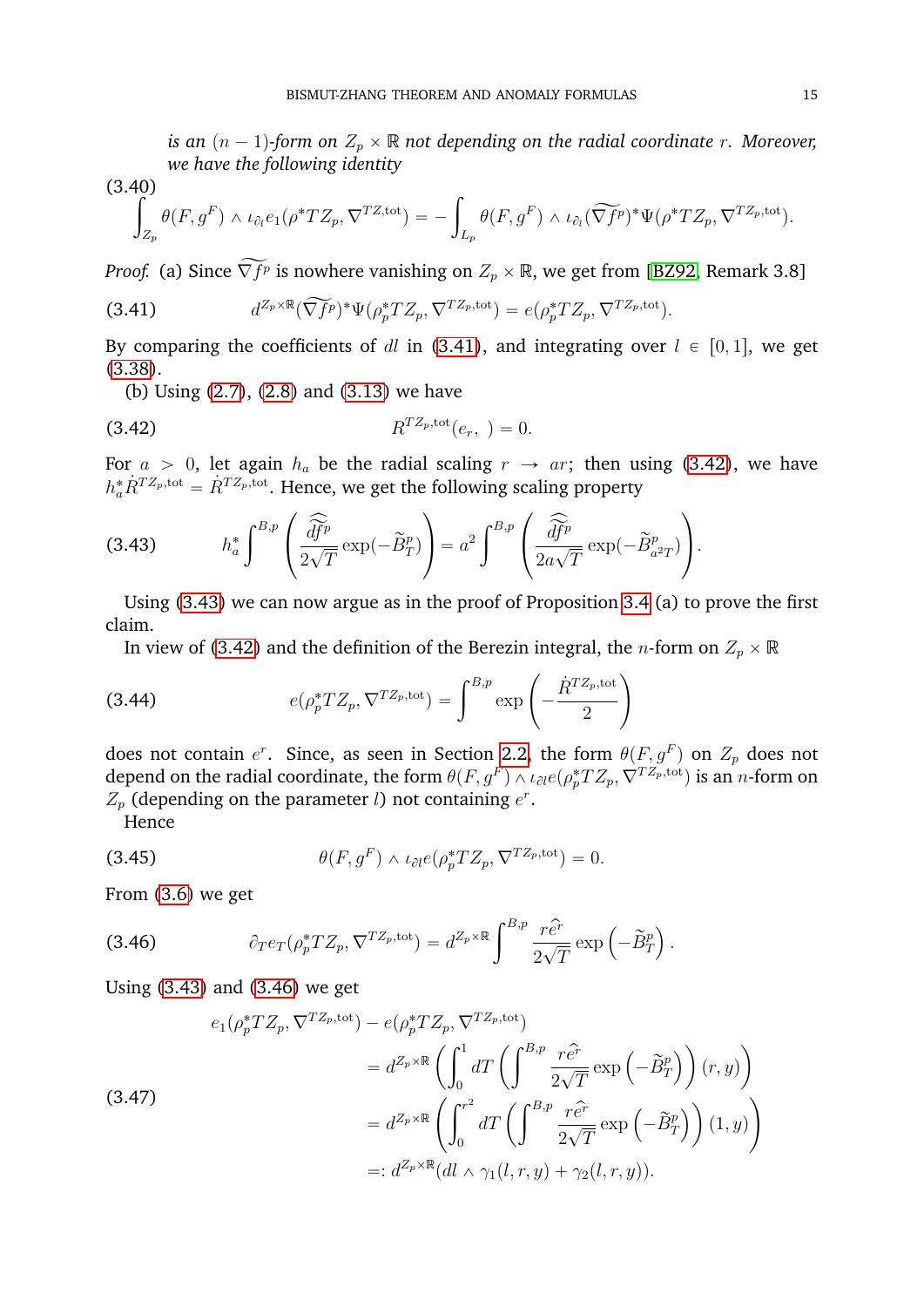Using [\(3.42\)](#page-16-1) and the definition of the Berezin integral, one sees that  $\gamma_1$  (resp.  $\gamma_2$ ) is a form of degree  $n-2$  (resp. of degree  $n-1$ ) on  $Z_p \times \mathbb{R}$  not containing  $e^r$ . Therefore

<span id="page-17-1"></span>
$$
(3.48) \quad \iota_{\partial_l} d^{Z_p \times \mathbb{R}} \left( \int_0^1 dT \left( \int^{B,p} \frac{r \hat{e}^r}{2\sqrt{T}} \exp \left( -\widetilde{B}^p_T \right) \right) (r, y) \right) = -d^{L_p} \gamma_1 - e^r \wedge \frac{\partial \gamma_1}{\partial r} + \frac{\partial \gamma_2}{\partial l}.
$$

Since  $\theta(F, g^F)$  does not depend on the radial coordinate and is a closed form, we get using [\(3.43\)](#page-16-2), [\(3.45\)](#page-16-4), [\(3.47\)](#page-16-5), [\(3.48\)](#page-17-1) and Stokes' Theorem

(3.49) 
$$
\int_{Z_p} \theta(F, g^F) \wedge \iota_{\partial_l} e_1(\rho_p^* T Z_p, \nabla^{T Z_p, \text{tot}}) = - \int_{Z_p} \theta(F, g^F) \wedge e^r \wedge \frac{\partial \gamma_1}{\partial r} = - \int_{L_p} \theta(F, g^F) \wedge \iota_{\partial_l}(\widetilde{\nabla f}^p)^* \Psi(\rho^* T Z_p, \nabla^{T Z_p, \text{tot}}).
$$

<span id="page-17-0"></span>3.6. **Variation formula for the integral**  $\hat{H}_X \theta(F,g^F)(\nabla f)^* \Psi(TX,\nabla^{TX})$ . The current  $(\nabla f)^* \Psi(TX, \nabla^{TX})$  has been defined in Section [3.3](#page-11-1) and is a locally integrable current with values in  $o(TX)$ , smooth on  $X\setminus\mathrm{Crit}(f)$ . We have

<span id="page-17-4"></span>(3.50) 
$$
\theta(F, g^F)(\nabla f)^* \Psi(TX, \nabla^{TX}) = 0 \text{ near } \text{Sing}(X),
$$

since it is a form of top degree not containing  $e^r$ . The right hand side in the Bismut-Zhang formula in Theorem [5.6](#page-36-0) is given by ż

<span id="page-17-2"></span>(3.51) 
$$
- \int_X \theta(F, g^F)(\nabla f)^* \Psi(TX, \nabla^{TX}).
$$

The aim of this section is to study the dependence of the integral [\(3.51\)](#page-17-2) with respect to the metrics  $g^F$  and  $g^{TX}$ .

We denote by  $g^{\prime T X}$  a second conical metric on  $X$ , and by  $g^{\prime F}$  a second metric on  $F$ satisfying the assumption explained in Section [2.2.](#page-5-1) The Levi-Civita connection associated to  $g'^{TX}$  is denoted by  $\nabla'^{TX}$  and we denote by  $\nabla' f$  the gradient vector field of f with respect to the conical metric  $g^{'TX}.$  Let  $\mathbb{R} \ni l \mapsto g^{TX}_l$  be a family of conical metrics on  $X$ connecting  $g^{TX}$ ,  $g^{'TX}$  as explained in Section [3.4.](#page-11-0)

For  $\epsilon\,>\,0$  small enough, we denote by  $X_\epsilon\,:=\,X\backslash (\cup_{p\in{\rm Sing}(X)}B_\epsilon(p)).$  We identify the orientation bundle of  $X_{\epsilon}$  and the orientation bundle of  $\partial X_{\epsilon}$  using the Stokes convention. Note that the Stokes convention and the convention on orientation at the beginning of Proposition [3.4](#page-13-4) differ by a sign.

The next proposition generalises [\[BZ92,](#page-62-1) Theorem 6.1] to our singular setting:

<span id="page-17-5"></span>**Proposition 3.7.** *The following identity holds:*

(3.52) 
$$
\int_X \theta(F, g^F)(\nabla f)^* \Psi(TX, \nabla^{TX}) = \int_X \theta(F, g^F)(\nabla' f)^* \Psi(TX, \nabla^{TX}).
$$

*Proof.* We denote by  $\nabla_l f$  the gradient of  $f$  w.r.t. the metric  $g_l^{TX}$ ; we have for  $l \in [0, 1]$ ,

<span id="page-17-3"></span>(3.53) 
$$
\nabla_l f = -r \partial_r \text{ loc. near } \text{Sing}(X).
$$

We define the homotopy

(3.54) 
$$
H: X \times [0,1] \rightarrow TX, \quad H_l = \nabla_l f.
$$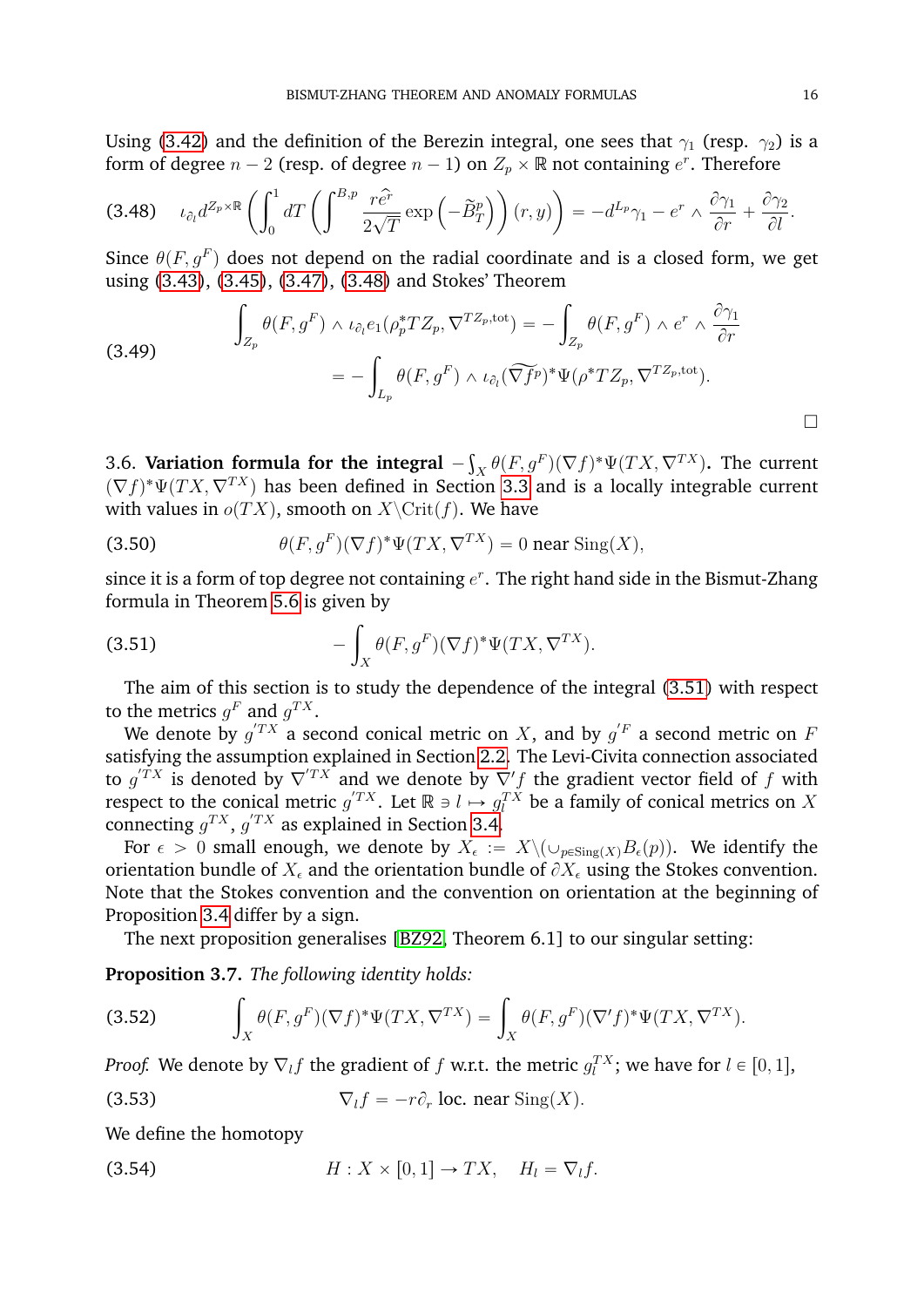Then

<span id="page-18-0"></span>(3.55)  
\n
$$
(\nabla f)^* \Psi(TX, \nabla^{TX}) - (\nabla' f)^* \Psi(TX, \nabla^{TX})
$$
\n
$$
= d \left( \int_0^1 dl \iota_{\partial_l} H^* \Psi(TX, \nabla^{TX}) \right) + \int_0^1 dl \iota_{\partial_l} H^* d\Psi(TX, \nabla^{TX})
$$

By [\(3.11\)](#page-11-5) and [\(3.53\)](#page-17-3), the last term on the right hand side of [\(3.55\)](#page-18-0) vanishes. By [\(3.53\)](#page-17-3), we also have  $\iota_{\partial_l}H^*\Psi(TX,\nabla^{TX}) = 0$  near  $\mathrm{Sing}(X)$ . Therefore we get from [\(3.55\)](#page-18-0), that  $(\nabla f)^* \Psi(X, \nabla^{TX}) - (\nabla' f)^* \Psi(X, \nabla^{TX})$  is an exact current and can be written as

<span id="page-18-1"></span>(3.56) 
$$
(\nabla f)^* \Psi(X, \nabla^{TX}) - (\nabla' f)^* \Psi(X, \nabla^{TX}) = d\sigma,
$$

for a form  $\sigma$  which vanishes near  $\operatorname{Sing}(X)$ . Since  $\theta(F, g^F)$  is closed, we get using [\(3.56\)](#page-18-1) and Stokes' Theorem, for  $\epsilon > 0$  small enough,

<span id="page-18-2"></span>(3.57) 
$$
\int_{X_{\epsilon}} \theta(F, g^F)(\nabla f)^* \Psi(TX, \nabla^{TX}) - \int_{X_{\epsilon}} \theta(F, g^F)(\nabla' f)^* \Psi(TX, \nabla^{TX}) =
$$

$$
= \int_{X_{\epsilon}} \theta(F, g^F) \wedge d\sigma = - \int_{\partial X_{\epsilon}} \theta(F, g^F) \wedge \sigma = 0.
$$

The claim of the proposition follows by taking the limit  $\epsilon \setminus 0$  in [\(3.57\)](#page-18-2).

Recall that  $\eta_p, \ \widetilde{e}_{\Psi}(Z_p, \nabla_l^{TZ_p})$  $\binom{12}{l}$ ,  $p \in \text{Sing}(X)$ , have been defined in [\(3.22\)](#page-13-5), [\(3.35\)](#page-15-3). The following theorem generalises [\[BZ92,](#page-62-1) Theorem 6.3] to our situation

<span id="page-18-5"></span>**Theorem 3.8.** *The following identity holds*

<span id="page-18-3"></span>
$$
\int_{X} \theta(F, g^{F})(\nabla f)^{*}\Psi(TX, \nabla^{TX}) - \int_{X} \theta(F, g^{'F})(\nabla' f)^{*}\Psi(TX, \nabla^{'TX})
$$
\n
$$
= \int_{X} \log \left( \frac{\|\nabla f\|_{\det F}^{2}}{\|\nabla f\|_{\det F}^{2}} \right) e(TX, \nabla^{TX}) - \sum_{p \in \text{Crit}(f_{sm})} (-1)^{\text{ind}(p)} \log \left( \frac{\|\nabla f\|_{\det F_p}^{2}}{\|\nabla f\|_{\det F_p}^{2}} \right)
$$
\n
$$
- \int_{X} \theta(F, g^{'F}) \widetilde{e}(TX, \nabla_{l}^{TX})
$$
\n
$$
+ \sum_{p \in \text{Sing}(X)} \left( \int_{L_p} \log \left( \frac{\|\nabla f\|_{\det F}^{2}}{\|\nabla f\|_{\det F}^{2}} \right) \wedge \eta_p - \int_{L_p} \theta(F, g^{'F}) \wedge \widetilde{e}_{\Psi}(Z_p, \nabla_{l}^{TZ_p}) \right)
$$

- **Remark 3.9.** (a) The only difference between [\(3.58\)](#page-18-3) and the corresponding smooth formula in [\[BZ92,](#page-62-1) Theorem 6.3] are the last two terms on the right hand side, which are the contribution of the singularities of X.
	- (b) Note that the two integrals over X on the right hand side of  $(3.58)$  are welldefined: The first integrand vanishes near  $\text{Sing}(X)$  by [\(3.18\)](#page-12-4), [\(3.19\)](#page-12-5), the second integrand vanishes near  $\text{Sing}(X)$  by [\(3.14\)](#page-12-6), [\(3.45\)](#page-16-4).

*Proof.* We have, by definition of  $\theta(F, g^F)$ ,

<span id="page-18-4"></span>(3.59) 
$$
\theta(F, g^F) - \theta(F, g'^F) = -d \log \left( \frac{\| \| \|^2_{\det F}}{\| \| \|^2_{\det F}} \right).
$$

.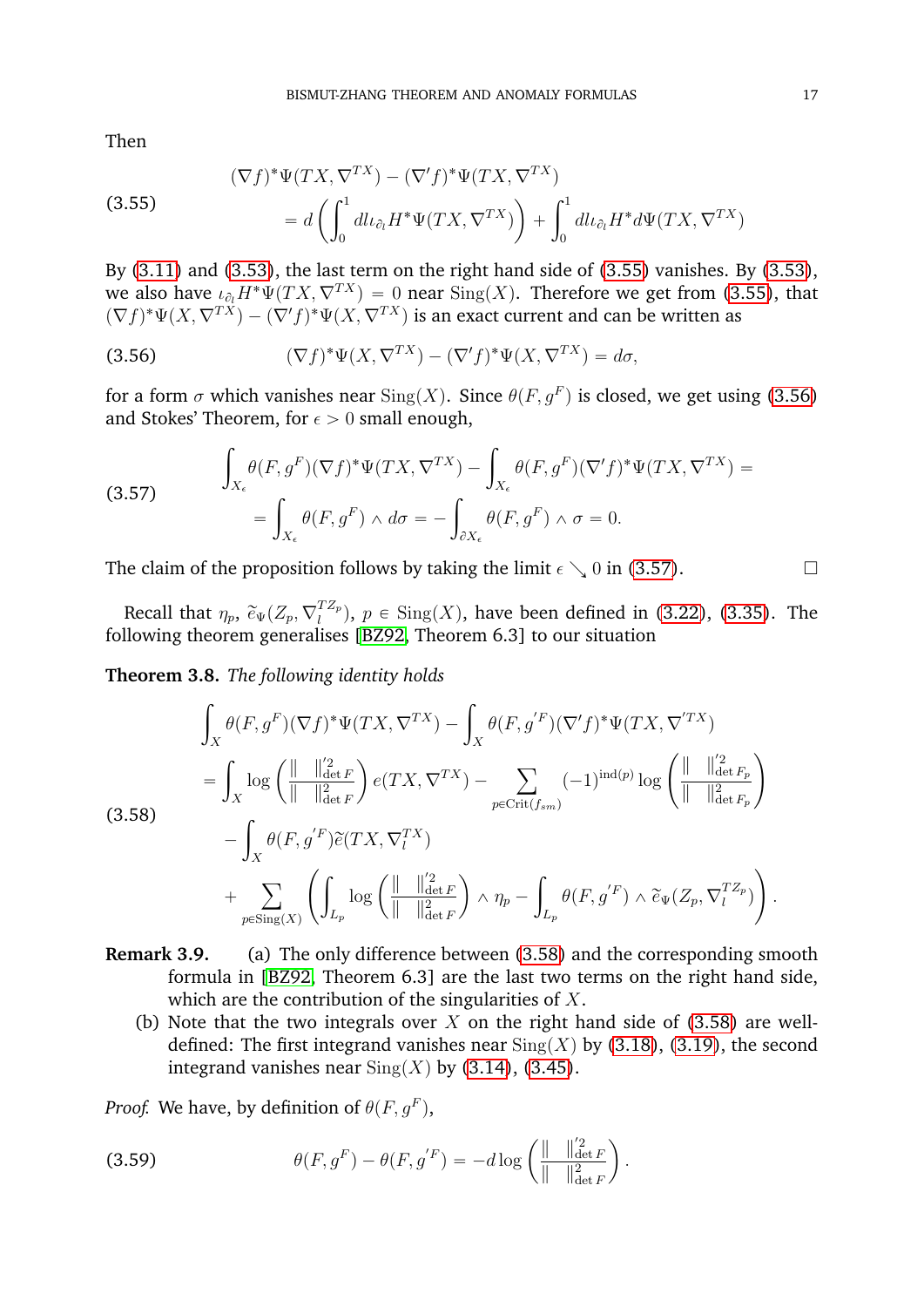Using the identity of currents [\(3.11\)](#page-11-5), as well as [\(3.18\)](#page-12-4), [\(3.19\)](#page-12-5), [\(3.22\)](#page-13-5), [\(3.50\)](#page-17-4), [\(3.59\)](#page-18-4) and Stokes' Theorem, we get

$$
\int_{X} (\theta(F, g^{F}) - \theta(F, g^{'F})) (\nabla f)^{*} \Psi(TX, \nabla^{TX})
$$
\n
$$
= \int_{X_{\epsilon}} (\theta(F, g^{F}) - \theta(F, g^{'F})) (\nabla f)^{*} \Psi(TX, \nabla^{TX})
$$
\n
$$
= \int_{X_{\epsilon}} \log \left( \frac{\|\ \|_{\det F}^2}{\|\ \|_{\det F}^2} \right) e(TX, \nabla^{TX}) - \sum_{p \in Crit(f_{sm})} (-1)^{\text{ind}(p)} \log \left( \frac{\|\ \|_{\det F_p}^2}{\|\ \|_{\det F_p}^2} \right)
$$
\n
$$
- \int_{\partial X_{\epsilon}} \log \left( \frac{\|\ \|_{\det F}^2}{\|\ \|_{\det F}^2} \right) \wedge (\nabla f)^{*} \Psi(TX, \nabla^{TX})
$$
\n
$$
= \int_{X} \log \left( \frac{\|\ \|_{\det F}^2}{\|\ \|_{\det F}^2} \right) e(TX, \nabla^{TX}) - \sum_{p \in Crit(f_{sm})} (-1)^{\text{ind}(p)} \log \left( \frac{\|\ \|_{\det F_p}^2}{\|\ \|_{\det F_p}^2} \right)
$$
\n
$$
+ \sum_{p \in Sing(X)} \int_{L_p} \log \left( \frac{\|\ \|_{\det F}^2}{\|\ \|_{\det F}^2} \right) \wedge \eta_p.
$$

<span id="page-19-1"></span>(3.60)

Using Proposition 3.6 (a), (3.16), 
$$
d\theta(F, g^F) = 0
$$
 and Stokes' Theorem, we get

<span id="page-19-2"></span>(3.61)  
\n
$$
\int_X \theta(F, g'^F) \left( (\nabla f)^* \Psi(TX, \nabla^{TX}) - (\nabla f)^* \Psi(TX, \nabla^{TX}) \right)
$$
\n
$$
= -\lim_{\epsilon \to 0} \int_{X_{\epsilon}} \theta(F, g'^F) \widetilde{e}(TX, \nabla^{TX}_l) - \sum_{p \in \text{Sing}(X)} \int_{L_p} \theta(F, g'^F) \wedge \widetilde{e}_{\Psi}(Z_p, \nabla^{TZ_p})
$$
\n
$$
= -\int_X \theta(F, g'^F) \widetilde{e}(TX, \nabla^{TX}_l) - \sum_{p \in \text{Sing}(X)} \int_{L_p} \theta(F, g'^F) \wedge \widetilde{e}_{\Psi}(Z_p, \nabla^{TZ_p}_l).
$$

The claim of Theorem [3.8](#page-18-5) follows from Proposition [3.7,](#page-17-5) [\(3.60\)](#page-19-1) and [\(3.61\)](#page-19-2).  $\Box$ 

### <span id="page-19-0"></span>4. WITTEN DEFORMATION FOR SINGULAR SPACES WITH ISOLATED CONICAL SINGULARITIES USING ANTI-RADIAL MORSE FUNCTIONS

An important role in the extension of the Cheeger-Müller theorem by Bismut and Zhang [\[BZ92\]](#page-62-1) is played by the Witten deformation. The Witten deformation is a tech-nique proposed by [\[Wit82\]](#page-63-2). Rigorous proofs have been given by Helffer and Sjöstrand in [\[HS85\]](#page-63-3) using semi-classical analysis. In [\[BZ94,](#page-62-9) Section 6] Bismut and Zhang gave a different proof of the hard part of Witten's program using a result of Laudenbach [\[Lau92\]](#page-63-20). In  $[AC17]$  and in  $[Lud17b]$  the easy part of the Witten deformation has been generalised to singular spaces with iterated conical singularities and anti-radial Morse functions. The hard part of the Witten deformation, which is a crucial ingredient here, has been generalised in [\[Lud17b\]](#page-63-13) to spaces with isolated conical singularities and anti-radial Morse functions.

Section [4](#page-19-0) is organised as follows: In Section [4.1](#page-20-0) we recall from [\[Lud17b\]](#page-63-13) the main ideas of the Witten deformation for singular spaces with isolated conical singularities and anti-radial Morse functions. Most of the proofs of the intermediate results of Section [5.6](#page-37-0) consist of two steps: localisation and a local computation near  $p \in \text{Crit}(f)$ . In Sections [4.2–](#page-21-0)[4.4](#page-29-0) we give all ingrediences needed for the second step for  $p \in Sing(X)$ . To this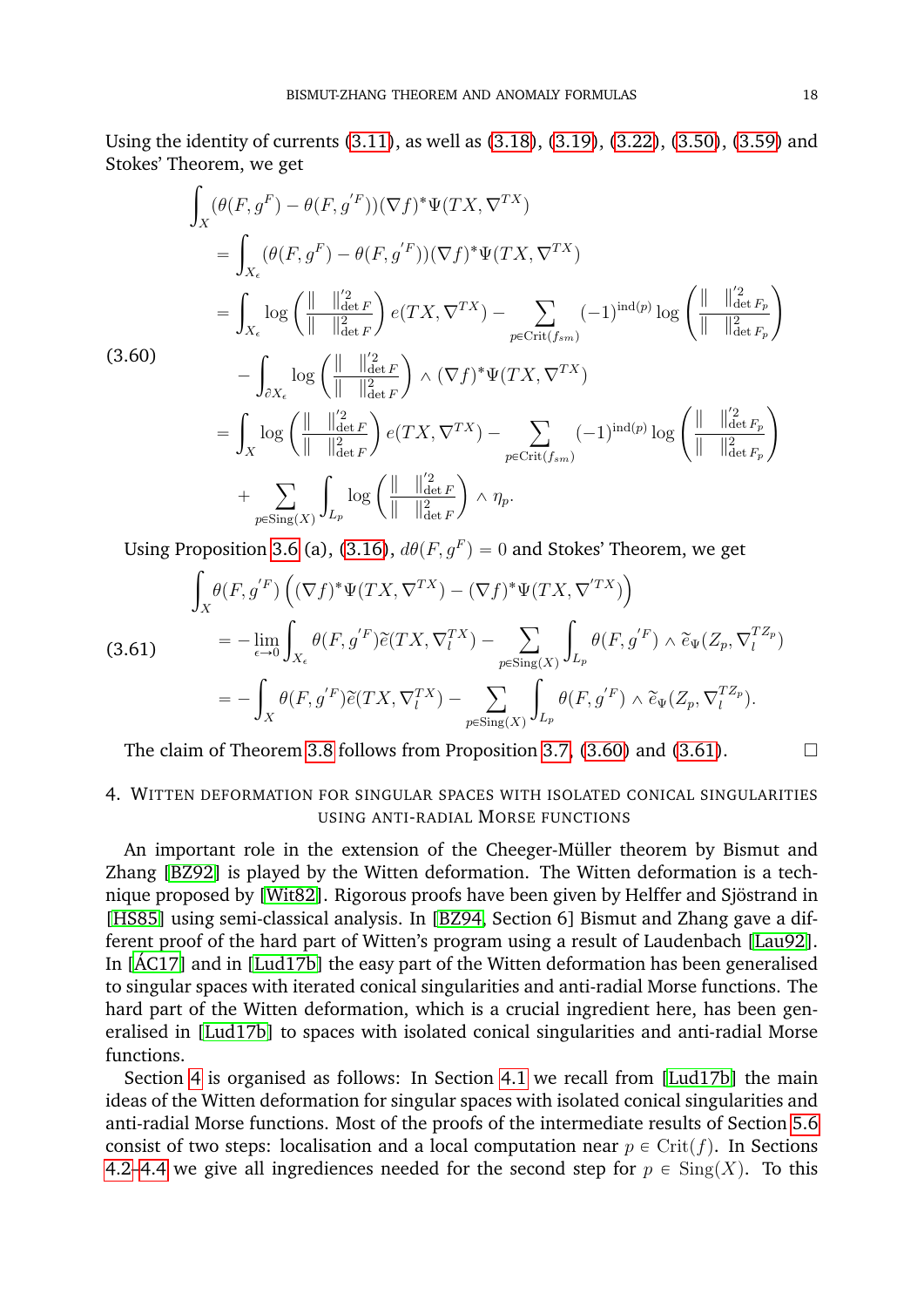purpose, we generalise the study of the spectral properties and the local index techniques for the local model Witten Laplacian in [\[Lud20b\]](#page-63-14) and [\[Lud20a,](#page-63-12) Section 4] to the case where the space  $X$  does no longer satisfy the Witt and spectral Witt condition assumed in [\[Lud20a\]](#page-63-12) and the bundle  $F$  is not necessarily unitary.

<span id="page-20-0"></span>4.1. **Witten deformation. Spectral Gap Theorem.** Let  $f : X \rightarrow \mathbb{R}$  be an anti-radial Morse function and  $T \geqslant 0$ . The de Rham complex  $(\Omega^{\bullet}_{c}(X,F), d_c, \langle \; , \; \rangle)$  can be deformed by deforming the differential  $d_c$  via

(4.1) 
$$
d_{T,c} := e^{-Tf} d_c e^{Tf}.
$$

The complex  $(\Omega^{\bullet}_{c}(X,F), d_{T,c},\langle \; , \; \rangle)$  admits a maximal and a minimal extension denoted by  $(\widetilde{C}_{T,\max/\min}^{\bullet}, d_{T,\max/\min}, \langle , \rangle)$ . The Hilbert complex  $(\widetilde{C}_{T,\max/\min}^{\bullet}, d_{T,\max/\min}, \langle , \rangle)$  still computes  $H^\bullet_{(2),\overline m}(X,F)$  (resp.  $H^\bullet_{(2),\overline n}(X,F)$ ). We denote by  $\delta_{T,c}$  the (formal) adjoint of  $d_{T,c}$ w.r.t. the L<sup>2</sup>-inner product  $\langle , \rangle$ . We again have the first order operator  $\widetilde{D}_T^{\overline{m}} := d_{T,\max} +$  $\delta_{T,\min}$  (resp.  $\widetilde{D}_T^{\overline{n}} := d_{T,\min} + \widetilde{\delta}_{T,\max}$ ) associated to the Hilbert complex  $(\widetilde{C}_{T,\max}^{\bullet}, d_{T,\max}, \langle , \rangle)$ (resp.  $(\widetilde{C}_{T,\min}^{\bullet}, d_{T,\min}, \langle , \rangle)$ ). We denote by  $\widetilde{\Delta}_T^{\overline{q}} = (\widetilde{D}_T^{\overline{q}})^2$ ,  $\overline{q} \in {\overline{\{m,\overline{n}\}}\}$ , the second order operators associated to the two Hilbert complexes.

We denote by  $\widehat{c}(\nabla f)$  the Clifford multiplication acting on sections  $\alpha$  of  $\Lambda(T^*X)\otimes F$  by

(4.2) 
$$
\widehat{c}(\nabla f)\alpha = df \wedge \alpha + \nabla f \sqcup \alpha.
$$

We denote by  $L_{\nabla f}$  the Lie derivative in direction of  $\nabla f$  and by  $L^*_{\nabla f}$  its adjoint with respect to the  $\mathrm{L}^2\text{-}\mathrm{inner}$  product  $\langle\;,\;\rangle.$  The operator  $L_{\nabla f}+L_{\nabla f}^*$  acting on  $\mathrm{L}^2(\Lambda(T^*X)\otimes F)$  is a bounded operator of order 0. This follows from the smooth theory combined with the fact that on  $\mathrm{L}^2\text{-sections of }\Lambda(T^*X)\otimes F$  with support in a neighbourhood of  $\mathrm{Sing}(X),$ the operator  $L_{\nabla f} + L_{\nabla f}^*$  acts simply as the number operator  $(n - 2N)$ , where N denotes the multiplication by the form degree, see Section [4.2.2](#page-22-0) for more details. Also, from the normal form [\(2.22\)](#page-8-3) of f near  $\text{Sing}(X)$ , we have that the gradient  $\nabla f$  and the Hessian of f are bounded.

We have, for  $\overline{q} \in {\overline{m}, \overline{n}}$  (see [\[BZ92,](#page-62-1) Proposition 5.5], [\[Lud17b,](#page-63-13) Propositions 3.8 and 5.1])

(4.3) 
$$
\widetilde{D}_T^{\overline{q}} = D^{\overline{q}} + T\widehat{c}(\nabla f), \quad \text{dom}(\widetilde{D}_T^{\overline{q}}) = \text{dom}(D^{\overline{q}}), \n\widetilde{\Delta}_T^{\overline{q}} = \Delta^{\overline{q}} + T(L_{\nabla f} + L_{\nabla f}^*) + T^2 |\nabla f|^2, \quad \text{dom}(\widetilde{\Delta}_T^{\overline{q}}) = \text{dom}(\Delta^{\overline{q}}).
$$

Using the local model form of the Witten Laplacian  $\widetilde{\Delta}_T^{\overline{q}}$  near  $p\in\mathrm{Sing}(X)$  (see [\(4.21\)](#page-23-0)), one can show inductively, that for  $\overline{q} \in {\overline{m}, \overline{n}}$ ,  $l \in \mathbb{N}, T \ge 0$ :

<span id="page-20-1"></span>(4.4) 
$$
\text{dom}((\widetilde{\Delta}_T^{\overline{q}})^l) = \text{dom}((\Delta^{\overline{q}})^l).
$$

There is a second, equivalent way of describing the Witten deformation: The de Rham complex  $(\Omega_c^{\bullet}(X, F), d_c, \langle , \rangle)$  can also be deformed by deforming the L<sup>2</sup>-inner product  $\langle , \rangle$  via

(4.5) 
$$
\langle \alpha, \beta \rangle_T := \int_X \langle \alpha, \beta \rangle_{\Lambda(T^*X) \otimes F}(x) e^{-2Tf(x)} d\mathrm{vol}_X(x);
$$

here  $dvol_X$  denotes the Riemannian volume form on  $(X, g^{TX})$ .

The deformed complex  $(\Omega^{\bullet}_{c}(X,F), d_c, \langle \; , \; \rangle_T)$  also admits a maximal and minimal extension into a Hilbert complex  $(C^{\bullet}_{T,\max/\min}, d_{\max/\min}, \langle \; , \; \rangle_T).$  We denote by  $\delta'_{T,c}$  the (formal)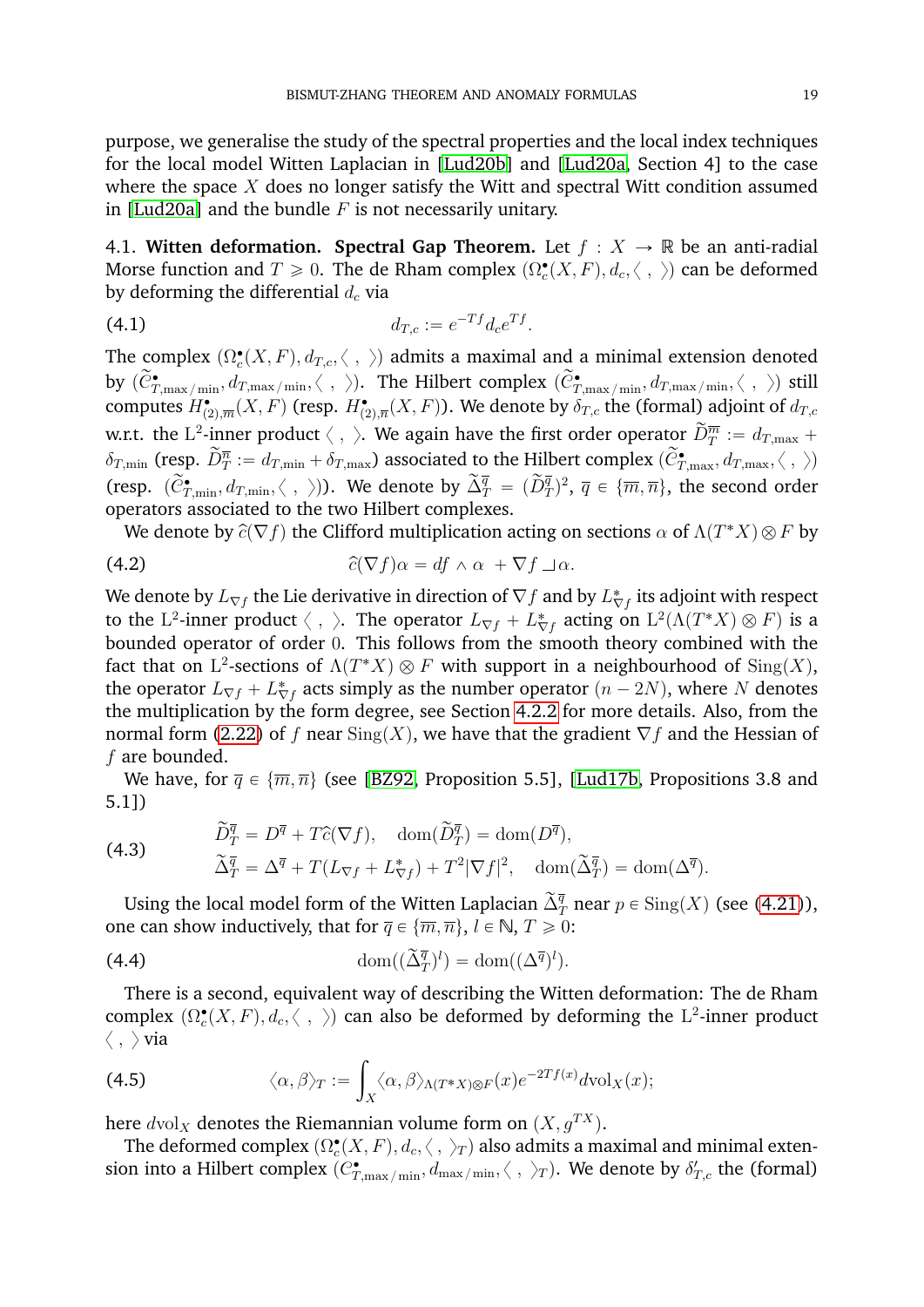adjoint of  $d_c$  w.r.t. the twisted  $\mathrm{L}^2\text{-}\mathrm{inner}$  product  $\langle\;,\;\rangle_T$  and by  $\delta_{T,\max/\min}'$  its maximal resp. its minimal extension. The first order operator associated to the Hilbert complex  $(C_{T,\max/\min}^{\bullet}, d_{\max/\min}, \langle \; , \; \rangle_T)$  (resp.  $(C_{T,\max/\min}^{\bullet}, d_{\max/\min}, \langle \; , \; \rangle_T)$ ) is given by

(4.6) 
$$
D_T^{\overline{m}} = d_{\text{max}} + \delta'_{T,\text{min}} \ (\text{resp. } D_T^{\overline{n}} = d_{\text{min}} + \delta'_{T,\text{max}}).
$$

We denote by  $\Delta_q^{\overline{q}}$  $\frac{\overline{q}}{T} := (D_q^{\overline{q}})$  $\{\bar{q}\}_2^{\bar{q}}$  ,  $\bar{q}\in\{\overline{m},\overline{n}\}$  the second order self-adjoint operator associated to the two Hilbert complexes.

There are natural isomorphisms of Hilbert complexes

(4.7) 
$$
(\tilde{C}_{T,\max/\min}^{\bullet}, d_{T,\max/\min}, \langle , \rangle) \longrightarrow (C_{T,\max/\min}^{\bullet}, d_{\max/\min}, \langle , \rangle_T), \omega \mapsto e^{Tf}\omega.
$$

<span id="page-21-1"></span>Hence, for  $\overline{q} \in {\overline{m}, \overline{n}}$ ,

(4.8) 
$$
\widetilde{D}_T^{\overline{q}} = e^{-Tf} D_T^{\overline{q}} e^{Tf} \text{ and } \widetilde{\Delta}_T^{\overline{q}} = e^{-Tf} \Delta_T^{\overline{q}} e^{Tf}.
$$

We denote by  $(\mathcal{S}^\bullet_{T,\max/\min}, d_{\max/\min}, \langle \; , \; \rangle_T)$  the Witten complex, *i.e*. the subcomplex of  $(\mathcal{C}^\bullet_{T,\max/\min}, d_{\max/\min}, \langle \; , \; \rangle_T)$  generated by the eigenforms of  $\Delta_T^{\overline{m}/\overline{n}}$  $_T^{m/n}$  to eigenvalues in  $[0,1].$ For  $k = 0, \ldots, n$ , we denote by  $c_k(f_{sm}) := \#\mathrm{Crit}_k(f_{sm})$  and by

<span id="page-21-2"></span>(4.9)  
\n
$$
c_k^{\overline{q}}(f) := c_k^{\overline{q}}(f, F) := \text{rk}(F) \cdot c_k(f_{sm}) + \sum_{p \in \text{Sing}(X)} IH_{\overline{q}}^k(cL_p, L_p, F)
$$
\n
$$
= \begin{cases} \text{rk}(F) \cdot c_k(f_{sm}) + \sum_{p \in \text{Sing}(X)} b^{k-1}(L_p, F_{L_p}) & \text{for } k \geq n - \overline{q}, \\ \text{rk}(F) \cdot c_k(f_{sm}) & \text{else.} \end{cases}
$$

In [\[Lud17b,](#page-63-13) Theorem I] the following Spectral Gap Theorem has been proved, which we recall here for convenience of the reader:

<span id="page-21-3"></span>**Theorem 4.1. (Spectral Gap Theorem)** *Let*  $(X, q^{TX})$  *be a space with isolated conical singularities and*  $\overline{q} \in {\overline{m}, \overline{n}}$ *. Let*  $f : X \to \mathbb{R}$  *be an anti-radial Morse function on* X*. We* assume that the Riemannian metric  $g^{TX}$  is Euclidean in the Morse coordinates in an open *neighbourhood of*  $Crit(f_{sm})$ *.* 

(a) *There exist*  $C_1 > 0$ ,  $C_2 > 0$ ,  $C_3 > 0$  *and*  $T_0 > 0$ , *such that for*  $T \ge T_0$ *:* 

(4.10) 
$$
\operatorname{Spec}(\widetilde{\Delta}_T^{\overline{q}}) \cap (C_1 e^{-C_2 T}, C_3 T) = \varnothing.
$$

(b) For 
$$
k = 0, \ldots, n
$$
, and  $T \geq T_0$ ,

(4.11) 
$$
\dim \mathcal{S}_{T,\max}^k = c_k^{\overline{m}}(f) \text{ and } \dim \mathcal{S}_{T,\min}^k = c_k^{\overline{n}}(f).
$$

<span id="page-21-0"></span>4.2. The model Witten Laplacian  $\Delta_T^{p,\bar q}$  $T^{p,q}_{T}$ ,  $p \in \text{Sing}(X)$ ,  $\overline{q} \in \{\overline{m}, \overline{n}\}$ ,  $T \geqslant 0$ . We now study the situation locally near  $p \in Sing(X)$ , *i.e.* on the punctured infinite cone  $Z_p$ . As in Section [3.5,](#page-12-0) we denote by  $f^p : cL_p \longrightarrow \mathbb{R}, (r, y) \mapsto f(p) - \frac{1}{2}r^2$  the model anti-radial Morse function on the infinite cone.

<span id="page-21-4"></span>4.2.1. *A useful unitary transformation.* Let  $\pi$  :  $Z_p \simeq \mathbb{R}_{>0} \times L_p \to L_p$  be the projection into the second factor. We denote by  $L^2(\Lambda^k(T^*L_p)\otimes F_{L_p})$  the space of  $L^2$ -sections of  $\Lambda^k(T^*L_p)\otimes F_{L_p}$  with respect to the  $\mathrm{L}^2$ -metric induced from  $g^{TL_p}$  and  $g^{F_{L_p}}$ . We denote by  $\mathrm{L}^2(\Lambda^k(T^*Z_p)\otimes F)$  the space of  $\mathrm{L}^2$ -sections of  $\Lambda^k(T^*Z_p)\otimes F$  with respect to the  $\mathrm{L}^2$ -metric  $\langle \; , \; \rangle$  induced from  $g^{T Z_p}$  and  $g^F.$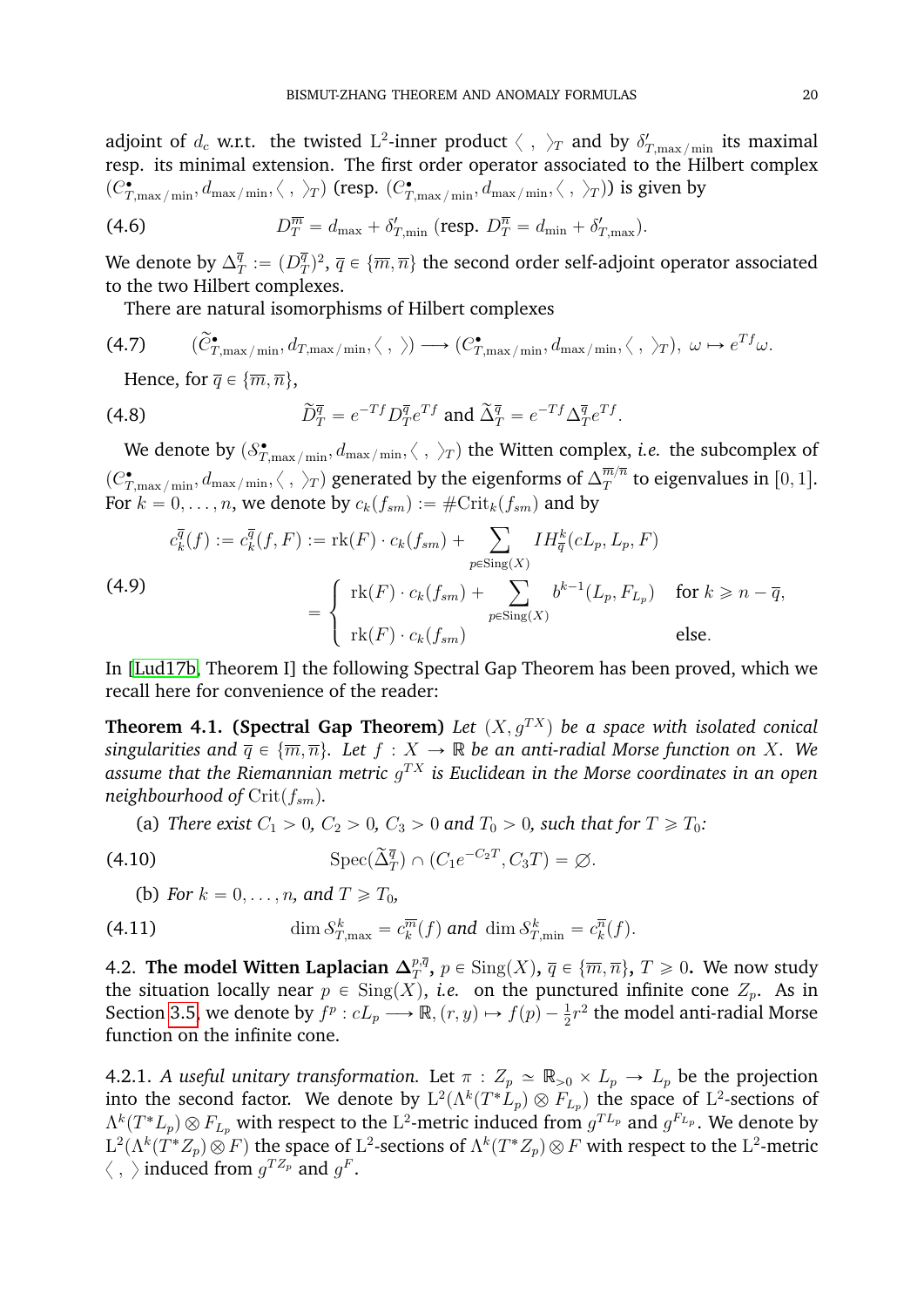<span id="page-22-5"></span>For  $k = 0, \ldots n$ , the bijective maps

(4.12) 
$$
U_k: C_0^{\infty}(\mathbb{R}_+, \Omega^{k-1}(L_p, F_{L_p}) \oplus \Omega^k(L_p, F_{L_p})) \longrightarrow \Omega_0^k(Z_p, F) (\phi_{k-1}, \phi_k) \longrightarrow r^{k-1-m/2} \pi^* \phi_{k-1} \wedge dr + r^{k-m/2} \pi^* \phi_k,
$$

extend to unitary maps  $\ddot{\phantom{1}}$ 

$$
(4.13) \qquad U_k: \mathcal{L}^2(\mathbb{R}_+, \mathcal{L}^2((\Lambda^{k-1}(T^*L_p) \oplus \Lambda^k(T^*L_p)) \otimes F_{L_p})) \longrightarrow \mathcal{L}^2(\Lambda^k(T^*Z_p) \otimes F).
$$

We denote by  $d_{L_p}$  the exterior derivative on  $\Omega^\bullet(L_p,F_{L_p}),$  and by  $\delta_{L_p}$  its adjoint with respect to the L<sup>2</sup>-metric on  $\Omega^{\bullet}(L_p, F_{L_p})$  induced from the metrics  $g^{TL_p}$  and  $g^{F_{L_p}}$ . We denote by  $S_p$  the following self-adjoint elliptic operator on the link  $L_p$ : ∷en en de la component de la component de la component de la component de la component de la component de la component de la component de la component de la component de la component de la component de la component de la

<span id="page-22-7"></span>(4.14) 
$$
S_p := \begin{pmatrix} c_0 & \delta_{L_p} & 0 & \dots & 0 \\ d_{L_p} & c_1 & & \ddots & \vdots \\ 0 & & & 0 & 0 \\ \vdots & \ddots & & c_{m-1} & \delta_L \\ 0 & \dots & 0 & d_{L_p} & c_m \end{pmatrix} \text{ where } c_k := (-1)^k \left( k - \frac{m}{2} \right).
$$

For the Laplace operator  $\Delta^{p,\text{ev/odd}}$  on the infinite cone acting on compactly supported even (resp. odd) forms we have (see e.g. [\[BS87,](#page-62-11) Section 5]):<br>. ff

<span id="page-22-4"></span>(4.15) 
$$
U^{-1} \Delta^{p, \text{ev/odd}} U = -\frac{\partial^2}{\partial r^2} + r^{-2} \left[ \left( S \pm \frac{1}{2} \right)^2 - \frac{1}{4} \right].
$$

We denote by  $\Delta^p_{\max}$  the maximal extension of  $\Delta^p.$  We denote by  $\Delta^{p,\overline{q}}$  the self-adjoint extensions of  $\Delta^p$  with domains

(4.16) 
$$
\text{dom}(\Delta^{p,\overline{m}}) = \{ \omega \in \text{dom}(\Delta^{p}_{\text{max}}) \mid \omega \in \text{dom}(\delta_{\text{min}}d_{\text{max}}) \cap \text{dom}(d_{\text{max}}\delta_{\text{min}}) \text{ as } r \to 0 \}
$$

<span id="page-22-2"></span><span id="page-22-1"></span>resp.

$$
(4.17) \quad \text{dom}(\mathbf{\Delta}^{p,\overline{n}}) = \{ \omega \in \text{dom}(\mathbf{\Delta}_{\max}^p) \mid \omega \in \text{dom}(\delta_{\max} d_{\min}) \cap \text{dom}(d_{\min} \delta_{\max}) \text{ as } r \to 0 \}.
$$

The boundary conditions in [\(4.16\)](#page-22-1), [\(4.17\)](#page-22-2) at  $r = 0$  are inherited from the boundary condition near  $p \in Sing(X)$  for the operator  $\Delta^{\overline{q}}$ . Note that the cone is complete at  $r = \infty$ and hence we do not need to specify boundary conditions there. Recall that, for  $n$  even, lower and upper middle perversity coincide,  $\overline{m} = \overline{n}$ . On the other hand, for *n* even, we also have  $d_{\text{max}} = d_{\text{min}}$ .

For  $\overline{q} \in {\overline{m}, \overline{n}}$  the extensions  $\Delta^{p, \overline{q}}$  of  $\Delta^p$  are scale invariant: For  $a > 0$ , let  $h_a$  be the operator acting on sections w of  $\Lambda(T^*Z_p) \otimes F$  by  $h_a w(r, y) = w(ar, y)$ ; then

<span id="page-22-3"></span>
$$
(4.18) \t\t\t\t\t\t h_a^{-1} \Delta^{p,\bar{q}} h_a = a^2 \Delta^{p,\bar{q}}.
$$

Note that [\(4.18\)](#page-22-3) also says that the domains of  $\Delta^{p,\bar{q}}$  are invariant under radial scaling.

<span id="page-22-0"></span>4.2.2. Definition of the model Witten Laplacian  $\Delta_T^{p,\bar q}$  $_{T}^{p,q}, p \in \text{Sing}(X), \overline{q} \in \{\overline{m}, \overline{n}\}.$  We denote by  $e_1,\ldots,e_n$  an orthonormal basis of  $TZ_p,$  by  $e^1,\ldots,e^n$  the dual basis of  $T^*Z_p.$  We denote by

<span id="page-22-6"></span>(4.19) 
$$
c(e_k) := e^k - \iota_{e_k}, \hat{c}(e_k) := e^k + \iota_{e_k}, k = 1, \dots, n,
$$

the Clifford operators. Let us denote again by  $N$  the number operator acting by multiplication with the form degree. We have (see [\[BZ92,](#page-62-1) (11.1)])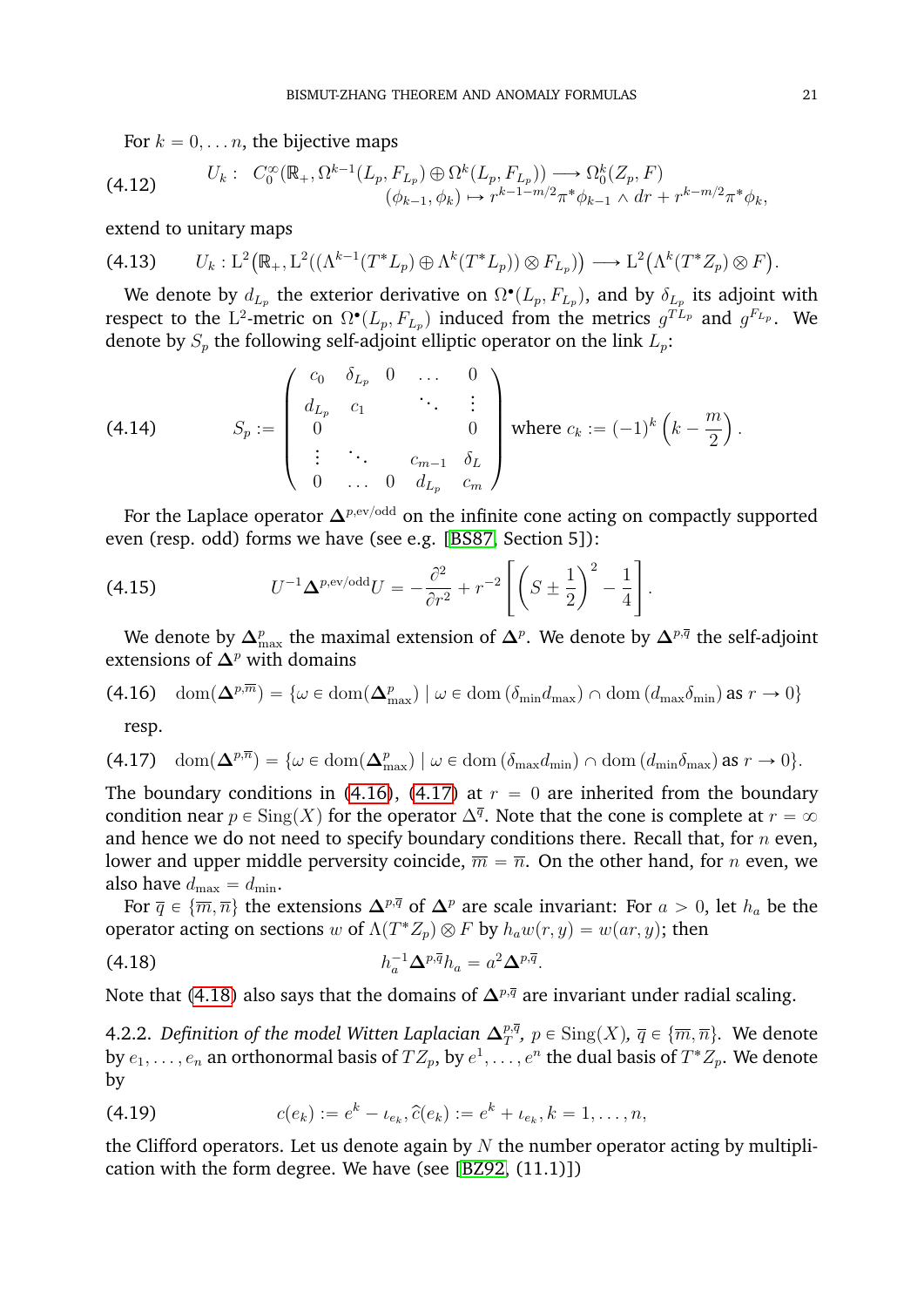<span id="page-23-1"></span>(4.20) 
$$
N = \frac{1}{2} \sum_{i=1}^{n} c(e_i) \hat{c}(e_i) + \frac{n}{2}.
$$

The action of the Witten Laplacian  $\widetilde{\Delta}_T^{\overline{q}},$   $T>0,$  on forms with support in a neighbourhood of  $p\in\mathrm{Sing}(X)$  can be identified with the action of the model Witten Laplacian  $\mathbf{\Delta}^{p,\bar{q}}_T$ T on the infinite cone  $Z_p$ , which we now define: Let  $\boldsymbol{\Delta}_T^p$  denote the following operator acting on compactly supported forms on  $Z_p$  with values in the bundle  $F$ :

<span id="page-23-0"></span>(4.21) 
$$
\Delta_T^p := \Delta^p + T(n-2N) + T^2r^2 = \Delta^p - T\sum_{i=1}^n c(e_i)\hat{c}(e_i) + T^2r^2,
$$

where for the last identity we have used [\(4.20\)](#page-23-1).

We denote by  $(\Omega_c^{\bullet}(Z_p, F), d_{T,c})$ , where  $d_{T,c}\omega := d_c\omega + Tdf^p \wedge \omega = d_c\omega - T r dr \wedge \omega$ , the deformed de Rham complex of smooth compactly supported forms on the infinite cone  $Z_p$ . We consider the maximal extension  $(C_{T,\max}^{\bullet}(Z_p,F), d_{T,\max}, \langle , \rangle)$  resp. the minimal extension  $(C_{T,\min}^\bullet(Z_p,F), d_{T,\min}, \langle\;,\;\rangle)$  of the deformed de Rham complex on the infinite cone. The model Witten Laplacian  $\Delta_T^{p,\overline{m}}$  $\frac{p, \overline{m}}{T}$  (resp.  $\mathbf{\Delta}^{p, \overline{n}}_T$  $_{T}^{p,n})$  is the closed selfadjoint extension of the operator  $\Delta_7^p$  $_{T}^{p}$  associated to the Hilbert complex  $(C_{T,\max}^{\bullet}(Z_{p},F),d_{T,\max},\langle\;,\;\rangle)$  (resp.  $(C_{T,\min}^\bullet(Z_p,F),d_{T,\min},\langle\;,\;\rangle)).$ 

We denote by  $\Delta^p_{T,\mathrm{max}}$  the maximal extension of  $\Delta^p_T$  $_{T}^{p}.$  The domain of the model Witten Laplacian can be described as follows:  $(4.22)$ 

<span id="page-23-2"></span>
$$
\text{dom}(\Delta_T^{p,\overline{m}}) = \{ \omega \in \text{dom}(\Delta_{T,\text{max}}^p) \mid \omega \in \text{dom}(\delta_{T,\text{min}} d_{T,\text{max}}) \cap \text{dom}(d_{T,\text{max}} \delta_{T,\text{min}}) \text{ as } r \to 0 \}
$$

resp.

<span id="page-23-3"></span>
$$
\text{(4.23)}\quad \text{dom}(\Delta^{p,\overline{n}}) = \{ \omega \in \text{dom}(\Delta^p_{T,\max}) \mid \omega \in \text{dom}(\delta_{T,\max} d_{T,\min}) \cap \text{dom}(d_{T,\min} \delta_{T,\max}) \text{ as } r \to 0 \}.
$$

The boundary conditions in [\(4.22\)](#page-23-2), [\(4.23\)](#page-23-3) at  $r = 0$  are inherited from the boundary condition near  $p \in Sing(X)$  for the Witten Laplacian  $\tilde{\Delta}_T^{\bar{q}}$ . Again by completeness, at  $r = \infty$  we do not need to specify boundary conditions.

For  $\overline{q} \in {\overline{m}, \overline{n}}$ ,  $T \ge 0$  from [\(4.18\)](#page-22-3), [\(4.22\)](#page-23-2) and [\(4.23\)](#page-23-3) we get the following scaling property for the model Witten Laplacian

<span id="page-23-4"></span>(4.24) 
$$
h_a^{-1} \Delta_T^{p,\bar{q}} h_a = a^2 \Delta_{T/a^2}^{p,\bar{q}}.
$$

From [\(4.24\)](#page-23-4), we get, for  $T > 0$ ,

<span id="page-23-6"></span>(4.25) 
$$
\operatorname{Spec} \left( \Delta_T^{p,\overline{q}} \right) = T \operatorname{Spec} \left( \Delta_1^{p,\overline{q}} \right).
$$

<span id="page-23-5"></span>4.2.3. *Spectral data for the model Witten Laplacian*  $\Delta_T^{p,\bar q}$  $_{T}^{p,q}.$  The separation of variables for the Laplacian  $\Delta^{p,\bar{q}}$  on the infinite cone has first been used by Cheeger (see e.g. [\[Che83,](#page-62-12) Section 3]) to split the computations of the spectral data of  $\Delta^{p,\bar{q}}$  according to the spectrum of the transversal Laplacian  $\Delta_{L_p}.$  In [\[Ver09\]](#page-63-5) the analytic torsion of a truncated cone has been computed also using the separation of variables trick. In view of [\(4.15\)](#page-22-4), [\(4.21\)](#page-23-0) we can apply here the same principle to study the spectral properties of  $\Delta_T^{p,\bar q}$  $\frac{p,q}{T}$  .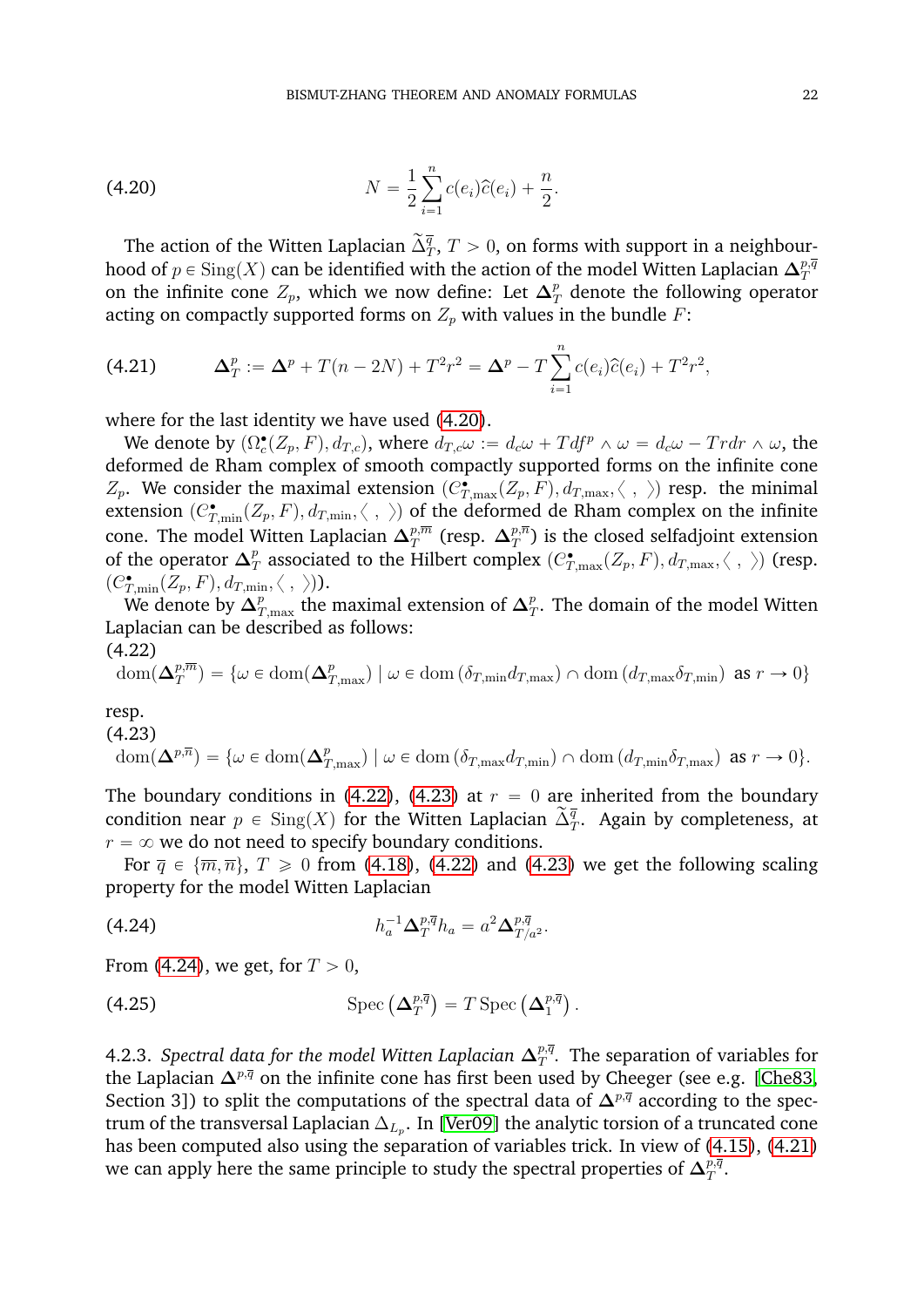We denote by  $\mathrm{Spec}\left(\Delta_{L_n}^{(k)}\right)$  $L_{L_p, ccl}^{(k)}$ ,  $k = 0, \ldots, n-2$ , the co-closed spectrum of  $\Delta_{L_p}^{(k)}$  $L_p^{(\kappa)}$ . For we denote Le by spec  $(\triangle_{L_p, ccl}^k)$ ,<br>  $(L_p, ccl)$  we denote by

(4.26) 
$$
\mathcal{H}_{\mu,cd}^{k}(L_{p}, F_{L_{p}}) := \{ \psi \in \Omega^{k}(L_{p}, F_{L_{p}}) \mid \Delta_{L_{p}}^{(k)} \psi = \mu \psi, \delta_{L_{p}} \psi = 0 \}
$$

the space of co-closed eigenforms of the operator  $\Delta_{L_n}^{(k)}$  $L_{\nu}^{(\kappa)}$  to the eigenvalue  $\mu$ . In particular  $\mathcal{H}_{0,col}^k(L_p,F_{L_p})=\mathcal{H}^k(L_p,F_{L_p})$  is the space of harmonic  $k$ -forms on the link  $L_p.$  We have the following orthogonal decomposition

$$
L^2 (\Lambda(T^* L_p) \otimes F_{L_p})
$$
\n
$$
(4.27) \qquad = \left( \bigoplus_{k=0}^{n-1} \mathcal{H}^k (L_p, F_{L_p}) \right) \bigoplus \left( \bigoplus_{\substack{0 \le k \le n-2 \\ \mu \in \text{Spec} \left( \Delta_{L_p, ccl}^{(k)} \right) \setminus \{0\}}} \left( \mathcal{H}_{\mu, ccl}^k (L_p, F_{L_p}) \oplus d_{L_p} \mathcal{H}_{\mu, ccl}^k (L_p, F_{L_p}) \right) \right).
$$

For  $k = -1, \ldots, n - 2$ , set

(4.28) 
$$
\alpha_k := (k+1-n/2).
$$

For  $k = 0, \ldots, n - 2$ , and  $\mu \in \text{Spec} \left( \Delta_{L_n}^{(k)} \right)$  $\overset{(k)}{\stackrel{(L_{p,ccl})}{\sum_{p,ccl}}}\backslash\{0\}$ , set

$$
\beta(\mu) := \beta_k(\mu) := \sqrt{\alpha_k^2 + \mu}.
$$

We can split all spectral computations for  $\Delta_T^{p,\bar q}$  $T^{p,q}_{T}$  into computations on subcomplexes of the Hilbert complexes  $(C_{T,\max/\min}^{\bullet}(Z_p,F),d_{T,\max/\min},\langle\;,\;\rangle).$ 

**Subcomplex of type 1:** Let  $\mu \in \mathrm{Spec}\left(\Delta_{L_n}^{(k)}\right)$  $\begin{array}{l} \displaystyle \lim_{L_p,col} \big\backslash \left\{0\right\}. \ \ \text{For} \ 0 \ + \ \psi \ \in \ \mathcal{H}^k_{\mu,col}(L_p, F_{L_p}), \text{ we} \end{array}$ denote by

(4.30)

$$
\xi_1 = \xi_1(\psi) := (0, \psi) \in \Omega^{k-1}(L_p, F_{L_p}) \oplus \Omega^k(L_p, F_{L_p}),
$$
  
\n
$$
\xi_2 = \xi_2(\psi) := (\psi, 0) \in \Omega^k(L_p, F_{L_p}) \oplus \Omega^{k+1}(L_p, F_{L_p}),
$$
  
\n
$$
\xi_3 = \xi_3(\psi) := (0, \mu^{-1/2} d_{L_p} \psi) \in \Omega^k(L_p, F_{L_p}) \oplus \Omega^{k+1}(L_p, F_{L_p}),
$$
  
\n
$$
\xi_4 = \xi_4(\psi) := (\mu^{-1/2} d_{L_p} \psi, 0) \in \Omega^{k+1}(L_p, F_{L_p}) \oplus \Omega^{k+2}(L_p, F_{L_p}).
$$

We still denote by  $\xi_1\in C^\infty(\Bbb R_+,\Omega^{k-1}(L_p,F_{L_p})\oplus \Omega^k(L_p,F_{L_p}))$  the constant function with value  $\xi_1$ . Similarly for  $\xi_2, \xi_3 \in C^\infty(\mathbb{R}_+, \Omega^k(L_p, F_{L_p}) \oplus \Omega^{k+1}(L_p, F_{L_p}))$  as well as for  $\xi_4 \in$  $C^{\infty}(\mathbb{R}_+, \Omega^{k+1}(L_p, F_{L_p}) \oplus \Omega^{k+2}(L_p, F_{L_p}))$ . The subcomplex of type 1 associated to  $0 \, \neq \, \psi \in$  $\mathcal{H}^k_{\mu, ccl}(L_p, F_{L_p})$  is the subcomplex:

<span id="page-24-0"></span>
$$
(4.31) \t\t 0 \to \langle U_k(\xi_1) \rangle \xrightarrow{d_T} \langle U_{k+1}(\xi_2), U_{k+1}(\xi_3) \rangle \xrightarrow{d_T} \langle U_{k+2}(\xi_4) \rangle \to 0.
$$

By the proof of [\[Lud17b,](#page-63-13) Theorem 4.2] it is known already that the subcomplex [\(4.31\)](#page-24-0) does not yield any contribution to  $\ker(\mathbf{\Delta}^{p,\bar{q}}_T)$  $\mathbb{T}^{p,q}_T$ ). Therefore, by the Hodge theorem, to study the eigenequation

<span id="page-24-1"></span>(4.32) 
$$
\Delta_T^{p,\bar{q}}\omega = \lambda\omega, \ \lambda \neq 0,
$$

on the subcomplex [\(4.31\)](#page-24-0) it is sufficient to study the eigenequation [\(4.32\)](#page-24-1) on  $\langle U_k(\xi_1)\rangle$ and on  $\langle U_{k+2}(\xi_4)\rangle$ . On  $\langle U_k(\xi_1), U_{k+2}(\xi_4)\rangle$ , using the unitary transformation [\(4.12\)](#page-22-5), the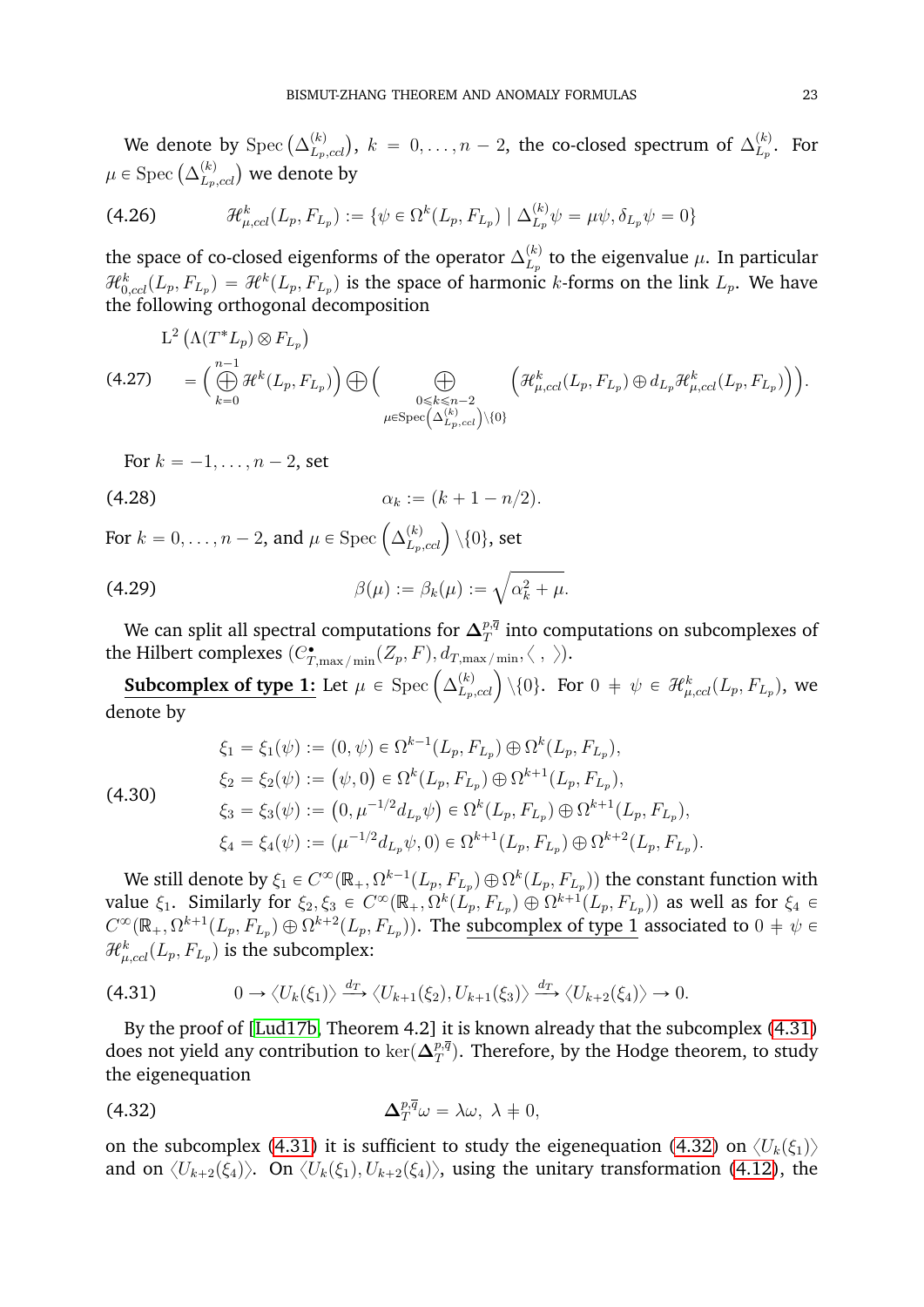action of the model Witten Laplacian can be identified with the action of the following regular singular operator on  $\mathrm{L}^2(\mathbb{R}_{>0})$ :  $\ddot{\phantom{0}}$ ˙

(4.33) 
$$
L_{\mu} := -\partial_r^2 + r^{-2} \left( \beta_k(\mu)^2 - \frac{1}{4} \right) + T(n - 2N) + T^2 r^2,
$$

where N is the degree operator on span $\langle U(\xi_i(\psi))\rangle$ ,  $i = 1, 4$ . The operator  $L_\mu$  is in the limit point case at  $\infty$ . Moreover, at  $r = 0$ , the operator  $L_u$  is in the limit point case iff  $\beta_k(\mu)^2 \geq 1$ . If  $0 < \beta_k(\mu)^2 < 1$  however, one has to choose boundary conditions. Hence, we have to study the eigenequation on the half-line  $\mathbb{R}_{>0}\text{:}$  $\overline{O}$  is a set of  $\overline{O}$ ˙

(4.34) 
$$
L_{\mu}g = \left(-\partial_r^2 + r^{-2}\left(\beta_k(\mu)^2 - \frac{1}{4}\right) + T(n-2N) + T^2r^2\right)g = \lambda g,
$$

imposing appropriate boundary conditions at  $r = 0$ , induced from the boundary condi-tions [\(4.22\)](#page-23-2), [\(4.23\)](#page-23-3) for  $\Delta_T^{p,\bar{q}}$  $_{T}^{p,q}.$  Arguing as in [\[Ver09,](#page-63-5) Section 4.1], the boundary conditions [\(4.22\)](#page-23-2), [\(4.23\)](#page-23-3) can both be translated into the following boundary condition for  $g$ :

<span id="page-25-0"></span>(4.35) 
$$
g(r) = \mathcal{O}(r^{1/2}) \text{ as } r \to 0, \text{ and } g(r) \in L^{2}(\mathbb{R}_{>0}).
$$

It is at this stage of the computation, where we profit from the fact that we have to study the eigenequation [\(4.32\)](#page-24-1) only on  $\langle U_k(\xi_1), U_{k+2}(\xi_4) \rangle$ , where one can translate the boundary conditions [\(4.22\)](#page-23-2), [\(4.23\)](#page-23-3) easily, namely into [\(4.35\)](#page-25-0).

We denote by  $L_i^{\beta}$  $\frac{\beta}{j}$  the Laguerre polynomial. The subcomplex of type  $1$  corresponding to  $0\neq\psi\in\mathcal{H}^k_{\mu,cd}(L_p,F_{L_p}),\,\mu\neq0,$  yields the following eigenvalues and eigenforms of the model Witten Laplacian  $\Delta_T^{p,\bar{q}}$  $T^{p,q}_T$  (each of multiplicity 1),  $j \in \mathbb{N}_0$ :

| ' eigenvalue of $\mathbf{\Delta}^{p,\overline{q}}_T$ | eigenform of $\Delta_{\tau}^{p,q}$                                                                                                                 |
|------------------------------------------------------|----------------------------------------------------------------------------------------------------------------------------------------------------|
|                                                      | $(4j+n-2k+2\beta+2)T\Big \phi_1:=r^{\beta+\frac{1}{2}}\exp\left(\frac{-Tr^2}{2}\right)L_j^{\beta}(Tr^2)\cdot U_k(\xi_1)\in\Omega^k(Z_p,F)$         |
|                                                      | $(4j+n-2k+2\beta-2)T\Big \phi_4:=r^{\beta+\frac{1}{2}}\exp\left(\frac{-Tr^2}{2}\right)L_j^{\beta}(Tr^2)\cdot U_{k+2}(\xi_4)\in\Omega^{k+2}(Z_p,F)$ |
|                                                      | $(4j + n - 2k + 2\beta + 2)T \mid d_T \phi_1 \in \langle U_{k+1}(\xi_2), U_{k+1}(\xi_3) \rangle \subset \Omega^{k+1}(Z_p, F)$                      |
|                                                      | $(4j+n-2k+2\beta-2)T \mid \delta_T \phi_4 \in \langle U_{k+1}(\xi_2), U_{k+1}(\xi_3) \rangle \subset \Omega^{k+1}(Z_p, F)$                         |

**Subcomplex of type 2:** Let  $0 + \eta \in \mathcal{H}^k(L_p, F_{L_p}), k = 0, \ldots, n-1$ , be a harmonic form on  $L_p$ . As before  $(0, \eta) \in C^\infty(\mathbb{R}_+, \Omega^{k-1}(L_p, F_{L_p}) \oplus \Omega^k(L_p, F_{L_p}))$  denotes the constant function with value  $(0, \eta)$ , and similarly for  $(\eta, 0) \in C^\infty(\mathbb{R}_+, \Omega^k(L_p, F_{L_p}) \oplus \Omega^{k+1}(L_p, F_{L_p})).$ We have the following subcomplex of type 2:

(4.36) 
$$
0 \to \langle U_k(0,\eta) \rangle \xrightarrow{d_T} \langle U_{k+1}(\eta,0) \rangle \to 0.
$$

Using the unitary transformation [\(4.12\)](#page-22-5) we get the following eigenequation on  $\langle 0, \eta \rangle$ (resp. on  $\langle (\eta, 0) \rangle$ )

<span id="page-25-1"></span>(4.37) 
$$
(-\partial_r^2 + r^{-2}(c_k^2 \pm (-1)^k c_k) + T(n-2N) + T^2r^2)g = \lambda g,
$$

with the boundary conditions induced from [\(4.22\)](#page-23-2), [\(4.23\)](#page-23-3).

Case 1: Let us first consider the case, where either *n* is even, or *n* is odd and  $k \neq \lfloor n/2 \rfloor$ . By [\[Ver09,](#page-63-5) Proposition 7.1], we have to study the equation [\(4.37\)](#page-25-1) with the boundary condition

<span id="page-25-2"></span>(4.38) 
$$
g = O(r^{1/2})
$$
 as  $r \to 0$ , and  $g(r) \in L^2(\mathbb{R}_{>0})$ .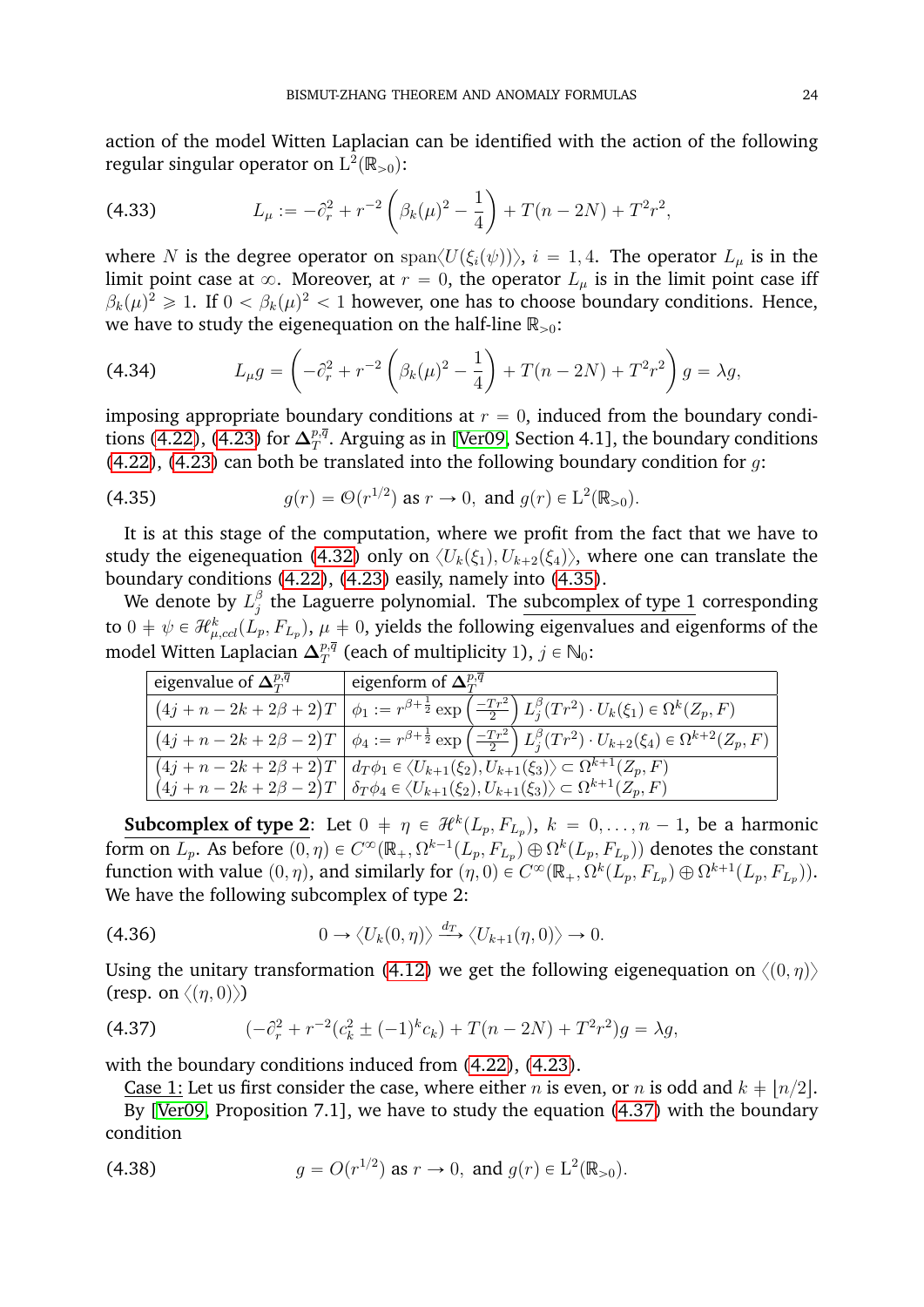Hence, the same computation as in [\[Lud20b,](#page-63-14) Section 4] shows, that the subcomplex of type 2 corresponding to  $0 \neq \eta \in \mathcal{H}^k(L_p, F_{L_p}),$  yields the following eigenvalues and eigenforms of the model Witten Laplacian (each of multiplicity 1),  $j \in N_0$ :

| eigenvalue of $\Delta_{\tau}^{p,\overline{n}}$ | ' eigenform of $\Delta_{\scriptscriptstyle T}^{p,\overline{n}}$                                                                                              |
|------------------------------------------------|--------------------------------------------------------------------------------------------------------------------------------------------------------------|
| $(4j-2\alpha_k+4+2 \alpha_k )T$                | $\sqrt{r^{ \alpha_k +\frac{1}{2}}}\exp\left(\frac{-Tr^2}{2}\right)L_j^{ \alpha_k }(Tr^2)U_k((0,\eta))\in\Omega^k(Z_p,F)$                                     |
|                                                | $(4j - 2\alpha_k + 2( \alpha_{k-1}  + 1))T   r^{ \alpha_{k-1}  + \frac{1}{2}} \exp\left(\frac{-Tr^2}{2}\right) L_j^{ \alpha_{k-1} }(Tr^2)U_{k+1}((\eta, 0))$ |
|                                                | $\in \Omega^{k+1}(Z_p,F)$                                                                                                                                    |

Case 2: For  $n = 2\nu + 1$  odd and  $k = \nu$ , the two boundary conditions in [\(4.22\)](#page-23-2), [\(4.23\)](#page-23-3) do differ on a subcomplex of type 2.

Case 2 (a): Let  $\bar{q} = \bar{n}$ . For  $k = \nu$ , on  $\langle (0, \eta) \rangle$ , by [\(4.37\)](#page-25-1) and [\[Ver09,](#page-63-5) Propositions 7.1 and 7.3], we study the eigenequation on  $\mathrm{L}^2(\mathbb{R}_{>0})$ 

<span id="page-26-0"></span>(4.39) 
$$
(-\partial_r^2 + T + T^2 r^2)g = \lambda g,
$$

with boundary condition

<span id="page-26-1"></span>(4.40) 
$$
g = O(r^{1/2}) \text{ and } (\partial_r - Tr)g = O(1) \text{ as } r \to 0; g(r) \in \mathcal{L}^2(\mathbb{R}_{>0}).
$$

The only  $L^2$ -solutions of [\(4.39\)](#page-26-0) occur for  $\lambda_j = 2jT, j \in \mathbb{N}$ , with eigenfunction  $g_{\lambda_j} =$  $\exp(-Tr^2/2)H_{j-1}(\sqrt{T}r),$  where  $H_j$  denotes the Hermite polynomial. The following reccurence relation of Hermite polynomials holds  $H'_{j} = 2rH_{j} - H_{j+1}$ . Moreover, as  $r \to 0$ , we have  $H_i(r) = O(1)$  if j is even, and  $H_i(r) = O(r)$  if j is odd. Hence, taking into account the boundary conditions at  $r \to 0$  in [\(4.40\)](#page-26-1), only the eigenvalues  $\lambda_i = 2jT, j \in \mathbb{N}$ with  $j$  even appear.

On  $\langle (\eta, 0) \rangle$  we study the eigenequation

(4.41) 
$$
(-\partial_r^2 - T + T^2 r^2)g = \lambda g,
$$

with boundary condition

<span id="page-26-2"></span>(4.42) 
$$
g = O(1) \text{ and } (\partial_r - Tr)g = O(r^{1/2}) \text{ as } r \to 0; g(r) \in \mathcal{L}^2(\mathbb{R}_{>0}),
$$

and argue similarly. The above arguments show that the subcomplex of type 2 corresponding to  $0 \neq \eta \in \mathcal{H}^{\nu}(L_p, F_{L_p})$ , yields the following eigenvalues and eigenforms of the model Witten Laplacian (each of multiplicity 1):

| eigenvalue of $\Delta_T^{p,q}$ eigenform of $\Delta_T^{p,q}$ |                                                                                                |
|--------------------------------------------------------------|------------------------------------------------------------------------------------------------|
| $4jT, j \in \mathbb{N}$                                      | $\exp\left(\frac{-Tr^2}{2}\right)H_{2j-1}(\sqrt{Tr})U_{\nu}((0,\eta))\in \Omega^{\nu}(Z_p,F)$  |
|                                                              | $=\exp\left(\frac{-Tr^2}{2}\right) rL_{j-1}^{1/2}(Tr^2)U_{\nu}((0,\eta))$                      |
| $4jT, j \in \mathbb{N}_0$                                    | $\exp\left(\frac{-Tr^2}{2}\right)H_{2j}(\sqrt{Tr})U_{\nu+1}((\eta,0))\in\Omega^{\nu+1}(Z_p,F)$ |
|                                                              | $=\exp\left(\frac{-Tr^2}{2}\right)L_i^{-1/2}(Tr^2)U_{\nu+1}((\eta,0))$                         |

Case 2 (b): Let  $\overline{q} = \overline{m}$ . This time we have the boundary condition [\(4.42\)](#page-26-2) on  $\langle 0, \eta \rangle$ (resp. [\(4.40\)](#page-26-1) on  $\langle (\eta, 0) \rangle$ ).

Arguing similarly as in Case 2 (a), this time we get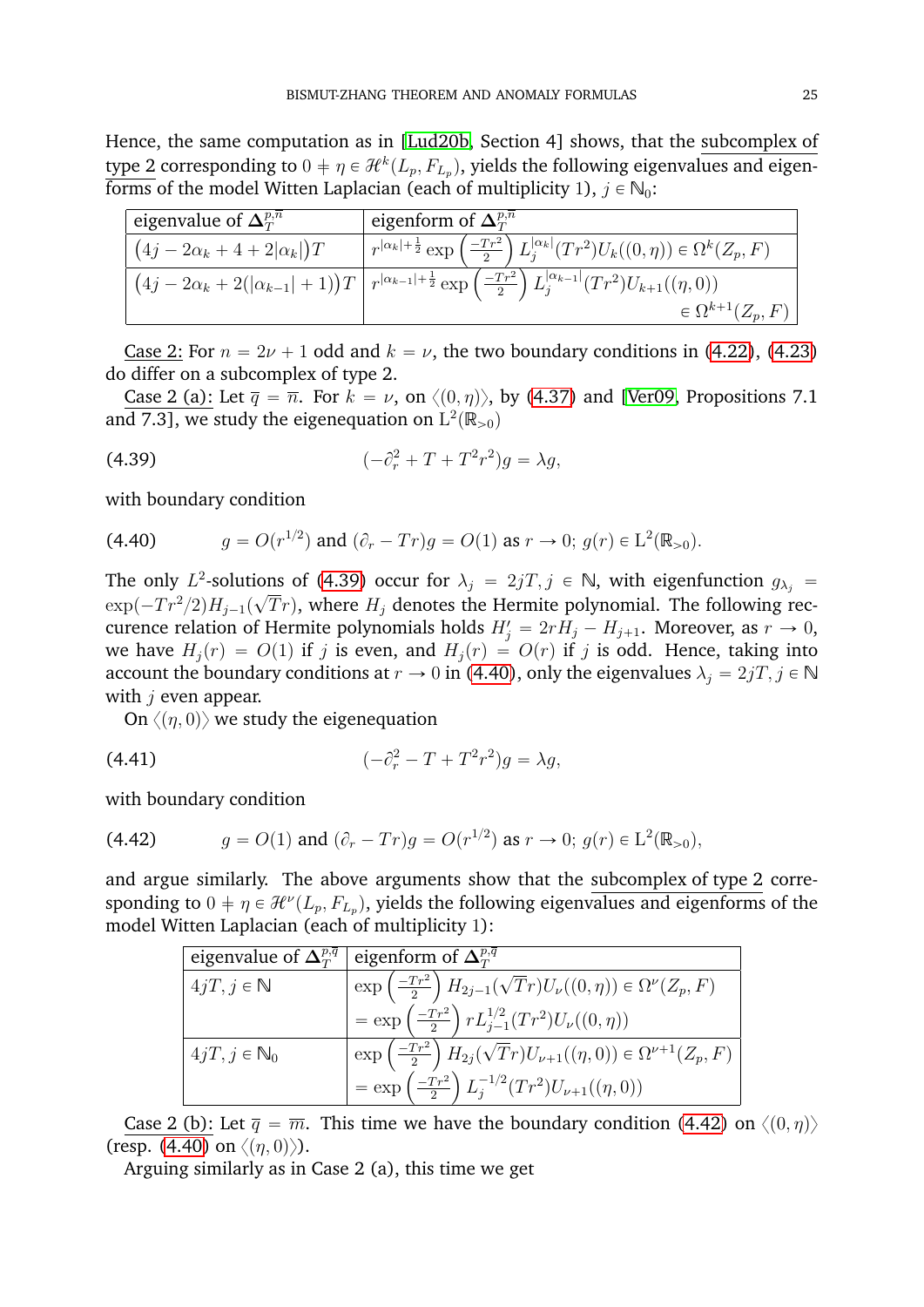| eigenvalue of $\Delta_{\tau}^{p,\overline{m}}$ | eigenform of $\Delta_{\tau}^{p,\overline{m}}$                                                    |
|------------------------------------------------|--------------------------------------------------------------------------------------------------|
| $(4j+2)T, j \in \mathbb{N}_0$                  | $\exp\left(\frac{-Tr^2}{2}\right)H_{2j}(\sqrt{T}r)U_{\nu}((0,\eta))\in\Omega^{\nu}(Z_p,F)$       |
|                                                | $= \exp\left(\frac{-Tr^2}{2}\right)L_j^{-1/2}(Tr^2)U_\nu((0,\eta))$                              |
| $(4j+2)T, j \in \mathbb{N}_0$                  | $\exp\left(\frac{-Tr^2}{2}\right)H_{2j+1}(\sqrt{T}r)U_{\nu+1}((\eta,0))\in\Omega^{\nu+1}(Z_p,F)$ |
|                                                | = $\exp\left(\frac{-Tr^2}{2}\right) r L_j^{1/2} (Tr^2) U_{\nu+1}((\eta,0))$                      |

| Remark 4.2. | (a) From the above computation together with the local calculation for         |
|-------------|--------------------------------------------------------------------------------|
|             | the relative intersection cohomology of a cone (recalled in $(2.12)$ ), we get |

(4.43) 
$$
\ker \Delta_T^{p,\bar{q},(k)} \simeq IH_{\bar{q}}^k(cL_p,L_p,F).
$$

<span id="page-27-1"></span>Note that only harmonic forms on the link  $L_p$  do contribute to  $\ker\Delta_T^{p,\bar q}$  $\overset{p,q}{T}$ .

- (b) Note that for *n* odd, the only difference in the spectral data of  $\Delta_T^{p,\overline{m}}$  $_{T}^{p,\overline{m}}$  and  $\Delta_{T}^{p,\overline{n}}$ T stems from the harmonic forms on  $L_p$  of degree  $\lfloor n/2 \rfloor$ .
- (c) The above computation generalises the computations in [\[Lud20b,](#page-63-14) Section 4], where the Witt and a spectral Witt condition are assumed. Under the assumptions made in [\[Lud20b\]](#page-63-14), the model Witten Laplacian is the Friedrichs extension of [\(4.21\)](#page-23-0) and the boundary condition at  $r \to 0$  always translates into [\(4.38\)](#page-25-2). Also, for an odd dimensional Witt space, case 2 in the above discussion does not appear.

#### 4.2.4. *Heat kernel of the model Witten Laplacian.*

<span id="page-27-0"></span>**Definition 4.3.** Let  $\overline{q} \in {\overline{m}, \overline{n}}$  the lower middle (resp. upper middle) perversity.

- (a) For  $(t, T) \in \mathbb{R}_{>0} \times \mathbb{R}_{\geq 0}$ , we denote by  $Q_{t, T}^{p, \overline{q}}(x, x')$ ,  $x, x' \in Z_p$ , the kernel of the For  $(t, I) \in \mathbb{R}_{>0} \times \mathbb{R}$ <br>operator  $\exp \left( - t \Delta_T^{p,\bar{q}} \right)$  $\left(T^{p,\overline{q}}_{T}\right)$  with respect to  $d\mathrm{vol}_{Z_p}$ . Set  $Q_t^{p,\overline{q}}$  $t^{p,\overline{q}}(x,x'):=Q_{t,0}^{p,\overline{q}}$  $_{t,0}^{p,q}(x, x'), x, x' \in$ operator  $\exp(-t\Delta_T)$  with respect to  $a\text{vol}_{Z_p}$ . Set  $Q_t^+(x,x) := Q_{t,0}(x,x)$ ,  $x, x$ <br>  $Z_p$ . We denote by  $Q_{t,T}^{p,\overline{q},(k)}(x,x'),$   $x, x' \in Z_p$ , the kernel of the operator  $\exp(-t\Delta_T^{p,\overline{q},(k)})$ T restricted to k-forms,  $k \in \{0, \ldots, n\}$ .
- (b) For  $(t, T) \in \mathbb{R}_{>0} \times \mathbb{R}_{\geq 0}$ , we denote by  $U_{t, T}^{p, \overline{q}}(x, x')$ ,  $x, x' \in Z_p$ , the kernel of the  $\begin{array}{l} \text{for } (t, I) \in \mathbb{R}_{>0} \times \mathbb{R}_{\geqslant 0}, \ \text{operator exp} \big( - t^2 \Delta_{T / t}^{p, \overline{q}} \big) \end{array}$  $_{T/t}^{p,q} )$  with respect to  $d\mathrm{vol}_{Z_p}$ .

Note that, for  $(t, T) \in \mathbb{R}_{>0} \times \mathbb{R}_{\geq 0}$ , we have directly from Definition [4.3,](#page-27-0)

(4.44) 
$$
U_{t,T}^{p,\overline{q}}(x,x') = Q_{t^2,T/t}^{p,\overline{q}}(x,x'), x,x' \in Z_p.
$$

Using the computation of the spectral data for  $\bm{\Delta}^{p,\overline{q}}_T$  we can generalise [\[Lud20a,](#page-63-12) Proposition 4.5]. The heat kernel of the model operator for  $T > 0$  and for  $T = 0$  are related as follows:

**Proposition 4.4.** Let  $(t, T) \in \mathbb{R}^2_{>0}$ ,  $(r, y)$ ,  $(r', y') \in Z_p$ . Then

<span id="page-27-2"></span>
$$
Q_{t,T}^{p,\overline{q},(k)}((r,y),(r',y'))
$$
\n
$$
= e^{-(n-2k)tT}T^{n/2}\exp\left(-T\tanh(tT)\frac{r^2+r^{'2}}{2}\right)Q_{\sinh(2tT)/2}^{p,\overline{q},(k)}\left((\sqrt{T}r,y),(\sqrt{T}r',y')\right).
$$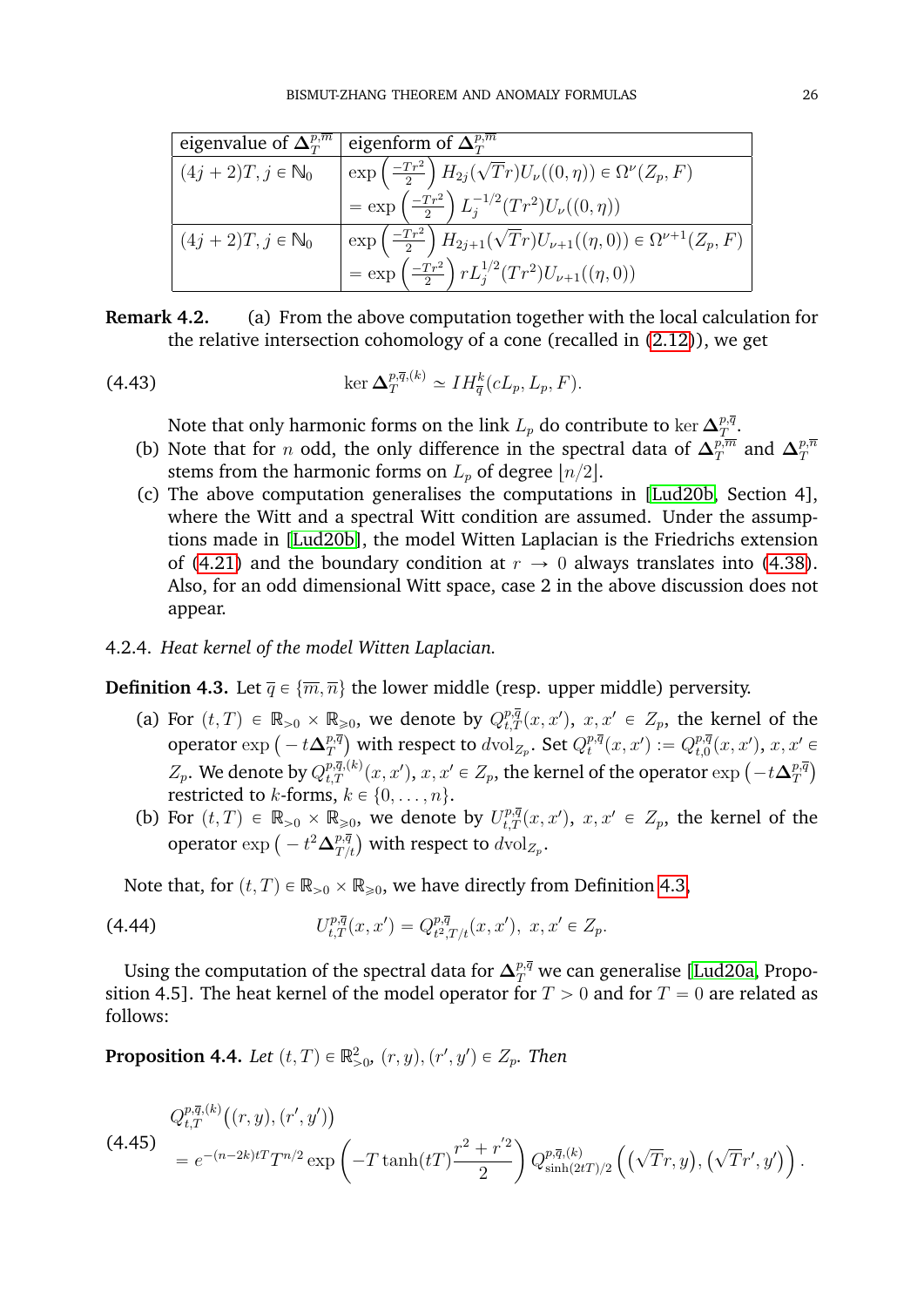**4.2.5.** The asymptotics of  $\text{Tr}_{\text{s}}\left[f^p \exp\left(-t^2 \boldsymbol{\Delta}_{T}^{p,\bar{q}}\right)\right]$ "  $\left\{ \left\lfloor \frac{p,q}{T/t} \right\rfloor \right\rfloor$  in the range  $t \in \ ]0,1]$ ,  $T \in \ [0,d/t]$ . We  $\frac{1}{2}$ denote by  $\text{Tr}_{\text{s}} := \text{Tr}_{|\Omega^{even}} - \text{Tr}_{|\Omega^{odd}}$  the supertrace of an operator.

Using the spectral data of  $\Delta_T^{p,\bar{q}}$  $\mathbb{P}^{q}_{T}$  computed in Section [4.2.3](#page-23-5) and proceeding as in [\[Lud20a,](#page-63-12) Sections 4.3.3-4.3.5] one can study the asymptotics of the supertraces [Lud20a, Section:<br>Tr<sub>s</sub>  $\left[N \exp \left(-t\Delta_T^{p,\bar{q}}\right)\right]$ p, $\bar{q}$  )], Tr<sub>s</sub> [ $f^p\exp\left(-t\boldsymbol{\Delta}^{p,\overline{q}}_T\right)$ ], Tr<sub>s</sub> [ $f^p\exp\left(-t\boldsymbol{\Delta}^{p,\overline{q}}_T\right)$  $\left[T\atop T\right]\bigr]$  in the different zones of parameters  $(t, T).$ 

Here we only give the generalisation of [\[Lud20a,](#page-63-12) Proposition 4.12], where the nonflatness of the metric  $g^F$  comes into play:

<span id="page-28-2"></span>**Proposition 4.5.** Let  $p \in Sing(X)$  and  $\epsilon > 0$ ,  $d > 0$ . There exists  $C > 0$ , such that for  $t \in [0, 1], T \in [0, d/t].$ 

$$
\left| \int_{\{0 \leq r \leq \epsilon\} \times L_p} f^p \left( \text{Tr}_s \left[ U_{t,T}^{p,\overline{q}}((r,y),(r,y)) \right] d\text{vol}_{Z_p} - \text{rk}(F) \int^{B,p} \exp(-B_{T^2}^p) \right) - f(p) \gamma_p^{\overline{q}}(F) + \frac{t}{2} \int_{\{0 \leq r \leq \epsilon\} \times L_p} \theta(F,g^F) d\left( \int^{B,p} \widehat{df}^p \exp(-B_{T^2}^p) \right) \right| \leq C t^2.
$$

*Proof.* The proof of [\[Lud20a,](#page-63-12) Proposition 4.12] can be generalised directly to this situa- $\Box$ 

**Remark 4.6.** Note that

<span id="page-28-1"></span>(4.46) 
$$
\theta(F, g^F) \int^{B, p} \widehat{df}^p \exp(-B^p_{T^2}) = 0,
$$

since it is an *n*-form on  $Z_p$  not containing  $e^r$ .

4.3. Zeta function and Ray-Singer torsion for the model Witten Laplacian  $\Delta_T^{p,\bar q}$  $_{T}^{p,q}$ . We denote by  $\Delta^{p,\overline{q},\perp}_T$  $\frac{p,\overline{q},\perp}{T}$  the restriction of  $\mathbf{\Delta}^{p,\overline{q}}_T$  $\frac{p, \overline{q}}{T}$  to  $(\ker\mathbf{\Delta}^{p, \overline{q}}_T)$  $\mathbb{F}_T^{p,q})^{\perp}$ . Using the spectral properties of  $\Delta_T^{p,\overline{q}}$  $T^{p,q}_{T}$ , computed in Section [4.2.3,](#page-23-5) one can show that, for  $\Re(s)>>0,$  the zeta function "

<span id="page-28-0"></span>(4.47) 
$$
s \mapsto \zeta_T^{p,\overline{q}}(s) := -\mathrm{Tr}_s \left[ N \left( \Delta_T^{p,\overline{q},\perp} \right)^{-s} \right]
$$

is a well-defined holomorphic function. From [\(4.25\)](#page-23-6) and [\(4.47\)](#page-28-0),

(4.48) 
$$
\zeta_T^{p,\bar{q}}(s) = T^{-s} \zeta_1^{p,\bar{q}}(s),
$$

and it is therefore enough to study the zeta function for  $T = 1$ .

Arguing as in the corresponding statement for a Witt space equipped with a unitary bundle in [\[Lud20a,](#page-63-12) Proposition 4.14], we get

**Proposition 4.7.** The function  $\zeta_T^{p,\overline{q}}$  $T^{p,q}_{T}$ ,  $T>0$ , extends to a meromorphic function on  $\mathbb{C},$  which *is holomorphic at*  $s = 0$ .

For a complex vector space  $V$  of dimension 1 we denote by  $V^{-1}$  its dual. For a vector space  $V$  we denote by  $\det V$  the maximal exterior power of  $V$ . We denote by

(4.49) 
$$
\det IH_{\overline{q}}^{\bullet}(cL_{p}, L_{p}, F) = \bigotimes_{k=0}^{n} \left(\det IH_{\overline{q}}^{k}(cL_{p}, L_{p}, F)\right)^{(-1)^{k}}.
$$

The  $L^2$ -metric on sections of the vector bundle  $\Lambda(T^*Z_p)\otimes F$  restricts to a metric on  $\ker\Delta_T^{p,\overline{q}}\simeq IH_{\overline{q}}^\bullet(cL_p,L_p,F).$  We denote the induced metric on the line  $\det IH_{\overline{q}}^\bullet(cL_p,L_p,F)$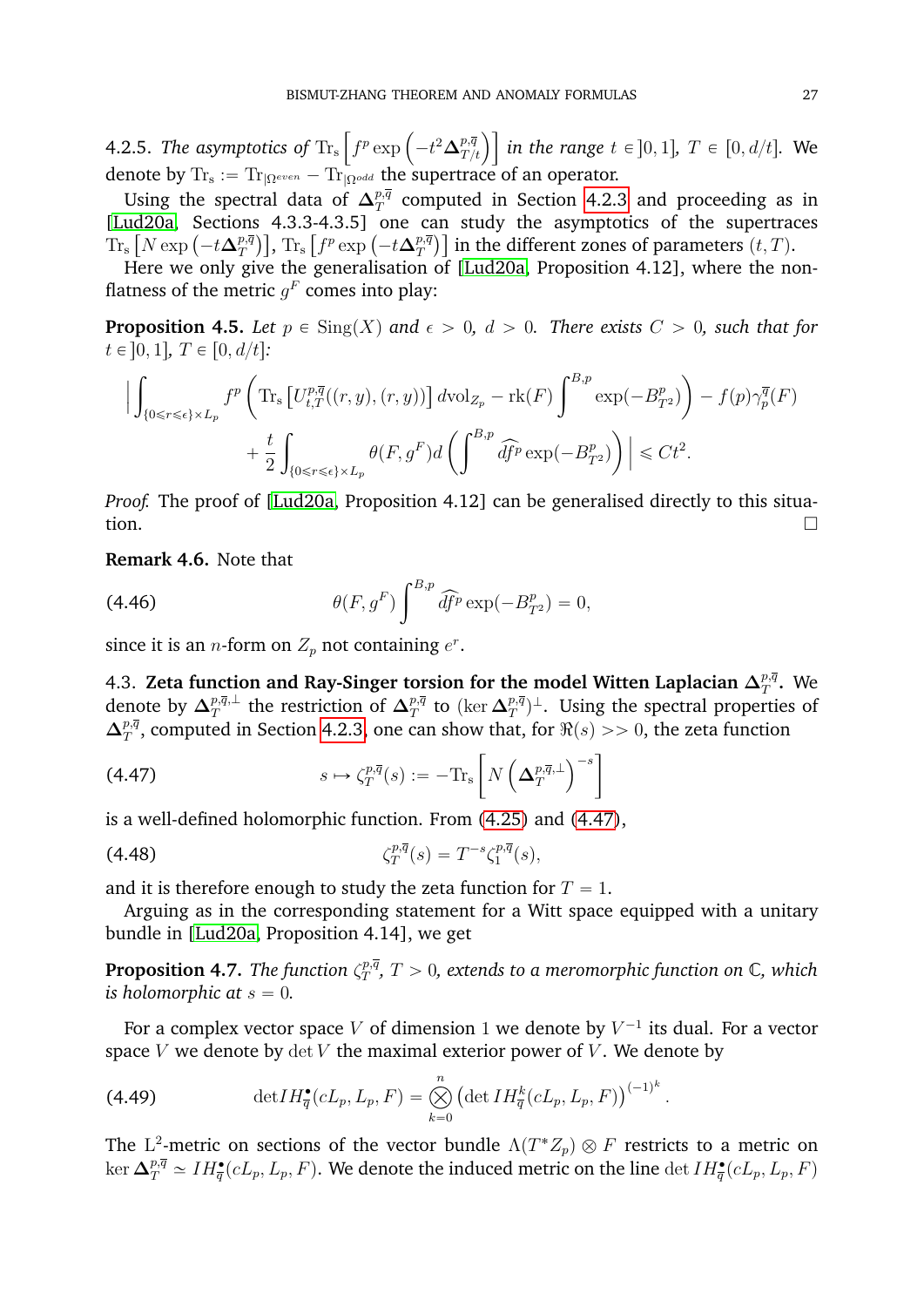$\text{by} \mid \ \ |^{RS}_{\det IH^{\bullet}_{\overline{q}}(cL_p, L_p, F), T}.$  We denote by

<span id="page-29-2"></span>(4.50) 
$$
\| \quad \|_{\det IH_q^{\bullet}(cL_p,L_p,F),T}^{RS} := \| \quad \|_{\det IH_q^{\bullet}(cL_p,L_p,F),T}^{RS} \cong \left( \frac{1}{2} (\zeta_T^{p,\overline{q}})'(0) \right).
$$
  
Set  $\zeta_p^{\overline{q}} := \zeta_1^{\overline{q},p}.$ 

<span id="page-29-1"></span>**Definition 4.8.** For  $p \in Sing(X)$ , the Ray-Singer metric on the line  $\det IH_{\overline{q}}^{\bullet}(cL_p, L_p, F)$  is defined as ˙

defined as<br>
(4.51)  $\| \iint_{\det IH_{\overline{q}}^{\bullet}(cL_p, L_p, F)}^{RS} := \| \iint_{\det IH_{\overline{q}}^{\bullet}(cL_p, L_p, F),1}^{RS} = \| \iint_{\det IH_{\overline{q}}^{\bullet}(cL_p, L_p, F),1}^{RS} \exp \left( \frac{1}{2} \right)$ 1  $\frac{1}{2}(\zeta_p^{\overline{q}})'(0)$ .

**Remark 4.9.** In Definition [4.8](#page-29-1) we have defined the Ray-Singer metric on the line det  $IH_{\overline{q}}^{\bullet}(cL_p, L_p, F)$  by choosing the parameter  $T = 1$  in [\(4.50\)](#page-29-2). Proceeding as in the proof of [\[Lud20a,](#page-63-12) Proposition 4.15], one can prove that the definition is independent of the choice of  $T > 0$ .

#### <span id="page-29-0"></span>4.4. **Local index techniques on the infinite cone.**

<span id="page-29-6"></span>4.4.1. *Definition of the Cheeger invariant*. The Cheeger invariant of X at  $p \in Sing(X)$ is the contribution of the singularity  $p$  to the Chern-Gauss-Bonnet theorem for spaces with isolated conical singularities [\[Che83,](#page-62-12) Theorem 5.1]. In this section, we recall its definition in some detail, since similar arguments will play an important role in Section [6.2](#page-40-0) as well as in the study of the anomaly formulas in Section [7.](#page-48-0)

**Definition/Lemma 4.10.** Let  $\overline{q} \in {\overline{m}, \overline{n}}$ . The following integral expression

<span id="page-29-3"></span>(4.52)  
\n
$$
\gamma_p^{\overline{q}}(F) := \int_{Z_p} \text{Tr}_s \left[ Q_t^{p,\overline{q}}((r,y),(r,y)) \right] d\text{vol}_{Z_p}
$$
\n
$$
= \frac{1}{2} \int_0^{\infty} u^{-1} \int_{L_p} \text{Tr}_s \left[ Q_u^{p,\overline{q}}((1,y),(1,y)) \right] d\text{vol}_{L_p} du
$$

is well-defined and will be called the Cheeger invariant of  $X$  at  $p$ .

*Proof.* In this proof we follow arguments in [\[Che83,](#page-62-12) Section 2], [\[BC90,](#page-62-4) Section 1(f)], [\[Les97,](#page-63-21) Lemma 2.2.4], [\[Lud20b,](#page-63-14) Section 7]. We first prove the equality of the two inte-gral expressions in [\(4.52\)](#page-29-3), for  $t > 0$ : The scaling properties [\(4.18\)](#page-22-3) of  $\Delta^{p,\overline{q}}$  on the infinite cone imply (see e.g. [\[Che80,](#page-62-8) Section 2] and [\[BC90,](#page-62-4) Proposition 1.7])

<span id="page-29-4"></span>(4.53) 
$$
Q_t^{p,\overline{q}}((r,y),(r,y)) = \frac{1}{r^n} Q_{t/r^2}^{p,\overline{q}}((1,y),(1,y)).
$$

The equality of the two integrals in [\(4.52\)](#page-29-3) follows from [\(4.53\)](#page-29-4) using the change of variables  $u = t/r^2$ .

To finish the proof it is now enough to prove the well-definedness of the second integral in [\(4.52\)](#page-29-3). Using local index techniques we get the following asymptotic expansion, as  $u \searrow 0$ , "<br>"

<span id="page-29-5"></span>(4.54) 
$$
\operatorname{Tr}_{\mathbf{s}}\left[Q_u^{p,\overline{q}}((r,y),(r,y))\right]d\mathrm{vol}_{Z_p} = \operatorname{rk}(F) \cdot e(TZ_p, \nabla^{TZ_p}) + \mathcal{O}(\sqrt{u});
$$

the expansion is uniform on compact sets of  $Z_p$ . By [\(3.18\)](#page-12-4), [\(3.19\)](#page-12-5) the constant term in

the asymptotic expansion (4.54) vanishes and therefore, as 
$$
u \searrow 0
$$
,  
(4.55) 
$$
\text{Tr}_{\mathbf{s}} [Q_u^{p,\overline{q}}((1,y),(1,y))] = \mathcal{O}(\sqrt{u}).
$$

˙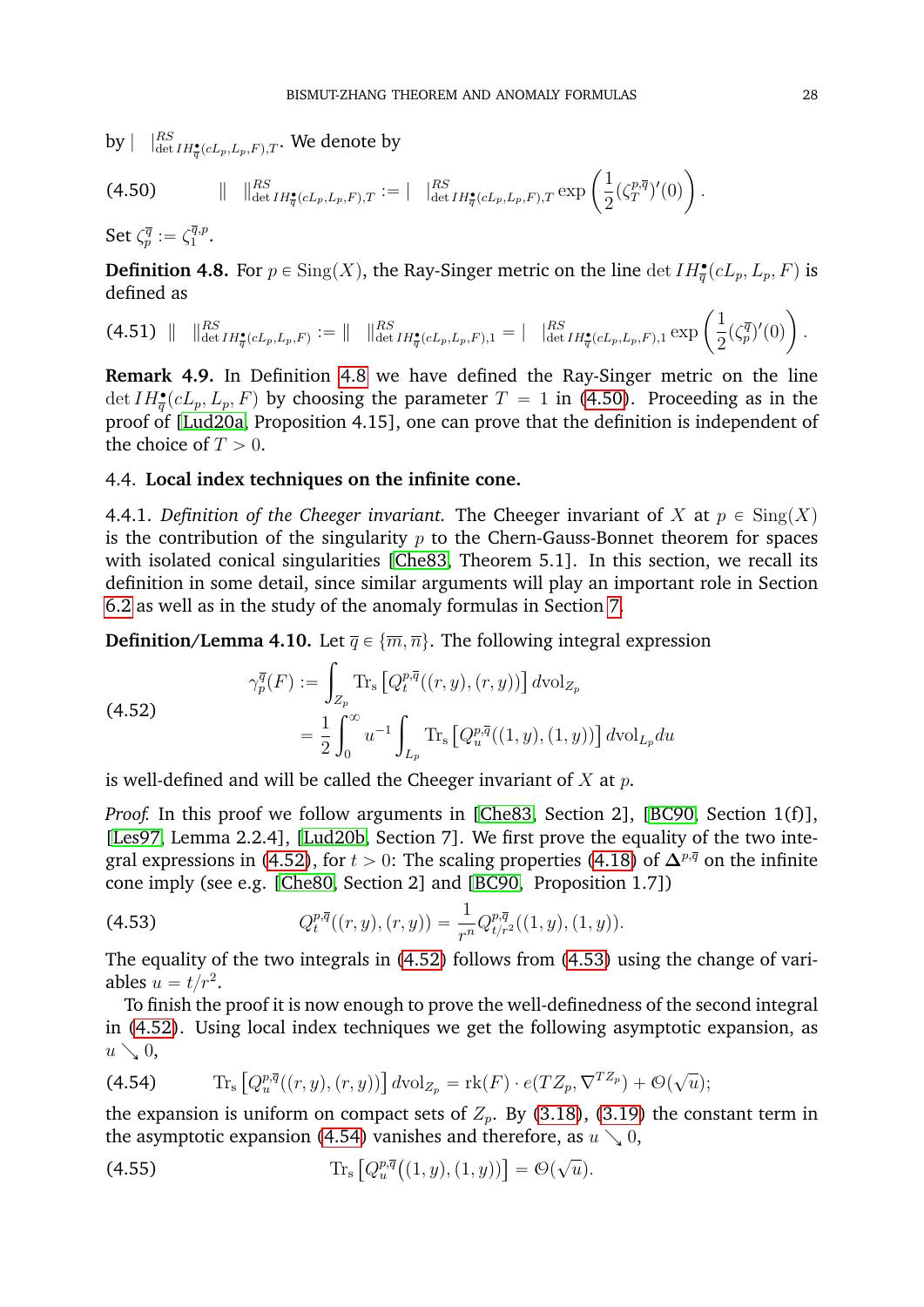This gives well-definedness of the second integral in [\(4.52\)](#page-29-3) at 0.

Using the characterisation of  $\text{dom}(\mathbf{\Delta}^{p,\overline{q}})$  near the cone point (see e.g. [\[Les97,](#page-63-21) Lemma 2.2.4]), there exists  $a > 0$  such that, as  $r \searrow 0$ ,

<span id="page-30-0"></span>
$$
(4.56) \tQ_1^{p,\bar{q}}((r,y),(r,y)) \sim r^{2a-n}.
$$

From [\(4.53\)](#page-29-4), [\(4.56\)](#page-30-0) and setting  $u = 1/r^2$ , as  $u \to \infty$ ,

<span id="page-30-4"></span>(4.57) 
$$
Q_u^{p,\overline{q}}((1,y),(1,y)) \sim u^{-a}.
$$

This gives well-definedness of the second integral in [\(4.52\)](#page-29-3) at  $\infty$ .

4.4.2. *An index formula for the infinite cone.* The invariant  $\alpha_p$  has been defined in [\(3.25\)](#page-13-6) and studied further in Section [3.5.](#page-12-0) The following theorem generalises the index theorem for the infinite cone [\[Lud20b,](#page-63-14) Theorem II] to the current situation. We give the proof in some detail, since the same local index techniques will be used in Sections [6.2](#page-40-0) and [7.3.](#page-57-0)

<span id="page-30-3"></span>**Theorem 4.11.** *For*  $(t, T) \in \mathbb{R}^2_{>0}$ *,* 

<span id="page-30-1"></span>(4.58)  
\n
$$
I\chi^{\overline{q}}(cL_p, L_p, F) = \text{Tr}_s \left[ \exp(-t\Delta_T^{p, \overline{q}}) \right] = \int_{Z_p} \text{Tr}_s \left[ Q_{t, T}^{p, \overline{q}}((r, y), (r, y)) \right] d\text{vol}_{Z_p}
$$
\n
$$
= \text{rk}(F) \int_{Z_p} \int^{B, p} \exp(-B_{T^2}^p) + \gamma_p^{\overline{q}}(F) = \text{rk}(F)\alpha_p + \gamma_p^{\overline{q}}(F).
$$

- **Remark 4.12.** (a) By the definition of the Cheeger invariant  $\gamma_p^{\bar{q}}(F)$  in [\(4.52\)](#page-29-3) and since  $\int_{B,p}^{B,p} \exp(-B_0^p)$  $\mathcal{L}_0^{(p)} = e(TZ_p, \nabla^{TZ_p}) = 0$ , the third equality in [\(4.58\)](#page-30-1) also holds for  $T = 0$ .
	- (b) On the right hand side of [\(4.58\)](#page-30-1) two terms appear: the interior contribution  $\alpha_p$  does not depend on the perversity  $\overline{q} \in {\overline{m}, \overline{n}}$ , while the contribution of the singular point  $\gamma_p^{\overline{q}}(F)$  does. This is a general phenomenon for spaces with conical singularities, appearing e.g. also in the Chern-Gauss-Bonnet Theorem [\[Che83,](#page-62-12) Theorem 5.1] (recalled in [\(6.12\)](#page-42-0)) as well as in the anomaly formulas in Section [7.](#page-48-0)

*Proof.* The trace class property as well as the second identity in [\(4.58\)](#page-30-1) follow from the spectral properties of the model Witten Laplacian  $\Delta_T^{p,\bar q}$  $_{T}^{p,q}.$  As explained in Section [4.2.2,](#page-22-0) the model Witten Laplacian  $\Delta_T^{p,\bar q}$  $\frac{p,q}{T}$  is the Laplacian associated to the minimal resp. maximal deformed complex of  $L^2$ -forms on the infinite cone. We therefore get the first identity in [\(4.58\)](#page-30-1) by a McKean-Singer argument applied to these complexes and [\(4.43\)](#page-27-1).

Since the first two identities in [\(4.58\)](#page-30-1) hold for all  $(t, T) \in \mathbb{R}^2_{>0}$ , it is enough to show the third identity in [\(4.58\)](#page-30-1) as  $t \searrow 0$  and T fixed.

We start by splitting the integral into two parts

<span id="page-30-2"></span>(4.59)  
\n
$$
\operatorname{Tr}_{\mathbf{s}}\left[\exp\left(-t\Delta_{T}^{p,\overline{q}}\right)\right] = \int_{Z_{p}} \operatorname{Tr}_{\mathbf{s}}\left[Q_{t,T}^{p,\overline{q}}\left((r,y),(r,y)\right)\right] d\mathrm{vol}_{Z_{p}}
$$
\n
$$
= \int_{\{0 \le r \le 1\} \times L_{p}} \operatorname{Tr}_{\mathbf{s}}\left[Q_{t,T}^{p,\overline{q}}\left((r,y),(r,y)\right)\right] d\mathrm{vol}_{Z_{p}} + \int_{\{r \ge 1\} \times L_{p}} \operatorname{Tr}_{\mathbf{s}}\left[Q_{t,T}^{p,\overline{q}}\left((r,y),(r,y)\right)\right] d\mathrm{vol}_{Z_{p}}.
$$

In Step 1 (resp. Step 2) we treat the first (resp. the second) integral on the right hand side of [\(4.59\)](#page-30-2) as  $t \searrow 0$ .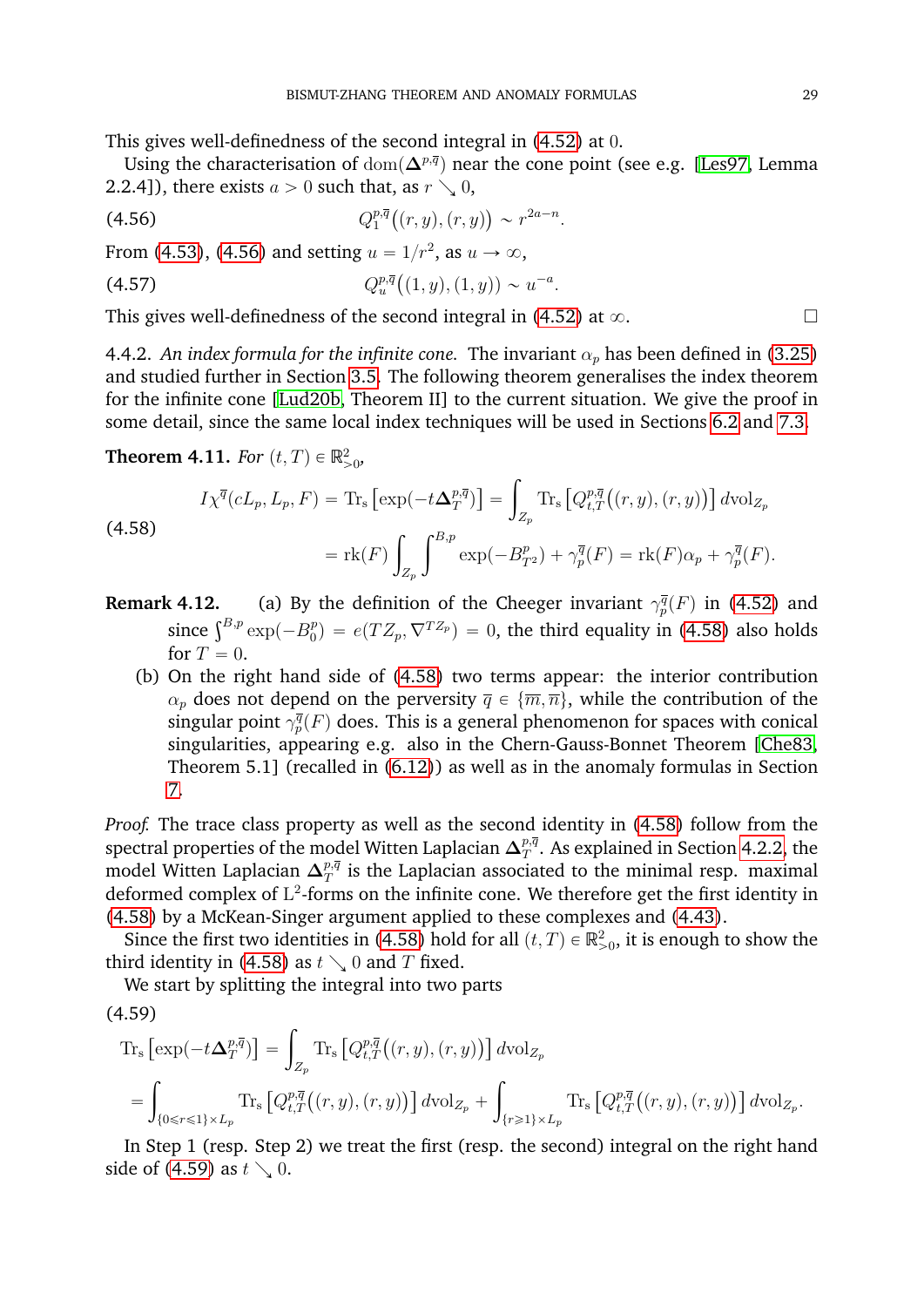*Step 1: We study the first integral on the right hand side of*  $(4.59)$  *as*  $t \searrow 0$ : Let us denote by  $h_{\sqrt{t}}$  the operator acting on sections  $w$  of  $\Lambda (T^* Z_p) \otimes F$  by

(4.60) 
$$
h_{\sqrt{t}}w(r,y) = w\left(\sqrt{t}r,y\right).
$$

From [\(4.15\)](#page-22-4) and [\(4.21\)](#page-23-0) we have

<span id="page-31-0"></span>(4.61) 
$$
h_{\sqrt{t}}(t\Delta_T^{p,\overline{q}})h_{\sqrt{t}}^{-1} = \Delta_{tT}^{p,\overline{q}};
$$

We denote by  $P_{t,T}^{p,\overline{q}}((r,y),(r',y'))$  the kernel of the operator  $\exp(-h_{\sqrt{t}}(t\Delta_T^{p,\overline{q}})$  $_{T}^{p,\overline{q}})h_{\sqrt{t}}^{-1}$  $\frac{1}{t}$ ) with respect to  $dvol_{Z_p}$ . From [\(4.61\)](#page-31-0), ˆ ˙˙

<span id="page-31-2"></span>(4.62) 
$$
Q_{t,T}^{p,\overline{q}}((r,y),(r',y')) = \frac{1}{t^{n/2}} P_{t,T}^{p,\overline{q}}\left(\left(\frac{r}{\sqrt{t}},y\right),\left(\frac{r'}{\sqrt{t}},y'\right)\right) \text{ for } (r,y),(r',y') \in Z_p.
$$

From [\(4.61\)](#page-31-0) we have that  $h_{\sqrt{t}}(t\bm{\Delta}^{p,\bar{q}}_T)$  $_{T}^{p,\overline{q}})h_{\sqrt{t}}^{-1}$  $\frac{1}{t}$  is the self-adjoint closed extension of the operator

<span id="page-31-1"></span>(4.63) 
$$
h_{\sqrt{t}}(t\Delta_T^p)h_{\sqrt{t}}^{-1} = \Delta^p + tT(n-2N) + t^2T^2r^2,
$$

with domain defined by [\(4.22\)](#page-23-2), [\(4.23\)](#page-23-3). Note that for  $r \to 0$  the boundary conditions [\(4.16\)](#page-22-1), [\(4.17\)](#page-22-2) of the undeformed Laplacian  $\Delta^{p,\bar{q}}$  and the boundary conditions [\(4.22\)](#page-23-2), [\(4.23\)](#page-23-3) for the model Witten Laplacian  $\Delta_{tT}^{p,\bar{q}}$  coincide. From [\(4.61\)](#page-31-0), [\(4.63\)](#page-31-1), as  $t \searrow 0$ and for  $r \in [0, 1/\sqrt{t}]$ , the coefficients of the operator  $h_{\sqrt{t}}(t\Delta_T^{p,\bar{q}})$  $_{T}^{p,\overline{q}}$ ) $h_{\sqrt{t}}^{-1}$  $\frac{1}{t}$  converge uniformly together with their derivatives of any order to the coefficients of the non-deformed Laplacian  $\Delta^{p,\overline{q}}$ .

Using [\(4.53\)](#page-29-4), [\(4.61\)](#page-31-0), [\(4.62\)](#page-31-2) and [\(4.63\)](#page-31-1) and making the change of variables  $u = \frac{1}{r^2}$  $\frac{1}{r^2}$ we get for the first integral on the right hand side of [\(4.59\)](#page-30-2), as  $t \searrow 0$ ,

<span id="page-31-3"></span>
$$
\int_{\{0 \leq r \leq 1\} \times L_p} \text{Tr}_{\mathbf{s}} \left[ Q_{t,T}^{p,\overline{q}}((r,y),(r,y)) \right] r^m dr d\text{vol}_{L_p} =
$$
\n
$$
= \int_{\{r \leq 1/\sqrt{t}\} \times L_p} \text{Tr}_{\mathbf{s}} \left[ P_{t,T}^{p,\overline{q}}((r,y),(r,y)) \right] r^m dr d\text{vol}_{L_p}
$$
\n
$$
= \int_{\{r \leq 1/\sqrt{t}\} \times L_p} \left\{ \text{Tr}_{\mathbf{s}} \left[ Q_1^{p,\overline{q}}((r,y),(r,y)) \right] \right\} r^m dr d\text{vol}_{L_p} + \mathcal{O}(t)
$$
\n
$$
= \frac{1}{2} \int_t^\infty \frac{du}{u} \int_{L_p} \text{Tr}_{\mathbf{s}} \left[ Q_u^{p,\overline{q}}((1,y),(1,y)) \right] d\text{vol}_{L_p} + \mathcal{O}(t)
$$
\n
$$
\xrightarrow{t \searrow 0} \frac{1}{2} \int_0^\infty \frac{du}{u} \int_{L_p} \text{Tr}_{\mathbf{s}} \left[ Q_u^{p,\overline{q}}((1,y),(1,y)) \right] d\text{vol}_{L_p} = \gamma_p^{\overline{q}}(F).
$$

The second identity in [\(4.64\)](#page-31-3) follows from [\(4.61\)](#page-31-0) using a Duhamel principle argument as in e.g. [\[Roe98,](#page-63-22) Section 7], where the elliptic estimates have to be replaced by the singular elliptic estimates of [\[Les97,](#page-63-21) Section 1.4] for the operator  $\Delta^{p,\bar{q}}$ . Alternatively it can also be derived using the explicit comparison formula for the heat kernels in [\(4.45\)](#page-27-2).

*Step 2: We study the second integral on the right hand side of* [\(4.59\)](#page-30-2) *as*  $t \searrow 0$ .

Let us denote by  $h_{1/\sqrt{t}}$  the operator acting on sections  $w$  of  $\Lambda (T^* Z_p) \otimes F$  by ˆ

(4.65) 
$$
h_{1/\sqrt{t}}w(r,y) = w\left(\frac{r}{\sqrt{t}},y\right).
$$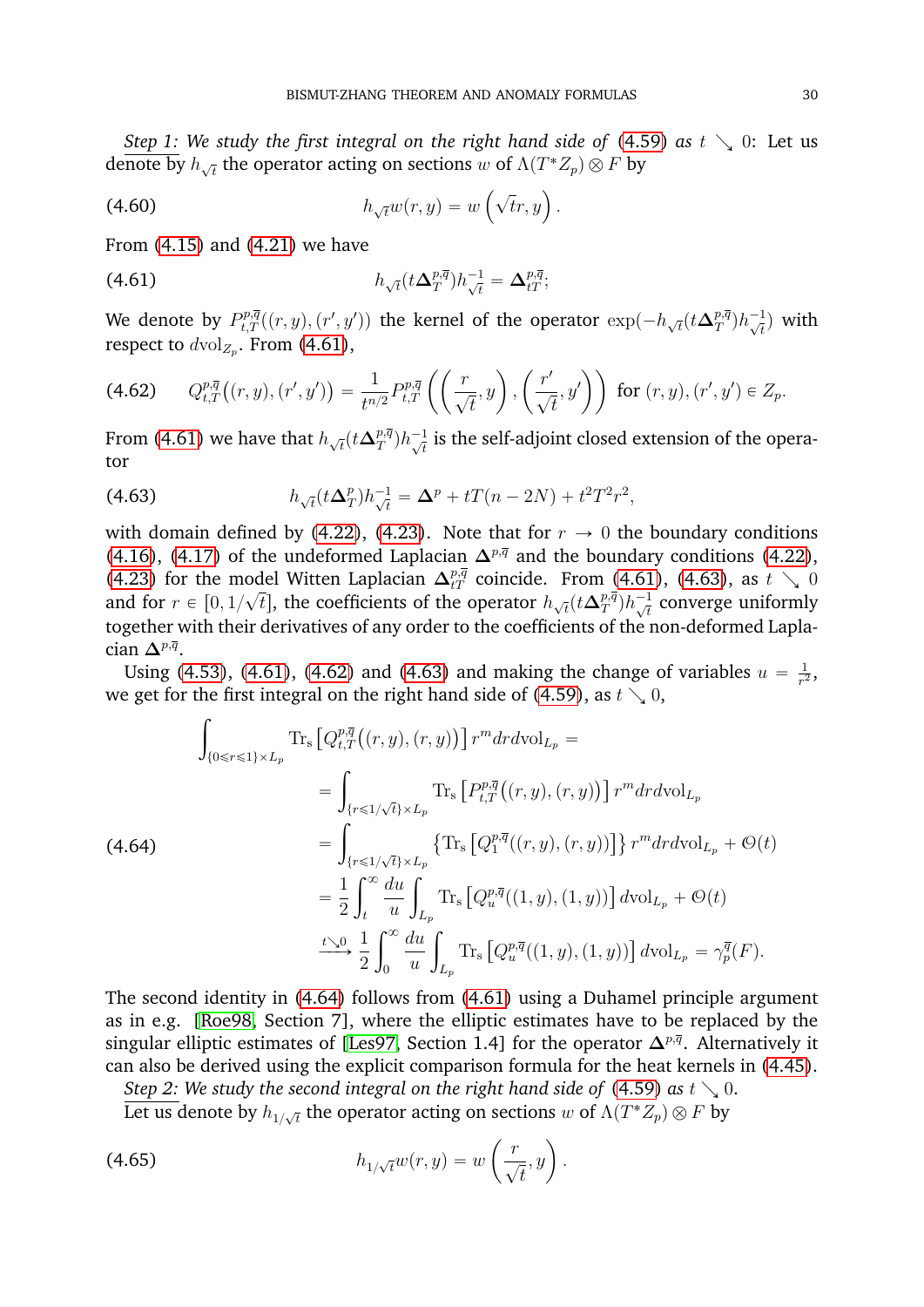Set

<span id="page-32-0"></span>(4.66) 
$$
N_{t,T}^{p,\overline{q}} := h_{1/\sqrt{t}}(t\Delta_T^{p,\overline{q}})h_{1/\sqrt{t}}^{-1} = t^2 \Delta_{T/t}^{p,\overline{q}}
$$

*i.e.*  $N_{t,T}^{p,\overline{q}}$  *is a self-adjoint closed extension of* 

(4.67)  

$$
h_{1/\sqrt{t}}(t\Delta_T^p)h_{1/\sqrt{t}}^{-1} = t^2 \left(\Delta^p + \frac{T}{t}(n-2N) + \left(\frac{T}{t}\right)^2 r^2\right)
$$

$$
= t^2 \left(\Delta^p - \frac{T}{t}\sum_{i=1}^n c(e_i)\hat{c}(e_i) + \left(\frac{T}{t}\right)^2 r^2\right).
$$

We denote by  $R_{t,T}^{p,\overline{q}}((r,y),(r',y'))$  the kernel of the operator  $\exp(-N_{t,T}^{p,\overline{q}})$  with respect to  $d$ vol<sub>Z<sub>p</sub></sub>. From [\(4.66\)](#page-32-0),

<span id="page-32-1"></span>
$$
(4.68) \qquad Q_{t,T}^{p,\overline{q}}\big((r,y),(r',y')\big)=t^{n/2}\cdot R_{t,T}^{p,\overline{q}}\left(\left(\sqrt{t}r,y\right),\left(\sqrt{t}r',y'\right)\right) \text{ for } (r,y),(r',y')\in Z_p.
$$

We now proceed by applying local index techniques as in [\[BZ92,](#page-62-1) Theorem 13.4] and in [\[Lud20b,](#page-63-14) Theorem II]: We fix a point  $z = (r, y) \in Z_p$ . For  $\epsilon > 0$  small enough, we identify  $B_{\epsilon}^{T_z Z_p}(0)$  with  $B_{\epsilon}(z)$  using geodesic coordinates centred at  $z$ . For  $x \in B_{\epsilon}(z) \simeq B_{\epsilon}^{T_z Z_p}(0)$ , we identify  $T_xZ_p,$   $F_x$  with  $T_zZ_p,$   $F_z$  by parallel transport along the geodesic  $t \in [0, 1] \rightarrow tx$ with respect to the connections  $\nabla^{TZ_p},$   $\nabla^F.$  The operator  $N^{p,\overline{q}}_{t,T}$  is now seen as an operator acting on sections of  $(\Lambda(T^*Z_p)\otimes F)_z$  over  $B^{T_zZ_p}_\epsilon(0).$  We consider the operator we get from  $N_{t,T}^{p,\overline{q}}$  by rescaling via  $x\to x/t$  and then replacing the Clifford operators  $c(e_k),\,\widehat{c}(e_k),$ defined in [\(4.19\)](#page-22-6), with

(4.69) 
$$
c_t(e_k) := \frac{e^k}{\sqrt{t}} - \sqrt{t}i_{e_k}, \quad \widehat{c}_t(e_k) := \frac{\widehat{e}^k}{\sqrt{t}} + \sqrt{t}i_{\widehat{e}_k}, k = 1, \ldots, n.
$$

<span id="page-32-4"></span>As in [\[BZ92,](#page-62-1) Theorem 13.4], we get, uniformly on compact sets,

 $(4.70)$ 

<span id="page-32-2"></span>
$$
\begin{split} \text{Tr}_{\text{s}} \left[ R_{t,T}^{p,\bar{q}}((r,y),(r,y)) \right] d\text{vol}_{Z_p} \\ &= \text{rk}(F) \int^{B,p} \exp\left( -B_{T^2}^p \right) + t \left( \int^{B,p} \left( \frac{1}{2} \nabla^{T Z_p} + \iota_{T \widehat{\nabla} f} \right) \hat{\theta}(F, \nabla^{F}) \exp(-B_{T^2}^p) \right) + \mathcal{O}(t^2) \\ &= \text{rk}(F) \int^{B,p} \exp\left( -B_{T^2}^p \right) + \frac{1}{2} t d \left( \int^{B,p} \hat{\theta}(F, \nabla^{F}) \exp(-B_{T^2}^p) \right) + \mathcal{O}(t^2). \end{split}
$$

Using [\(4.68\)](#page-32-1) and [\(4.70\)](#page-32-2), we get for the third integral on the right hand side of [\(4.59\)](#page-30-2):

<span id="page-32-3"></span>
$$
\int_{\{r\geqslant 1\}\times L_p} \text{Tr}_s\left[Q_{t,T}^{p,\overline{q}}\big((r,y),(r,y)\big)\right] d\text{vol}_{Z_p} = \int_{\{r\geqslant \sqrt{t}\}\times L_p} \text{Tr}_s\left[R_{t,T}^{p,\overline{q}}\big((r,y),(r,y)\big)\right] d\text{vol}_{Z_p}
$$
\n
$$
\xrightarrow[t\searrow 0]{} \text{rk}(F) \int_{Z_p} \int_{z_p}^{B,p} \exp(-B_{T^2}^p) = \text{rk}(F)\alpha_p.
$$

Inserting [\(4.64\)](#page-31-3) and [\(4.71\)](#page-32-3) into [\(4.59\)](#page-30-2) completes the proof of the third identity in  $(4.58)$ .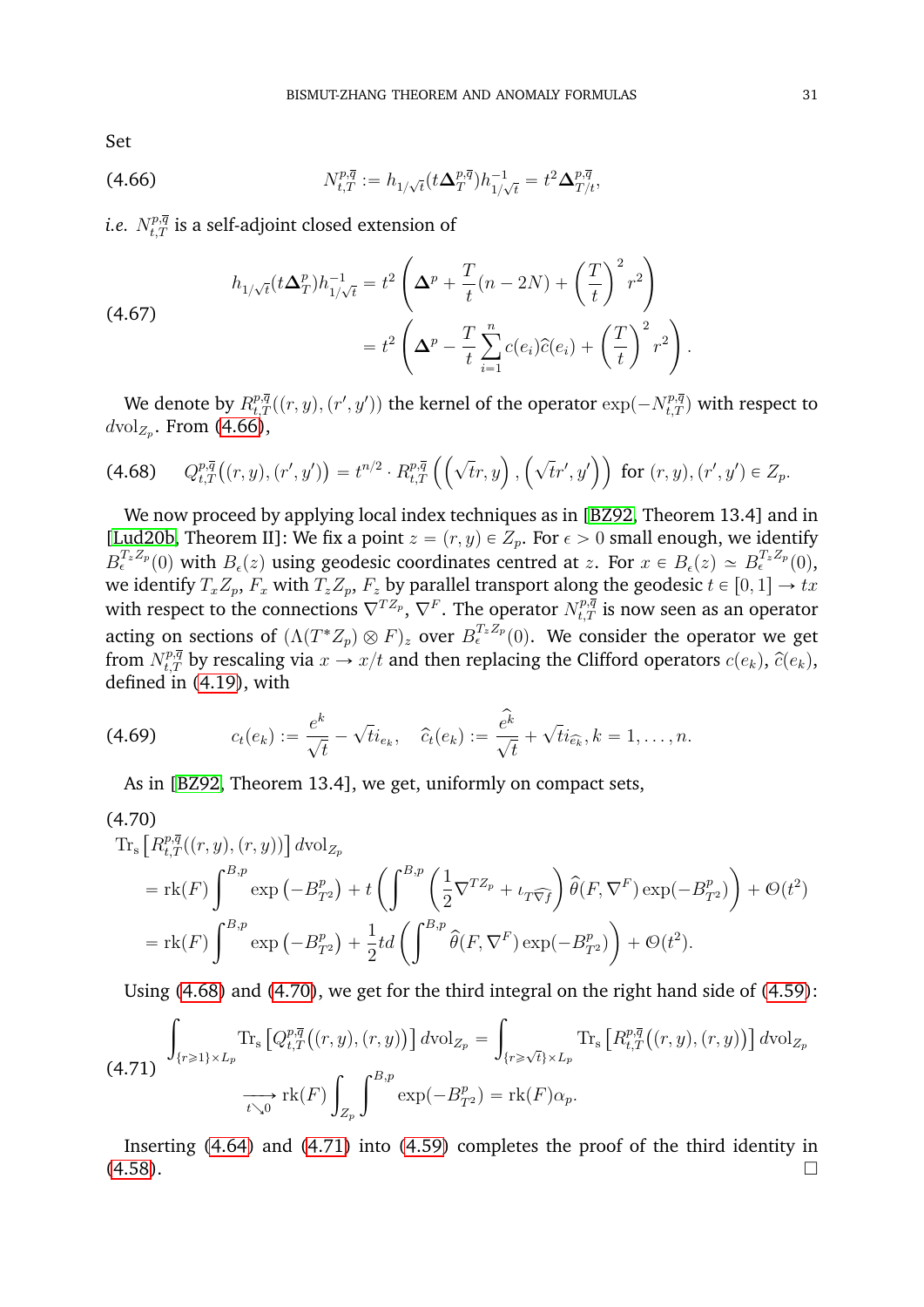#### <span id="page-33-3"></span>5. THE BISMUT-ZHANG THEOREM

<span id="page-33-1"></span>In this section we recall the definition of the Ray-Singer (resp. the Bismut-Zhang metric) for a space with isolated conical singularities in Section [5.1](#page-33-2) (resp. Section [5.2\)](#page-33-0). One of the main results of this paper is the compairison theorem between this two metrics, which is stated in Theorem [5.6.](#page-36-0) Sections 5.4-5.7 give an outline of the proof of the Bismut-Zhang Theorem.

<span id="page-33-2"></span>5.1. **The Ray-Singer metric on**  $\det IH_{\overline{q}}^{\bullet}(X, F)$ .. We denote by  $\Delta^{\overline{q}, \perp}$  the restriction of  $\Delta^{\overline{q}}$ 3.1. The Kay-Singer metric on det  $In_{\overline{q}}(X, F)$ . We denote by  $\Delta^N$  the restriction of  $\Delta^T$  to  $(\ker \Delta^{\overline{q}})^{\perp}$ . We denote by N the number operator acting on sections of the bundle  $\Lambda(T^*X)\otimes F$  by multiplication with the form degree. For  $s\in\mathbb{C}$ ,  $\Re(s)>\frac{n}{2}$ , set

(5.1) 
$$
\zeta_{\overline{q}}(s) := -\text{Tr}_{s}\big[N(\Delta^{\overline{q},\perp})^{-s}\big].
$$

By a result of A. Dar [\[Dar87,](#page-62-2) Section 4], the function  $\zeta_{\bar{q}}$  extends to a meromorphic function on the whole complex plane, which is holomorphic at  $s = 0$ . The result in [\[Dar87,](#page-62-2) Section 4] has been proved in the case of unitary flat vector bundles, but the same proof also works in the current situation. Incidentally the holomorphicity of  $\zeta_{\bar{q}}$  at 0 also follows by using the Mellin transform and Theorem [5.15](#page-38-0) below.

We denote by  $\det IH_{\overline{q}}^{\bullet}(X,F)$  the complex line

(5.2) 
$$
\det IH_{\overline{q}}^{\bullet}(X,F):=\bigotimes_{k=0}^{n}\left(\det IH_{\overline{q}}^{k}(X,F)\right)^{(-1)^{k}}
$$

The  $\mathrm{L}^2$ -metric on sections of  $\Lambda(T^*X) \otimes F$  restricts to a metric on the space of  $\mathrm{L}^2$ -harmonic forms  $\mathcal{H}^{\bullet}_{(2),\overline{q}}(X,F).$  Using the isomorphisms [\(2.19\)](#page-8-4) and [\(2.21\)](#page-8-5) we get an induced metric on the line  $\det IH_{\overline{q}}^{\bullet}(X,F)$ , which we denote by  $|\quad|_{\det IH_{\overline{q}}^{\bullet}(X,F)}^{RS}$ .

.

**Definition 5.1.** The Ray-Singer metric  $\|\quad\|^{RS}_{\det IH^{\bullet}_{\overline{q}}(X,F)}$  on the line  $\det IH^{\bullet}_{\overline{q}}(X,F)$  is defined as ˙

(5.3) 
$$
\| \t\|_{\det IH_q^{\bullet}(X,F)}^{RS} := \| \t\|_{\det IH_q^{\bullet}(X,F)}^{RS} \exp\left(\frac{1}{2}\zeta_q'(0)\right).
$$

We will discuss the anomaly formulas for  $\parallel$  $\frac{RS}{\det IH^{\bullet}_{\overline{q}}(X,F)},$  *i.e.* the dependence of the Ray-Singer metric  $\|\quad\|^{RS}_{\det IH^{\bullet}_{q}(X,F)}$  on the choices of the metrics  $g^{TX},\,g^{F}$ , in Section [7.](#page-48-0)

<span id="page-33-0"></span>**5.2. The Bismut-Zhang metric on**  $\det IH_{\overline{q}}(X,F)$ . In [\[Lud20a,](#page-63-12) Section 2.10] the Bismut-Zhang metric has been defined for a Witt space equipped with a unitary bundle (*i.e.*  $g^F$  is flat). The definition can be generalised easily to the current situation. We start by recalling the singular Morse-Thom-Smale complex defined in [\[Lud17b,](#page-63-13) Section 6] and [\[Lud17a\]](#page-63-23). For a singular point  $p \in Sing(X)$ , we denote by  $o(T L_p)$  the orientation bundle of  $L_p$ . Moreover, we have the following notation:  $\Omega^{\bullet}(L_p, F_{L_p}^*\otimes o(TL_p))$  is the space of smooth de Rham forms on  $L_p$ ,  $H^{\bullet}(L_p, F_{L_p}^* \otimes o(TL_p))$  is the cohomology of  $L_p$ . Let

(5.4) 
$$
\Xi_p^k \subset \Omega^k(L_p, F_{L_p}^* \otimes o(T_{L_p}))
$$

be a set of closed forms on  $L_p$ , whose cohomology classes form a basis of  $H^k(L_p, F^*_{L_p} \otimes$  $o(TL_p)$ , span $(\Xi_p^k) \simeq H^k(L_p, F_{L_p}^* \otimes o(TL_p)).$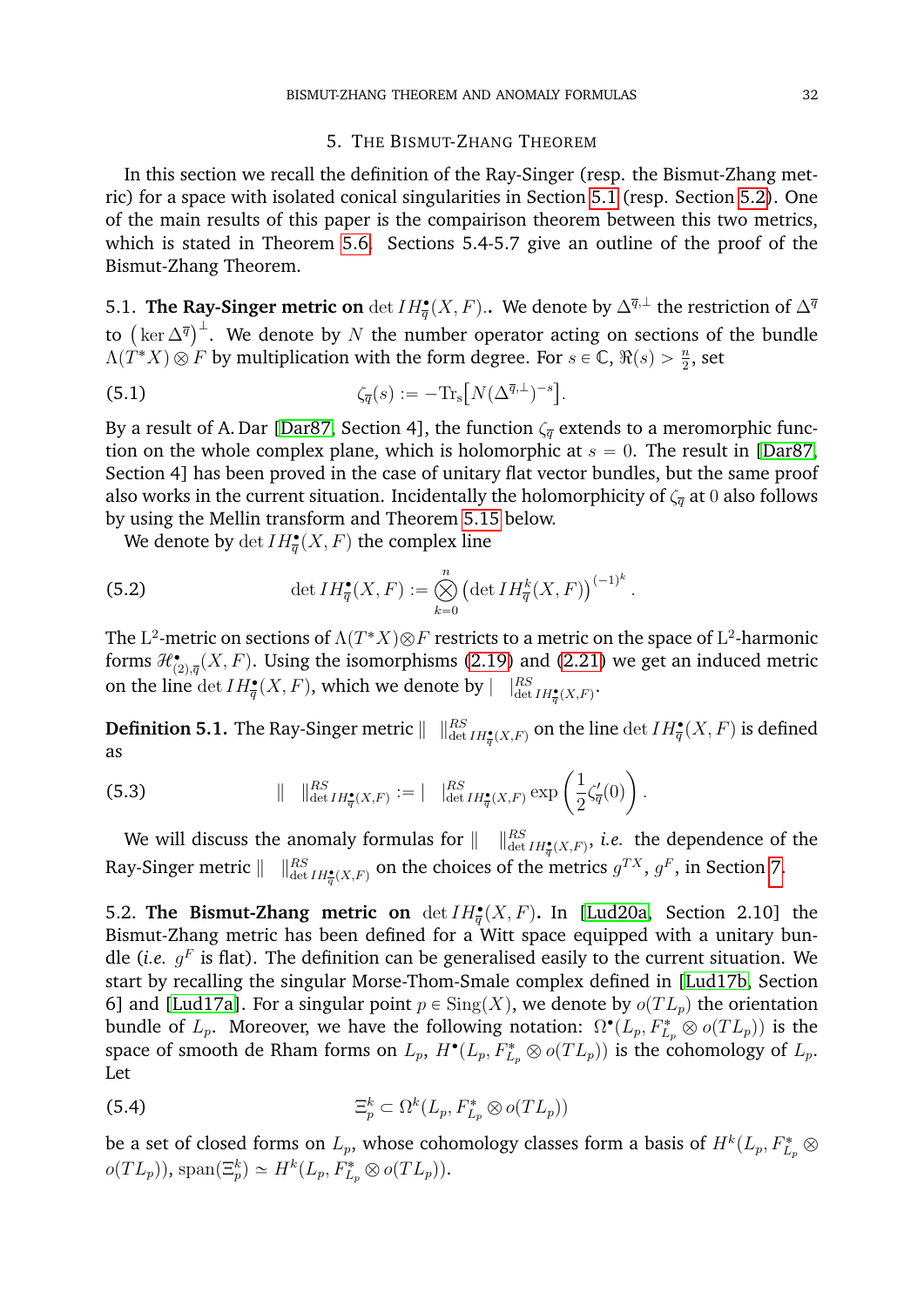To a given anti-radial Morse-Smale pair  $(f, g^{TX})$  and the sets  $\Xi_p^{n-k}, \, p\in\mathrm{Sing}(X), \, k\geqslant k$  $n-\overline{q},$  one can associate a geometric complex, which computes the intersection homology of X with values in  $F^*$  and perversity  $\overline{q}$ ,  $IH_{\bullet}^{\overline{q}}(X, F^*)$ .

We equip the unstable manifolds of points in  $\text{Crit}(f_{sm})$  with an orientation, this induces co-orientations on all stable manifolds.

Let  $p \in Sing(X)$  and  $q \in Crit_{k-1}(f_{sm})$ . Let  $\varphi_p : B_\delta(p) \to c_\delta L_p$  be the chart in [\(2.3\)](#page-5-0). In the following we make the identification  $\varphi_p^{-1}(r = a) \simeq L_p$ ,  $0 < a < \delta$ . Since  $W^s(q)$ is contractible, we can canonically trivialise the bundle  $F^\ast$  along  $W^s(q)$  using the flat connection; hence for flat sections  $h$  of  $F^*$  we identify  $h_{|W^s(q)\cap L_p}$  with an element in the fibre  $F_q^*$ . Using the Morse-Smale transversality and the flow, one can show that for a closed form  $\xi \in \Omega^{n-k}(L_p, F^*_{L_p} \otimes o(TL_p))$ , the following integral is well-defined and does not depend on  $0 < a < \delta$ : į,

(5.5) 
$$
\left(\int_{W^s(q)\cap L_p} \xi\right) \in F_q^*.
$$

For  $p, q \in \text{Crit}(f_{sm})$  with  $\text{ind}(p) - \text{ind}(q) = 1$ , by Morse-Smale transversality, the space of trajectories of  $\Phi$  starting in p and ending in q is a finite set, which we denote by Γ $(p, q)$ . The trajectory space Γ $(p, q)$  carries an orientation induced from the orientation of the unstable cells and the flow  $\Phi$  (see [\[Lau92,](#page-63-20) Section (c)] for more details). With other words, to each trajectory  $\gamma \in \Gamma(p,q)$  we can assign  $n_{\gamma}(p,q) \in \{\pm 1\}$ . We denote by  $\tau_\gamma:F_p^*\to F_q^*$  the map induced from parallel transport w.r.t. the flat connection along the trajectory  $\gamma$ .

<span id="page-34-1"></span>**Definition/Proposition 5.2.** We denote by  $(C^{\overline{q}}_{\bullet}(X, f, g^{TX}, F^*), \partial_{\bullet})$  the following complex:

(5.6)  

$$
C_k^{\overline{q}}(X, f, g^{TX}, F^*)
$$

$$
= \begin{cases} \left(\bigoplus_{p \in \text{Crit}_k(f_{sm})} \langle [W^u(p)] \rangle \otimes F_p^* \right) \bigoplus \left(\bigoplus_{p \in \text{Sing}(X)} \text{span}(\Xi_p^{n-k}) \right) & \text{if } k \geq n - \overline{q}, \\ \bigoplus_{p \in \text{Crit}_k(f_{sm})} \langle [W^u(p)] \rangle \otimes F_p^* & \text{else.} \end{cases}
$$

The boundary operator  $\partial_{\bullet}$  is defined as follows: For  $p \in \operatorname{Crit}_k(f_{sm}),$   $h \in F^*_p$ : (5.7)

5.7)  

$$
\partial_k ([W^u(p)] \otimes h) = \sum_{q \in \text{Crit}_{k-1}(f_{sm})} \sum_{\gamma \in \Gamma(p,q)} n_{\gamma}(p,q) \cdot [W^u(q)] \otimes \tau_{\gamma}(h) \in C_{k-1}^{\overline{q}}(X, f, g^{TX}, F^*).
$$

For  $p \in \text{Sing}(X)$ ,  $k \geqslant n - \overline{q}$ ,  $\xi_p^{n-k} \in \Xi_p^{n-k}$ :  $\frac{-1}{\sqrt{2}}$ 

(5.8) 
$$
\partial_k[\xi_p^{n-k}] = \sum_{q \in \text{Crit}_{k-1}(f_{sm})} \left( \int_{W^s(q) \cap L_p} \xi_p^{n-k} \right) \cdot [W^u(q)] \in C_{k-1}^{\overline{q}}(X, f, g^{TX}, F^*) .
$$

The complex  $\left(C_{\bullet}^{\overline{q}}(X, f, g^{TX}, F^{*}), \partial_{\bullet}\right)$ is well-defined, *i.e.*  $\partial_{\bullet}^2 = 0$ .

<span id="page-34-0"></span>**Remark 5.3.** In [\[Lud17a\]](#page-63-23) the well-definedness of  $(C^{\overline{q}}_{\bullet}(X, f, g^{TX}, F^*), \partial_{\bullet})$  has been proved for the case, where the pair  $(f, g^{TX})$  is an anti-radial standard Morse-Smale pair. Using a perturbation argument in [\[HS85,](#page-63-3) Proposition 5.1], we can extend the result to the case of an anti-radial Morse-Smale pair  $(f, g^{TX})$ , which is not necessarily standard, as follows: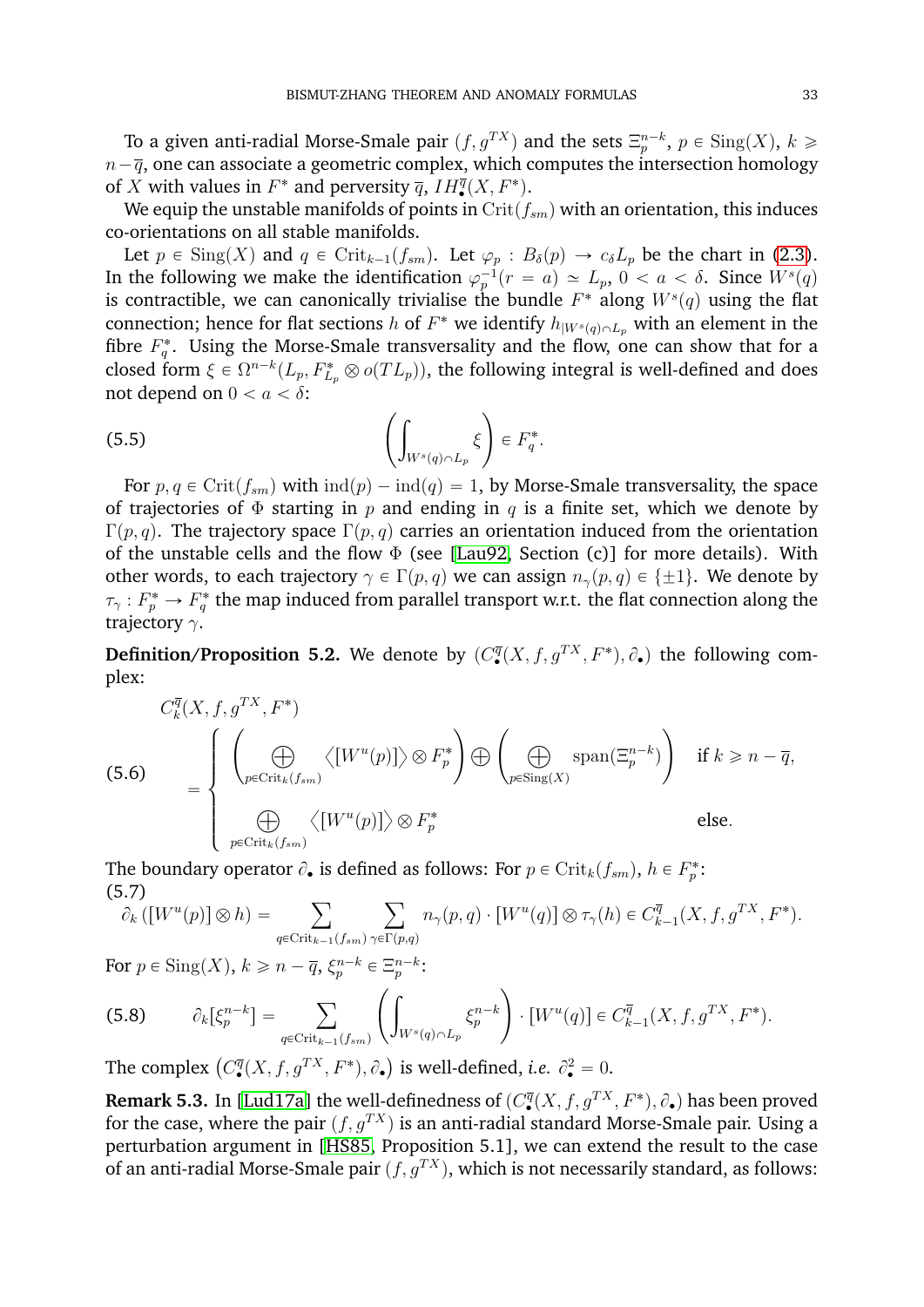For  $\epsilon > 0$  one can construct an anti-radial Morse function  $f_{\epsilon}$  and a Riemannian metric  $g^{TX}_\epsilon$  on  $X_{sm}$  with the following properties

- $\operatorname{Crit}(f) = \operatorname{Crit}(f_\epsilon)$ .
- The pair  $(f_{\epsilon}, g_{\epsilon}^{TX})$  coincides with  $(f, g^{TX})$  on  $X \setminus (\cup_{p \in \text{Crit}(f_{sm})} B_{\epsilon}(p)).$
- In a neighbourhood  $B_{\epsilon/2}(p)$ ,  $p \in \text{Crit}(f_{sm})$ , the metric  $g_{\epsilon}^{TX}$  is the Euclidean metric in the Morse coordinates for  $f_{\epsilon}$  near p.
- The pair  $(f_{\epsilon}, g_{\epsilon}^{TX})$  is an anti-radial standard Morse-Smale pair and the complexes  $(C^{\overline{q}}_{\bullet}(X, f, g^{TX}, F^*), \partial_{\bullet})$  and  $(C^{\overline{q}}_{\bullet}(X, f_{\epsilon}, g^{TX}_{\epsilon}, F^*), \partial_{\bullet})$  coincide. More precisely the perturbation does not affect the stable and unstable sets.

<span id="page-35-0"></span>The above complex computes the intersection homology of  $X$ : `

(5.9) 
$$
H_{\bullet}\left(C_{\bullet}^{\overline{q}}(X,f,g^{TX},F^{*}),\partial_{\bullet}\right)\simeq IH_{\bullet}^{\overline{q}}(X,F^{*}).
$$

For an anti-radial standard Morse-Smale pair  $(f, q^{TX})$  this has been proved in [\[Lud17a,](#page-63-23) Theorem 6.2]. By Remark [5.3](#page-34-0) the isomorphism [\(5.9\)](#page-35-0) also holds if the pair is not standard.

Let  $(C^{sm}_\bullet,\partial_\bullet)$  denote the subcomplex of  $(C^{q}_\bullet(X,f,g^{TX},F^*),\partial_\bullet)$  generated by  $\mathrm{Crit}(f_{sm}).$ There is an exact sequence of complexes

<span id="page-35-1"></span>
$$
(5.10) \quad 0 \to (C^{sm}_{\bullet}, \partial_{\bullet}) \to (C^{q}_{\bullet}(X, f, g^{TX}, F^*), \partial_{\bullet}) \to ((C^{q}(X, f, g^{TX}, F^*)/C^{sm})_{\bullet}, \partial_{\bullet}) \to 0.
$$

Note that the boundary map in the quotient complex  $((C^{\overline{q}}(X, f, g^{TX}, F^*)/C^{sm})_{\bullet}, \partial_{\bullet})$  is trivial. By the local calculation for intersection homology [\(2.12\)](#page-7-1) and Poincaré duality on the link manifold  $L_p$ , we have

(5.11) 
$$
H_{\bullet}((C^{\overline{q}}(X, f, g^{TX}, F^*)/C^{sm})_{\bullet}, \partial_{\bullet}) \simeq \bigoplus_{p \in \text{Sing}(X)} IH_{\bullet}^{\overline{q}}(cL_p, L_p, F^*).
$$

From [\(5.9\)](#page-35-0) and [\(5.10\)](#page-35-1) we get a natural isomorphism

#### <span id="page-35-2"></span>(5.12)

$$
\det H_{\bullet}(C_{\bullet}^{sm}, \partial_{\bullet}) \otimes \det(\oplus_{p \in \text{Sing}(X)} IH_{\bullet}^{\overline{q}}(cL_{p}, L_{p}, F^{*})) \simeq \det H_{\bullet}(C_{\bullet}^{\overline{q}}(X, f, g^{TX}, F^{*}), \partial_{\bullet})
$$

$$
\simeq \det IH_{\bullet}^{\overline{q}}(X, F^{*}) \simeq (\det IH_{\overline{q}}^{\bullet}(X, F))^{-1}.
$$

The metrics  $g^{F_p}$  on the fibre  $F_p$ ,  $p \in \mathrm{Crit}(f_{sm})$ , induce a metric on  $(C^{sm}_{\bullet}, \partial_{\bullet})$ . We get an induced metric on  $\det H_{\bullet}(\text{Hom}((C_{\bullet}^{sm},\partial_{\bullet}),\mathbb{C}))$  (see [\[Mil66\]](#page-63-24), [\[BZ92,](#page-62-1) Section I (d)]). Recall that  $\| \quad \|^{RS}_{\det IH^{\bullet}_{\overline{q}}(cL_p,L_p,F)},$   $p \in Sing(X)$ , has been defined in Definition [4.8.](#page-29-1)

<span id="page-35-4"></span>**Definition 5.4.** We denote by  $\| \;\; \|_{\det H^{\bullet}_{q}(X,F)}^{\nabla f,g^{TX},g^{F}}$  the metric on the line  $\det IH^{\bullet}_{\overline{q}}(X,F)$  induced via the natural isomorphisms [\(5.12\)](#page-35-2) from the metric on  $\det H^{\bullet}_{\bullet}(\text{Hom}((C_{\bullet}^{sm},\partial_{\bullet}),\mathbb{C}))$  and the metrics  $\parallel$  $g_{\det IH_{\overline{q}}^{\bullet}(cL_p,L_p,F)}, p \in \mathrm{Sing}(X).$  We call  $\|\quad\|_{\det IH_{\overline{q}}^{\bullet}(X,F)}^{\nabla f,g^{TX},g^{F}}$  the Bismut-Zhang metric associated to  $\nabla f$  and the pair of metrics  $g^{TX},$   $g^F.$ 

#### <span id="page-35-3"></span>**Remark 5.5.**

(a) The superscripts  $g^{TX}$ ,  $g^F$  indicate that, by construction, the metric  $|| \quad ||_{\det H^{\bullet}_{\mathbf{q}}(X,F)}^{\nabla f,g^{TX},g^F}$ a priori does depend on the metrics  $(g^{TL_p}, g^{F_{L_p}}), p \in \text{Sing}(X)$ , and on  $g^F_{|\text{Crit}(f_{sm})}$ . Unlike in the smooth situation, even in case  $g^F$  flat,  $\|\quad\|_{\det IH^{\bullet}_{\overline{q}}(X,F)}^{\nabla f,g^{TX},g^{F}}$  is not a purely topological invariant in general. Anomaly formulas for the Bismut-Zhang metric will be discussed in Section [7.3.](#page-57-0)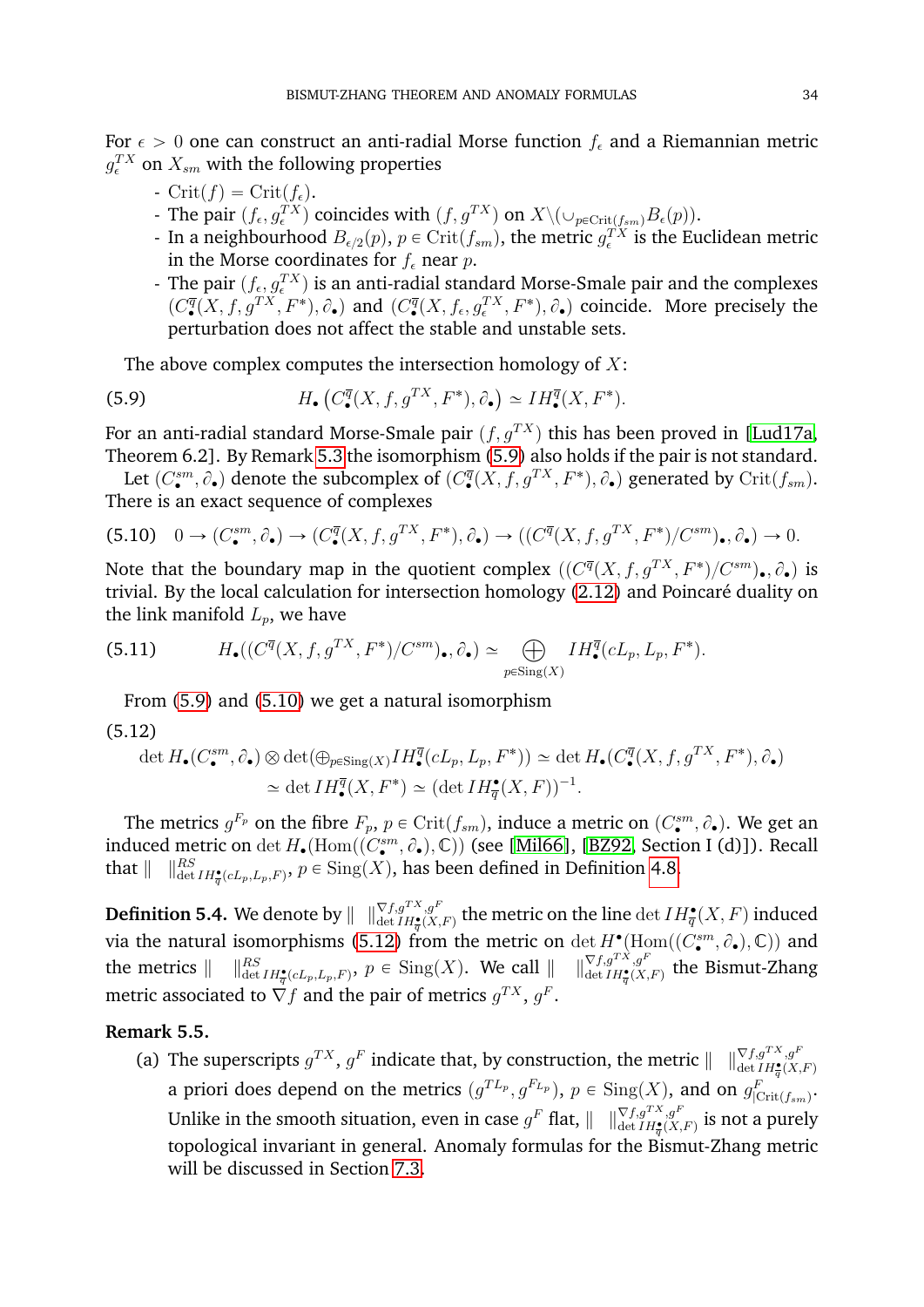(b) In case that  $L_p$  is the standard sphere  $S^{n-1}$ , *i.e.* p is a smooth point,  $g^{TX}$  is Euclidean near p and  $g^F$  is flat near p, then the metric  $|| \quad ||^{RS}_{\det H^{\bullet}_{\overline{q}}(cL_p,L_p,F)} =$  $\|$   $\|_{\det H^{\bullet}(D^{n}, S^{n-1}, F)}^{RS}$  is trivial, see [\[Lud20a,](#page-63-12) Remark 2.11 (c)]. Then the Bismut-Zhang metric is equal to the Milnor metric defined in [\[BZ92,](#page-62-1) Definition 1.9].

# 5.3. **Statement of the Bismut-Zhang Theorem for spaces with isolated conical singularities.**

<span id="page-36-0"></span>**Theorem 5.6.** Let  $(X, g^{TX})$  be a space with isolated conical singularities. Let  $(F, \nabla^F, g^F)$ *be a flat vector bundle over*  $X_{sm}$  *as in Section [2.2.](#page-5-1) Let*  $f : X \to \mathbb{R}$  *be an anti-radial* Morse function,  $g_0^{TX}$  a Riemannian metric on  $X$ , coinciding with  $g^{TX}$  in a neighbourhood of  $\mathrm{Sing}(X)$  and such that the pair  $(f, g_0^{TX})$  is Morse-Smale. Set  $Y := \nabla_{g_0} f.$  Then:  $\mathbf{r} = (r, r)$ 

(5.13) 
$$
\log \left( \frac{\| \quad \|_{\det IH_q^{\bullet}(X,F)}^{RS}}{\| \quad \|_{\det IH_q^{\bullet}(X,F)}^{Y,g^TX,g^F}} \right)^2 = - \int_X \theta(F,g^F) Y^* \Psi(TX,\nabla^{TX}).
$$

**Remark 5.7.** (a) Let us again emphasise that it is important, that the radial coordinate  $r$  in [\(2.3\)](#page-5-0) and [\(2.22\)](#page-8-3) is the same.

- (b) In the case of a smooth compact manifold, by Remark [5.5](#page-35-3) (b), the statement of Theorem [5.6](#page-36-0) reduces to the extension of the Cheeger-Müller theorem given by Bismut and Zhang in [\[BZ92,](#page-62-1) Theorem 0.2].
- (c) In case that  $(F, \nabla^F, g^F)$  is a unitary flat vector bundle, we have  $\theta(F, \nabla^F) = 0$ . Assuming the Witt and a spectral Witt condition, the formula has been proved in [\[Lud20a\]](#page-63-12).

5.4. **Simplifying assumption.** Using the anomaly formulas of Theorems [3.8,](#page-18-5) [7.5,](#page-56-0) [7.9](#page-61-0) as well as Proposition [3.7](#page-17-5) and Remark [5.3,](#page-34-0) it is clear that to establish the Theorem [5.6](#page-36-0) in full generality, it is enough to establish it for any pair  $g^{TX}$ ,  $g^{F}$  of metrics on  $X$ ,  $F$ . We can therefore assume in particular, that  $g^{TX} = g_0^{TX}$ , and that  $g^F$  is flat near  $\mathrm{Crit}(f_{sm})$  and the pair  $(f, q^{TX})$  is an anti-radial standard Morse-Smale pair.

5.5. **A contour integral.** *For the rest of this Section and for Section 6, we assume that the* pair  $(f, g^{TX})$  is an anti-radial standard Morse-Smale pair and that  $g^F$  is flat near  $\mathrm{Crit}(f_{sm}).$ 

**Definition 5.8.** Let  $\omega$  be the 1-form on  $(T, t) \in \mathbb{R}_{\geq 0} \times \mathbb{R}_{>0}$ 

(5.14) 
$$
\omega = \frac{dt}{2t} \text{Tr}_s \left[ N \exp(-t(D_T^{\overline{q}})^2) \right] - dT \text{Tr}_s \left[ f \exp(-t(D_T^{\overline{q}})^2) \right].
$$

<span id="page-36-1"></span>**Proposition 5.9.** *The form* ω *is closed and moreover*

(5.15) 
$$
\omega = \frac{dt}{2t} \text{Tr}_s \left[ N \exp \left( -t \left( \widetilde{D}_T^{\overline{q}} \right)^2 \right) \right] - dT \text{Tr}_s \left[ f \exp \left( -t \left( \widetilde{D}_T^{\overline{q}} \right)^2 \right) \right].
$$

*Proof.* Since, for  $l \in \mathbb{N}$  and  $T \geq 0$ ,  $\text{dom}((D_1^{\overline{q}})$  $\binom{\overline{q}}{T}^l$  =  $\text{dom}((D^{\overline{q}})^l)$  (see [\(4.4\)](#page-20-1)), the first claim can be proved as in [\[BZ92,](#page-62-1) Theorem 5.6]. The second claim follows using [\(4.8\)](#page-21-1).

Let  $\epsilon, A, T_0 \in \mathbb{R}$  with  $0 < \epsilon < 1 < A < \infty$  and  $0 < T_0 < \infty$ . Denote by  $\Gamma = \cup_{i=1}^4 \Gamma_i$  the oriented contour in  $\mathbb{R}_{\geqslant 0}\times \mathbb{R}_{>0}$  depicted below. For  $k=1,\ldots,4$ , set

$$
I_k^0 := \int_{\Gamma_k} \omega.
$$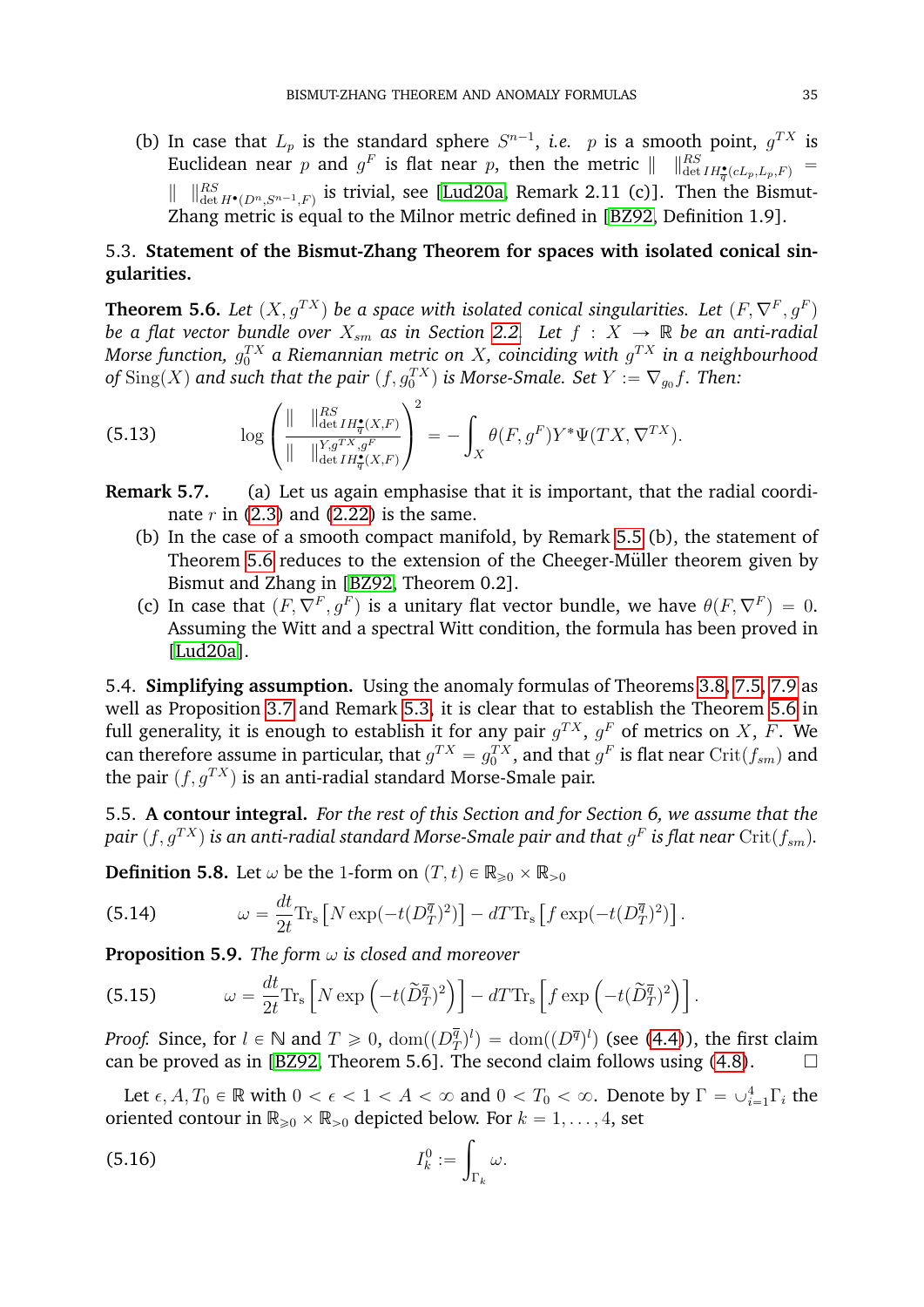

As a corollary of Proposition [5.9](#page-36-1) we get

#### <span id="page-37-1"></span>**Corollary 5.10.**

(5.17) 
$$
\sum_{k=1}^{4} I_k^0 = 0.
$$

<span id="page-37-0"></span>5.6. **Nine intermediate results.** We denote the intersection Euler characteristic of X with perversity  $\overline{q}$  and coefficients in F by

(5.18) 
$$
I\chi_{\overline{q}} := I\chi_{\overline{q}}(X,F) := \sum_{k=0}^{n} (-1)^k \dim IH_{\overline{q}}^k(X,F).
$$

The "number of critical points of index  $k$ " of the anti-radial Morse function f,  $c_k^{\bar{q}}$  $\frac{q}{k}(f)$ has been defined in [\(4.9\)](#page-21-2). From the Spectral Gap Theorem (Theorem [4.1\)](#page-21-3), we get the following Poincaré-Hopf formula

(5.19) 
$$
I\chi_{\overline{q}} = \text{rk}(F) \cdot \sum_{k=0}^{n} (-1)^{k} c_{k}(f_{sm}) + \sum_{p \in \text{Sing}(X)} I\chi_{\overline{q}}(cL_{p}, L_{p}, F) = \sum_{k=0}^{n} (-1)^{k} c_{k}^{\overline{q}}(f).
$$

We denote by

(5.20) 
$$
I\chi'_{\overline{q}} := I\chi'_{\overline{q}}(X, F) := \sum_{k=0}^{n} (-1)^k k \dim IH_{\overline{q}}^k(X, F),
$$
  
(5.20) 
$$
I\widetilde{\chi}'_{\overline{q}} := I\widetilde{\chi}'_{\overline{q}}(X, F) := \sum_{k=0}^{n} (-1)^k kc_k^{\overline{q}}(f),
$$

$$
Tr_s[f, F, \overline{q}] := \text{rk}(F) \sum_{p \in \text{Crit}(f_{sm})} (-1)^{\text{ind}(p)} f(p) + \sum_{p \in \text{Sing}(X)} f(p) \cdot I\chi_{\overline{q}}(cL_p, L_p, F).
$$

Moreover

(5.21) 
$$
\chi_{sm} := \mathrm{rk}(F) \sum_{k=0}^{n} (-1)^k c_k(f_{sm}), \text{ and } \widetilde{\chi}'_{sm} := \mathrm{rk}(F) \sum_{k=0}^{n} (-1)^k k c_k(f_{sm}).
$$

Let  $T\geqslant 0.$  We denote by  $P^{\overline{q},\,]\mathbb{1},\infty[}_{T}$  $T^{q,11,\infty}$  the orthogonal projection w.r.t.  $\langle , \rangle_T$  to the space of eigenforms of the Laplacian  $\Delta^{\overline{q}}_T = (D^{\overline{q}}_T)$  $\bar{q}^{(\overline{q}}_T)^2$  to eigenvalues in  $]1,\infty[$  . We denote by  $D^{\bar{q},2,[0,1]}_T$ T (resp.  $D_T^{\bar{q},2,[0,1]}$  $(\overline{q},2,[0,1])$  the restriction of  $\Delta^{\overline{q}}_T$  $\frac{\overline{q}}{T}$  to the eigenspace of  $\Delta_{T}^{\overline{q}}$  $\frac{q}{T}$  associated to eigenvalues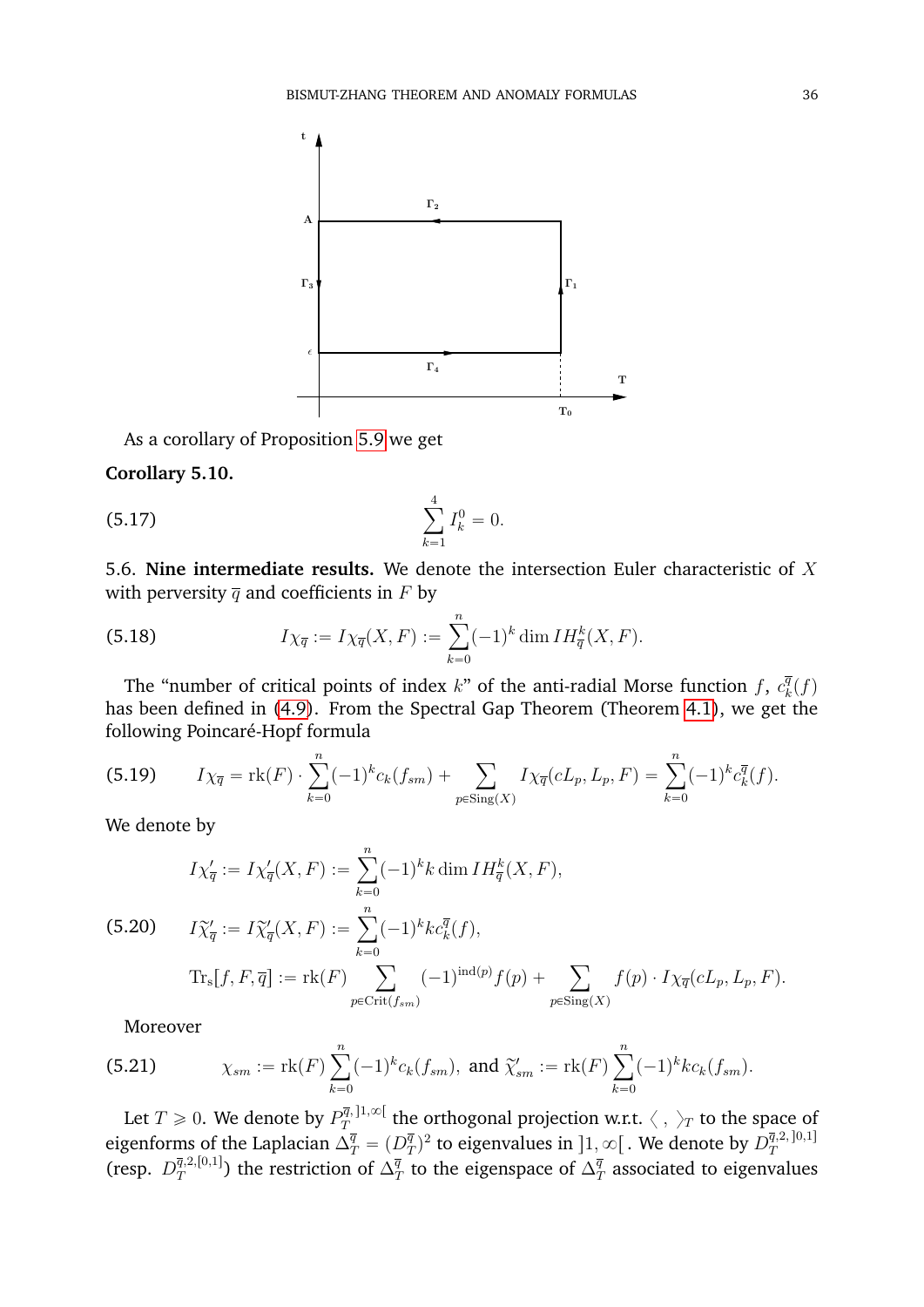in the interval  $[0, 1]$  (resp. in the interval  $[0, 1]$ ). By the Hodge theorem for the complex  $(\mathcal{C}^\bullet_{T,\max/\min}, d_{\max/\min},\langle\;,\;\rangle_T)$  and the Cheeger-Goresky-MacPherson theorem [\(2.19\)](#page-8-4), we have canonical isomorphisms

(5.22) 
$$
\ker \Delta^{\overline{q}}_T \simeq H^{\bullet}(C^{\bullet}_{T,\max/\min}, d_{\max/\min}, \langle , \rangle_T) \simeq IH^{\bullet}_{\overline{q}}(X, F).
$$

The twisted  $\mathrm{L}^2$ -metric  $\langle\;,\;\rangle_T$  restricted to  $\ker\Delta^{\overline{q}}_T\simeq IH^{\bullet}_{\overline{q}}(X,F)$  induces a metric on the line  $\det IH_{\overline{q}}^{\bullet}(X,F)$ , which we denote by  $| \quad |_{\det IH_{\overline{q}}^{\bullet}(X,F),T}^{RS}.$ 

The following intermediate results are the analogues of [\[BZ92,](#page-62-1) Theorems 7.6–7.14] resp. [\[Lud20a,](#page-63-12) Theorems 5.4–5.12].

<span id="page-38-2"></span>**Theorem 5.11.** *The following identity holds, for*  $T \rightarrow \infty$ *,*  $\mathbb{Z}^2$  $\sqrt{2}$ (5.23)

$$
\mathrm{Tr}_{\mathrm{s}}\left[N\log\left(D_{T}^{\overline{q},2}|0,1]\right)\right]-\log\left(\frac{\|\quad\|_{\det H_{\overline{q}}^{\bullet}(X,F)}^{\nabla f,g^{T_{X}},g^{F}}}{\left|\quad\int_{\det H_{\overline{q}}^{\bullet}(X,F),T}\right|}\right)^{2}+2T\mathrm{Tr}_{\mathrm{s}}[f,F,\overline{q}]
$$
\n
$$
+\left(\frac{n}{2}I\chi_{\overline{q}}-I\widetilde{\chi}_{\overline{q}}'\right)\log(T)-\left(\frac{n}{2}\chi_{sm}-\widetilde{\chi}_{sm}'\right)\log(\pi)+\sum_{p\in\mathrm{Sing}(X)}\left(\zeta_{p}^{\overline{q}}\right)'(0)=\mathcal{O}(\exp(-cT)).
$$

<span id="page-38-4"></span>**Theorem 5.12.** *Given*  $\epsilon$ , A with  $0 < \epsilon < A < \infty$ , there exists  $C > 0$  such that, for  $t \in [\epsilon, A]$ ,  $T \geqslant 1$ 

.

(5.24) 
$$
\left| \text{Tr}_{\text{s}}[N \exp(-t(D_T^{\overline{q}})^2)] - I\widetilde{\chi}_{\overline{q}}' \right| \leq \frac{C}{\sqrt{T}}
$$

<span id="page-38-5"></span>**Theorem 5.13.** *For any*  $t > 0$ *,* 

(5.25) 
$$
\lim_{T \to \infty} \text{Tr}_{\text{s}} \left[ N \exp(-t(D_T^{\overline{q}})^2) P_T^{\overline{q}, \, ]1,\infty[} \right] = 0.
$$

Moreover there exist 
$$
c > 0
$$
,  $C > 0$  such that, for  $t \ge 1$ ,  $T \ge 0$ ,  
(5.26)  $\left| \text{Tr}_s \left[ N \exp(-t(D_T^{\overline{q}})^2) P_{\overline{q},T}^{11,\infty[\cdot]} \right] \right| \le C \exp(-ct)$ .

<span id="page-38-3"></span>**Theorem 5.14.** *For*  $T > 0$  *large enough and*  $k = 0, \ldots, n$ *,* 

(5.27) 
$$
\dim \mathcal{S}_{T,\max}^k = c_k^{\overline{m}}(f), \quad \dim \mathcal{S}_{T,\min}^k = c_k^{\overline{n}}(f).
$$

*Moreover*  $\lim_{T\to\infty}$  Tr  $\left[D_T^{\overline{q},2,[0,1]}\right]$ T  $= 0.$ 

Let  $e_1, \ldots, e_n$  be an orthonormal basis of  $TX, e^1, \ldots, e^n$  the dual basis of  $T^*X$ . Let  $W$ be the smooth section of  $\Lambda(T^*X)\widehat{\otimes}\Lambda\widehat{(T^*X)}$  defined by

<span id="page-38-6"></span>(5.28) 
$$
W := \frac{1}{2} \sum_{i=1}^{n} e^{i} \wedge \widehat{e^{i}}.
$$

Note that W does not depend on the choice of orthonormal basis  $e_1, \ldots, e_n$ .

<span id="page-38-0"></span>**Theorem 5.15.** *The following asymptotic expansion holds, as*  $t \searrow 0$ *,* (5.29)  $\mathcal{C}^B$ į,

<span id="page-38-1"></span>
$$
\text{Tr}_{\text{s}}\big[N\exp(-t(D^{\overline{q}})^2)\big] = \text{rk}(F)\int_X \int^B W \exp\left(-\frac{\dot{R}^{TX}}{2}\right) \sqrt{t}^{-1} + \frac{n}{2} \cdot I\chi_{\overline{q}}(X,F) + \mathcal{O}(\sqrt{t}).
$$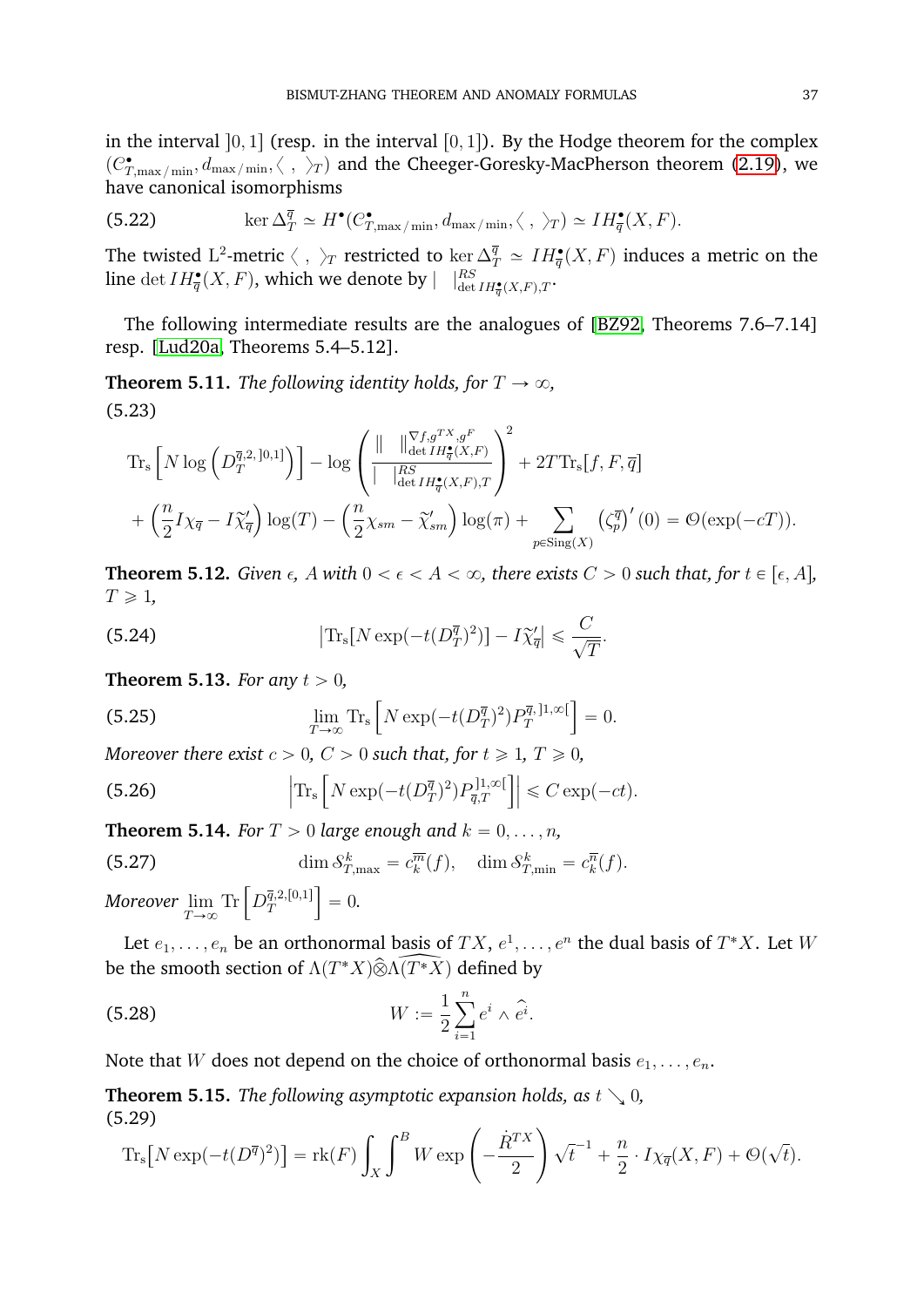Note, that the leading coefficient in the expansion [\(5.29\)](#page-38-1) vanishes in case  $n$  even. This Note, that the leading coefficient in the expansion (5.29) vanishes in case  $n$  is due to the fact, that the integrand in the Berezin integral  $\int_X \int^B W \exp \left( - \frac{\dot{R}^{TX}}{2} \right)$  $\frac{1}{2}$  is a sum of forms of degree  $(k, k)$ , with k odd.

<span id="page-39-2"></span>**Theorem 5.16.** *Let*  $0 < t < 1$  *be small enough. Then there exists*  $c > 0$  *such that, as*  $T \rightarrow \infty$ , ˙

(5.30) 
$$
\operatorname{Tr}_{\mathbf{s}}\left[f \exp\left(-t(D_T^{\overline{q}})^2\right)\right] = \operatorname{Tr}_{\mathbf{s}}\left[f, F, \overline{q}\right] + \left(\frac{n}{4}I\chi_{\overline{q}} - \frac{1}{2}I\widetilde{\chi}_{\overline{q}}'\right)\frac{1}{T} + \mathcal{O}(\exp(-cT)).
$$

The Cheeger invariant  $\gamma_p^{\overline{q}}(F)$ ,  $p \in Sing(X)$ , has been defined in [\(4.52\)](#page-29-3).

<span id="page-39-1"></span>**Theorem 5.17.** *For any*  $d > 0$ *, there exists*  $C > 0$  *such that, for*  $0 < t \leqslant 1$ ,  $0 \leqslant T \leqslant \frac{d}{t}$  $\frac{d}{t}$ ,

$$
\left| \operatorname{Tr}_{\mathbf{s}} \left[ f \exp \left( - \left( t D^{\overline{q}} + T \hat{c} (\nabla f) \right)^2 \right) \right] - \operatorname{rk}(F) \int_X f \int^B \exp(-B_{T^2})
$$
  
+ 
$$
\frac{t}{2} \int_X \theta(F, g^F) \int^B \hat{df} \exp(-B_{T^2}) - \sum_{p \in \operatorname{Sing}(X)} f(p) \gamma_p^{\overline{q}}(F) \right| \leq C t^2.
$$

**Theorem 5.18.** For any 
$$
T > 0
$$
, the following identity holds,  
\n
$$
\lim_{t \to 0} \frac{1}{t^2} \left( \text{Tr}_s \left[ f \exp \left( - \left( t D^{\overline{q}} + \frac{T}{t} \hat{c} (\nabla f) \right)^2 \right) \right] - \text{Tr}_s[f, F, \overline{q}] \right) =
$$
\n
$$
= \left( \frac{n}{4} \chi_{sm} - \frac{1}{2} \widetilde{\chi}'_{sm} \right) \frac{1}{T \tanh(T)}
$$
\n
$$
- \frac{1}{2T} \sum_{p \in \text{Sing}(X)} \left( \text{Tr}_s [N \exp(-\Delta_T^{p, \overline{q}, \perp})] - \sum_{k \geq n - \overline{q}} (-1)^k \left( \frac{n}{2} - k \right) b^{k-1} (L_p, F_{L_p}) \right).
$$

<span id="page-39-3"></span>

**Theorem 5.19.** There exist 
$$
t_0 > 0
$$
,  $c > 0$ ,  $C > 0$ , such that, for  $t \in [0, t_0]$  and  $T \ge 1$ ,  
\n
$$
\left| \frac{1}{t^2} \left( \text{Tr}_s \left[ f \exp \left( - \left( t D^{\overline{q}} + \frac{T}{t} \hat{c} (\nabla f) \right)^2 \right) \right] - \text{Tr}_s[f, F, \overline{q}] - \frac{t^2}{T} \left( \frac{n}{4} I \chi_{\overline{q}} - \frac{1}{2} I \widetilde{\chi}_{\overline{q}}' \right) \right) \right| \le C \exp(-cT).
$$

5.7. **Outline of the proof of the Bismut-Zhang Theorem.** As in [\[BZ92,](#page-62-1) Section VII] and in [\[Lud20a,](#page-63-12) Section 6], the strategy of proof is the following: First, using the nine intermediate results, one studies each  $I_k^0$ ,  $k = 1, \ldots, 4$ , individually, by taking in succession the limits  $A \to \infty$ ,  $T_0 \to \infty$  and  $\epsilon \to 0$ . Each term  $I_k^0$ ,  $k = 1, \ldots, 4$ , will diverge at one or several stages. Using the fundamental identity in Corollary [5.10,](#page-37-1) the Berezin integral formalism (in particular [\[Lud20a,](#page-63-12) Theorem 3.4]) and Theorem [5.11,](#page-38-2) one can prove that the divergences match up and the statement of the Bismut-Zhang Theorem follows. Since the proof is completely analogous to [\[BZ92,](#page-62-1) Section VII] and [\[Lud20a,](#page-63-12) Section 6] we omit the details here.

#### 6. PROOF OF THE NINE INTERMEDIATE RESULTS

<span id="page-39-0"></span>In this section we give some comments on the proofs of the nine intermediate results of Section [5.6.](#page-37-0) Most of the proofs are direct generalisations of the proofs in [\[Lud20a,](#page-63-12) Section7], where the case of a Witt space equipped with a unitary bundle has been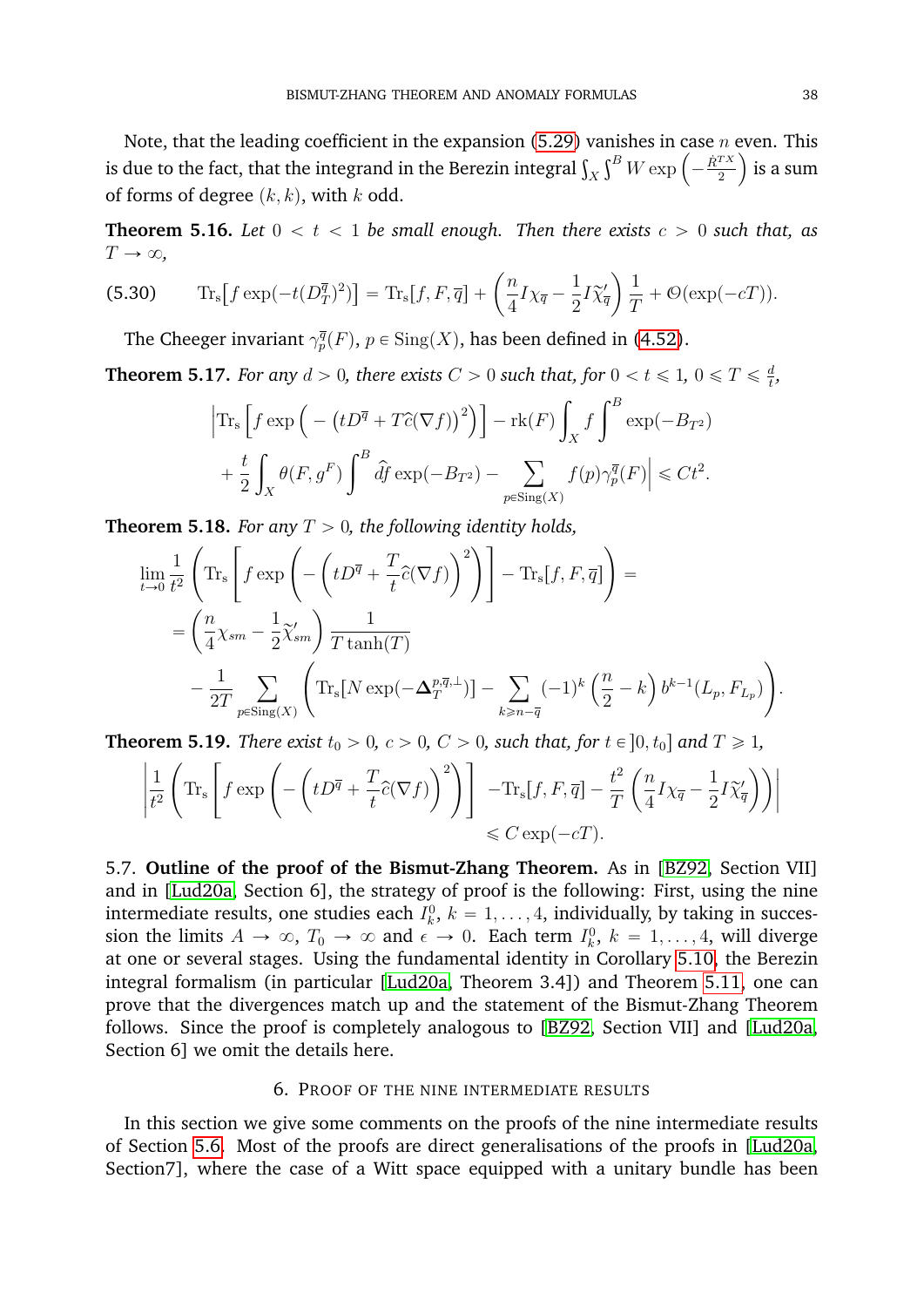treated. For most of the proofs of the intermediate results we will just recall the main arguments of the proofs in [\[Lud20a,](#page-63-12) Section 7] and explain, why they carry through to the general case. More details are given for the proofs of the Theorems [5.15](#page-38-0) and [5.17,](#page-39-1) where more care is needed for the generalisation of the arguments in [\[Lud20a\]](#page-63-12). It is precisely in the proof of Theorem [5.17,](#page-39-1) that the non flatness of  $g^F$  takes its effect and the right hand side of the formula in the Bismut-Zhang Theorem (Theorem [5.6\)](#page-36-0) appears through local index techniques.

In Section [6.1](#page-40-1) we give a sketch of the proofs of Theorems [5.11](#page-38-2)[–5.14.](#page-38-3) Section [6.2](#page-40-0) is devoted to the proof of Theorem [5.15.](#page-38-0) In Section [6.3](#page-46-0) we comment on the proofs of Theorems [5.16](#page-39-2)[-5.19](#page-39-3) and give the proof of Theorem [5.17](#page-39-1) in some detail.

<span id="page-40-1"></span>6.1. **Proof of Theorems [5.11](#page-38-2)[-5.14.](#page-38-3)** The proofs of Theorems [5.11–](#page-38-2)[5.14](#page-38-3) rely on the Witten deformation.

**Proof of Theorems [5.12](#page-38-4)[-5.14.](#page-38-3)** Using the Witten deformation for the anti-radial Morse function  $f : X \to \mathbb{R}$ , more precisely [\[Lud17b,](#page-63-13) Section 5], one can proceed as in the proof of [\[BZ92,](#page-62-1) Theorems 7.7 and 7.8] to get the claims of Theorems [5.12](#page-38-4) and [5.13.](#page-38-5) The proofs in [\[Lud17b,](#page-63-13) Section 5] are only given for the lower middle perversity  $\overline{m},$  but for deformation parameter  $T$   $\in$   $\mathbb{R}.$  The Hodge star operator  $*^F$  :  $\Lambda^k(T^*X)\otimes F\to \Lambda^{n-k}(T^*X)\otimes F^*\otimes o(TX)$  induces isomorphisms of Hilbert complexes  $(\widetilde{C}(X, F)_{T, \max/\min}^{\bullet}, d_{T, \max/\min}, \langle , \rangle) \rightarrow (\widetilde{C}_{-T, \min/\max}^{\bullet}(X, F^* \otimes o(TX)), d_{-T, \min/\max}, \langle , \rangle).$  Using this duality, the easy part of the Witten deformation (in particular the Spectral Gap Theorem) hold for the perversity  $\overline{n}$  as well.

The claim of Theorem [5.14](#page-38-3) follows from the Spectral Gap Theorem (Theorem [4.1\)](#page-21-3) and  $(4.8)$ .

**Proof of Theorem [5.11.](#page-38-2)** The main ingredient of the proof of Theorem [5.11](#page-38-2) is the hard part of the Witten deformation, *i.e.* the comparison result of the Witten complex  $(S_{T,\max/\min}, d_{\max,\min}, \langle , \rangle_T)$  and the Morse-Thom-Smale complex  $(C^{\overline{q}}_{\bullet}(X, f, g^{TX}, F^*), \partial_{\bullet}),$ defined in Definition [5.2.](#page-34-1) This comparison result has been established in [\[Lud17b,](#page-63-13) Theorem II], without assuming the Witt condition, for the lower middle perversity  $\overline{m}$ , the case of the upper middle perversity  $\overline{n}$  being similar. The proof of Theorem [5.11](#page-38-2) follows precisely the proof of the corresponding statement in [\[Lud20a,](#page-63-12) Theorem 5.6]. For  $n$  odd and the upper middle perversity  $\overline{n}$  we have only to additionally take into account in all computations the contribution of  $H^{(n-1)/2}(L_p, F_{L_p}), p \in \text{Sing}(X)$ .

<span id="page-40-0"></span>6.2. **Proof of Theorem [5.15:](#page-38-0) The asymptotics of**  $\text{Tr}_{\text{s}}[N \exp(-t\Delta)]$  as  $t \searrow 0$ . The proof of Theorem [5.15](#page-38-0) in case  $n$  odd works precisely as in the case where the flat vector bundle  $(F, \nabla^F, g^F)$  is unitary, see [\[Lud20a,](#page-63-12) Theorem 5.8].

In this section we give a proof of Theorem [5.15](#page-38-0) in case  $n$  even. For the rest of this section we therefore always assume that *n* is even. Recall that for *n* even,  $\overline{q} = \overline{m} = \overline{n}$ . We will therefore omit the sub- and superscipt  $\overline{q}$ .

#### **Definition 6.1.** Let  $t > 0$ .

- (a) We denote by  $S_t(x, x')$ ,  $x, x' \in X_{sm}$ , the kernel of the operator  $N \exp(-t\Delta)$  with respect to  $dvol_X$ .
- (b) Let  $p \in Sing(X)$ . For  $T \ge 0$ , we denote by  $S^p_{t,T}(x, x')$ ,  $x, x' \in Z_p$ , the kernel of the operator  $N \exp(-t\Delta_T^p)$  $\mathcal{T}_T^p)$  with respect to  $d\text{vol}_{Z_p}.$  For  $T\,=\,0,$  we also write  $S_t^p$  $f_t^p(x, x') := S_{t, t}^p$  $_{t,0}^{p}(x,x').$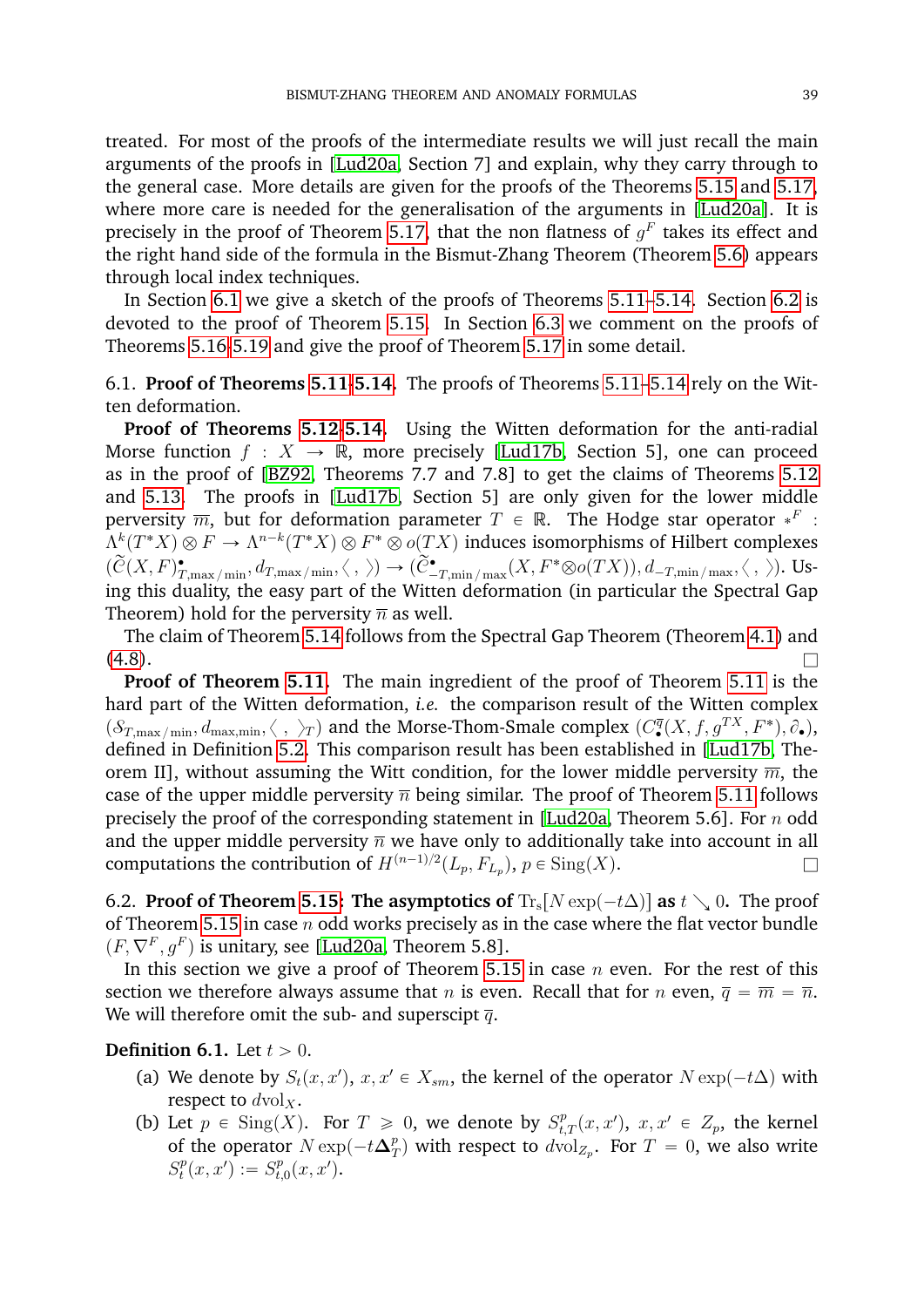#### **Proof of Theorem [5.15](#page-38-0) in case** n **even.**

Using local index techniques as in the proofs of [\[BZ92,](#page-62-1) Theorem 4.20 and Theorem 7.10] and [\(4.20\)](#page-23-1), one has the following pointwise asymptotic expansion, as  $t \searrow 0$ ,

<span id="page-41-0"></span>
$$
\begin{aligned} \text{Tr}_{\mathbf{s}}[S_t(x,x)]d\text{vol}_X \\ &= \left(\frac{n}{2}\text{rk}(F)e(TX,\nabla^{TX}) + \frac{1}{2}\int^B W\exp\left(-\frac{\dot{R}^{TX}}{2}\right)\nabla^{TX}\hat{\theta}(F,g^F)\right)(x) + \mathcal{O}(t) \\ &=: a_0(x)d\text{vol}_X + \mathcal{O}(t). \end{aligned}
$$

The asymptotic expansion [\(6.1\)](#page-41-0) is uniform on compact sets, the coefficients depend only on local geometrical data of  $X_{sm}$ .

Since  $\nabla^{TX}$  is torsionfree, we have  $\nabla^{TX}W = 0$ . Hence, using [\[BGV04,](#page-62-13) Proposition 1.50] and the Bianchi identity, į,

<span id="page-41-1"></span>(6.2) 
$$
\int^B W \exp\left(-\frac{\dot{R}^{TX}}{2}\right) \nabla^{TX} \hat{\theta}(F, \nabla^F)
$$

$$
= d \left( \int^B W \exp\left(-\frac{\dot{R}^{TX}}{2}\right) \hat{\theta}(F, \nabla^F) \right) - \int^B (\nabla^{TX} W) \exp\left(-\frac{\dot{R}^{TX}}{2}\right) \hat{\theta}(F, \nabla^F)
$$

$$
= d \left( \int^B W \exp\left(-\frac{\dot{R}^{TX}}{2}\right) \hat{\theta}(F, g^F) \right).
$$

Recall that, near  $\operatorname{Sing}(X)$ , the form  $\theta(F,g^F)$  does not depend on the radial coordinate. Using [\(2.8\)](#page-6-1), [\(3.19\)](#page-12-5), [\(5.28\)](#page-38-6) and [\(6.2\)](#page-41-1) we get that locally near  $p \in Sing(X)$ : ¸ ¸

<span id="page-41-3"></span>(6.3) 
$$
a_0(r, y) d\text{vol}_X = \frac{1}{2} d \left( \int^B W \exp \left( -\frac{\dot{R}^{TX}}{2} \right) \hat{\theta}(F, g^F) \right) = d_{L_p} \tau_p \wedge r^{-1} dr
$$

with  $\tau_p \in \Omega^{n-2}(L_p, F_{L_p})$  a smooth form not depending on the radial coordinate  $r.$ 

Unlike in the case of a smooth manifold, it is not enough to just integrate the point-wise asymptotic expansion [\(6.1\)](#page-41-0) to get  $\text{Tr}_s[N \exp(-t\Delta)]$ ; indeed the integrals over the local coefficients are not always defined and we have to take the finite part of these integrals instead. For  $0<\epsilon<\delta,$  denote by  $X_\epsilon:=X\backslash (\cup_{p\in {\rm Sing}(X)}B_\epsilon(p)).$  The finite part of the integral over the constant coefficient in the expansion [\(6.1\)](#page-41-0) is just given by

<span id="page-41-2"></span>
$$
\int_{X_{\epsilon}} a_0(x) d\mathrm{vol}_X.
$$

Using  $(3.19)$ ,  $(6.1)$ – $(6.4)$  and Stokes' Theorem we get ż

<span id="page-41-5"></span>(6.5) 
$$
\int_{X_{\epsilon}} a_0(x) dvol_X = \frac{n}{2} \text{rk}(F) \int_X e(TX, \nabla^{TX}).
$$

There will also be contributions to  $\text{Tr}_s[N \exp(-t\Delta)]$  coming from the singularities  $p \in$  $Sing(X)$ , which we now explain: From the pointwise asymptotic expansion [\(6.1\)](#page-41-0) and from [\(6.3\)](#page-41-3), we get for the kernel of the operator  $N \exp(-t{\bf \Delta}^p)$  on  $Z_p$ , as  $u \searrow 0$ ,

<span id="page-41-4"></span>(6.6) 
$$
\int_{L_p} \text{Tr}_s[S_u^p((1, y), (1, y))] d\text{vol}_{L_p} = \int_{L_p} a_0(1, y) d\text{vol}_{L_p} + \mathcal{O}(u) = \mathcal{O}(u).
$$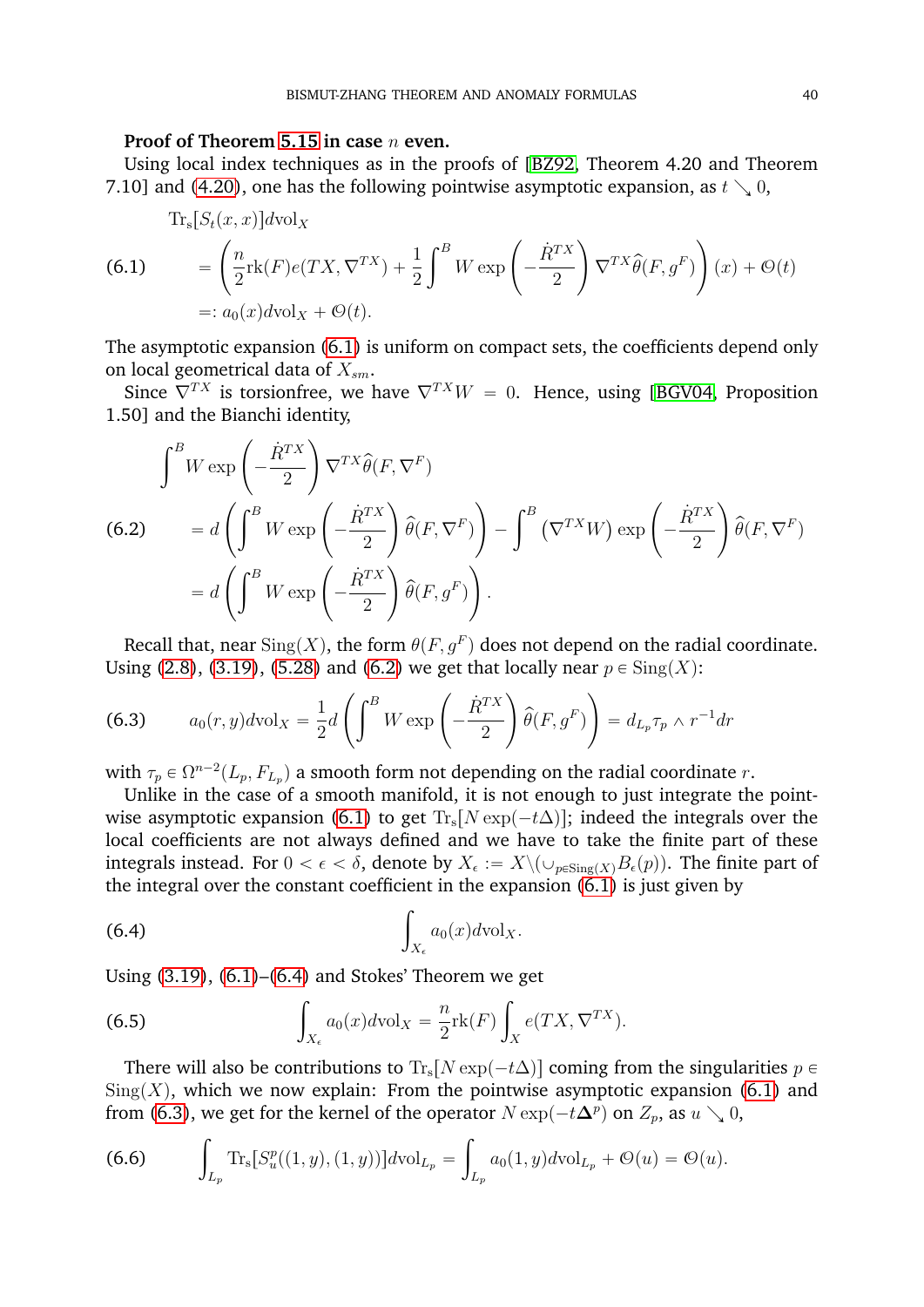Using the scaling property [\(4.18\)](#page-22-3),

(6.7) 
$$
S_t^p((r, y), (r, y)) = \frac{1}{r^n} S_{t/r^2}^p((1, y), (1, y)).
$$

<span id="page-42-2"></span><span id="page-42-1"></span>Using [\(6.6\)](#page-41-4), [\(6.7\)](#page-42-1) and arguing as in Section [4.4.1](#page-29-6) the following integral is well defined:

(6.8) 
$$
\gamma_p^{tors}(F) := \frac{1}{2} \int_0^\infty \frac{1}{u} \int_{L_p} \text{Tr}_s[S_u^p((1, y), (1, y))] d\text{vol}_{L_p} du.
$$

From [\(6.6\)](#page-41-4), [\(6.7\)](#page-42-1), [\(6.8\)](#page-42-2) and using the change of variable  $u = t/r^2$ , as  $t \searrow 0$ ,

<span id="page-42-3"></span>
$$
\int_{\{0 \le r \le \epsilon\} \times L_p} \text{Tr}_{\mathbf{s}}[S_t^p((r, y), (r, y))] d\text{vol}_{Z_p} = \frac{1}{2} \int_{\epsilon t}^{\infty} \frac{1}{u} \int_{L_p} \text{Tr}_{\mathbf{s}}[S_u^p((1, y), (1, y))] d\text{vol}_{L_p} du
$$

$$
= \gamma_p^{tors}(F) + \mathcal{O}(t).
$$

Using Duhamel's principle and the singular elliptic estimates of Lesch [\[Les97,](#page-63-21) Section 1.4], one has that, for  $N > 0$ , there exists an L<sup>2</sup>-integrable function  $\rho: X \to \mathbb{R}$ , such that for  $x \in Z_{p,\epsilon} \simeq B_{\epsilon}(p)$ ,

<span id="page-42-4"></span>(6.10) 
$$
|S_t(x,x) - S_t^p(x,x)| \leq \rho^2(x)t^N,
$$

see [\[Che83,](#page-62-12) Section 1], [\[Les97,](#page-63-21) Theorem 1.4.11]. Using [\(6.1\)](#page-41-0), [\(6.5\)](#page-41-5), [\(6.9\)](#page-42-3) and [\(6.10\)](#page-42-4) we get, as  $t \searrow 0$ ,

<span id="page-42-5"></span>
$$
\begin{split}\n\text{Tr}_{\mathbf{s}}[N \exp(-t\Delta)] &= \int_{X_{\epsilon}} \text{Tr}_{\mathbf{s}}[S_{t}(x,x)] d\text{vol}_{X} + \sum_{p \in \text{Sing}(X)} \int_{B_{\epsilon}(p)} \text{Tr}_{\mathbf{s}}[S_{t}(x,x)] d\text{vol}_{X} \\
&= \int_{X_{\epsilon}} \text{Tr}_{\mathbf{s}}[S_{t}(x,x)] d\text{vol}_{X} + \sum_{p \in \text{Sing}(X)} \int_{\{0 \le r \le \epsilon\} \times L_{p}} \text{Tr}_{\mathbf{s}}[S_{t}^{p}(x,x)] d\text{vol}_{Z_{p}} + \mathcal{O}(t) \\
&= \int_{X_{\epsilon}} a_{0}(x) d\text{vol}_{X} + \gamma_{p}^{tors}(F) + \mathcal{O}(t) \\
&= \frac{n}{2} \text{rk}(F) \int_{X} e(TX, \nabla^{TX}) + \gamma_{p}^{tors}(F) + \mathcal{O}(t).\n\end{split}
$$

Cheeger's Chern-Gauss-Bonnet Theorem for spaces with isolated conical singularities [\[Che83,](#page-62-12) Theorem 5.1] states that

<span id="page-42-0"></span>(6.12) 
$$
I\chi(X,F) = \text{rk}(F)\int_X e(TX,\nabla^{TX}) + \gamma_p(F),
$$

where the Cheeger invariant  $\gamma_p(F)$  has been defined in [\(4.52\)](#page-29-3). Comparing [\(6.11\)](#page-42-5) and [\(6.12\)](#page-42-0) and using the below Proposition [6.3](#page-43-0) (b) we get the claim.

- $\Box$
- **Remark 6.2.** (a) In the asymptotic expansions, as  $t \searrow 0$ , of Tr $[\exp(-t\Delta^{(k)})]$ ,  $k =$  $0, \ldots, n$ , there are logarithmic terms  $\log(t)$  appearing, which by taking the alternating weighted sum do cancel out. More precisely, the logarithmic term in the expansion [\(6.11\)](#page-42-5) of  $\text{Tr}_{\text{s}}[N \exp(-t\Delta)]$  is

(6.13) 
$$
\sum_{p \in \text{Sing}(X)} \int_{L_p} a_0(1, y) d\text{vol}_{L_p},
$$

which vanishes by [\(6.3\)](#page-41-3).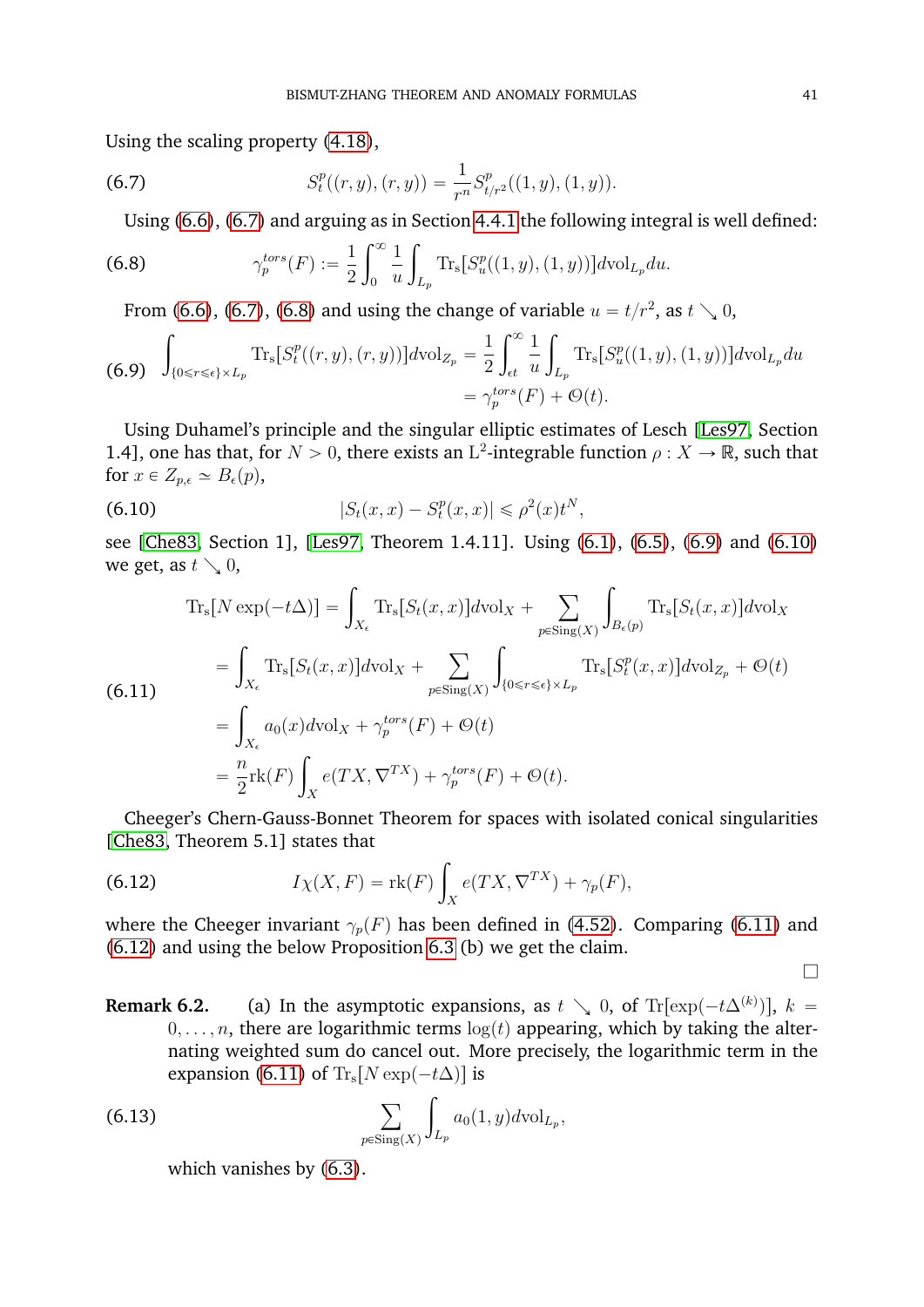(b) Note that using the asymptotic expansion in Theorem [5.15](#page-38-0) and the Mellin transform one can show that the torsion zeta function [\(5.1\)](#page-33-3) extends to a meromorphic function on C, which is holomorphic at 0. For this latter result, it is crucial that no logarithmic term appears in the asymptotic expansion of  $\text{Tr}_s[N \exp(-t\Delta)].$ 

#### <span id="page-43-0"></span>**Proposition 6.3.**

<span id="page-43-3"></span>(a) We have as 
$$
t \searrow 0
$$
,  
\n
$$
\begin{vmatrix}\n\text{(6.14)}\\
\text{Tr}_s[N \exp(-t\Delta_1^p)] - t^{-1} \text{rk}(F) \int_{Z_p} \int^{B_p} W \exp(-B_1^p) - \gamma_p^{tors}(F) - \frac{n}{2} \text{rk}(F) \alpha_p \end{vmatrix} \to 0.
$$

(b) *We have the following relation between the Cheeger invariant and the torsion Cheeger invariant:*

(6.15) 
$$
\gamma_p^{tors}(F) = \frac{n}{2} \gamma_p(F).
$$

*Proof.* (a) Let  $T > 0$  be fixed. We proceed as in the proof of Theorem [4.11.](#page-30-3) First, we split the integral into two parts

$$
(6.16)
$$

<span id="page-43-1"></span>
$$
\begin{aligned} \text{(6.16)}\\ \text{Tr}_{\mathbf{s}}\left[N\exp(-t\Delta_T^p)\right] &= \int_{Z_p} \text{Tr}_{\mathbf{s}}\left[S_{t,T}^p\big((r,y),(r,y)\big)\right] d\text{vol}_{Z_p} \\ &= \int_{\{0 \le r \le t^{1/4}\} \times L_p} \text{Tr}_{\mathbf{s}}\left[S_{t,T}^p\big((r,y),(r,y)\big)\right] d\text{vol}_{Z_p} + \int_{\{r \ge t^{1/4}\} \times L_p} \text{Tr}_{\mathbf{s}}\left[S_{t,T}^p\big((r,y),(r,y)\big)\right] d\text{vol}_{Z_p}. \end{aligned}
$$

Proceeding as in Step 1 of the proof of Theorem [4.11,](#page-30-3) we get for the first integral on the right hand side of [\(6.16\)](#page-43-1), as  $t \searrow 0$ ,

<span id="page-43-2"></span>
$$
\int_{\{0 \le r \le t^{1/4}\} \times L_p} \text{Tr}_{\mathbf{s}} \left[ S_{t,T}^p((r, y), (r, y)) \right] d\text{vol}_{Z_p} \n= \int_{\{0 \le r \le 1/t^{1/4}\} \times L_p} \text{Tr}_{\mathbf{s}} \left[ S_{1,tT}^p((r, y), (r, y)) \right] d\text{vol}_{Z_p} \n= \int_{\{0 \le r \le 1/t^{1/4}\} \times L_p} \text{Tr}_{\mathbf{s}} \left[ S_1^p((r, y), (r, y)) \right] d\text{vol}_{Z_p} + \mathcal{O}(t) \n= \frac{1}{2} \int_{\sqrt{t}}^{\infty} \frac{du}{u} \int_{L_p} \text{Tr}_{\mathbf{s}} \left[ S_u^p((1, y), (1, y)) \right] d\text{vol}_{L_p} + \mathcal{O}(t) \n\frac{t \searrow 0}{2} \int_0^{\infty} \frac{du}{u} \int_{L_p} \text{Tr}_{\mathbf{s}} \left[ S_u^p((1, y), (1, y)) \right] d\text{vol}_{L_p} = \gamma_p^{tors}(F).
$$

We now use local index techniques as in Step 2 of Theorem [4.11;](#page-30-3) the notations are as in loc. cit.: We first scale the operator  $t\Delta_7^p$  $\frac{p}{T}$  via the radial scaling  $h_{1/\sqrt{t}}:r\rightarrow r/2$  $\cdot$  $t$ . We get the operator

(6.18) 
$$
N_{t,T}^p = t^2 \Delta_{T/t}^p.
$$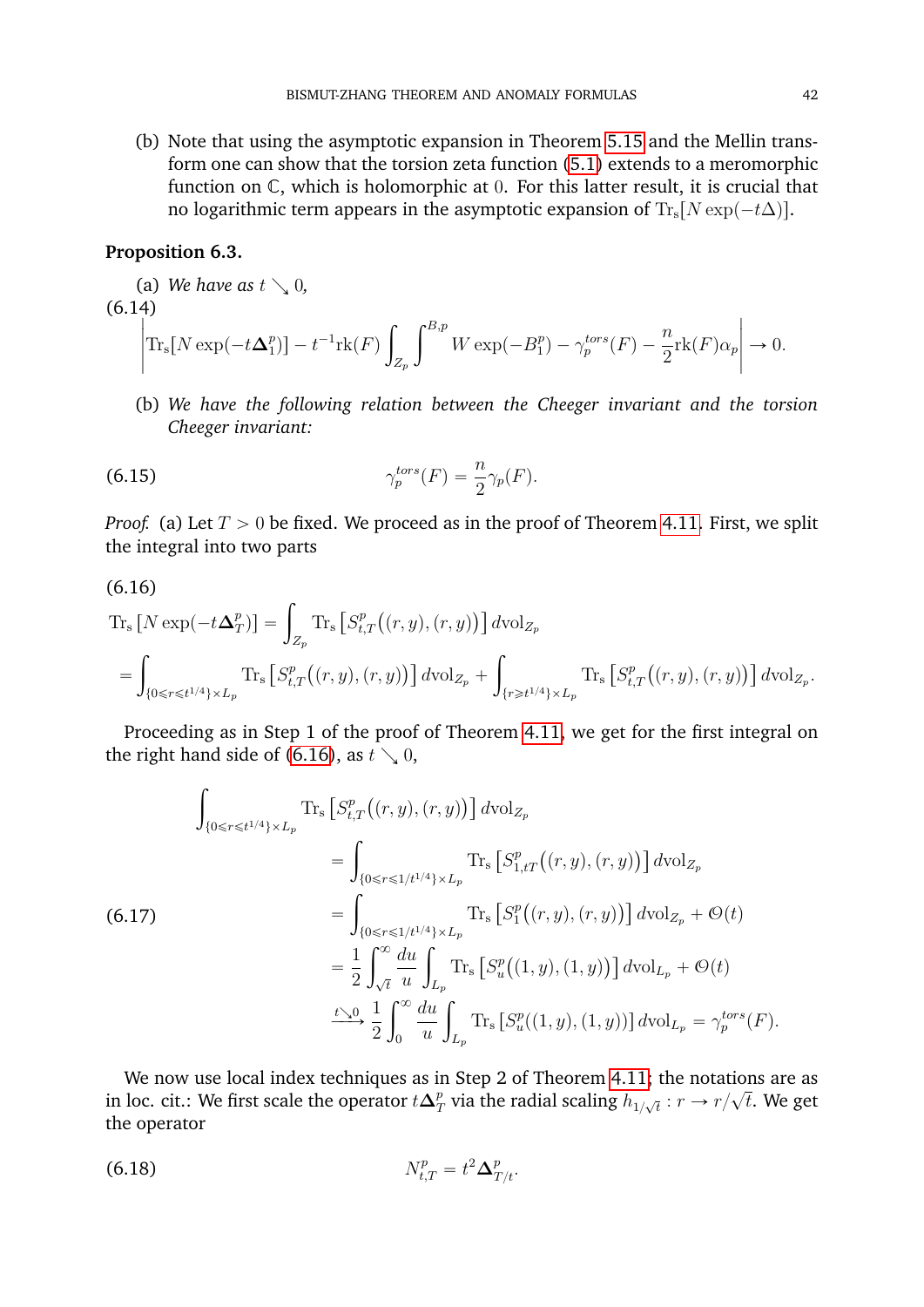Let us denote by  $\widetilde{S}_{t,T}^p(x,y) = S_{t^2}^p$  $t^p_{t^2, T/t}(x, y), x, y \in Z_p$ , the kernel of  $N \exp(-N_{t, T}^p)$  w.r.t.  $d\text{vol}_{Z_p}$ . We hence get for the second integral in [\(6.16\)](#page-43-1):

<span id="page-44-4"></span>
$$
\int_{\{r \ge t^{1/4}\} \times L_p} \text{Tr}_{s} \left[ S_{t,T}^p \big( (r,y), (r,y) \big) \right] d\text{vol}_{Z_p} = \int_{\{r \ge t^{3/4}\} \times L_p} \text{Tr}_{s} \left[ \widetilde{S}_{t,T}^p \big( (r,y), (r,y) \big) \right] d\text{vol}_{Z_p}.
$$

As in Step 2 of the proof of Theorem [4.11](#page-30-3) we apply to  $N_{t,T}^p$  the (local) scaling  $x \to tx$ and replace the Clifford variables  $c(e_k), \hat{c}(e_k)$  by  $c_t(e_k), \hat{c}_t(e_k)$  (see [\(4.69\)](#page-32-4)).

<span id="page-44-0"></span>We denote by  $C_t$  the operator we get from  $\frac{1}{2}\sum c(e_i)\widehat{c}(e_i)$  by the above scaling. We have

(6.20) 
$$
tC_t \xrightarrow{t \searrow 0} W = \frac{1}{2} \sum_{i=1}^n e^i \wedge \widehat{e}^i.
$$

Using [\(4.20\)](#page-23-1), [\(6.20\)](#page-44-0) and proceeding as in [\[BZ92,](#page-62-1) Theorem 13.4], we get the following asymptotics as  $t \searrow 0$ , uniformly on compact sets, " ı

<span id="page-44-1"></span>
$$
\begin{split}\n&\text{Tr}_{\mathbf{s}}\left[\tilde{S}_{t,T}^{p}\left((r,y),(r,y)\right)\right]d\text{vol}_{Z_{p}} \\
&=\frac{1}{t}\text{rk}(F)\int^{B,p}W\exp(-B_{T^{2}}^{p})+\int^{B,p}W\left(\frac{1}{2}\nabla^{T Z_{p}}+\iota_{T}\widehat{\nabla_{f}}\right)\hat{\theta}(F,g^{F})\exp(-B_{T^{2}}^{p}) \\
&+\frac{n}{2}\text{rk}(F)\int^{B,p}\exp(-B_{T^{2}}^{p})+\mathcal{O}(t) \\
&=\frac{1}{t}\text{rk}(F)\int^{B,p}W\exp(-B_{T^{2}}^{p})+\frac{1}{2}d\left(\int^{B,p}W\hat{\theta}(F,g^{F})\exp(-B_{T^{2}}^{p})\right) \\
&+\frac{n}{2}\text{rk}(F)\int^{B,p}\exp(-B_{T^{2}}^{p})+\mathcal{O}(t) \\
&=\frac{1}{t}a_{-1}(T,(r,y))dr+a_{0}(T,(r,y))dr+\mathcal{O}(t),\n\end{split}
$$

where for the last equality we have used  $\nabla^{T Z_p} W = 0$  and [\[BZ92,](#page-62-1) (3.23)]. The  $(n - 1)$ where for the last equality we have used  $V^{12p}W = 0$  and<br>form  $\int^{B,p} W \widehat{\theta}(F, g^F) \exp(-B_{T^2}^p)$  contains  $e^r$ , hence we have

<span id="page-44-2"></span>(6.22) 
$$
d\left(\int^{B,p} W\widehat{\theta}(F,g^F)\exp(-B_{T^2}^p)\right) = e^r \wedge d\beta(r,T),
$$

for an  $(n-2)$ -form  $\beta$  on the link  $L_p$ .

To compensate the non compactness of  $Z_p$ , we will use in addition to the pointwise asymptotic expansion [\(6.21\)](#page-44-1), which is uniform on compact sets only, the homogeneity of the cone: For  $a > 0$ , we denote by  $h_a$  the radial scaling  $r \rightarrow ar$ . We have the following scaling properties

<span id="page-44-3"></span>(6.23)  
\n
$$
h_a^* \int^{B,p} W \exp(-B_{T^2}) = a \int^{B,p} W \exp(-B_{a^2T^2}),
$$
\n
$$
h_a^* \int^{B,p} W \hat{\theta}(F, g^F) \exp(-B_{T^2}^p) = \int^{B,p} W \hat{\theta}(F, g^F) \exp(-B_{a^2T^2}^p),
$$
\n
$$
h_a(N_{t,T}^{p,\overline{q}}) h_a^{-1} = N_{t/a,aT}^{p,\overline{q}}, \quad \widetilde{S}_{t,T}^p((r, y), (r, y)) = a^{-n} \widetilde{S}_{t/a,aT}^p((r/a, y), (r/a, y)).
$$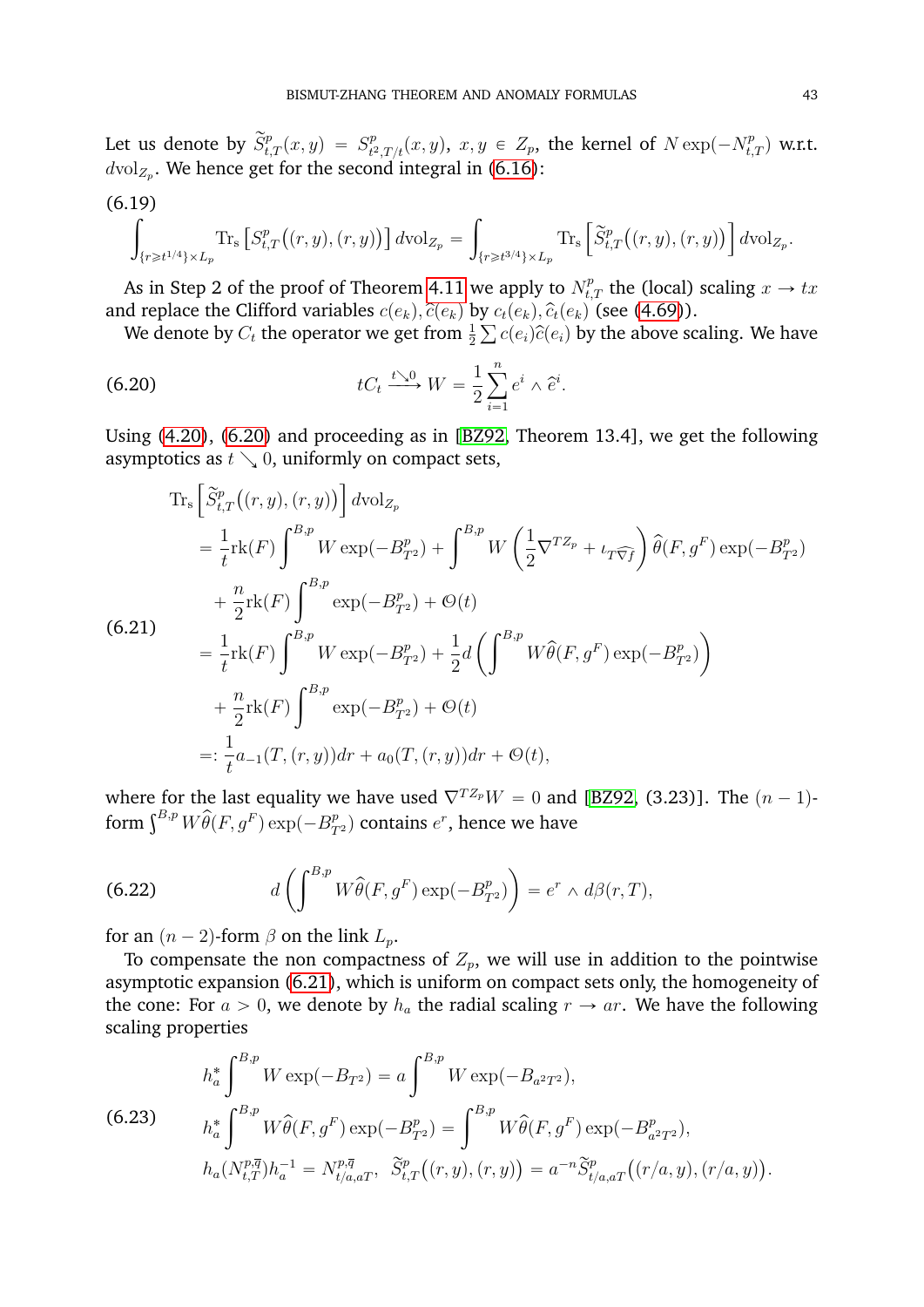Arguing as in [\[BZ92,](#page-62-1) Theorem 13.5], the point-wise asymptotic expansion [\(6.21\)](#page-44-1) is uniform on compact sets for  $T \in [0, 1/t]$ , as  $t \searrow 0$ . The Berezin integrals in [\(6.21\)](#page-44-1) have exponential decay as  $r \to \infty$ . For  $r \geq t^{3/4}$  we have  $u := t/r \to 0$  as  $t \to 0$ . Using [\(6.21\)](#page-44-1), [\(6.22\)](#page-44-2), [\(6.23\)](#page-44-3) and the change of variables  $u = t/r$ , we get

<span id="page-45-0"></span>
$$
(6.24)
$$
\n
$$
\int_{\{r \geq t^{3/4}\} \times L_p} \text{Tr}_s\left[\tilde{S}_{t,T}^p((r,y),(r,y))\right] d\text{vol}_{Z_p}
$$
\n
$$
= \int_0^{t^{1/4}} \frac{1}{u} \int_{L_p} \text{Tr}_s\left[\tilde{S}_{u,\frac{Tt}{u}}^p((1,y),(1,y))\right] d\text{vol}_{L_p} du
$$
\n
$$
= \int_0^{t^{1/4}} \frac{1}{u} \int_{L_p} \left\{ u^{-1} a_{-1} \left(\frac{Tt}{u}, (1,y)\right) + a_0 \left(\frac{Tt}{u}, (1,y)\right) + \mathcal{O}(u) \right\} du
$$
\n
$$
= \frac{1}{t} \text{rk}(F) \int_{\{r \geq t^{3/4}\} \times L_p} \int^{B,p} W \exp(-B_{T^2}^p) + \frac{n}{2} \text{rk}(F) \int_{\{r \geq t^{3/4}\} \times L_p} \int^{B,p} \exp(-B_{T^2}^p) + \mathcal{O}(t^{1/4}).
$$

We have, using the properties of the involved Berezin integrals,

<span id="page-45-1"></span>
$$
\text{(6.25)} \quad \int_{\{r \leq t^{3/4}\} \times L_p} \int^{B,p} W \exp(-B_{T^2}^p) = \mathcal{O}(t^{3/2}), \int_{\{r \leq t^{3/4}\} \times L_p} \int^{B,p} \exp(-B_{T^2}^p) = \mathcal{O}(t^{3/4}).
$$

From [\(3.25\)](#page-13-6), [\(6.19\)](#page-44-4), [\(6.24\)](#page-45-0) and [\(6.25\)](#page-45-1), we get for the second integral on the right hand side of [\(6.16\)](#page-43-1) as  $t \searrow 0$ ,

<span id="page-45-2"></span>
$$
(6.26)
$$
\n
$$
\int_{\{r \ge t^{1/4}\} \times L_p} \text{Tr}_s \left[ S_{t,T}^p \big( (r, y), (r, y) \big) \right] d\text{vol}_{Z_p}
$$
\n
$$
= \int_{\{r \ge t^{3/4}\} \times L_p} \text{Tr}_s \left[ \tilde{S}_{t,T}^p \big( (r, y), (r, y) \big) \right] d\text{vol}_{Z_p}
$$
\n
$$
= \frac{1}{t} \text{rk}(F) \int_{Z_p} \int_{s}^{B,p} W \exp(-B_{T^2}^p) + \frac{n}{2} \text{rk}(F) \int_{Z_p} \int_{s}^{B,p} \exp(-B_{T^2}^p) + \mathcal{O}(t^{1/4})
$$
\n
$$
= \frac{1}{t} \text{rk}(F) \int_{Z_p} \int_{s}^{B,p} W \exp(-B_{T^2}^p) + \frac{n}{2} \text{rk}(F) \alpha_p + \mathcal{O}(t^{1/4}).
$$

Using [\(6.16\)](#page-43-1), [\(6.17\)](#page-43-2), [\(6.26\)](#page-45-2) and setting  $T = 1$ , we get the claim.

(b) In [\[Lud20a,](#page-63-12) Proposition 4.13] we have proved another asymptotic expansion of Tr<sub>s</sub> [N exp  $(-t\Delta_1^p)$  $_{1}^{p})]$  as  $t\searrow 0$ : ˇ

<span id="page-45-3"></span>(6.27) 
$$
\left| \text{Tr}_{s}[N \exp(-t\Delta_{1}^{p})] - \frac{\text{rk}(F)}{t} \int_{Z_{p}} r^{2} \int_{z}^{B_{p}} \exp(-B_{1}^{p}) - \frac{n}{2} I \chi(cL_{p}, L_{p}, F) \right| \to 0.
$$

Using Theorem [4.11](#page-30-3) and comparing the constant terms in the asymptotic expansions [\(6.14\)](#page-43-3) and [\(6.27\)](#page-45-3), we get the claim. (Equality of the leading coefficients is a consequence of [\(3.6\)](#page-10-0)).

 $\Box$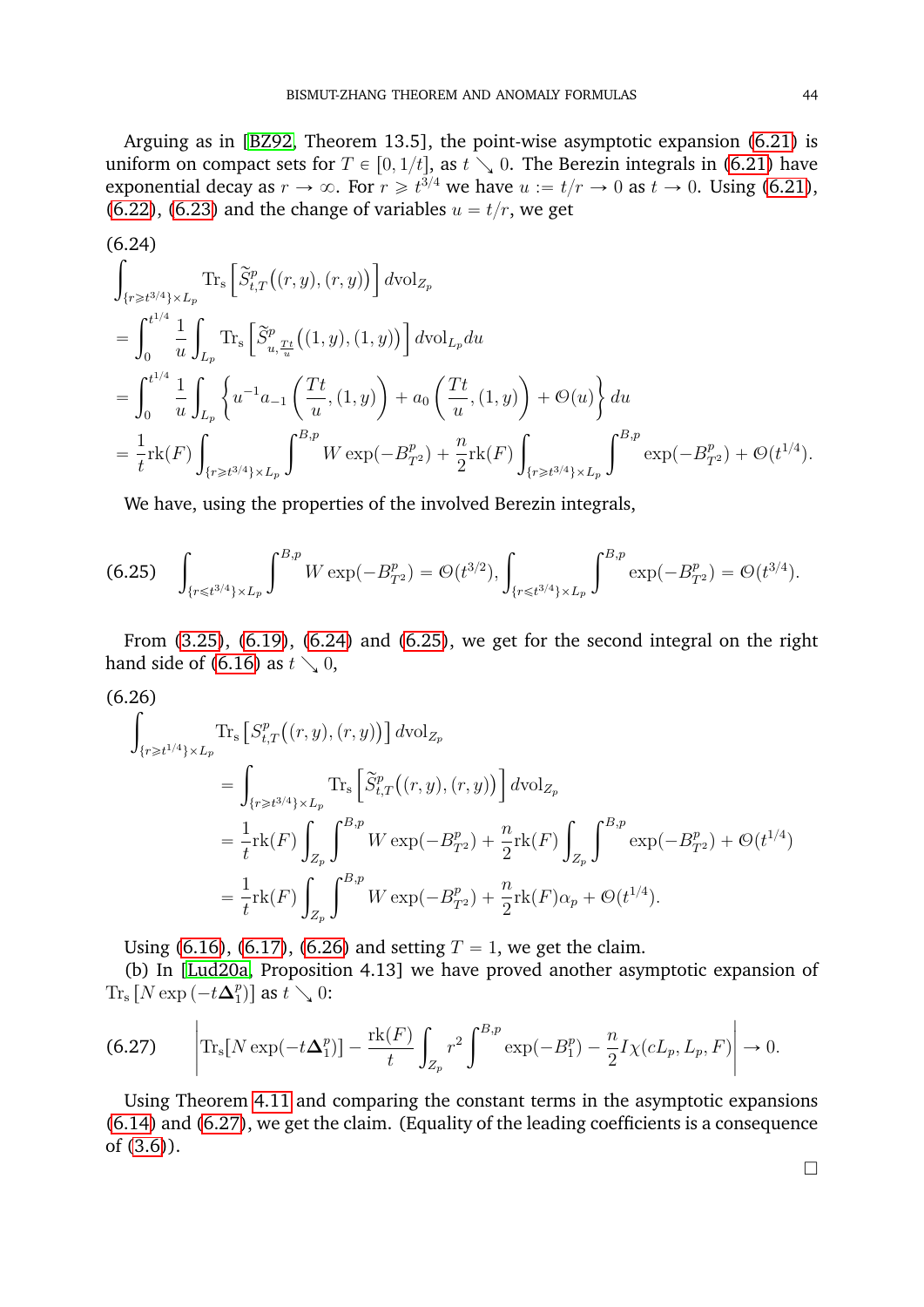<span id="page-46-0"></span>6.3. **Proof of Theorems [5.16](#page-39-2)[-5.19.](#page-39-3)** The proofs of Theorems [5.16](#page-39-2)[-5.19](#page-39-3) consist of two steps: a localisation argument and an explicit computation using the local model op-erator near Crit(f); the latter has been taken care of in Section [4.2.](#page-21-0) The localisation argument in the proofs of Theorems [5.16-](#page-39-2)[5.19](#page-39-3) do mostly rely on the singular elliptic estimates of Lesch [\[Les97,](#page-63-21) Section 1.4] for  $\Delta^{\overline{q}}$ , the Spectral Gap Theorem, Theorem [4.1,](#page-21-3) for the operator  $\tilde{\Delta}_T^{\bar{q}}$ , and the fact that  $\text{dom}(\Delta^{\bar{q}})^l = \text{dom}(\tilde{\Delta}_T^{\bar{q}})^l$ ,  $l \in \mathbb{N}$  (see [\(4.4\)](#page-20-1)). All these ingredients hold without assuming the Witt condition and without assuming that  $g^F$  is flat; the singular elliptic estimates of Lesch are available for every closed extension of a symmetric elliptic differential operator of Fuchs type.

Hence the proofs of Theorems [5.16-](#page-39-2)[5.19](#page-39-3) follow by a direct generalisation of the proofs of the corresponding statements in [\[Lud20a\]](#page-63-12). Here we only give the proof of Theorem [5.17](#page-39-1) in some detail; it is at this stage, that the non-flatness of  $g^F$  comes into play and the term on the right hand side of the Bismut-Zhang formula appears.

Let  $\delta > 0$  be as in Section [2.1\(](#page-4-1)1). For the whole section, we choose  $\epsilon < \delta/2$  small enough such that

- the balls  $B_{2\epsilon}(p)$ ,  $p \in \text{Crit}(f)$ , do not intersect each other,
- the restriction of the Riemannian metric  $g^{TX}$  to  $B_{2\epsilon}(p)$ ,  $p \in \mathrm{Crit}(f_{sm})$ , is Euclidean in the Morse coordinates,
- the restriction of  $g^F$  to  $B_{2\epsilon}(p)$ ,  $p \in \mathrm{Crit}(f_{sm})$ , is flat.

We identify a 2 $\epsilon$ -neighbourhood  $B_{2\epsilon}(p)$  of a critical point  $p \in \mathrm{Crit}(f_{sm})$  (resp.  $p \in \mathrm{Sing}(X)$ ) with a neighbourhood in  $\mathbb{R}^n$  (resp. in  $cL_p$ ).

The action of the Witten Laplacian  $\tilde{\tilde{\Delta}}_T^{\overline{q}}$  on forms with compact support near  $p \in$  $\mathrm{Crit}(f_{sm})$  can be identified with the action of the model Witten Laplacian  $\Delta_T^p$  $\frac{p}{T}$ , which is an operator acting on sections of  $\Lambda((\mathbb{R}^n)^*)\otimes F_p,$  see [\[BZ92,](#page-62-1) Proposition 8.2] for more details. Let us emphasise that the model Witten Laplacian  $\Delta_7^p$  $_{T}^{p},\ p\in\mathrm{Crit}(f_{sm}),$  does of course not depend on the perversity  $\bar{q}$ , *i.e.* on the chosen extension  $\tilde{\Delta}_T^{\bar{q}}$ .

For  $p\in \mathrm{Sing}(X),$   $(t,T)\in \mathbb{R}_{\geq 0}\times \mathbb{R}_{\geqslant 0}$  we have denoted by  $U^{p,\overline{q}}_{t,T}(x,x'),$   $x,x'\in Z_p,$  the kernel For  $p \in \text{Sing}(A)$ ,  $(t, 1) \in \mathbb{R}$ ,<br>of the operator  $\exp \left(-t^2 \Delta_{T}^{p,\overline{q}}\right)$  $\frac{p,q}{T/t}\big)$  with respect to  $d\text{vol}_{Z_p}$  (see Definition [4.3\)](#page-27-0).

**Definition 6.4.** Let  $(t, T) \in \mathbb{R}_{>0} \times \mathbb{R}_{\geq 0}$ .

- (a) Let  $p \in \text{Crit}(f_{sm})$ . We denote by  $U_{t,T}^p(x, x') = U_{t,T}^{p,\overline{q}}(x, x')$ ,  $x, x' \in \mathbb{R}^n \simeq T_pX$ , the Let  $p \in \text{Crit}(f_{sm})$ . We denote by  $U$ <br>kernel of the operator  $\exp \left(-t^2 \Delta_p^p\right)$  $_{T/t}^{p})$  with respect to  $d\mathrm{vol}_{\mathbb{R}^n}.$  (The superscript  $\overline{q}$ is just introduced to unify notations, there is no dependence on the perversity at this point).
- (b) We denote by  $U_{t,T}^{\overline{q}}(x, x')$ ,  $x, x' \in X_{sm}$ , the kernel of the operator  $\exp(-(tD^{\overline{q}} +$  $T\hat{c}(\nabla f))^2$ ) with respect to  $d\text{vol}_X$ . ⊤

**Proof of Theorem [5.17:](#page-39-1) An estimate of**  $\text{Tr}_{\text{s}}$  $\int f \exp \left(-\left(tD^{\overline{q}}+T\widehat{c}(\nabla f)\right)^2\right)$ **in the range**  $0 < t \leqslant 1$ ,  $0 \leqslant T \leqslant \frac{d}{t}$  $0 \leqslant T \leqslant \frac{d}{t}$ .

Set  $X'_\epsilon \,:=\,X\backslash \left(\cup_{p\in\operatorname{Crit}(f)}B_\epsilon(p)\right)$ . Using local index techniques as in [\[BZ92,](#page-62-1) Theorems 13.4 and 13.5] one can prove that there exists  $C > 0$  such that for  $t \in [0, 1], T \in [0, d/t]$ and  $x \in X'_\epsilon$ ,

<span id="page-46-1"></span>
$$
\left|\operatorname{Tr}_{\mathbf{s}}\left[U_{t,T}^{\overline{q}}(x,x)\right]d\operatorname{vol}_{X}-\operatorname{rk}(F)\int^{B}\exp(-B_{T^{2}})-\frac{t}{2}d\left(\int^{B}\widehat{\theta}(F,g^{F})\exp(-B_{T^{2}})\right)\right|\leq Ct^{2}.
$$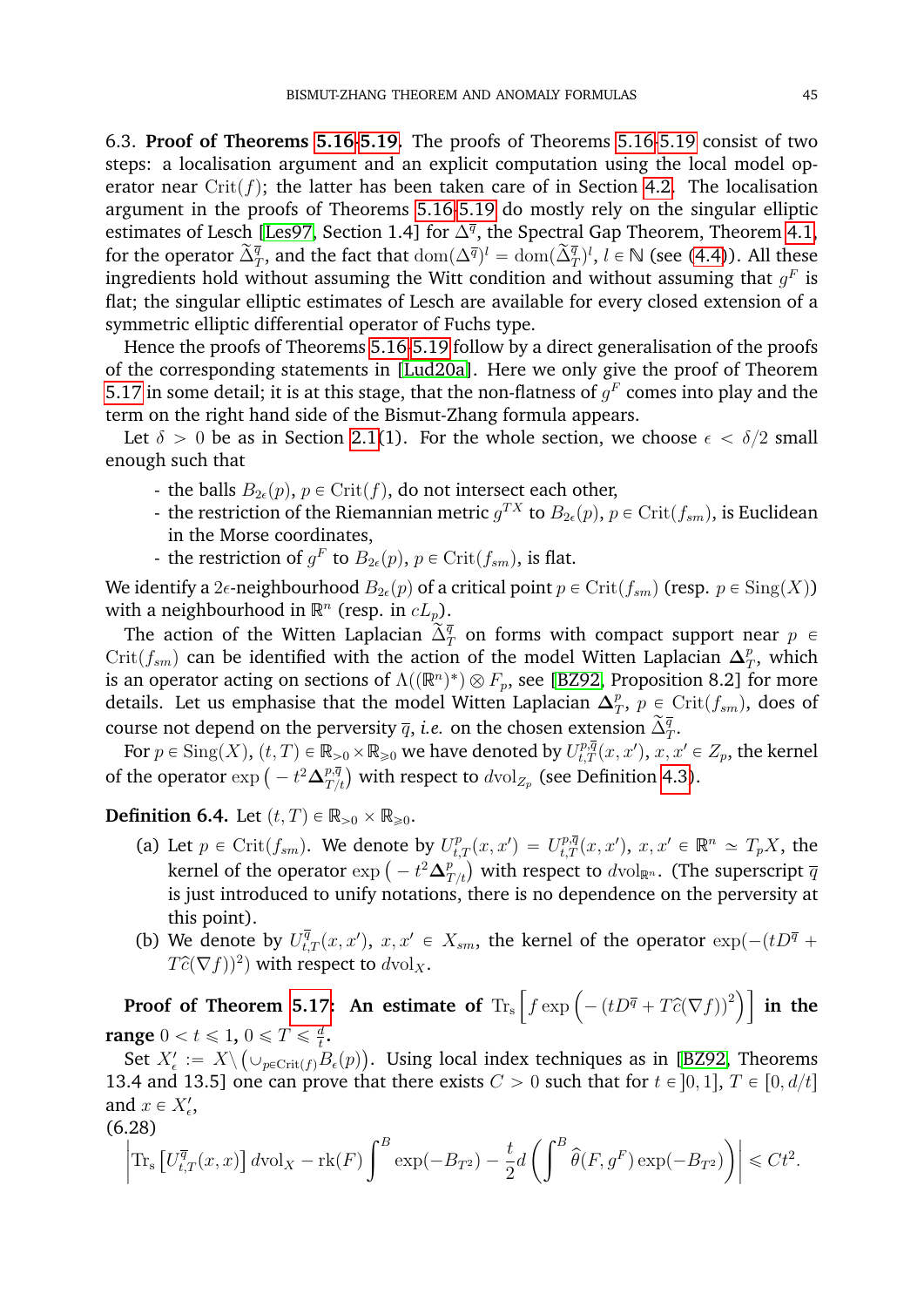Let  $p \in \text{Crit}(f)$ . Using the singular elliptic estimates of Lesch for  $\Delta^{\overline{q}}$ , the Spectral Gap Theorem for  $\tilde{\Delta}_T^{\bar{q}}$  and a finite propagation speed argument, and proceeding as in [\[Lud20a,](#page-63-12) Proposition 7.8], we can prove, that there exist  $c > 0$  and a continuous L<sup>2</sup>function  $\rho: X_{sm}\to \mathbb{R}_{\geqslant 0}$  such that, for  $t\in ]0,1],$   $T\in [0, d/t]$  and  $x\in B_{\epsilon}(p),$ on a construction of the construction of the construction of the construction of the construction of the construction of the construction of the construction of the construction of the construction of the construction of

(6.29) 
$$
|U_{t,T}^{\overline{q}}(x,x) - U_{t,T}^{p,\overline{q}}(x,x)| \leq \rho^{2}(x) \exp\left(-\frac{c}{t^{2}}\right).
$$

<span id="page-47-3"></span><span id="page-47-0"></span>On  $B_{2\epsilon}(p)$ ,  $p \in Sing(X)$ , we have by [\[BZ92,](#page-62-1) Theorem 3.13] and [\(4.46\)](#page-28-1),

(6.30) 
$$
\theta(F, g^F) \int^B \hat{df} \exp(-B_{T^2}) = df \int^B \hat{\theta}(F, g^F) \exp(-B_{T^2}) = 0.
$$

The form  $\int^B \widehat{\theta}(F, g^F) \exp(-B_{T^2})$  is an  $(n-1)$ -form containing  $e^r$ , hence ˙

<span id="page-47-1"></span>(6.31) 
$$
\left(\int^B \hat{\theta}(F,g^F) \exp(-B_{T^2})\right)_{|\partial B_{\epsilon}(p)} = 0.
$$

The identities [\(6.30\)](#page-47-0) and [\(6.31\)](#page-47-1) also hold for  $p \in \text{Crit}(f_{sm})$ , since by our assumption  $g^F$  is flat, hence  $\theta(F,g^F)=0$ , on  $B_{2\epsilon}(p)$ .

By [\[BZ92,](#page-62-1) Theorem 3.13], [\(6.31\)](#page-47-1) and Stokes' Theorem, we have

<span id="page-47-2"></span>
$$
\int_{X'_{\epsilon}} \theta(F, g^F) \int^B \hat{df} \exp(-B_{T^2}) = \int_{X'_{\epsilon}} df \int^B \hat{\theta}(F, g^F) \exp(-B_{T^2})
$$
\n
$$
= \int_{X'_{\epsilon}} d\left(f(x) \int^B \hat{\theta}(F, g^F) \exp(-B_{T^2})\right)
$$
\n(6.32)\n
$$
- \int_{X'_{\epsilon}} f(x) d\left(\int^B \hat{\theta}(F, g^F) \exp(-B_{T^2})\right)
$$
\n
$$
= \int_{\partial X'_{\epsilon}} f(x) \int^B \hat{\theta}(F, g^F) \exp(-B_{T^2}) - \int_{X'_{\epsilon}} f(x) d\left(\int^B \hat{\theta}(F, g^F) \exp(-B_{T^2})\right)
$$
\n
$$
= - \int_{X'_{\epsilon}} f(x) d\left(\int^B \hat{\theta}(F, g^F) \exp(-B_{T^2})\right).
$$

By [\(6.28\)](#page-46-1) and [\(6.32\)](#page-47-2), for  $t \in [0, 1], T \in [0, d/t]$ :

<span id="page-47-4"></span>(6.33)  
\n
$$
\int_{X'_{\epsilon}} \left\{ f(x) \left( \text{Tr}_{s}[U_{t,T}^{\overline{q}}(x,x)] d\text{vol}_{X} - \text{rk}(F) \int^{B} \exp(-B_{T^{2}}) \right) + \frac{t}{2} \theta(F, g^{F}) \int^{B} \hat{df} \exp(-B_{T^{2}}) \right\} \n= \int_{X'_{\epsilon}} f(x) \left\{ \text{Tr}_{s}[U_{t,T}^{\overline{q}}(x,x)] d\text{vol}_{X} - \text{rk}(F) \int^{B} \exp(-B_{T^{2}}) \right\} \n- \frac{t}{2} \int_{X'_{\epsilon}} f(x) d\left( \int^{B} \hat{\theta}(F, g^{F}) \exp(-B_{T^{2}}) \right) = \mathcal{O}(t^{2}).
$$

By [\(6.29\)](#page-47-3), [\(6.30\)](#page-47-0) and [\(6.33\)](#page-47-4) for  $t \in [0, 1], T \in [0, d/t]$ :

<span id="page-47-5"></span> $(6.34)$ 

$$
\left[ \operatorname{Tr}_{\mathbf{s}} \left[ f \exp \left( - (tD^{\overline{q}} + T\hat{c}(\nabla f))^2 \right) \right] - \operatorname{rk}(F) \int_X f(x) \int^B \exp(-B_{T^2}) - \sum_{p \in \operatorname{Sing}(X)} f(p) \gamma_p^{\overline{q}}(F)
$$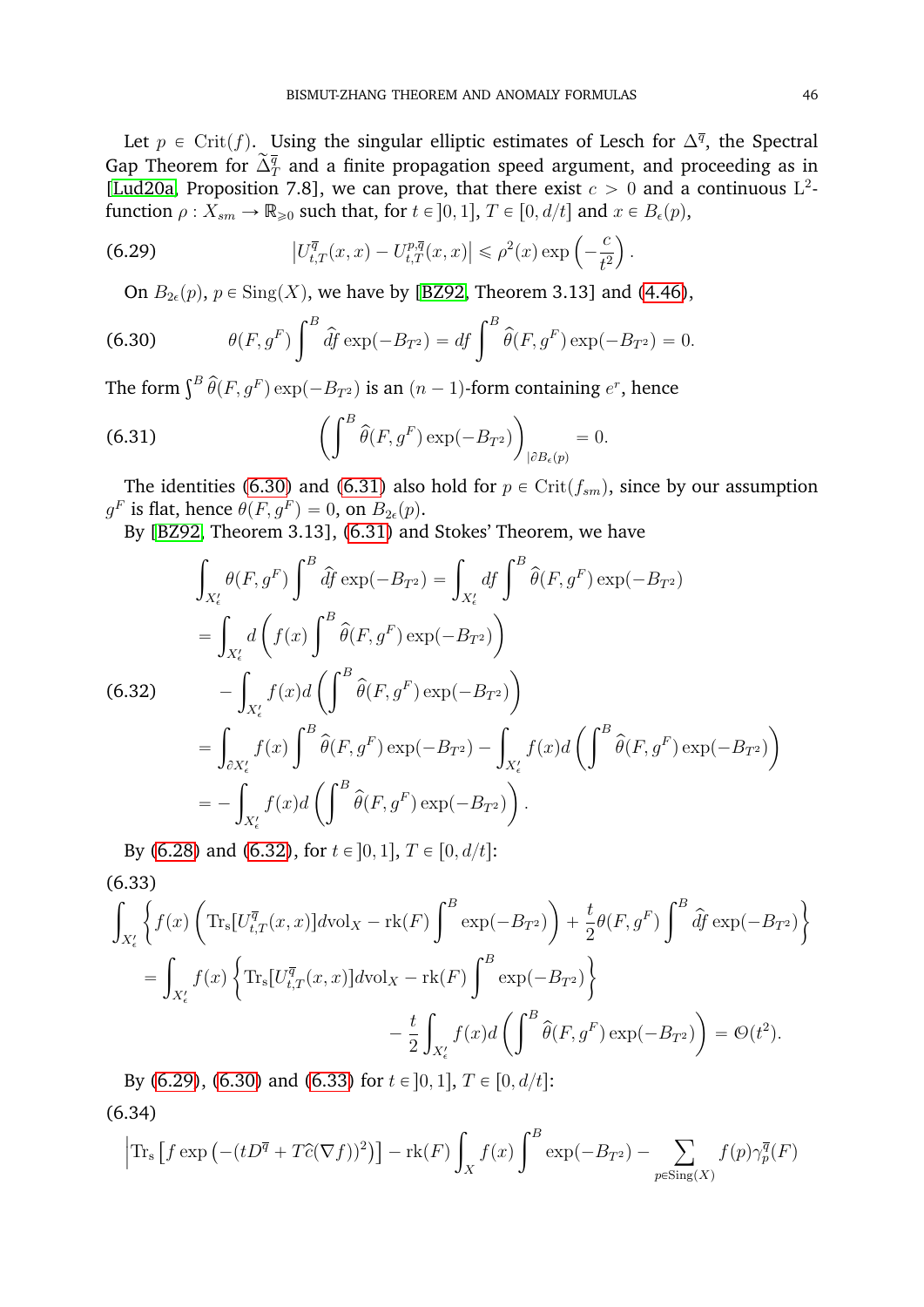$$
+\frac{t}{2}\int_{X}\theta(F,g^{F})\int^{B}\hat{df}\exp(-B_{T^{2}})\Big|
$$
  
\n=
$$
\Big|\int_{X}f(x)\Big\{\text{Tr}_{s}[U_{t,T}^{\overline{q}}(x,x)]d\text{vol}_{X}-\text{rk}(F)\int^{B}\exp(-B_{T^{2}})\Big\}-\sum_{p\in\text{Sing}(X)}f(p)\gamma_{p}^{\overline{q}}(F)
$$
  
\n
$$
+\frac{t}{2}\int_{X}\theta(F,g^{F})\int^{B}\hat{df}\exp(-B_{T^{2}})\Big|
$$
  
\n
$$
\leq \sum_{p\in\text{Sing}(X)}\Big|\int_{B_{\epsilon}(p)}f(x)\Big\{\text{Tr}_{s}[U_{t,T}^{p,\overline{q}}(x,x)]d\text{vol}_{B_{\epsilon}(p)}-\text{rk}(F)\int^{B}\exp(-B_{T^{2}})\Big\}-f(p)\gamma_{p}^{\overline{q}}(F)\Big|
$$
  
\n
$$
+\sum_{p\in\text{Crit}(f_{sm})}\Big|\int_{B_{\epsilon}(p)}f(x)\Big\{\text{Tr}_{s}[U_{t,T}^{p}(x,x)]d\text{vol}_{B_{\epsilon}(p)}-\text{rk}(F)\int^{B}\exp(-B_{T^{2}})\Big\}\Big|
$$
  
\n+ Ct<sup>2</sup>.

Let  $p \in \text{Crit}(f_{sm})$ . By [\[BZ92,](#page-62-1) (13.62)], we have for  $t \in [0, 1], T \in [0, d/t]$ , ˇ

<span id="page-48-1"></span>(6.35) 
$$
\left| \int_{B_{\epsilon}(p)} f(x) \Big( \text{Tr}_{s} \left[ U_{t,T}^{p}(x,x) \right] d\text{vol}_{B_{\epsilon}(p)} - \text{rk}(F) \int^{B} \exp(-B_{T^{2}}) \Big) \right| \leq C t^{2}.
$$

The claim of Theorem [5.17](#page-39-1) follows from Proposition [4.5,](#page-28-2) [\(6.30\)](#page-47-0), [\(6.34\)](#page-47-5) and [\(6.35\)](#page-48-1).  $\Box$ 

#### 7. ANOMALY FORMULAS

<span id="page-48-0"></span>In this section we will always consider a family of metrics  $l \in \mathbb{R} \to (g_l^{TX}, g_l^{F})$  on  $TX$ ,  $F$ depending smoothly on the parameter *l*. We assume moreover that the metrics  $g_l^{TX}$  are conical, *i.e.* for  $p \in Sing(X)$ , there is a family of Riemannian metrics  $l \in \mathbb{R} \to g_l^{TL_p}$  $l_l^{I\,L_p}$ , such that  $g_l^{TX} = dr^2 + r^2 g_l^{TL_p}$  near p. Similarly, we assume that near  $p \in Sing(X)$ , the metric  $g_l^F$  is of the form explained in Section [2.2.](#page-5-1)

In the following we use a sub- resp. a superscript  $l$  to characterise operators associated to the pair  $(g_l^{TX}, g_l^{F})$ .

7.1. **Spectral gap condition.** In this section we explain an additional assumption on the metrics  $(g^{TX}, g^{F}),$  which will be in place for most of the results in Section [7.](#page-48-0) It is used in particular in the proof of Proposition [7.3](#page-53-0) to deal with the boundary terms appearing near  $p \in Sing(X)$  when applying Stokes' Theorem.

For  $p \in Sing(X)$ , the following spectral gap condition for the first order differential operator  $S_p$  on the link  $L_p$ , defined in [\(4.14\)](#page-22-7), will be assumed:

<span id="page-48-2"></span>(7.1) 
$$
\operatorname{Spec}(S_p) \cap (-1/2, 1/2) = \{0\}.
$$

By [\[BL93,](#page-62-6) Corollary 2.3] condition [\(7.1\)](#page-48-2) is equivalent to the following spectral gap condition for the transversal Laplacian  $\Delta_{L_p}$  on the link  $L_p$ :

<span id="page-48-3"></span>(7.2)  
\n
$$
\begin{cases}\n\text{Spec}(\Delta_{L_p, ccl}^{(\nu-1)}) \cap (0, 1) = \varnothing & \text{if } n = 2\nu \text{ is even,} \\
\left(\text{Spec}(\Delta_{L_p, ccl}^{(\nu-1)}) \cap (0, 3/4)\right) \cup \left(\text{Spec}(\Delta_{L_p, ccl}^{(\nu)}) \cap (0, 3/4)\right) = \varnothing & \text{if } n = 2\nu + 1 \text{ is odd.}\n\end{cases}
$$

Condition [\(7.1\)](#page-48-2) (and hence [\(7.2\)](#page-48-3)) can be achieved by a rescaling of the metric  $g^{TL_p}$  into  $c^2g^{TL_p}$  with  $c>0$  sufficiently small.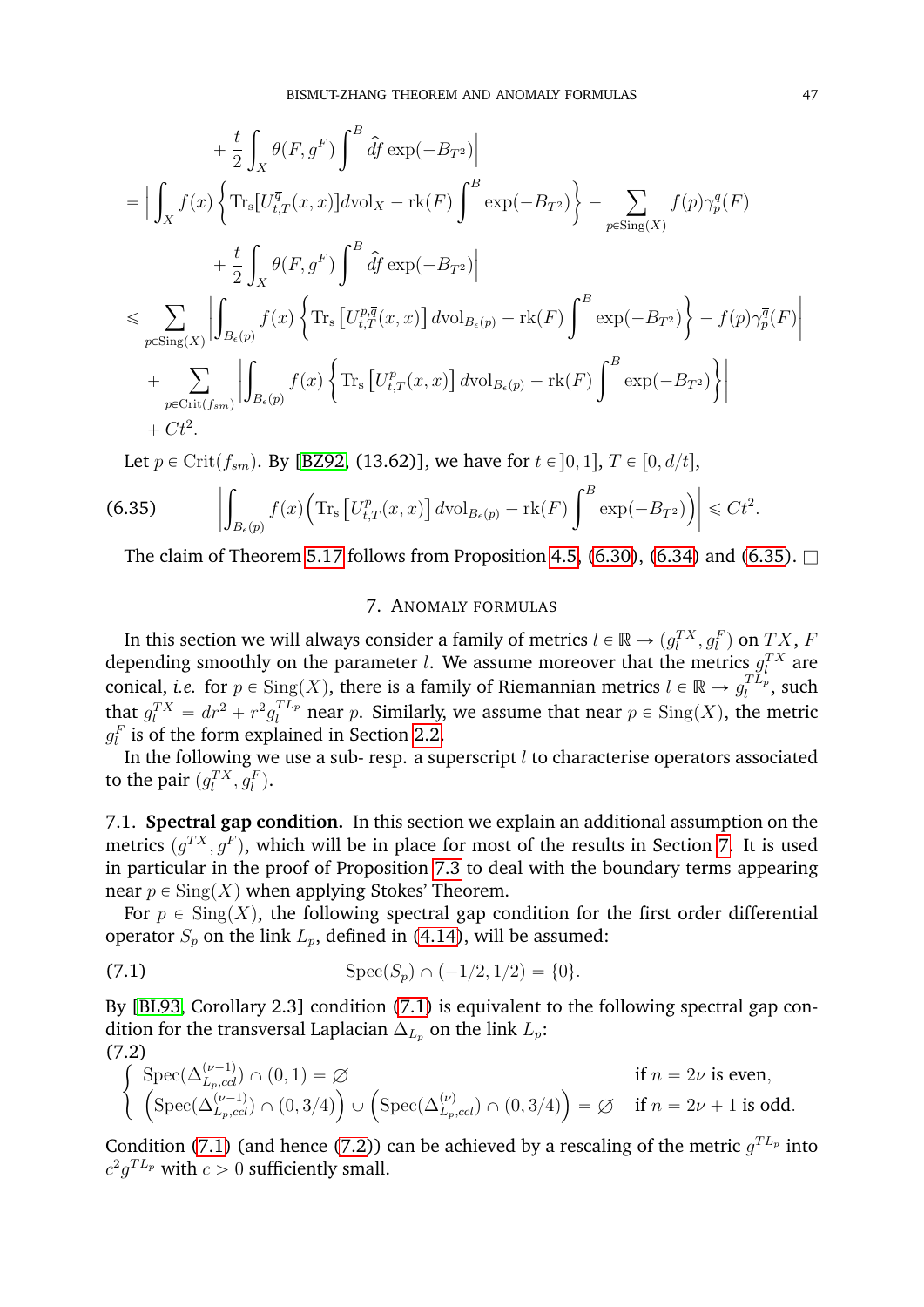We denote by  $D_{\min}$  (resp.  $D_{\max}$ ) the minimal (resp. the maximal) closed extension of the first order operator  $D_c = d_c + \delta_c.$  By [\[BS88,](#page-62-14) Theorem 3.2 and Lemma 3.2] we have

<span id="page-49-4"></span>(7.3) 
$$
\text{dom}(D_{\min}) = \left\{ \omega \in \text{dom}(D_{\max}) \middle| \frac{\|U^{-1}(\omega)\|_{\text{L}^2(\Lambda(T_{L_p}) \otimes F)}}{\text{locally near } p \in \text{Sing}(X)} \right\},
$$

where  $U$  is the unitary transformation defined in Section [4.2.1.](#page-21-4) Also by [\[BS88,](#page-62-14) Theorem 3.2 and Lemma 3.2], in case  $n$  even, assuming the spectral gap condition [\(7.1\)](#page-48-2) the operator  $D_c$  is essentially self-adjoint, hence

$$
(7.4) \t\t\t D^{\overline{m}} = D^{\overline{n}} = D_{\min} = D_{\max}.
$$

<span id="page-49-5"></span>In case  $n = 2\nu + 1$  odd, assuming [\(7.1\)](#page-48-2), we have

(7.5) 
$$
\text{dom}(D_{\max}^{\text{ev}})/\text{dom}(D_{\min}^{\text{ev}}) \simeq \bigoplus_{p \in \text{Sing}(X)} \mathcal{H}^{\nu}(L_p, F_{L_p}).
$$

By [\[BS88,](#page-62-14) Lemma 3.2], [\[ALMP18,](#page-62-15) Section 5], there are continuous linear functionals By [BS88, Lemma 3.2], [ALMP18, Section 5], there are continuous linear functionals  $a, b$ :  $\text{dom}(D_{\max}) \to \bigoplus_{p \in \text{Sing}(X)} \mathcal{H}^{\nu}(L_p, F_{L_p})$  such that, for  $\omega \in \text{dom}(D_{\max})$ , locally near  $p \in Sing(X)$ ,

<span id="page-49-2"></span>(7.6) 
$$
\omega - a(\omega) - b(\omega) \wedge dr \in \text{dom}(D_{\min}).
$$

Moreover using [\[ALMP18,](#page-62-15) Lemma 5.2] we can characterise the extensions  $D^{\overline{q}},$   $\overline{q}\in \{\overline{m},\overline{n}\},$ by

<span id="page-49-3"></span>(7.7) 
$$
\text{dom}(D^{\overline{m}}) = \{ \omega \in \text{dom}(D_{\text{max}}) \mid b(\omega) = 0 \},
$$

$$
\text{dom}(D^{\overline{n}}) = \{ \omega \in \text{dom}(D_{\text{max}}) \mid a(\omega) = 0 \}.
$$

7.2. **Anomaly formula for the Ray-Singer metric**  $\|\quad\|_{\det IH_{\overline{q}}^{\bullet}(X,F)}^{RS}$ . Let  $e_1, \ldots, e_n$  be an ONB of  $(TX, g^{TX}_l)$ . We denote by  $*_l$ ,  $*_l^F$  the Hodge star operators associated to the metrics  $g^{TX}_l,$   $(g^{TX}_l, g^{F}_l)$ . By [\[BZ92,](#page-62-1) Proposition 4.15], we have

G

(7.8) 
$$
*_l^{-1} \frac{\partial *_{l}}{\partial l} = -\frac{1}{2} \sum_{1 \leq i,j \leq n} \left\langle (g_l^{TX})^{-1} \frac{\partial g_l^{TX}}{\partial l} e_i, e_j \right\rangle_{g_l^{TX}} c(e_i) \widehat{c}(e_j).
$$

Set

<span id="page-49-0"></span>(7.9) 
$$
\dot{\omega}_l^X := -\frac{1}{2} \sum_{1 \le i,j \le n} \left\langle (g_l^{TX})^{-1} \frac{\partial g_l^{TX}}{\partial l} e_i, e_j \right\rangle_{g_l^{TX}} e^i \wedge \hat{e}^j.
$$

Similarly to [\(7.9\)](#page-49-0) we define, for  $p \in Sing(X)$ ,

<span id="page-49-1"></span>(7.10)  

$$
\dot{\omega}_l^{Z_p} := -\frac{1}{2} \sum_{1 \le i,j \le n} \left\langle (g_l^{T Z_p})^{-1} \frac{\partial g_l^{T Z_p}}{\partial l} e_i, e_j \right\rangle_{g_l^{T Z_p}} e^i \wedge \hat{e}^j
$$

$$
= -\frac{1}{2} \sum_{2 \le i,j \le n} \left\langle (g_l^{T Z_p})^{-1} \frac{\partial g_l^{T Z_p}}{\partial l} e_i, e_j \right\rangle_{g_l^{T Z_p}} e^i \wedge \hat{e}^j.
$$

Note that the coefficients in the above sum do not depend on the radial coordinate. We denote by

(7.11) 
$$
\sigma_l := (*_l^F)^{-1} \frac{\partial *_l^F}{\partial l} = *_l^{-1} \frac{\partial *_l}{\partial l} + (g_l^F)^{-1} \frac{\partial g_l^F}{\partial l}.
$$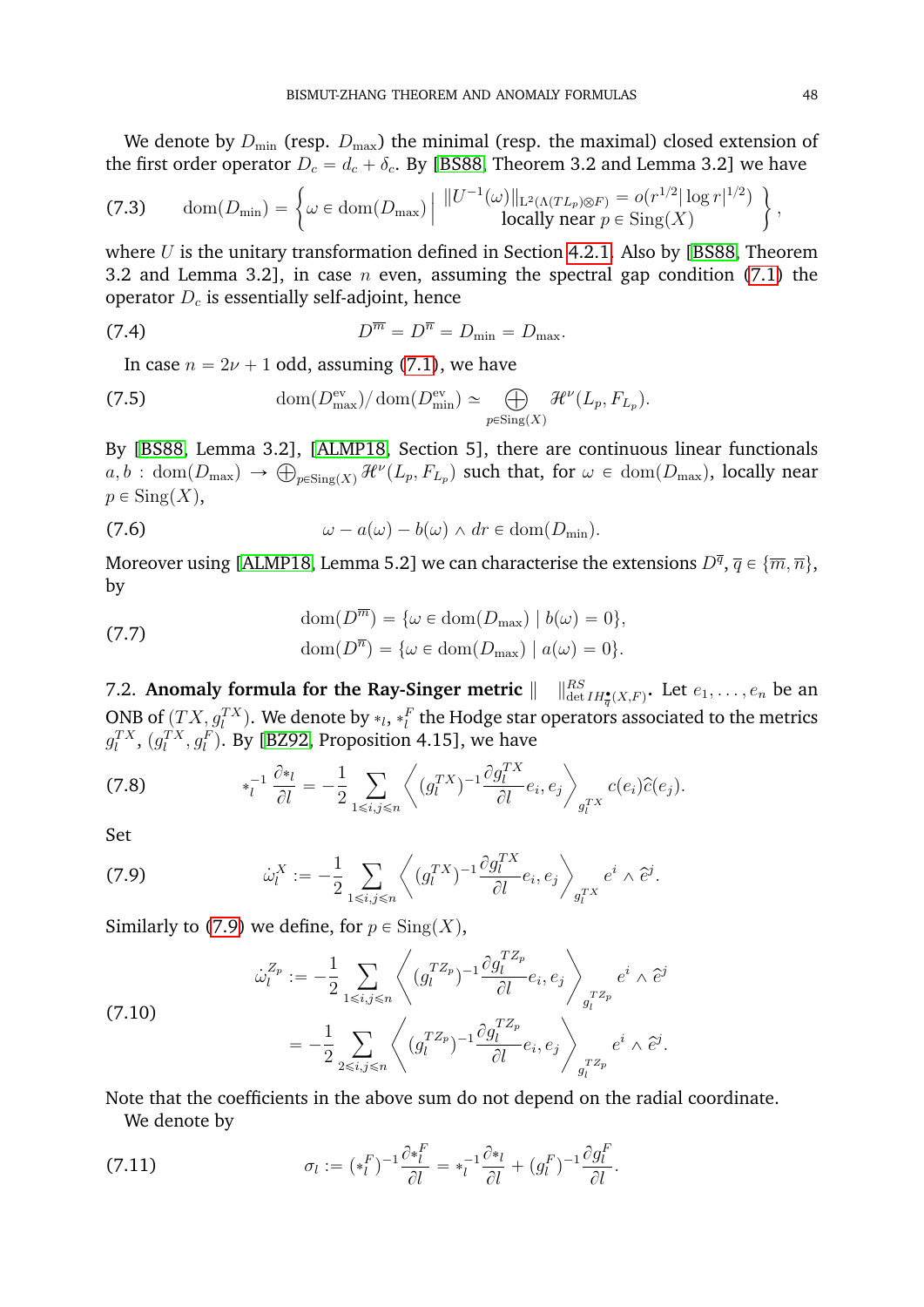The characteristic class  $e(\rho^*TX,\nabla^{TX,\text{tot}})$  associated to the family of conical Riemannian metrics  $(g^{TX}_l)_l$  has been defined in Section [3.4.](#page-11-0)

<span id="page-50-3"></span>**Theorem 7.1.** Let  $\mathbb{R} \ni l \to (g_l^{TX}, g_l^F)$  be a family of metrics on  $TX, F$  as explained at the *beginning of Section [7.](#page-48-0) Then we have the following asymptotic expansion as t*  $\searrow$  *0:* 

$$
\begin{split}\n&\text{Tr}_\text{s}\left[\left(\ast_l^{-1}\frac{\partial \ast_l}{\partial l} + (g_l^F)^{-1}\frac{\partial g_l^F}{\partial l}\right)\exp(-t(D_l^{\overline{q}})^2)\right] \\
&= \int_X \text{Tr}\left[(g_l^F)^{-1}\frac{\partial g_l^F}{\partial l}\right]e(TX,\nabla_l^{TX}) \\
&\quad + \frac{1}{\sqrt{t}}\text{rk}(F)\int_X \int_\sigma^\beta \dot{\omega}_l^X \exp\left(-\frac{1}{2}\dot{R}_l^{TX}\right) + \int_X \iota_{\partial_l}e(\rho^*TX,\nabla^{TX,\text{tot}})\theta(F,g_l^F) \\
&\quad + \sum_{p\in\text{Sing}(X)} (c_{p,l}^{\overline{q}} + \tilde{c}_{p,l}^{\overline{q}}) + \mathcal{O}(t^{1/2}),\n\end{split}
$$

<span id="page-50-0"></span>

where the contributions of the singularities  $c^\overline{q}_{p,l}$ ,  $\widetilde{c}^\overline{q}_{p,l}$ ,  $p\in\mathrm{Sing}(X)$ , are given by the following *well-defined integrals:* "

<span id="page-50-2"></span>(7.13)  

$$
c_{p,l}^{\overline{q}} := \frac{1}{2} \int_0^\infty u^{-1} \int_{L_p} \text{Tr}_s \left[ (g_l^F)^{-1} \frac{\partial g_l^F}{\partial l} Q_u^{p,l,\overline{q}}((1,y),(1,y)) \right] d\text{vol}_{L_p} du,
$$

$$
\tilde{c}_{p,l}^{\overline{q}} := \frac{1}{2} \int_0^\infty u^{-1} \int_{L_p} \text{Tr}_s \left[ *_{l}^{-1} \frac{\partial *_{l}}{\partial l} Q_u^{p,l,\overline{q}}((1,y),(1,y)) \right] d\text{vol}_{L_p} du.
$$

- **Remark 7.2.** (a) The first three terms on the right hand side of the formula [\(7.12\)](#page-50-0) are the interiour contribution, familiar from the anomaly formula for the Ray-Singer metric on a smooth compact manifold [\[BZ92,](#page-62-1) Theorem 4.14, Theorem 4.20]. They do not depend on the chosen extension of  $D_{l,c} = d_c + \delta_{l,c}$ . The contributions of the singularities of X to the formula [\(7.12\)](#page-50-0),  $c_{p,l}^{\bar{q}}, c_{p,l}^{\bar{q}}, p \in \text{Sing}(X)$ , do depend on the chosen extension  $D_l^{\bar{q}}$  $_l^q.$ 
	- (b) One can establish a corresponding formula for every other closed self-adjoint extension of the Laplacian, which is invariant under radial scaling near  $\text{Sing}(X)$ .
	- (c) Note the following vanishing properties for the coefficients in [\(7.12\)](#page-50-0): If *n* is even,<br> $s^B : X = (1 \dot{p}^T X) = 0$  since the integrand is a sum of farms of type  $(k, k) = k$ te the following $\dot{\omega}_l^{X} \exp\left(-\frac{1}{2} \dot{R}_l^{TX}\right)$ ¯  $= 0$  since the integrand is a sum of forms of type  $(k, k)$ , k odd. If *n* is odd, clearly,  $e(TX, \nabla_l^{TX}) = 0$ ,  $e(\rho^*TX, \nabla_l^{TX,tot}) = 0$ .

*Proof.* We denote by  $\exp(-t (D_l^{\bar q})$  $(\overline{q}^{\overline{q}})^2)(x,y),\, x,y\in X_{sm},\,t>0,$  the kernel of the heat operator  $\exp(-t(D_l^{\overline{q}})$  $\bar{q}^{(l)}_{(l)}$ ). Using local index techniques as in [\[BZ92,](#page-62-1) Theorem 4.20] (more precisely [\[BZ92,](#page-62-1) (4.61)]), we get the following pointwise asymptotic expansion as  $t \searrow 0$ :

<span id="page-50-1"></span>(7.14) 
$$
\operatorname{Tr}_{\mathbf{s}} \left[ (g_i^F)^{-1} \frac{\partial g_i^F}{\partial l} \exp(-t(D_i^{\overline{q}})^2)(x, x) \right] d\text{vol}_X(x)
$$

$$
= \left( \operatorname{Tr} \left[ (g_i^F)^{-1} \frac{\partial g_i^F}{\partial l} \right] \int^B \exp\left( -\frac{1}{2} \dot{R}_i^{TX} \right) \right) (x) + \mathcal{O}(t^{1/2})
$$

$$
= \left( \operatorname{Tr} \left[ (g_i^F)^{-1} \frac{\partial g_i^F}{\partial l} \right] e(TX, \nabla_i^{TX}) \right) (x) + \mathcal{O}(t^{1/2}).
$$

The expansion [\(7.14\)](#page-50-1) is uniform on compact sets; the coefficients do only depend on local geometric data and do not depend on the chosen extension of  $D_{l,c} := d_c + \delta_{l,c}$ . Since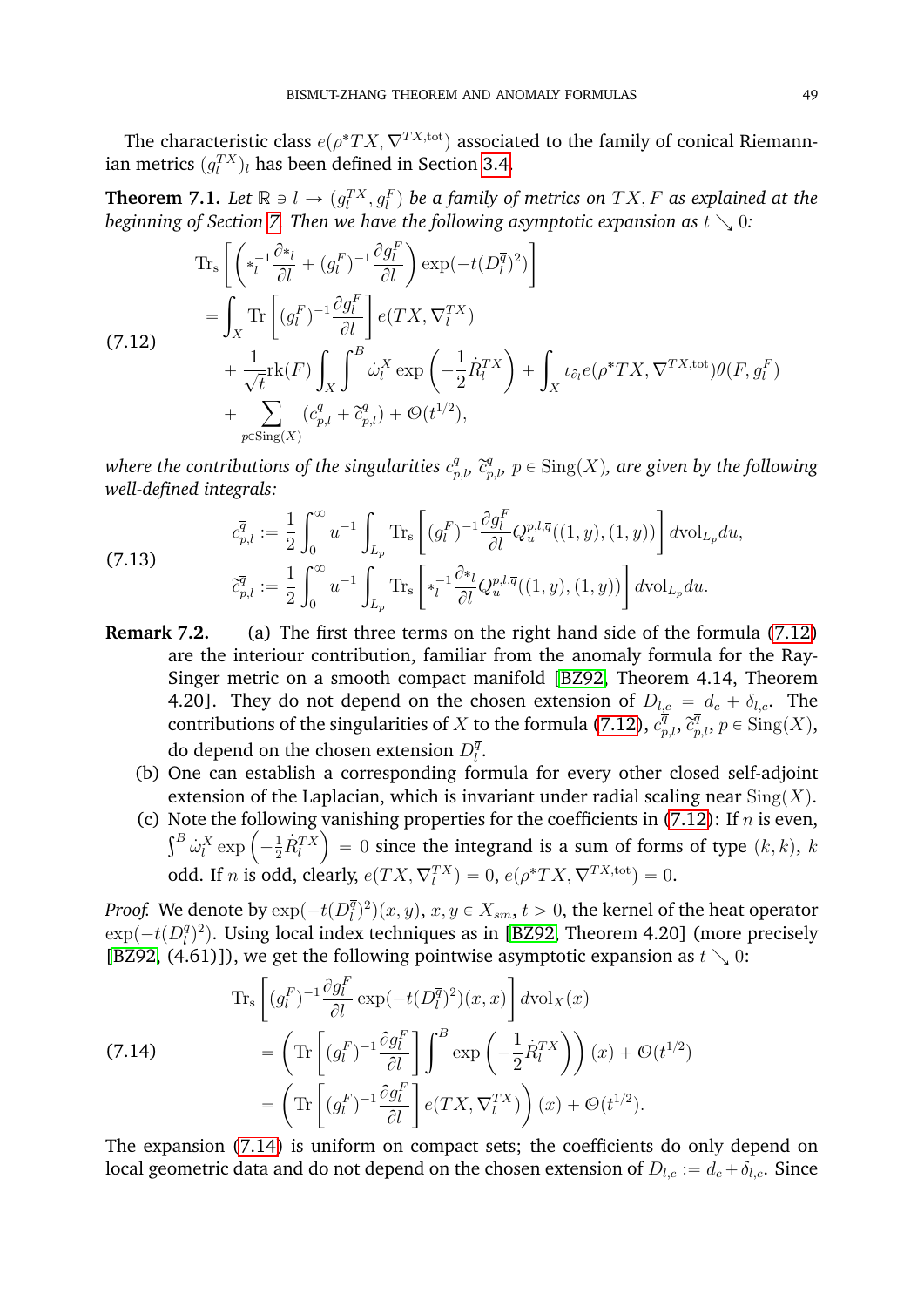by [\(3.18\)](#page-12-4), [\(3.19\)](#page-12-5),  $e(TX, \nabla_l^{TX})$  vanishes near  $p \in Sing(X)$ , the coefficient of  $t^0$  in the above pointwise asymptotic expansion  $(7.14)$  vanishes near the singularities of X.

For  $p \in \operatorname{Sing}(X)$ , the following integral expression is well-defined: .<br>...

<span id="page-51-0"></span>(7.15) 
$$
c_{p,l}^{\overline{q}} := \lim_{t \to 0} \int_{\{0 \le r \le \epsilon\} \times L_p} \text{Tr}_{s} \left[ (g_l^F)^{-1} \frac{\partial g_l^F}{\partial l} Q_t^{p,l,\overline{q}}((r, y), (r, y)) \right] d\text{vol}_{Z_p} = \lim_{t \to 0} \frac{1}{2} \int_t^{\infty} u^{-1} \int_{L_p} \text{Tr}_{s} \left[ (g_l^F)^{-1} \frac{\partial g_l^F}{\partial l} Q_u^{p,l,\overline{q}}((1, y), (1, y)) \right] d\text{vol}_{L_p} du = \frac{1}{2} \int_0^{\infty} u^{-1} \int_{L_p} \text{Tr}_{s} \left[ (g_l^F)^{-1} \frac{\partial g_l^F}{\partial l} Q_u^{p,l,\overline{q}}((1, y), (1, y)) \right] d\text{vol}_{L_p} du.
$$

To prove the well-definedness of the integrals in [\(7.15\)](#page-51-0) we use the same arguments as in the proof of the well-definedness of the Cheeger invariant  $\gamma_p^{\overline{q}}(F)$  in Section [4.4.1:](#page-29-6) For the first identity in [\(7.15\)](#page-51-0) we have used the change of variables  $u = t/r^2$ , the scaling property [\(4.53\)](#page-29-4) for the heat kernel on the infinite cone and the fact that, on  $Z_p$ , the property (4.53) for the heat kernel on the infinite cone and the fact that, on  $Z_p$ , the<br>operator  $((g_l^F)^{-1} \frac{\partial g_l^F}{\partial l})$  does not depend on the radial coordinate. From [\(3.18\)](#page-12-4), [\(3.19\)](#page-12-5) and [\(7.14\)](#page-50-1) we have, as  $u \searrow 0$ ,

(7.16) 
$$
\text{Tr}_{s}\left[ (g_{l}^{F})^{-1} \frac{\partial g_{l}^{F}}{\partial l} Q_{u}^{p,l,\bar{q}}((1,y),(1,y)) \right] \sim \mathcal{O}(u^{1/2}),
$$

which shows the well-definedness of the last integral in [\(7.15\)](#page-51-0) at  $u = 0$ . The welldefinedness at  $u=\infty$  follows using the characterisation of  ${\rm dom}(\mathbf{\Delta}^{p,l,\overline{q}}),$  see [\(4.56\)](#page-30-0), [\(4.57\)](#page-30-4).

Proceeding with Cheeger's strategy [\[Che83,](#page-62-12) Section 2] (which has already been used in the proof of Theorem [5.15](#page-38-0) in Section [6.2\)](#page-40-0), we get from [\(7.14\)](#page-50-1) and [\(7.15\)](#page-51-0), as  $t\searrow 0$ : "

<span id="page-51-1"></span>(7.17) 
$$
\operatorname{Tr}_{\mathbf{s}}\left[ (g_l^F)^{-1} \frac{\partial g_l^F}{\partial l} \exp\left(-t(D_l^{\overline{q}})^2\right) \right] = \int_X \operatorname{Tr}\left[ (g_l^F)^{-1} \frac{\partial g_l^F}{\partial l} \right] e(TX, \nabla_l^{TX}) + \sum_{p \in \operatorname{Sing}(X)} c_{p,l}^{\overline{q}} + \mathcal{O}(t^{1/2}).
$$

Note that due to the vanishing of the Euler form  $e(TX, \nabla^{TX}_l)$  near  $\mathrm{Sing}(X)$ , the first integral on the right hand side of [\(7.17\)](#page-51-1) is well-defined and moreover no logarithmic term  $\log(t)$  appears in [\(7.17\)](#page-51-1).

Using local index techniques as in [\[BZ92,](#page-62-1) Theorem 4.20] as  $t\searrow 0$ 

<span id="page-51-2"></span>(7.18)  
\n
$$
\operatorname{Tr}_{\mathbf{s}}\left[\begin{array}{l}\ast_{l}^{-1}\frac{\partial\ast_{l}}{\partial l}\exp(-t(D_{l}^{\overline{q}})^{2})(x,x)\end{array}\right]d\mathrm{vol}_{X} = \begin{cases}\n\frac{1}{2}\left(\int^{B}\exp\left(-\frac{1}{2}\dot{R}_{l}^{TX}\right)\dot{\omega}_{l}^{X}\nabla_{l}^{TX}\hat{\theta}(F,g_{l}^{F})\right)(x) + \Theta(t) & \text{if } n \text{ is even,} \\
\frac{1}{\sqrt{t}}\mathrm{rk}(F)\left(\int^{B}\dot{\omega}_{l}^{X}\exp\left(-\frac{1}{2}\dot{R}_{l}^{TX}\right)\right)(x) + \Theta(t^{1/2}) & \text{if } n \text{ is odd.}\n\end{cases}
$$

Indeed the above asymptotics has been worked out in [\[BZ92,](#page-62-1) Theorem 4.20] for  $n$  even. As remarked in [\[BM06,](#page-62-16) (4.23b)], proceeding as in [\[BZ92,](#page-62-1) (4.55)-(4.63)] one gets [\(7.18\)](#page-51-2) for the case  $n$  odd as well. Note that the leading coefficients in the above expansions [\(7.18\)](#page-51-2) vanish near  $\text{Sing}(X)$ : Using [\(2.7\)](#page-6-2), [\(2.8\)](#page-6-1) and the fact that  $\theta(F, g^F)$  does not depend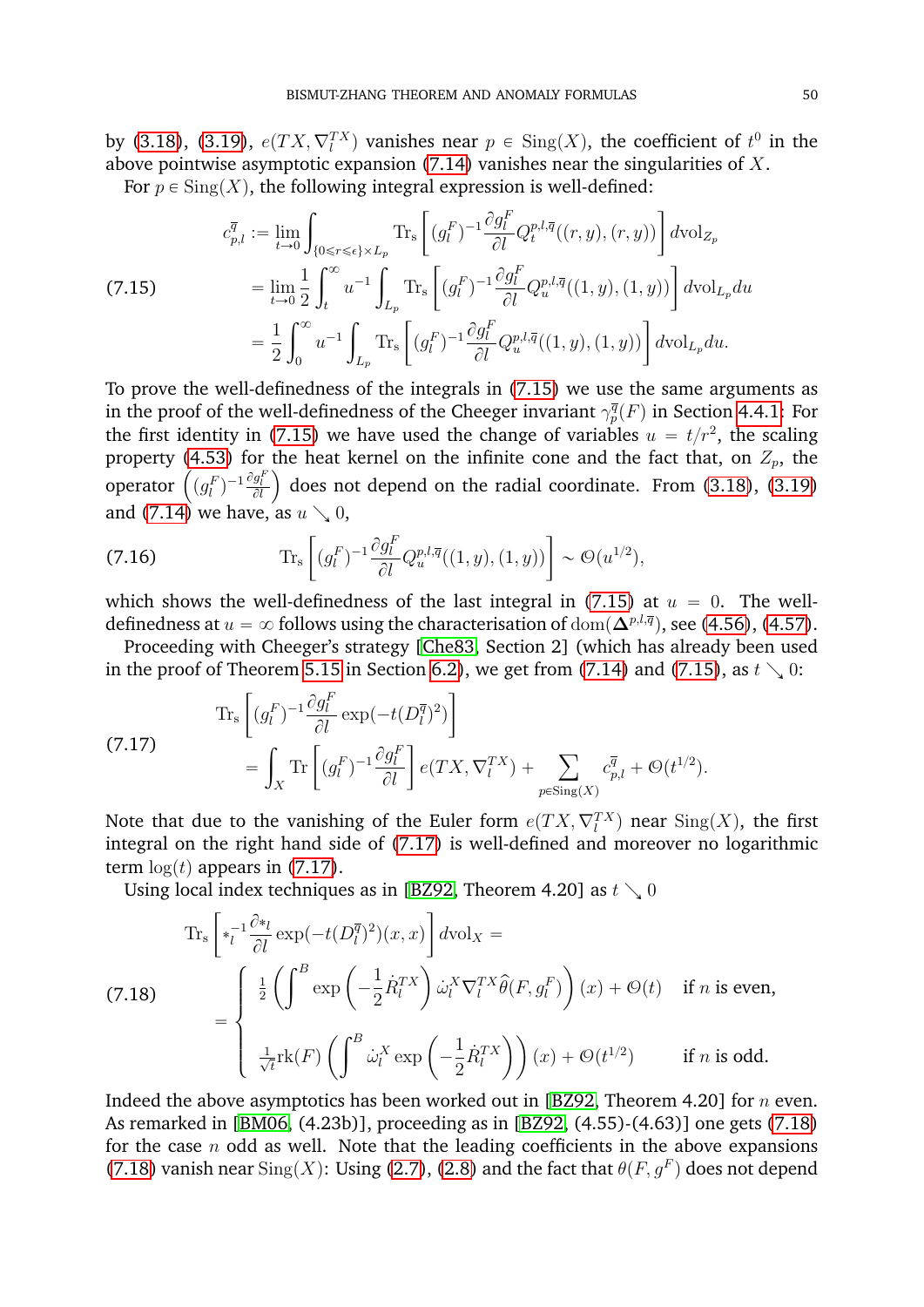on the radial coordinate, one has that the integrands in the Berezin integrals appearing in [\(7.18\)](#page-51-2), near  $\operatorname{Sing}(X)$ , are a sum of summands not containing either  $e^r$  or  $\widehat{e}^r$ .

(7.18), near Sing(X), are a sum of summands not containing either  $e^r$  or  $\hat{e}^r$ .<br>The  $(n-1)$ -form  $\int^B \exp\left(-\frac{1}{2}\dot{R}_l^{TX}\right) \dot{\omega}_l^X \hat{\theta}(F, g_l^F)$  vanishes near  $\text{Sing}(X)$ , since by [\(2.8\)](#page-6-1), [\(7.10\)](#page-49-1) and the fact that the form  $\theta(F, g_i^F)$  does not depend on the radial coordinate, the integrand in the Berezin integral does not contain  $\widehat{e}^r$ . Using Stokes' Theorem, the Bianchi identity and [\[BZ92,](#page-62-1) (4.74)-(4.86)] we have, for  $\epsilon > 0$  small enough,

<span id="page-52-0"></span>
$$
\frac{1}{2} \int_{X} \int_{\alpha}^{B} \exp\left(-\frac{1}{2} \dot{R}_{l}^{TX}\right) \dot{\omega}_{l}^{X} \nabla_{l}^{TX} \hat{\theta}(F, g_{l}^{F})
$$
\n
$$
= \frac{1}{2} \int_{X_{\epsilon}} \int_{\alpha}^{B} \exp\left(-\frac{1}{2} \dot{R}_{l}^{TX}\right) \dot{\omega}_{l}^{X} \nabla_{l}^{TX} \hat{\theta}(F, g_{l}^{F})
$$
\n
$$
= -\frac{1}{2} \int_{X_{\epsilon}} \int_{\alpha}^{B} \exp\left(-\frac{1}{2} \dot{R}_{l}^{TX}\right) (\nabla_{l}^{TX} \dot{\omega}_{l}^{X}) \hat{\theta}(F, g_{l}^{F})
$$
\n
$$
+ \frac{1}{2} \int_{\partial X_{\epsilon}} \int_{\alpha}^{B} \exp\left(-\frac{1}{2} \dot{R}_{l}^{TX}\right) \dot{\omega}_{l}^{X} \hat{\theta}(F, g_{l}^{F})
$$
\n
$$
= -\frac{1}{2} \int_{X} \int_{\alpha}^{B} \exp\left(-\frac{1}{2} \dot{R}_{l}^{TX}\right) (\nabla_{l}^{TX} \dot{\omega}_{l}^{X}) \hat{\theta}(F, g_{l}^{F})
$$
\n
$$
= \int_{X} \iota_{\partial_{l}} e(\rho^{*}TX, \nabla^{TX, \text{tot}}) \theta(F, g_{l}^{F}).
$$

Recall that, in [\(3.45\)](#page-16-4), we have seen that the integrand on the right hand side of [\(7.19\)](#page-52-0) vanishes near  $\text{Sing}(X)$ .

We now define

<span id="page-52-1"></span>(7.20) 
$$
\tilde{c}_{p,l}^{\overline{q}} := \lim_{t \to 0} \int_{\{0 \le r \le 1\} \times L_p} \text{Tr}_{s} \left[ *_{l}^{-1} \frac{\partial *_{l}}{\partial l} Q_{t}^{p,l,\overline{q}}((r, y), (r, y)) \right] d\text{vol}_{Z_p} \n= \lim_{t \to 0} \frac{1}{2} \int_{t}^{\infty} u^{-1} \int_{L_p} \text{Tr}_{s} \left[ *_{l}^{-1} \frac{\partial *_{l}}{\partial l} Q_{u}^{p,l,\overline{q}}((1, y), (1, y)) \right] d\text{vol}_{L_p} du \n= \frac{1}{2} \int_{0}^{\infty} u^{-1} \int_{L_p} \text{Tr}_{s} \left[ *_{l}^{-1} \frac{\partial *_{l}}{\partial l} Q_{u}^{p,l,\overline{q}}((1, y), (1, y)) \right] d\text{vol}_{L_p} du.
$$

The well-definedness of the term [\(7.20\)](#page-52-1) follows with analogous arguments as for the well-definedness of the integral in [\(7.15\)](#page-51-0). To get well-definedness of the integral on the right hand side of [\(7.20\)](#page-52-1) at  $r = 0$  the vanishing of the leading term in the asymptotic expansion [\(7.18\)](#page-51-2) near  $\text{Sing}(X)$  is crucial.

Using [\(7.18\)](#page-51-2), [\(7.19\)](#page-52-0) and [\(7.20\)](#page-52-1) and proceeding with Cheeger's strategy as in Section [6.2,](#page-40-0) we get

<span id="page-52-2"></span>(7.21) 
$$
\operatorname{Tr}_{\mathbf{s}}\left[\begin{array}{l}\ast_{l}^{-1}\frac{\partial\ast_{l}}{\partial l}\exp(-t(D_{l}^{\overline{q}})^{2})\end{array}\right]
$$

$$
=\frac{1}{\sqrt{t}}\operatorname{rk}(F)\int_{X}\int_{0}^{B}\dot{\omega}_{l}^{X}\exp\left(-\frac{1}{2}\dot{R}_{l}^{TX}\right)+\int_{X}\iota_{\partial_{l}}e(\rho^{*}TX,\nabla^{TX,\text{tot}})\theta(F,g_{l}^{F})+\sum_{p\in\text{Sing}(X)}\tilde{c}_{p,l}^{\overline{q}}+O(t^{1/2}).
$$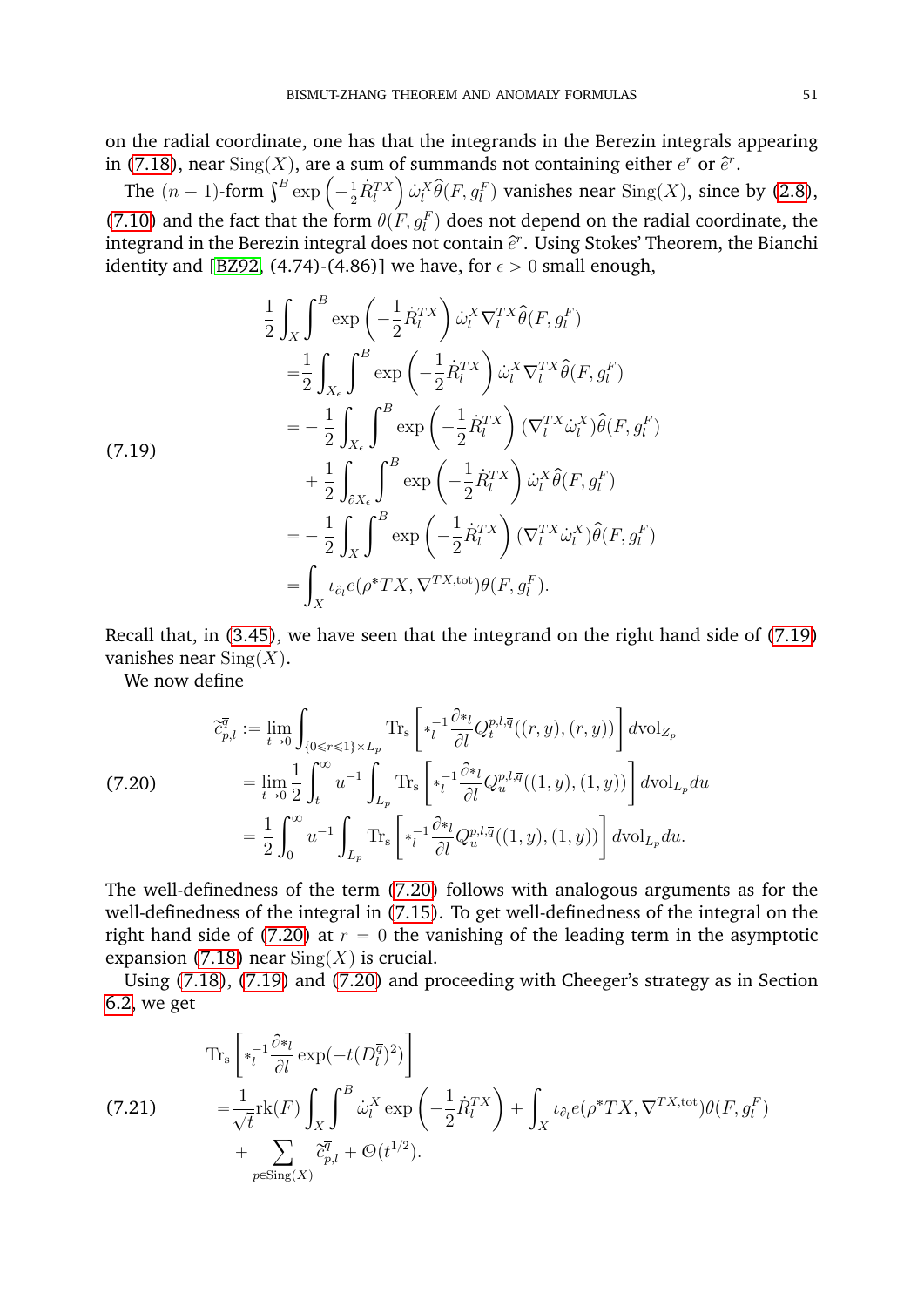Again there is no term in  $\log(t)$  appearing in [\(7.21\)](#page-52-2), since the coefficient of  $t^0$  in the pointwise asymptotic expansion [\(7.18\)](#page-51-2) vanishes near  $\text{Sing}(X)$ . All integrals in [\(7.21\)](#page-52-2) are well-defined by the proceeding discussion.

In the next proposition we adapt a trick explained by Cheeger in [\[Che79,](#page-62-0) Theorem 3.10] for manifolds with boundary (and absolute or relative boundary conditions at the boundary) to our situation. We decompose the action of the Laplacian according to the Hodge decomposition for the complex  $(C_{\max/\min}, d_{\max/\min}, \langle , \rangle)$  into its action on exact, coexact and harmonic forms

(7.22) 
$$
\Delta^{\overline{q}} = \Delta^{\overline{q}}_{ex} + \Delta^{\overline{q}}_{cex} + \Delta^{\overline{q}}_{harm}.
$$

<span id="page-53-0"></span>**Proposition 7.3.** Let  $\mathbb{R} \ni l \to (g_l^{TX}, g_l^F)$  be a family of metrics on  $TX, F$  as explained at the *beginning of Section [7](#page-48-0) and such that the spectral gap condition* [\(7.1\)](#page-48-2) *is satisfied.*

(a) *The following holds:*

<span id="page-53-1"></span>
$$
\frac{d}{dl}\text{Tr}[\exp(-t\Delta_l^{\overline{q},(k)})]
$$
\n
$$
= -t \left\{ \text{Tr}[\Delta_l^{\overline{q},(k+1)} \exp(-t\Delta_{l,ex}^{\overline{q},(k+1)})\sigma_l] - \text{Tr}[\Delta_l^{\overline{q},(k)} \exp(-t\Delta_{l,ex}^{\overline{q},(k)})\sigma_l] \right\}
$$
\n(7.23)\n
$$
+ \text{Tr}[\Delta_l^{\overline{q},(k)} \exp(-t\Delta_{l,ex}^{\overline{q},(k)})\sigma_l] - \text{Tr}[\Delta_l^{\overline{q},(k-1)} \exp(-t\Delta_{l,ex}^{\overline{q},(k-1)})\sigma_l] \right\}
$$
\n
$$
= t \frac{d}{dt} \left\{ \text{Tr}[\exp(-t\Delta_{l,ex}^{\overline{q},(k+1)})\sigma_l] - \text{Tr}[\exp(-t\Delta_{l,ex}^{\overline{q},(k)})\sigma_l] \right\}
$$
\n
$$
+ \text{Tr}[\exp(-t\Delta_{l,ex}^{\overline{q},(k)})\sigma_l] - \text{Tr}[\exp(-t\Delta_{l,ex}^{\overline{q},(k-1)})\sigma_l] \right\}.
$$

<span id="page-53-2"></span>(b) *The following holds:*

(7.24) 
$$
\frac{d}{dl} \text{Tr}_s[N \exp(-t\Delta_l^{\overline{q}})] = -t \frac{d}{dt} \text{Tr}_s[\exp(-t\Delta_l^{\overline{q}})\sigma_l].
$$

**Remark 7.4.** We have

(7.25) 
$$
\dot{\Delta} = d\dot{\delta} + \dot{\delta}d, \quad \dot{\delta} = -\sigma\delta + \delta\sigma.
$$

For a smooth compact manifold, since the operators  $d$  and  $\delta_l$  commute with  $\exp(-t\Delta_l^{(k)})$  $\binom{(\kappa)}{l},$ the first identity in [\(7.23\)](#page-53-1) is equivalent to

(7.26) 
$$
\frac{d}{dl}\text{Tr}[\exp(-t\Delta_l^{(k)})] = -t\text{Tr}[\dot{\Delta}_l^{(k)}\exp(-t\Delta_l^{(k)})].
$$

In the presence of singularities the commutation property only holds on the domain of the Laplacian  $\Delta_l^{\overline{q}}$  $l_i^q$ , which however is not invariant under  $\sigma_l$ .

*Proof.* (a) Denote by  $\pi_{1,2}:X\times X\to X$  the two projections. We denote by  $\Box_l^{\overline{q}}=\partial_t+\Delta_l^{\overline{q}}$ l the heat operator on  $X$ . We denote by  $P_t^{l,\bar{q}}$  $t^{p\iota,q}_t(x,y),\ t>0,$  the fundamental solution for the heat equation associated to  $\Delta_l^{\overline{q},(k)}$  $\bar{q},^{(\bar{k})}.$  The fundamental solution  $P_t^{l,\bar{q}}$  $p^{t,q}_t(x,y)$  is a smooth double form in  $\pi_1^*(\Lambda^k(T^*X)\otimes F)\otimes \pi_2^*(\Lambda^k(T^*X)\otimes F)$  satisfying the heat equation in each variable. We denote simply by  $P_t^{\bar{q}}$  $t^{\text{opt}}_t(x,y)$ , etc. the operators associated to  $l=0.5$ 

For  $\alpha > 0$ , we denote by  $X_\alpha := X \setminus \cup_{p \in \text{Sing}(X)} B_\alpha(p)$ . In the following we use the following abbreviating notation, for two double forms  $\omega, \omega'$ :

(7.27) 
$$
\langle \omega(x,z), \omega'(z,x) \rangle_{\alpha} := \int_{X_{\alpha}} \omega(x,z) \wedge *_{z}^{F} \omega'(z,x).
$$

 $\Box$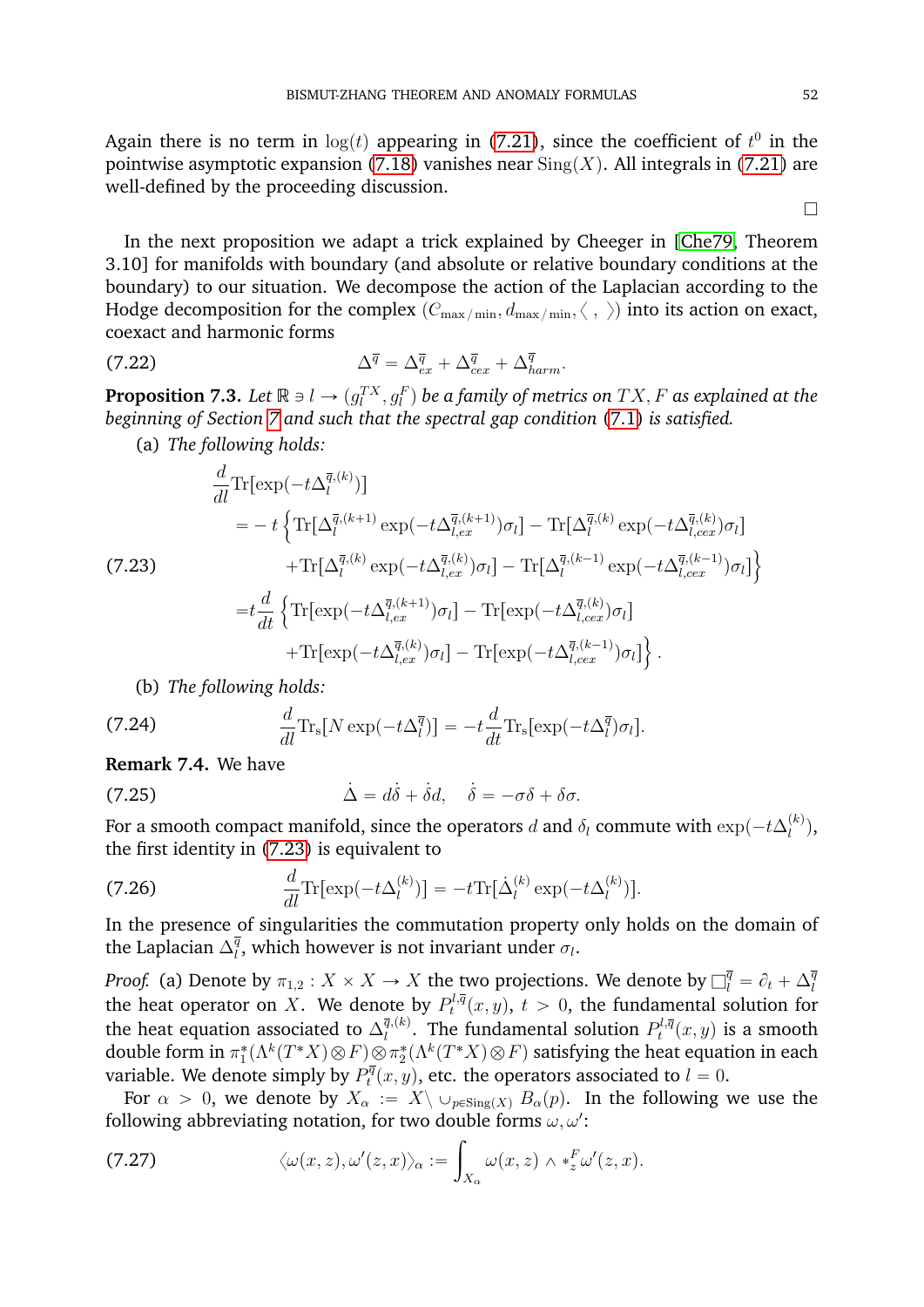In the following all operations are applied to the variable z and correspond to  $l = 0$ . We have

<span id="page-54-0"></span>
$$
\langle P_{\epsilon}^{l,\overline{q}}(x,z), P_{t-\epsilon}^{\overline{q}}(z,x) \rangle_{\alpha} - \langle P_{t-\epsilon}^{l,\overline{q}}(x,z), P_{\epsilon}^{\overline{q}}(z,x) \rangle_{\alpha}
$$
\n
$$
= \int_{\epsilon}^{t-\epsilon} \partial_{s} (\langle P_{t-s}^{l,\overline{q}}(x,z), P_{s}^{\overline{q}}(z,x) \rangle_{\alpha}) ds
$$
\n(7.28)\n
$$
= \int_{\epsilon}^{t-\epsilon} \langle \partial_{s} P_{t-s}^{l,\overline{q}}(x,z), P_{s}^{\overline{q}}(z,x) \rangle_{\alpha} ds + \int_{\epsilon}^{t-\epsilon} \langle P_{t-s}^{l,\overline{q}}(x,z), \partial_{s} P_{s}^{\overline{q}}(z,x) \rangle_{\alpha} ds
$$
\n
$$
= - \int_{\epsilon}^{t-\epsilon} \langle \Box^{\overline{q}} P_{t-s}^{l,\overline{q}}(x,z), P_{s}^{\overline{q}}(z,x) \rangle_{\alpha} ds + \int_{\epsilon}^{t-\epsilon} \langle \Delta^{\overline{q}} P_{t-s}^{l,\overline{q}}(x,z), P_{s}^{\overline{q}}(z,x) \rangle_{\alpha} ds
$$
\n
$$
+ \int_{\epsilon}^{t-\epsilon} \langle P_{t-s}^{l,\overline{q}}(x,z), \Box^{\overline{q}} P_{s}^{\overline{q}}(z,x) \rangle_{\alpha} ds - \int_{\epsilon}^{t-\epsilon} \langle P_{t-s}^{l,\overline{q}}(x,z), \Delta^{\overline{q}} P_{s}^{\overline{q}}(z,x) \rangle_{\alpha} ds.
$$

Applying Stokes' Theorem and using  $\Box^{\overline q}P_t^{\overline q}=0$  in [\(7.28\)](#page-54-0), we have

<span id="page-54-1"></span>
$$
\langle P_{t-\epsilon}^{l,\overline{q}}(x,z), P_{\epsilon}^{\overline{q}}(z,x) \rangle_{\alpha} - \langle P_{\epsilon}^{l,\overline{q}}(x,z), P_{t-\epsilon}^{\overline{q}}(z,x) \rangle_{\alpha}
$$
\n
$$
= \int_{\epsilon}^{t-\epsilon} \langle \Box^{\overline{q}} P_{t-s}^{l,\overline{q}}(x,z), P_s^{\overline{q}}(z,x) \rangle_{\alpha} ds
$$
\n
$$
- \int_{\epsilon}^{t-\epsilon} \left\{ \int_{\partial X_{\alpha}} \delta P_{t-s}^{l,\overline{q}}(x,z) \wedge *^F P_s^{\overline{q}}(z,x) \right\} ds
$$
\n(7.29)\n
$$
\pm \int_{\epsilon}^{t-\epsilon} \left\{ \int_{\partial X_{\alpha}} *^F d P_{t-s}^{l,\overline{q}}(x,z) \wedge P_s^{\overline{q}}(z,x) \right\} ds
$$
\n
$$
+ \int_{\epsilon}^{t-\epsilon} \left\{ \int_{\partial X_{\alpha}} *^F P_{t-s}^{l,\overline{q}}(x,z) \wedge \delta P_s^{\overline{q}}(z,x) \right\} ds
$$
\n
$$
- \int_{\epsilon}^{t-\epsilon} \left\{ \int_{\partial X_{\alpha}} P_{t-s}^{l,\overline{q}}(x,z) \wedge * d P_s^{\overline{q}}(z,x) \right\} ds.
$$

We now consider the second boundary integral in  $(7.29)$ : Let n be odd. We have  $dP_{t-s}^{l,\overline{q}}(x,-)\in \text{dom}(D^{l,\overline{q}})$  and  $P_s(-,x)\in \text{dom}(D^{\overline{q}})$ . Therefore, by [\(7.6\)](#page-49-2) and [\(7.7\)](#page-49-3), locally near  $p \in Sing(X)$ , we have asymptotic expansions

<span id="page-54-2"></span>(7.30) 
$$
dP_{t-s}^{l,\overline{q}} = a_l + b_l \wedge dr + \omega_l, \quad P_s^{\overline{q}} = a + b \wedge dr + \omega,
$$

with  $a, b, a_l, b_l$  as in [\(7.7\)](#page-49-3) and  $\omega \in \text{dom}(D_{\min}), \ \omega_l \in \text{dom}(D_{l,\min}); \ a_l, \ b_l, \ \omega_l$  depending smoothly on the parameter *l*. For the leading term of  $[*^F dP^{l,\overline{q}}_{t-s}(x,z) \wedge P^{\overline{q}}_s(z,x)]_{|\partial X_\alpha}$  we hence have, using [\(7.7\)](#page-49-3) and [\(7.30\)](#page-54-2),

<span id="page-54-3"></span>(7.31) 
$$
[*F(al + bl \wedge dr) \wedge (a + b \wedge dr)]_{|\partial X_{\alpha}} = \tilde{*}^{F}b_{l} \wedge a = 0,
$$

where  $\widetilde{\ast}^F$  denotes the Hodge star operator on the link  $L_p$  associated to the metrics  $g^{TL_p}, g^{F_{L_p}}$ .

<span id="page-54-4"></span>From  $(7.3)$ ,  $(7.4)$ ,  $(7.30)$  and  $(7.31)$  we get, for both *n* even or odd,

(7.32) 
$$
\int_{\partial X_{\alpha}} *^{F} dP_{t-s}^{l,\overline{q}}(x, z) \wedge P_{s}^{\overline{q}}(z, x) = o(\alpha^{1/2} |\log \alpha|^{1/2}).
$$

By similar arguments, the third and fourth boundary integral in [\(7.29\)](#page-54-1) are also  $o(\alpha^{1/2} | \log \alpha|^{1/2})$ . Note that, since  $\dim \delta_{\min/\max}$   $+$   $\dim \delta_{l,\min/\max}$ , we can not argue in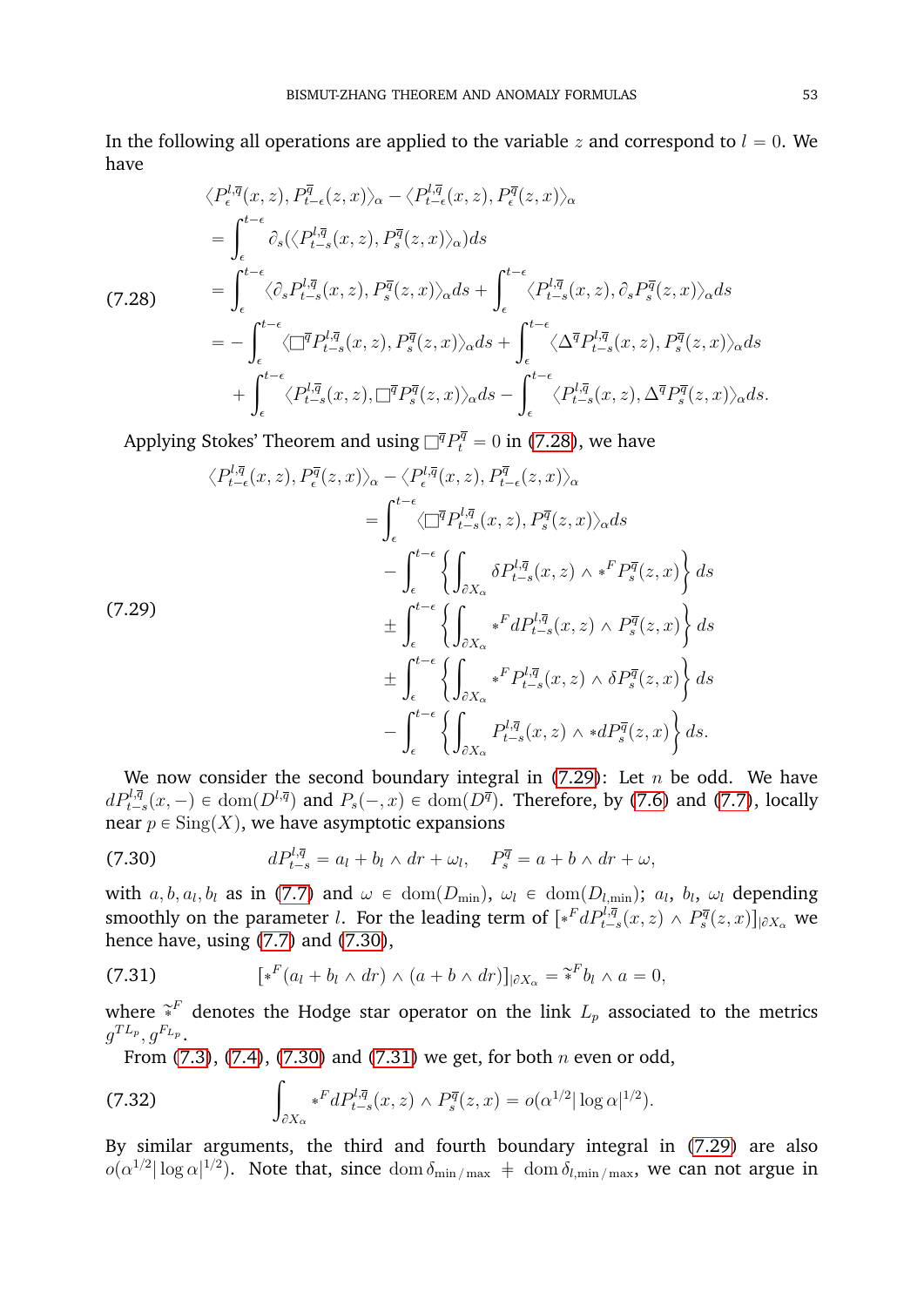the same fashion for the first boundary integral in [\(7.29\)](#page-54-1), but we will treat this term later in [\(7.36\)](#page-55-0).

<span id="page-55-1"></span>Differentiating  $\Box_l P_t^{l,\overline{q}}=0$  in  $l,$  we get

(7.33) 
$$
\dot{\Box}_l^{\overline{q}} P_t^{l, \overline{q}} + \Box_l^{\overline{q}} \dot{P}_t^{l, \overline{q}} = 0.
$$

Thus differentiating [\(7.29\)](#page-54-1) in *l*, setting  $l = 0$  and using [\(7.32\)](#page-54-4) and [\(7.33\)](#page-55-1), we get

<span id="page-55-2"></span>
$$
\langle \dot{P}_{t-\epsilon}^{\overline{q}}(x,z), P_{\epsilon}^{\overline{q}}(z,x) \rangle_{\alpha} - \langle \dot{P}_{\epsilon}^{\overline{q}}(x,z), P_{t-\epsilon}^{\overline{q}}(z,x) \rangle_{\alpha} + o(\alpha^{1/2} |\log \alpha|^{1/2})
$$
  
(7.34)  

$$
= - \int_{\epsilon}^{t-\epsilon} \langle \dot{\Box}^{\overline{q}} P_{t-s}^{\overline{q}}(x,z), P_{s}^{\overline{q}}(z,x) \rangle_{\alpha} ds - \int_{\epsilon}^{t-\epsilon} \left\{ \int_{\partial X_{\alpha}} \delta \dot{P}_{t-s}^{\overline{q}}(x,z) \wedge *^F P_{s}^{\overline{q}}(z,x) \right\} ds.
$$

Using [\(7.25\)](#page-53-2) and applying Stokes' Theorem we get from [\(7.34\)](#page-55-2)

<span id="page-55-3"></span>
$$
\langle \dot{P}_{t-\epsilon}^{\overline{q}}(x,z), P_{\epsilon}^{\overline{q}}(z,x) \rangle_{\alpha} - \langle \dot{P}_{\epsilon}^{\overline{q}}(x,z), P_{t-\epsilon}^{\overline{q}}(z,x) \rangle_{\alpha} + o(\alpha^{1/2} |\log \alpha|^{1/2})
$$
\n
$$
= -\int_{\epsilon}^{t-\epsilon} \left\{ \langle \dot{\delta} d P_{t-s}^{\overline{q}}(x,z), P_s^{\overline{q}}(z,x) \rangle_{\alpha} + \langle \dot{\delta} P_{t-s}^{\overline{q}}(x,z), \delta P_s^{\overline{q}}(z,x) \rangle_{\alpha} \right\} ds
$$
\n
$$
- \int_{\epsilon}^{t-\epsilon} \left\{ \int_{\partial X_{\alpha}} (\delta \dot{P}_{t-s}^{\overline{q}}(x,z) + \delta P_{t-s}^{\overline{q}}(x,z)) \wedge *^F P_s^{\overline{q}}(z,x) \right\} ds
$$
\n
$$
= \int_{\epsilon}^{t-\epsilon} \left\{ \langle \sigma \delta d P_{t-s}^{\overline{q}}(x,z), P_s^{\overline{q}}(z,x) \rangle_{\alpha} - \langle \sigma d P_{t-s}^{\overline{q}}(x,z), d P_s^{\overline{q}}(z,x) \rangle_{\alpha} \right\} ds
$$
\n(7.35)\n
$$
+ \int_{\epsilon}^{t-\epsilon} \left\{ \langle \sigma \delta P_{t-s}^{\overline{q}}(x,z), \delta P_s^{\overline{q}}(z,x) \rangle_{\alpha} - \langle \sigma P_{t-s}^{\overline{q}}(x,z), d \delta P_s^{\overline{q}}(z,x) \rangle_{\alpha} \right\} ds
$$
\n
$$
- \int_{\epsilon}^{t-\epsilon} \left\{ \int_{\partial X_{\alpha}} (\delta \dot{P}_{t-s}^{\overline{q}}(x,z) + \delta P_{t-s}^{\overline{q}}(x,z)) \wedge *^F P_s^{\overline{q}}(z,x) \right\} ds
$$
\n
$$
\pm \int_{\epsilon}^{t-\epsilon} \left\{ \int_{\partial X_{\alpha}} *^F \sigma d P_{t-s}^{\overline{q}}(x,z) \wedge P_s^{\overline{q}}(z,x) \right\} ds
$$
\n
$$
\pm \int_{
$$

We now treat the first boundary integral on the right hand side of [\(7.35\)](#page-55-3): Since  $\delta_l P^{l,\overline{q}}$   $\in$  $\text{dom}(D_l^{\overline{q}})$ 

dom(
$$
D_l^q
$$
) and arguing as in (7.30)-(7.32), we have  
(7.36) 
$$
\int_{\partial X_{\alpha}} \delta_l P_{t-s}^{l,\overline{q}}(x, z) \wedge *^F P_s^{\overline{q}}(z, x) = o(\alpha^{1/2} |\log \alpha|^{1/2}).
$$

<span id="page-55-6"></span><span id="page-55-0"></span>

Differentiating (7.36) and setting 
$$
l = 0
$$
, we get  
\n(7.37) 
$$
\int_{\partial X_{\alpha}} (\delta \dot{P}_{t-s}^{\overline{q}}(x, z) + \dot{\delta} P_{t-s}^{\overline{q}}(x, z)) \wedge *^F P_s^{\overline{q}}(z, x) = o(\alpha^{1/2} |\log \alpha|^{1/2}).
$$

We now treat the second boundary integral in [\(7.35\)](#page-55-3): Let  $n = 2\nu + 1$  be odd. Since  $dP^{\overline{q}}_{t-s}, P^{\overline{q}}_s \in \text{dom}(D^{\overline{q}})$  we have, locally near  $p \in \text{Sing}(X),$ 

<span id="page-55-4"></span>(7.38) 
$$
P_s^{\overline{q}} - (a + b \wedge dr), dP_{t-s}^{\overline{q}} - (a' + b' \wedge dr) \in \text{dom}(D^{\min}).
$$

with  $a, a', b, b'$  as in [\(7.7\)](#page-49-3). By the assumption on the metrics explained at the beginning of Section [7,](#page-48-0) the operator  $\sigma$  is an operator on the link (not depending on r). Hence from [\(7.3\)](#page-49-4), [\(7.38\)](#page-55-4) we get that

<span id="page-55-5"></span>
$$
(7.39) \t\t ||U^{-1}(\sigma dP_{t-s}^{\overline{q}} - (f(a') + f(b') \wedge dr))||_{L^{2}(\Lambda(TL_{p}) \otimes F_{L_{p}})} = o(r^{1/2}|\log r|^{1/2}),
$$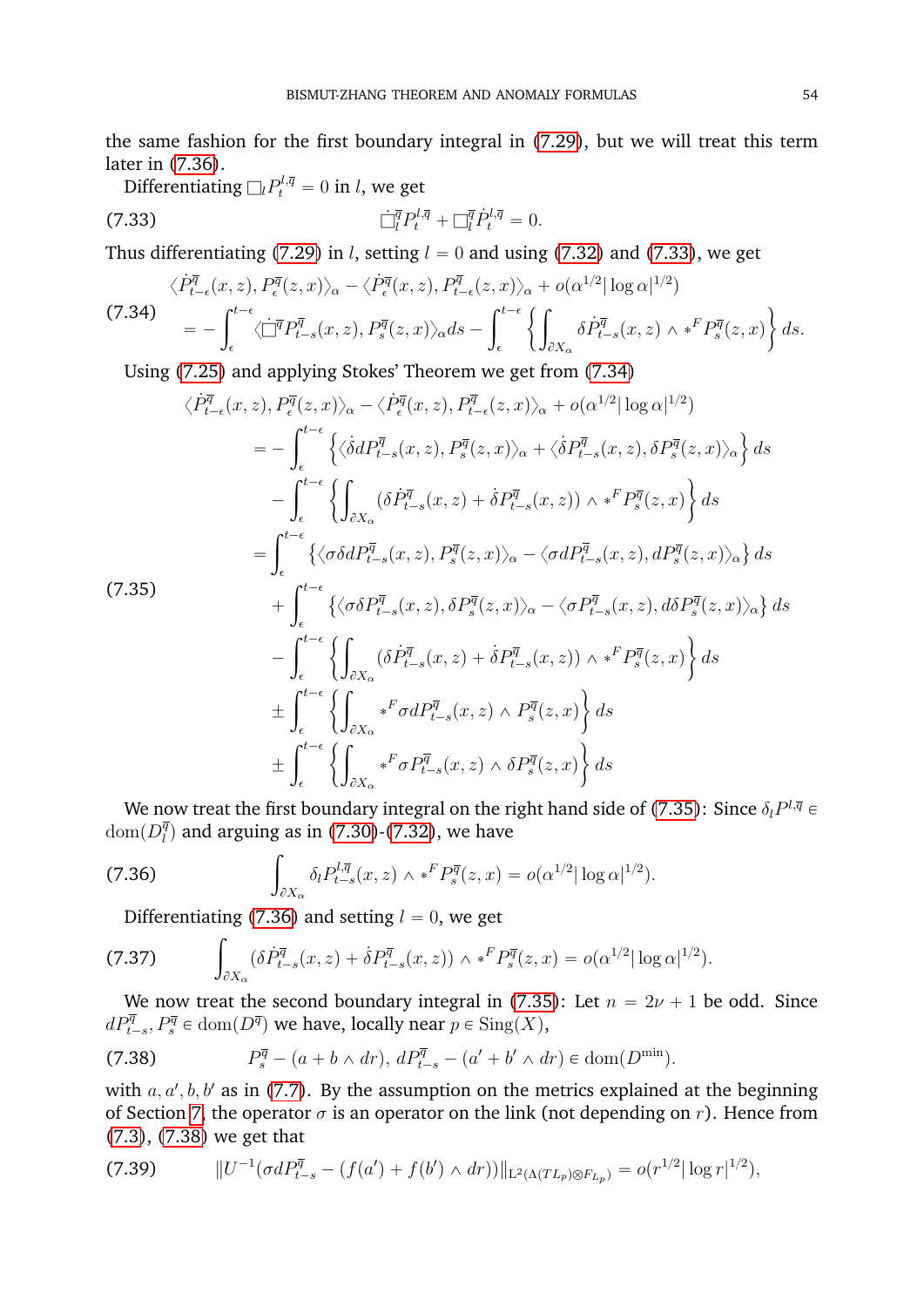where  $f: \mathcal{H}^{\nu}(L_p, F_{L_p}) \to \Omega^{\nu}(L_p, F_{L_p})$  is a C-linear map. Using [\(7.7\)](#page-49-3), [\(7.38\)](#page-55-4), [\(7.39\)](#page-55-5) the leading term in the expansion of  $[\ast^F \sigma dP^{\overline{q}}_{t-s}(x,z)\wedge P^{\overline{q}}_s(z,x)]_{|\partial X_\alpha}$  is

(7.40) 
$$
[*F(f(a') + f(b') \wedge dr) \wedge (a + b \wedge dr)]_{|\partial X_{\alpha}} = \tilde{*}^{F}f(b') \wedge a = 0.
$$

<span id="page-56-2"></span><span id="page-56-1"></span>Hence from  $(7.3)$ ,  $(7.4)$ ,  $(7.38)$ ,  $(7.39)$  and  $(7.40)$  we get, for both n even or odd,

(7.41) 
$$
\int_{\partial X_{\alpha}} *^{F} \sigma dP_{t-s}^{\overline{q}}(x, z) \wedge P_{s}^{\overline{q}}(z, x) = o(\alpha^{1/2} |\log \alpha|^{1/2}).
$$

We can argue similarly for the third boundary term in  $(7.35)$ .

Using [\(7.37\)](#page-55-6) and [\(7.41\)](#page-56-2), by taking the limit  $\alpha \rightarrow 0$  in [\(7.35\)](#page-55-3) we get:

<span id="page-56-3"></span>
$$
\langle \dot{P}_{t-\epsilon}^{\overline{q}}(x,z), P_{\epsilon}^{\overline{q}}(z,x) \rangle - \langle \dot{P}_{\epsilon}^{\overline{q}}(x,z), P_{t-\epsilon}^{\overline{q}}(z,x) \rangle
$$
  
\n
$$
= \int_{\epsilon}^{t-\epsilon} \{ \langle \sigma \delta d P_{t-s}^{\overline{q}}(x,z), P_s^{\overline{q}}(z,x) \rangle - \langle \sigma d P_{t-s}^{\overline{q}}(x,z), d P_s^{\overline{q}}(z,x) \rangle \} ds
$$
  
\n
$$
+ \int_{\epsilon}^{t-\epsilon} \{ \langle \sigma \delta P_{t-s}^{\overline{q}}(x,z), \delta P_s^{\overline{q}}(z,x) \rangle - \langle \sigma P_{t-s}^{\overline{q}}(x,z), d \delta P_s^{\overline{q}}(z,x) \rangle \} ds
$$

Taking the trace with respect to x and the limit  $\epsilon \to 0$  on the left hand side of [\(7.42\)](#page-56-3), and using the semi-group property for  $\exp(-t\Delta^{\overline{q}})$ , we get the left hand side of [\(7.23\)](#page-53-1). On the right hand side of [\(7.42\)](#page-56-3) we do reverse the order of integration (w.r.t. x and z) and take the limit  $\epsilon \to 0$ ; we get the right hand side of [\(7.23\)](#page-53-1).

(b) The statement follows from (a) by taking the alternating weighted sum.  $\Box$ 

<span id="page-56-0"></span>**Theorem 7.5.** Let  $\mathbb{R} \ni l \to (g_l^{TX}, g_l^F)$  be a family of metrics on  $TX, F$  as explained at the *beginning of Section [7](#page-48-0) and such that the spectral gap condition* [\(7.1\)](#page-48-2) *is satisfied. Then, the variation* ˙

(7.43) 
$$
\partial_l \log \left( \left( \|\n\|\n\|\n\frac{RS}{\det IH_q^{\bullet}(X,F),l} \right)^2 \right)
$$

is given by the coefficient of  $t^0$  in the asymptotic expansion for  $t\searrow 0$  of

(7.44) 
$$
\operatorname{Tr}_{\mathbf{s}}\left[\left(*_{l}^{-1}\frac{\partial *_{l}}{\partial l}+(g_{l}^{F})^{-1}\frac{\partial g_{l}^{F}}{\partial l}\right)\exp(-(D_{l}^{\overline{q}})^{2})\right].
$$

*Hence*

<span id="page-56-4"></span>
$$
\hat{c}_l \log \left( \left( \|\n\|\n\begin{array}{l}\n\text{Res}_{H^{\bullet}_{\overline{q}}(X,F),l} \right)^2\n\end{array} \right) \n= \int_X \text{Tr} \left[ (g_l^F)^{-1} \frac{\partial g_l^F}{\partial l} \right] e(TX, \nabla_l^{TX}) + \int_X \iota_{\partial_l} e(\rho^* TX, \nabla^{TX, \text{tot}}) \theta(F, g_l^F) \n+ \sum_{p \in \text{Sing}(X)} (c_{p,l}^{\overline{q}} + \tilde{c}_{p,l}^{\overline{q}}),
$$

where the contributions of the singularities  $c^\bar{q}_{p,l}$ ,  $\tilde{c}^{\bar{q}}_{p,l}$ ,  $p\in\mathrm{Sing}(X)$ , are as defined in [\(7.13\)](#page-50-2).

*Proof.* Using Proposition [7.3](#page-53-0) (b) we can proceed as in the smooth situation (see [\[BGS88,](#page-62-17) (1.114)–(1.122)]) to get the first claim. The formula [\(7.45\)](#page-56-4) then follows from Theorem  $7.1.$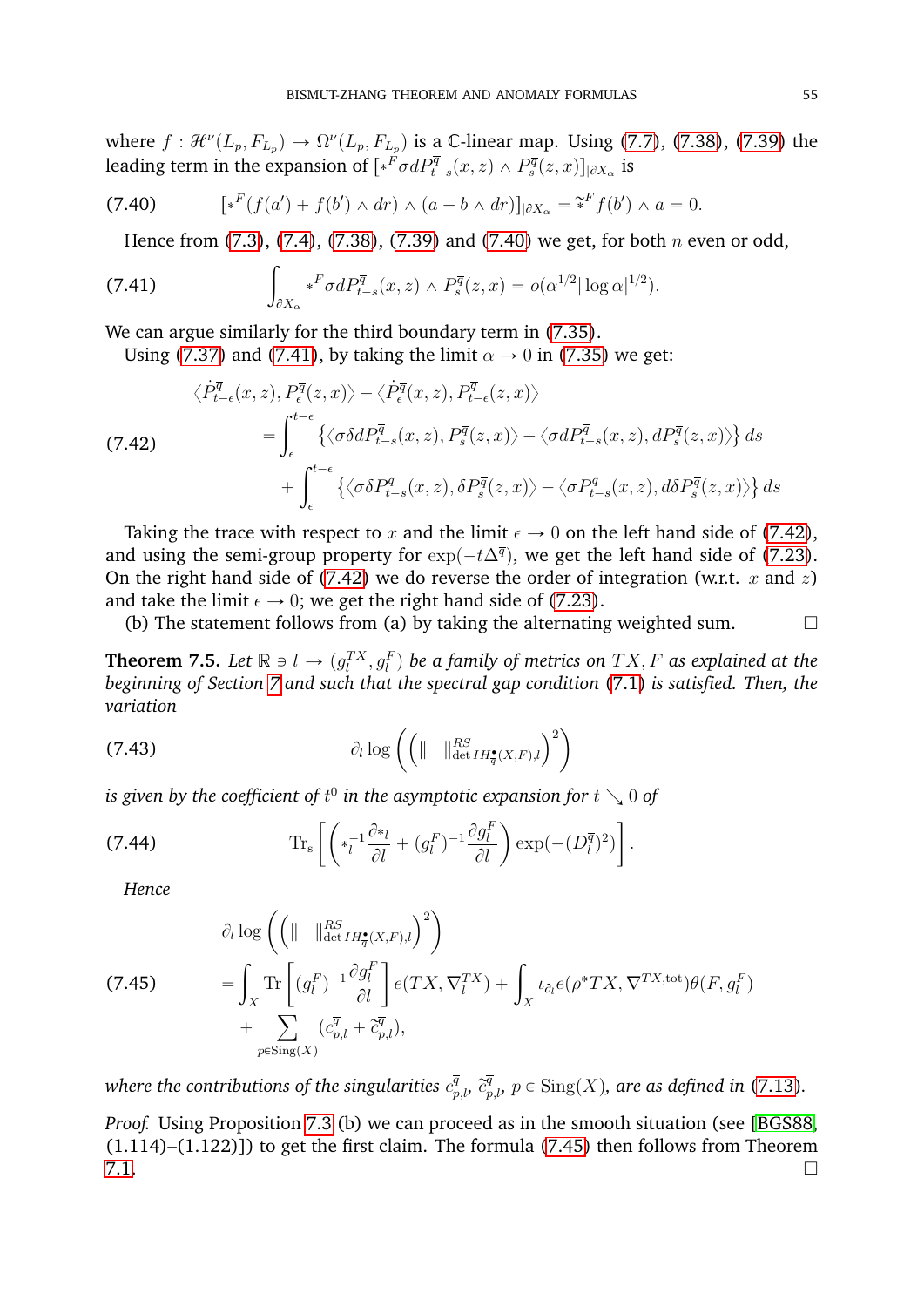**Remark 7.6.** Let X be an even dimensional oriented space with isolated conical singularities and  $(F,\nabla^F,g^F)$  a unitary flat vector bundle on  $X.$  It has been proved in [\[Dar87\]](#page-62-2), by the usual Poincaré duality argument, that in this case the Ray-Singer metric is trivial. Let  $\mathbb{R} \ni l \to g^{TX}_l$  be a family of conical metrics on  $TX.$  Then, clearly by Dar's result ˙

<span id="page-57-1"></span>(7.46) 
$$
\partial_l \log \left( \left( \|\n\|\n\begin{array}{c}\n\text{R}^S \\
\text{det } H^{\bullet}_{\overline{q}}(X,F)_l \end{array} \right)^2 \right) = 0.
$$

The result [\(7.46\)](#page-57-1) can be recovered using Theorem [7.5,](#page-56-0) since again by a duality argument, .<br>..  $\frac{1}{2}$ 

(7.47) 
$$
\operatorname{Tr}_{\mathrm{s}}\left[\ast_{l}^{-1}\frac{\partial \ast_{l}}{\partial l}\exp(-(D_{l}^{\overline{q}})^{2})\right]=0.
$$

<span id="page-57-0"></span>7.3. Anomaly formula for the Bismut-Zhang metric  $\parallel$  $\lim_{\det IH_{\overline{q}}(X,F)}$ . The aim of this section is the study of anomaly formulas for the Bismut-Zhang metric. The next two theorems give anomaly formulas for the metric  $\parallel$  $\lim_{\det IH_{\overline{q}}^{\bullet}(cL_{p},L_{p},F)}, p \in \text{Sing}(X)$ , which has been introduced in Definition [4.8](#page-29-1) and is the contribution of the singular points of  $X$ to the Bismut-Zhang metric.

<span id="page-57-4"></span>**Theorem 7.7.** Let  $p \in \text{Sing}(X)$ . Let  $l \in \mathbb{R} \to (g^{T Z_p}, g_l^F)$  be a family of metrics on  $TZ_p, F_{Z_p}$ as explained at the beginning of Section [7,](#page-48-0)  $g^{T Z_p} = dr^2 + r^2 g^{T L_p}$  being a fixed conical metric. *We assume that the spectral gap condition* [\(7.1\)](#page-48-2) *is satisfied. Then*  $\overline{a}$ 

<span id="page-57-3"></span>(7.48) 
$$
\partial_l \log \left( \left( \|\n\|\n\begin{array}{cc}\n\|\mathcal{R}^S_{\text{det }IH_q^{\bullet}(cL_p, L_p, F), l}\n\end{array}\n\right)^2 \right) = \lim_{t \to 0} \text{Tr}_s \left[ (g_l^F)^{-1} \frac{\partial g_l^F}{\partial l} \exp(-t \Delta_1^{l, \overline{q}}) \right] \\
= c_{p,l}^{\overline{q}} - \int_{L_p} \text{Tr} \left[ (g_l^F)^{-1} \frac{\partial g_l^F}{\partial l} \right] \wedge \eta_p,
$$

where  $\eta_p$  (resp.  $c^{\overline{q}}_{p,l}$ ) is as defined in [\(3.22\)](#page-13-5) (resp. [\(7.13\)](#page-50-2)).

*Proof.* The operator  $(g_l^F)^{-1} \frac{\partial g_l^F}{\partial l}$  on the infinite cone  $Z_p$  does not depend on the radial coordinate.

We proceed as in the proof of Theorem [4.11](#page-30-3) and split the integral into two parts "  $\overline{a}$ "  $\overline{\phantom{a}}$ 

<span id="page-57-2"></span>
$$
\operatorname{Tr}_{\mathbf{s}}\left[ (g_l^F)^{-1} \frac{\partial g_l^F}{\partial l} \exp\left(-t\Delta_1^{p,l,\overline{q}}\right) \right] = \int_{Z_p} \operatorname{Tr}_{\mathbf{s}}\left[ (g_l^F)^{-1} \frac{\partial g_l^F}{\partial l} Q_{t,1}^{p,l,\overline{q}}\left((r,y),(r,y)\right) \right] d\mathrm{vol}_{Z_p}
$$
\n
$$
(7.49) \qquad = \int_{\{0 \le r \le 1\} \times L_p} \operatorname{Tr}_{\mathbf{s}}\left[ (g_l^F)^{-1} \frac{\partial g_l^F}{\partial l} Q_{t,1}^{p,l,\overline{q}}\left((r,y),(r,y)\right) \right] d\mathrm{vol}_{Z_p}
$$
\n
$$
+ \int_{\{r \ge 1\} \times L_p} \operatorname{Tr}_{\mathbf{s}}\left[ (g_l^F)^{-1} \frac{\partial g_l^F}{\partial l} Q_{t,1}^{p,l,\overline{q}}\left((r,y),(r,y)\right) \right] d\mathrm{vol}_{Z_p}.
$$

Proceeding as in Step 1 of the proof of Theorem [4.11,](#page-30-3) we get for the first integral on the right hand side of [\(7.49\)](#page-57-2), as  $t \searrow 0$ , " 

$$
(7.50) \int_{\{0 \le r \le 1\} \times L_p} \text{Tr}_s\left[ (g_l^F)^{-1} \frac{\partial g_l^F}{\partial l} Q_{t,1}^{p,l,\overline{q}}\big((r,y),(r,y)\big) \right] d\text{vol}_{Z_p}
$$
  

$$
\xrightarrow{t \searrow 0} \frac{1}{2} \int_0^\infty \frac{du}{u} \int_{L_p} \text{Tr}_s\left[ (g_l^F)^{-1} \frac{\partial g_l^F}{\partial l} Q_u^{p,l,\overline{q}}\big((1,y),(1,y)\big) \right] d\text{vol}_{L_p} = c_{p,l}^{\overline{q}}.
$$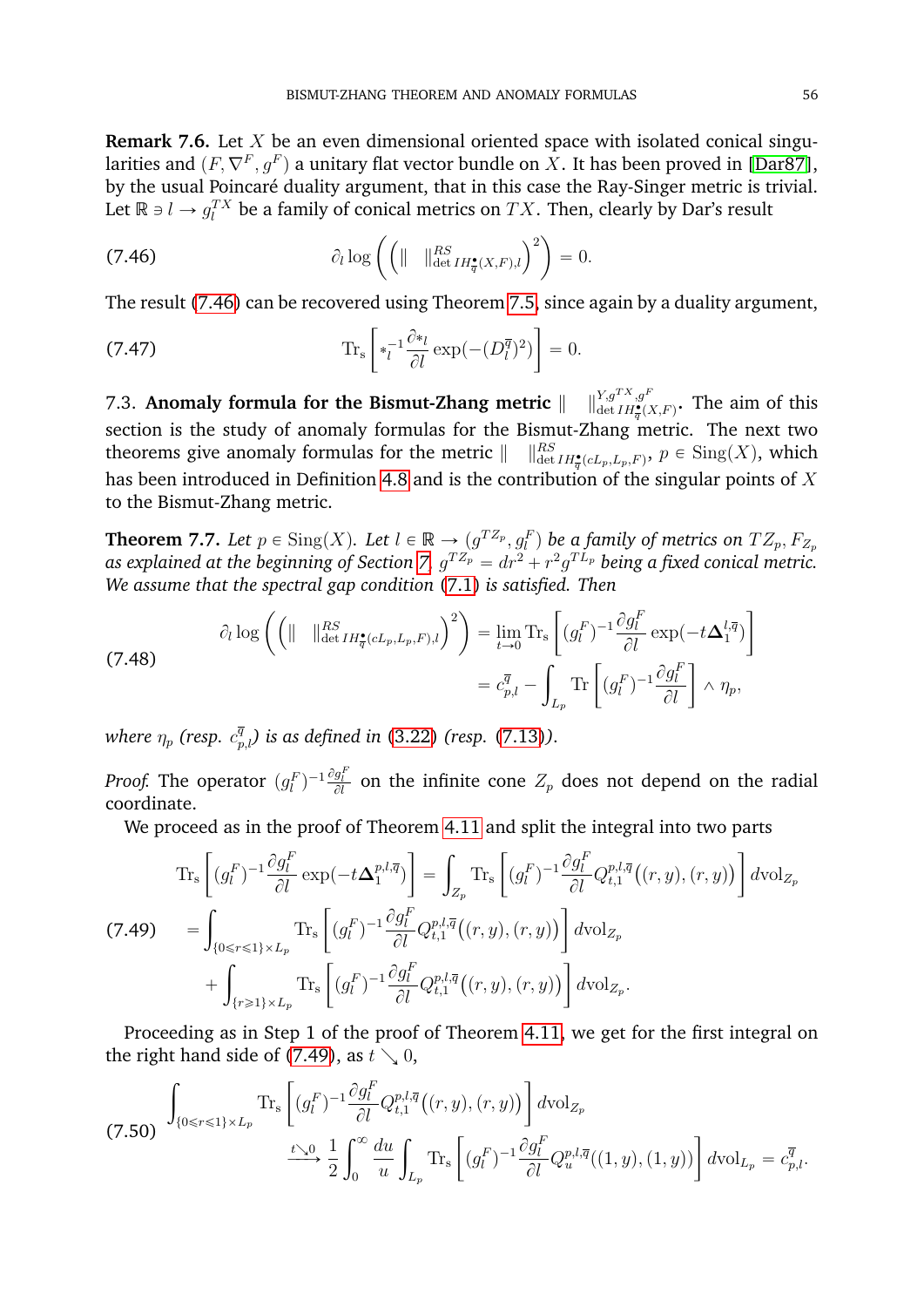Proceeding as in Step 2 of the proof of Theorem [4.11](#page-30-3) and using Proposition [3.4](#page-13-4) (b), we get for the second integral in [\(7.49\)](#page-57-2) as  $t \searrow 0$ ,  $\overline{a}$ 

<span id="page-58-0"></span>
$$
(7.51) \int_{\{r\geqslant 1\}\times L_p} \text{Tr}_s\left[\left((g_l^F)^{-1}\frac{\partial g_l^F}{\partial l}\right) Q_{t,1}^{p,l,\overline{q}}((r,y),(r,y))\right] d\text{vol}_{Z_p}
$$

$$
\xrightarrow[t\searrow 0]{} \int_{Z_p} \text{Tr}\left[(g_l^F)^{-1}\frac{\partial g_l^F}{\partial l}\right] \int^{\mathcal{B},p} \exp(-B_1^p) = -\int_{L_p} \text{Tr}\left[(g_l^F)^{-1}\frac{\partial g_l^F}{\partial l}\right] \wedge \eta_p.
$$

Using [\(7.49\)](#page-57-2)-[\(7.51\)](#page-58-0) we get the second identity in [\(7.48\)](#page-57-3). We get the first identity in [\(7.48\)](#page-57-3), by proceeding as in the proof of Proposition [7.3](#page-53-0) and Theorem [7.5.](#page-56-0)

<span id="page-58-3"></span>**Theorem 7.8.** Let  $p \in \text{Sing}(X)$ . Let  $l \in \mathbb{R} \to (g_l^{T Z_p} = dr^2 + r^2 g_l^{T L_p})$  $l_l^{TL_p}, g^F)$  be a family of conical metrics on the infinite cone  $Z_p$ ; the metric  $g^F$  on the flat bundle  $F_{Z_p}$  is fixed. We assume that *the spectral gap condition* [\(7.1\)](#page-48-2) *holds. Then*

$$
(7.52)
$$

$$
\partial_l \log \left( \left( \|\n\|\n\|\n\begin{array}{l}\n\text{R}^S \\
\text{det } H^{\bullet}_{\overline{q}}(cL_p, L_p, F),\n\end{array} \right)^2 \right) = \widetilde{c}^{\overline{q}}_{p,l} + \int_{L_p} \theta(F, \nabla^F) \wedge \iota_{\partial_l}(\widetilde{\nabla f}^p)^* \Psi(\rho^* T Z_p, \nabla^{T Z_p, \text{tot}}),
$$

with  $\widetilde{c}^{\overline{q}}_{p,l}$  as defined in [\(7.13\)](#page-50-2).

*Proof.* The operator  $*_{l}^{-1}\frac{\partial *_{l}}{\partial l}$  $\frac{\partial \mathcal{H}_l}{\partial l}$  on the infinite cone  $Z_p$  does not depend on the radial coordi-

nate. Proceeding as in the proof of Theorem 7.5 we can prove that  
(7.53) 
$$
\partial_l \log \left( \left( \|\begin{array}{cc} \|_{\det IH_q^{\bullet}(cL_p, L_p, F),l} \end{array} \right)^2 \right)
$$

is given by the coefficient of  $t^0$  in the asymptotic expansion of  $\text{Tr}_\text{s}$   $\left|*\frac{1}{l}\frac{\partial *_{l}}{\partial l}\right|$ "  $\frac{\partial *_{l}}{\partial l} \exp(-t\boldsymbol{\Delta}^{p,l,\overline{q}}_{1})$  $\binom{p,\iota,q}{1}$ ı as  $t \searrow 0$ . Hence, to complete the proof we have to determine this coefficient.

Let  $T > 0$  be fixed. First, we split the integral into two parts

<span id="page-58-1"></span>
$$
\begin{split}\n\text{Tr}_{\mathbf{s}}\left[\begin{matrix} \ast_{l}^{-1}\frac{\partial\ast_{l}}{\partial l}\exp(-t\Delta_{T}^{p,l,\overline{q}}) \end{matrix}\right] & = \int_{Z_{p}}\text{Tr}_{\mathbf{s}}\left[\begin{matrix} \ast_{l}^{-1}\frac{\partial\ast_{l}}{\partial l}Q_{t,T}^{p,l,\overline{q}}\left((r,y),(r,y)\right) \end{matrix}\right]d\mathrm{vol}_{Z_{p}} \\
&= \int_{\{0\leq r\leq t^{1/4}\}\times L_{p}}\text{Tr}_{\mathbf{s}}\left[\begin{matrix} \ast_{l}^{-1}\frac{\partial\ast_{l}}{\partial l}Q_{t,T}^{p,l,\overline{q}}\left((r,y),(r,y)\right) \end{matrix}\right]d\mathrm{vol}_{Z_{p}} \\
&+ \int_{\{r\geq t^{1/4}\}\times L_{p}}\text{Tr}_{\mathbf{s}}\left[\begin{matrix} \ast_{l}^{-1}\frac{\partial\ast_{l}}{\partial l}Q_{t,T}^{p,l,\overline{q}}\left((r,y),(r,y)\right) \end{matrix}\right]d\mathrm{vol}_{Z_{p}}.\n\end{split}
$$

Proceeding as in Step 1 of the proof of Theorem [4.11,](#page-30-3) we get for the first integral on the right hand side of [\(7.54\)](#page-58-1), as  $t \searrow 0$ , 

<span id="page-58-2"></span>
$$
\int_{\{0 \le r \le t^{1/4}\} \times L_p} \text{Tr}_{\mathbf{s}}\left[\ast_l^{-1} \frac{\partial \ast_l}{\partial l} Q_{t,T}^{p,l,\overline{q}}\big((r,y),(r,y)\big)\right] d\text{vol}_{Z_p}
$$
\n
$$
\xrightarrow{t \searrow 0} \frac{1}{2} \int_0^\infty \frac{du}{u} \int_{L_p} \text{Tr}_{\mathbf{s}}\left[\ast_l^{-1} \frac{\partial \ast_l}{\partial l} Q_u^{p,l,\overline{q}}\big((1,y),(1,y)\big)\right] d\text{vol}_{L_p} = \widetilde{c}_{p,l}^{\overline{q}}.
$$

We now use local index techniques as in Step 2 of Theorem [4.11;](#page-30-3) the notations are as in loc. cit.: We first scale the operator  $t\mathbf{\Delta}_T^{p,l,\overline{q}}$  $r^{p,\iota,q}_{T}$  via the radial scaling  $h_{1/\sqrt{t}}:r\rightarrow r/2$  $\begin{matrix} \circ \\ \circ \end{matrix}$ t. We get the operator

(7.56) 
$$
N_{t,T}^{p,l,\bar{q}} = t^2 \Delta_{T/t}^{p,l,\bar{q}},
$$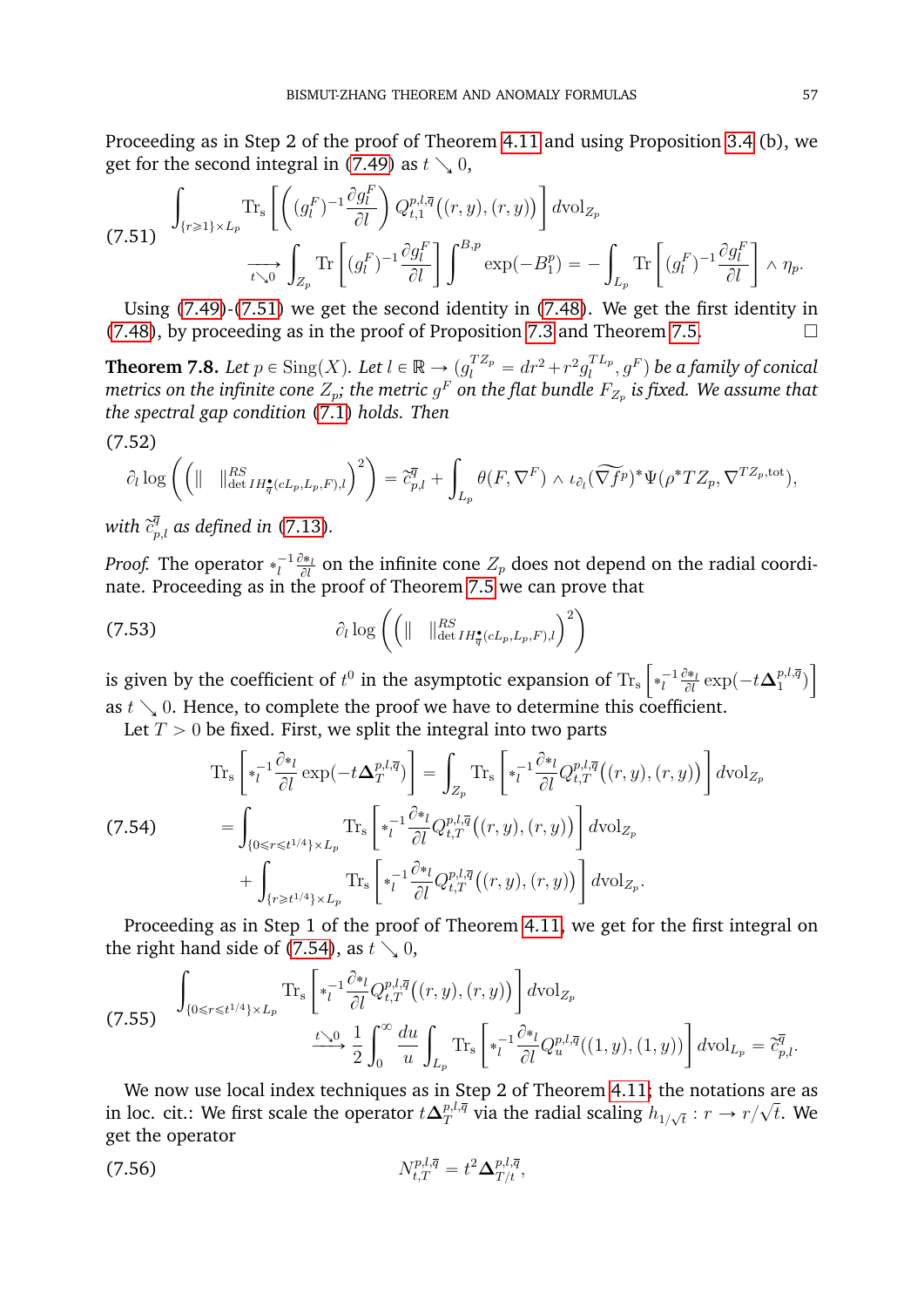with heat kernel  $R_{t,T}^{p,l,\overline{q}}.$  We hence get for the second integral in [\(7.54\)](#page-58-1):

<span id="page-59-4"></span>(7.57) 
$$
\int_{\{r\geq t^{1/4}\}\times L_p} \text{Tr}_s\left[\ast_l^{-1}\frac{\partial \ast_l}{\partial l}Q_{t,T}^{p,l,\overline{q}}\left((r,y),(r,y)\right)\right]d\text{vol}_{Z_p} = \int_{\{r\geq t^{3/4}\}\times L_p} \text{Tr}_s\left[\ast_l^{-1}\frac{\partial \ast_l}{\partial l}R_{t,T}^{p,l,\overline{q}}\left((r,y),(r,y)\right)\right]d\text{vol}_{Z_p}.
$$

As in Step 2 of the proof of Theorem [4.11](#page-30-3) we apply to  $N_{t,T}^{p,l,\overline{q}}$  the (local) scaling  $x \to$  $tx$  and replace the Clifford variables  $c(e_k), \widehat{c}(e_k)$  by  $c_t(e_k), \widehat{c}_t(e_k)$ . We denote by  $C_t$  the operator we get from  $*^{-1}_l\frac{\partial *_{l}}{\partial l}$  $\frac{\partial \mathcal{H}_l}{\partial l}$  by the above scaling. We have

<span id="page-59-0"></span>
$$
(7.58) \t tC_t \xrightarrow{t \searrow 0} \dot{\omega}^{Z_p},
$$

where  $\dot{\omega}^{Z_p}$  has been defined in [\(7.10\)](#page-49-1). Using [\(7.58\)](#page-59-0) and prodeeding as in [\[BZ92,](#page-62-1) Theorem 13.4], we get the following asymptotics as  $t \setminus 0$ , uniformly on compact sets,

<span id="page-59-1"></span>
$$
(7.59)
$$
  
\n
$$
\mathrm{Tr}_{s} \left[ *_{l}^{-1} \frac{\partial *_{l}}{\partial l} R_{t,T}^{p,l,\overline{q}}((r,y),(r,y)) \right] d\mathrm{vol}_{Z_{p}}
$$
  
\n
$$
= \frac{1}{t} \int^{B,p} \dot{\omega}_{l}^{Z_{p}} \exp(-B_{T^{2}}^{p}) + \int^{B,p} \dot{\omega}_{l}^{Z_{p}} \left( \left( \frac{1}{2} \nabla_{l}^{T Z_{p}} + \iota_{T \widehat{\nabla f^{p}}} \right) \widehat{\theta}(F,g^{F}) \right) \exp(-B_{T^{2}}^{p}) + \mathcal{O}(t).
$$

Recall that the form  $e_T (\rho^* T Z_p, \nabla^{T Z_p,\text{tot}})$  has been defined in [\(3.37\)](#page-15-5). From [\(7.10\)](#page-49-1) and  $\nabla_{g_l^{T}z_p} f^p = -r \partial_r$ , we have  $\iota_T \widehat{\nabla f} \omega^{Z_p} = 0$ . Hence, using [\[BZ92,](#page-62-1) Theorem 3.2], [BZ92, Theorem 3.13] and proceeding as in [\[BZ92,](#page-62-1) (4.74)-(4.86)] we get

<span id="page-59-2"></span>
$$
\int^{B,p} \dot{\omega}_l^{Z_p} \left( \left( \frac{1}{2} \nabla_l^{T Z_p} + \iota_{T \overline{\nabla} \overline{f^p}} \right) \hat{\theta}(F, g^F) \right) \exp(-B_{T^2}^p)
$$
\n
$$
= \frac{1}{2} d \left( \int^{B,p} \dot{\omega}_l^{Z_p} \hat{\theta}(F, g^F) \exp(-B_{T^2}^p) \right)
$$
\n
$$
- \int^{B,p} \left( \left( \frac{1}{2} \nabla_l^{T Z_p} + \iota_{T \overline{\nabla} \overline{f^p}} \right) \dot{\omega}_l^{Z_p} \right) \hat{\theta}(F, g^F) \exp(-B_{T^2}^p)
$$
\n(7.60)\n
$$
= \frac{1}{2} d \left( \int^{B,p} \dot{\omega}_l^{Z_p} \hat{\theta}(F, g^F) \exp(-B_{T^2}^p) \right) - \int^{B,p} \left( \frac{1}{2} \nabla_l^{T Z_p} \dot{\omega}_l^{Z_p} \right) \hat{\theta}(F, g^F) \exp(-B_{T^2}^p)
$$
\n
$$
= \frac{1}{2} d \left( \int^{B,p} \dot{\omega}_l^{Z_p} \hat{\theta}(F, g^F) \exp(-B_{T^2}^p) \right) - \int^{B,p} \theta(F, g^F) \left( -\frac{1}{2} \nabla_l^{T Z_p} \dot{\omega}_l^{Z_p} \right) \exp(-B_{T^2}^p)
$$
\n
$$
= \frac{1}{2} d \left( \int^{B,p} \dot{\omega}_l^{Z_p} \hat{\theta}(F, g^F) \exp(-B_{T^2}^p) \right) - \int^{B,p} \theta(F, g^F) \iota_{\partial l} e_{T^2} (\rho^* T Z_p, \nabla^{T Z_p, \text{tot}}).
$$

The form  $\int^{B,p} \dot{\omega}_l^{Z_p}$  $l^{\mathcal{Z}_p}_l\widehat{\theta}(F,g^F)\exp(-B_{T^2}^p)$  is an  $(n-1)$ -form containing  $e^r.$  Hence

<span id="page-59-3"></span>(7.61) 
$$
d\left(\int^{B,p} \dot{\omega}_l^{Z_p}\hat{\theta}(F,g^F)\exp(-B_{T^2}^p)\right) = e^r \wedge d\beta(r,T),
$$

for an  $(n - 2)$ -form  $\beta$  on  $L_n$ .

The coefficients in the asymptotic expansion on the left hand side of [\(7.59\)](#page-59-1), enjoy scaling properties analogous to those described in [\(6.23\)](#page-44-3). Proceeding as in [\(6.24\)](#page-45-0), we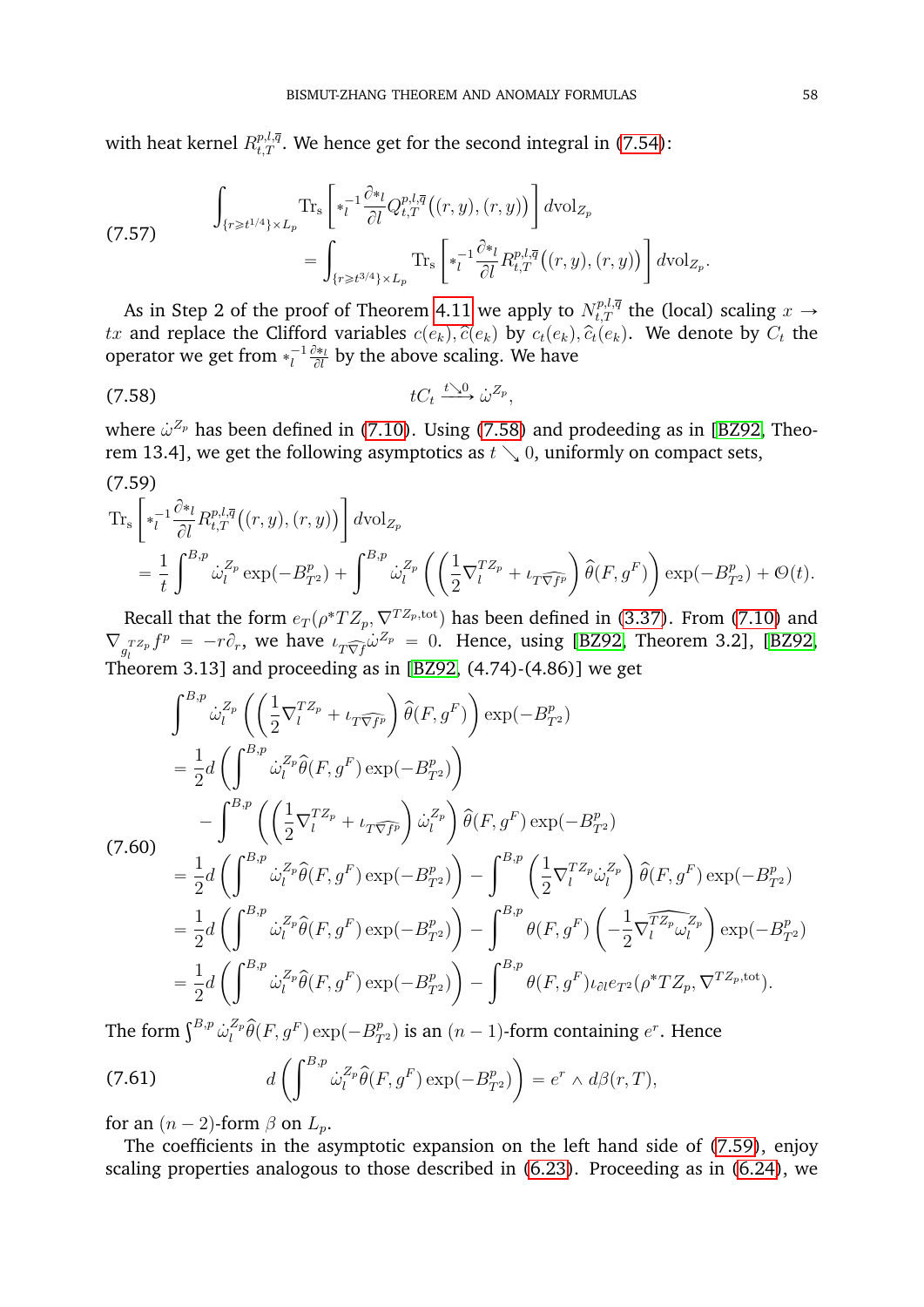get from [\(7.59\)](#page-59-1), [\(7.60\)](#page-59-2) and [\(7.61\)](#page-59-3),

<span id="page-60-0"></span>
$$
\int_{\{r\geq t^{3/4}\}\times L_p} \text{Tr}_{\mathbf{s}}\left[R_{t,T}^{p,l,\overline{q}}\big((r,y),(r,y)\big)\right] d\text{vol}_{Z_p} = \frac{1}{t} \int_{\{r\geq t^{3/4}\}\times L_p} \int^{B,p} \dot{\omega}_l^{T Z_p} \exp(-B_{T^2}^p) - \int_{\{r\geq t^{3/4}\}\times L_p} \int^{B,p} \theta(F,g^F) \iota_{\partial l} e_{T^2}(\rho^* T Z, \nabla^{T Z, \text{tot}}) + \mathcal{O}(t^{1/4}).
$$

Moreover, as  $t \searrow 0$ ,

<span id="page-60-1"></span>(7.63) 
$$
\int_{\{r \le t^{3/4}\} \times L_p} \int^{B,p} \dot{\omega}^{TZ_p} \exp(-B_{T^2}^p) = \mathcal{O}(t^{3/2}),
$$

$$
\int_{\{r \le t^{3/4}\} \times L_p} \int^{B,p} \theta(F, g^F) \iota_{\partial l} e_{T^2}(\rho^* TZ, \nabla^{TZ, \text{tot}}) = \mathcal{O}(t^{3/4}).
$$

Using Proposition [3.6\(](#page-15-4)b), [\(7.57\)](#page-59-4), [\(7.62\)](#page-60-0) and [\(7.63\)](#page-60-1), setting  $T = 1$ , we get for the second integral on the right hand side of [\(7.54\)](#page-58-1) as  $t \searrow 0$ ,

<span id="page-60-2"></span>
$$
(7.64) \int_{\{r \ge t^{1/4}\} \times L_p} \text{Tr}_{s} \left[ *_{l}^{-1} \frac{\partial *_{l}}{\partial l} Q_{t,1}^{p,l,\bar{q}}((r, y), (r, y)) \right] d\text{vol}_{Z_p} \n= \int_{\{r \ge t^{3/4}\} \times L_p} \text{Tr}_{s} \left[ *_{l}^{-1} \frac{\partial *_{l}}{\partial l} R_{t,1}^{p,l,\bar{q}}((r, y), (r, y)) \right] d\text{vol}_{Z_p} \n= \frac{1}{t} \int_{Z_p} \int_{B_p}^{B_p} \dot{\omega}_l^{Z_p} \exp(-B_1^p) - \int_{Z_p} \int_{B_p}^{B_p} \theta(F, g^F) \iota_{\partial l} e_1(\rho^* T Z_p, \nabla^{T Z_p, \text{tot}}) + \mathcal{O}(t^{1/4}) \n= \frac{1}{t} \int_{Z_p} \int_{B_p}^{B_p} \dot{\omega}_l^{Z_p} \exp(-B_1^p) + \int_{L_p} \theta(F, g^F) \wedge \iota_{\partial_l}(\nabla f^p)^* \Psi(\rho^* T Z_p, \nabla^{T Z_p, \text{tot}}) \n+ \mathcal{O}(t^{1/4}).
$$

Using [\(7.54\)](#page-58-1), [\(7.55\)](#page-58-2) and [\(7.64\)](#page-60-2) we get that the coefficient of  $t^0$  in the asymptotic expansion of  $\mathrm{Tr_{s}}$  $\overline{\mathcal{L}}$  $*_{l}^{-1}\frac{\partial *_{l}}{\partial l}$  $\frac{\partial *_{l}}{\partial l} \exp(-t\boldsymbol{\Delta}^{p,l,\overline{q}}_{1})$  $\binom{p,\iota,q}{1}$  $\frac{v}{1}$ , as  $t \searrow 0$ , is given by

(7.65) 
$$
\tilde{c}_{p,l}^{\overline{q}} + \int_{L_p} \theta(F,g^F) \wedge \iota_{\partial_l}(\widetilde{\nabla f}^p)^* \Psi(\rho^*TZ_p, \nabla^{TZ_p,\text{tot}}).
$$

Let  $l \in \mathbb{R} \to (g_l^{TX}, g_l^F)$  be a family of metrics on  $TX$ , F as at the beginning of Section [7.](#page-48-0) We denote by  $\|\quad\|_{\det IH_{\overline{q}}^X(X,F)}^{Y,g_t^{TX},g_t^F}$  the associated Bismut-Zhang metric.

 $\Box$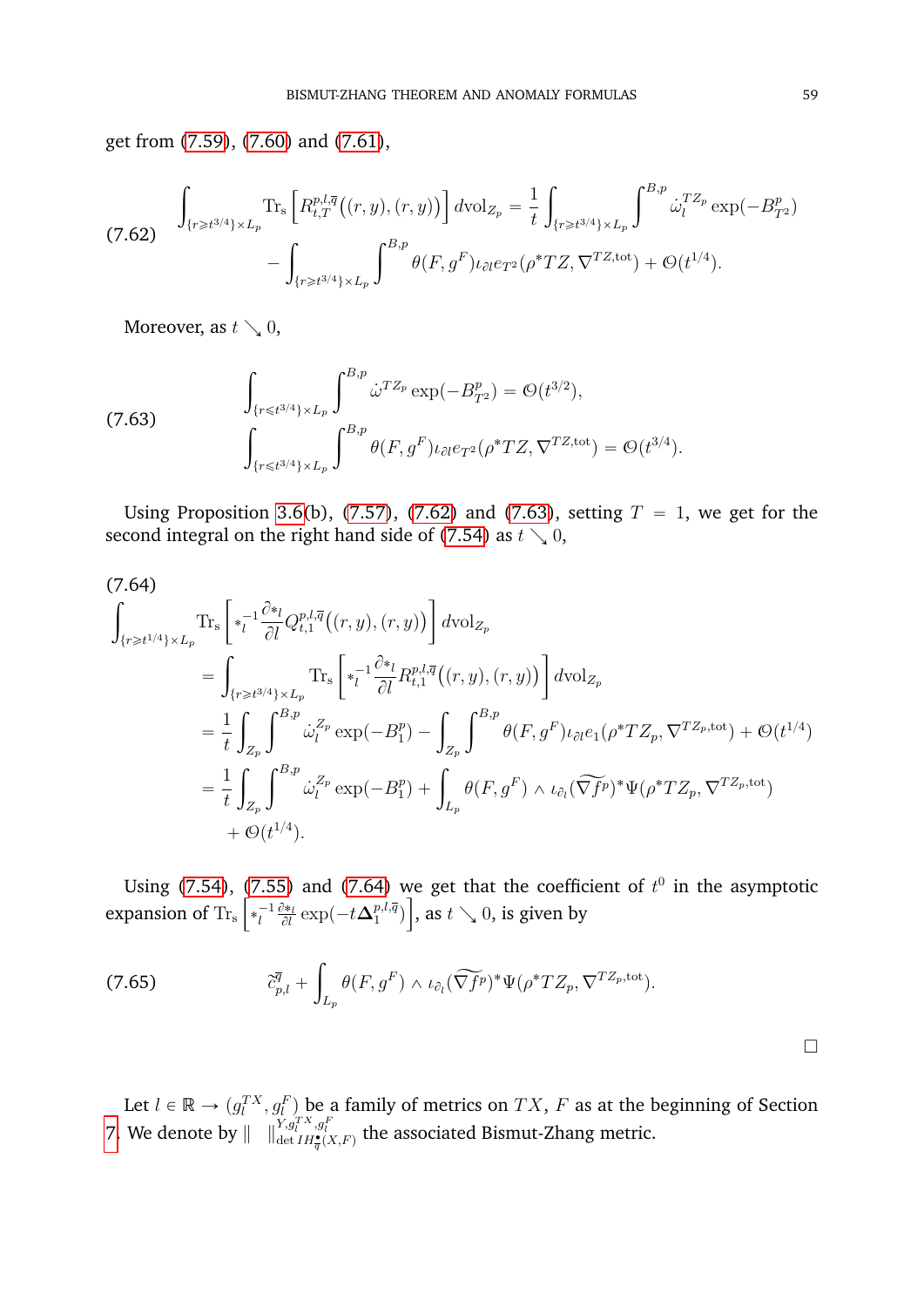<span id="page-61-0"></span>**Theorem 7.9.** Let  $\mathbb{R} \ni l \to (g_l^{TX}, g_l^F)$  be a family of metrics on  $TX$ ,  $F$  as explained at the *beginning of Section [7](#page-48-0) and satisfying the spectral gap condition* [\(7.1\)](#page-48-2)*. Then*

(7.66)

$$
\partial_{t} \log \left( (\|\n\|\n\|\n\begin{aligned}\n\|\n\chi_{g_{t}^{T X}, g_{t}^{F}}^{TX, g_{t}^{F}}) \right) &= \sum_{p \in \text{Crit}(f_{sm})} (-1)^{\text{ind}(p)} \partial_{t} \log(\|\n\|\|\n\|\n\begin{aligned}\n\|\n\chi_{g_{t}^{T X}, g_{t}^{F}}^{Z} + \sum_{p \in \text{Sing}(X)} \left( -\int_{L_{p}} \text{Tr} \left[ (g_{t}^{F})^{-1} \frac{\partial g_{t}^{F}}{\partial t} \right] \wedge \eta_{p,l} + c_{p,l}^{\overline{q}} + \tilde{c}_{p,l}^{\overline{q}} \right) \\
&\quad + \sum_{p \in \text{Sing}(X)} \int_{L_{p}} \theta(F, g_{t}^{F}) \wedge \iota_{\partial_{t}} (\widetilde{\nabla f}^{p})^{*} \Psi(\rho^{*} T Z_{p}, \nabla^{T Z_{p}, \text{tot}}),\n\end{aligned}
$$

where  $\eta_{p,l}$  (resp.  $c^{\bar{q}}_{p,l}$  and  $\tilde{c}^{\bar{q}}_{p,l}$ ) is as defined in [\(3.22\)](#page-13-5) (resp. [\(7.13\)](#page-50-2)).

*Proof.* The proof follows from the definition of the Bismut-Zhang metric (Definition [5.4\)](#page-35-4), and Theorems [7.7](#page-57-4) and [7.8.](#page-58-3)

**Remark 7.10.** Putting together Theorems [7.5](#page-56-0) and [7.9,](#page-61-0) we have

<span id="page-61-1"></span>
$$
\partial_l \log \left( \frac{\| \quad \|_{\det H_q^{\bullet}(X,F),l}^{RS}}{\| \quad \|_{\det H_q^{\bullet}(X,F)}} \right)^2 = \int_X \text{Tr} \left[ (g_l^F)^{-1} \frac{\partial g_l^F}{\partial l} \right] e(TX, \nabla_l^{TX})
$$
\n
$$
+ \int_X \iota_{\partial_l} e(\rho^* TX, \nabla^{TX, \text{tot}}) \theta(F, g_l^F)
$$
\n
$$
- \sum_{p \in \text{Crit}(f_{sm})} (-1)^{\text{ind}(p)} \partial_l \log (\| \quad \|_{\det F_p, l}^2) + \sum_{p \in \text{Sing}(X)} \int_{L_p} \text{Tr} \left[ (g_l^F)^{-1} \frac{\partial g_l^F}{\partial l} \right] \wedge \eta_{p,l}
$$
\n
$$
- \sum_{p \in \text{Sing}(X)} \int_{L_p} \theta(F, g_l^F) \wedge \iota_{\partial_l} (\widetilde{\nabla f}^p)^* \Psi(\rho^* TZ_p, \nabla^{TZ_p, \text{tot}}).
$$

Integrating [\(7.67\)](#page-61-1) over  $l \in [0, 1]$  and comparing with [\(3.58\)](#page-18-3) we have

(7.68) 
$$
\begin{aligned}\n\left(\begin{array}{c}\n\|\ \| \ \|_{\det H^{\bullet}_{\overline{q}}(X,F)}\n\end{array}\right)^2 - \left(\begin{array}{c}\n\|\ \| \ \|_{\det H^{\bullet}_{\overline{q}}(X,F)}\n\end{array}\right)^2 = \\
&= - \int_X \theta(F, g^{'F})(\nabla' f)^* \Psi(TX, \nabla'^{TX}) + \int_X \theta(F, g^F)(\nabla f)^* \Psi(TX, \nabla^{TX}),\n\end{aligned}
$$

which shows that the variations of the three terms in the Bismut-Zhang formula w.r.t. the two metrics  $(g^{TX}, g^{F})$  are compatible.

The result in [\[BZ92,](#page-62-1) Theorem 16.1] can also be generalised to this setting: Let us fix a flat Hermitian vector bundle  $(F,\nabla^F,g^F)$ . Let  $(f,g_0^{TX})$ ,  $(f',g_0^{\prime TX})$  be anti-radial Morse-Smale pairs, we assume that the conical metrics  $g_0^{TX}$ ,  $g_0^{T X}$  coincide in an open neighbourhood of  $\mathrm{Sing}(X)$ . We denote by  $Y \; = \; \nabla_{g_0^T} x \, f, \; Y' \; = \; \nabla_{g_0^{\prime T} x} f'$  the gradient vector fields. Let  $\|\n\|\|_{\det H^\bullet(X)}^{Y',g_0^{T}X,g^F}$  $\frac{Y',g_0^{\prime T X},g^F}{\det IH^{\bullet}_{\overline{q}}(X,F)},\ \ \parallel\quad \ \parallel_{\det IH^{\bullet}_{\overline{q}}(X,F)}^{Y,g_0^{TX},g^F}$  $\frac{H, g_0 \rightarrow g}{\det IH^{\bullet}_{\bm{q}}(X, F)}$  denote the associated Bismut-Zhang metrics on det  $IH_{\overline{q}}^{\bullet}(X,F)$ .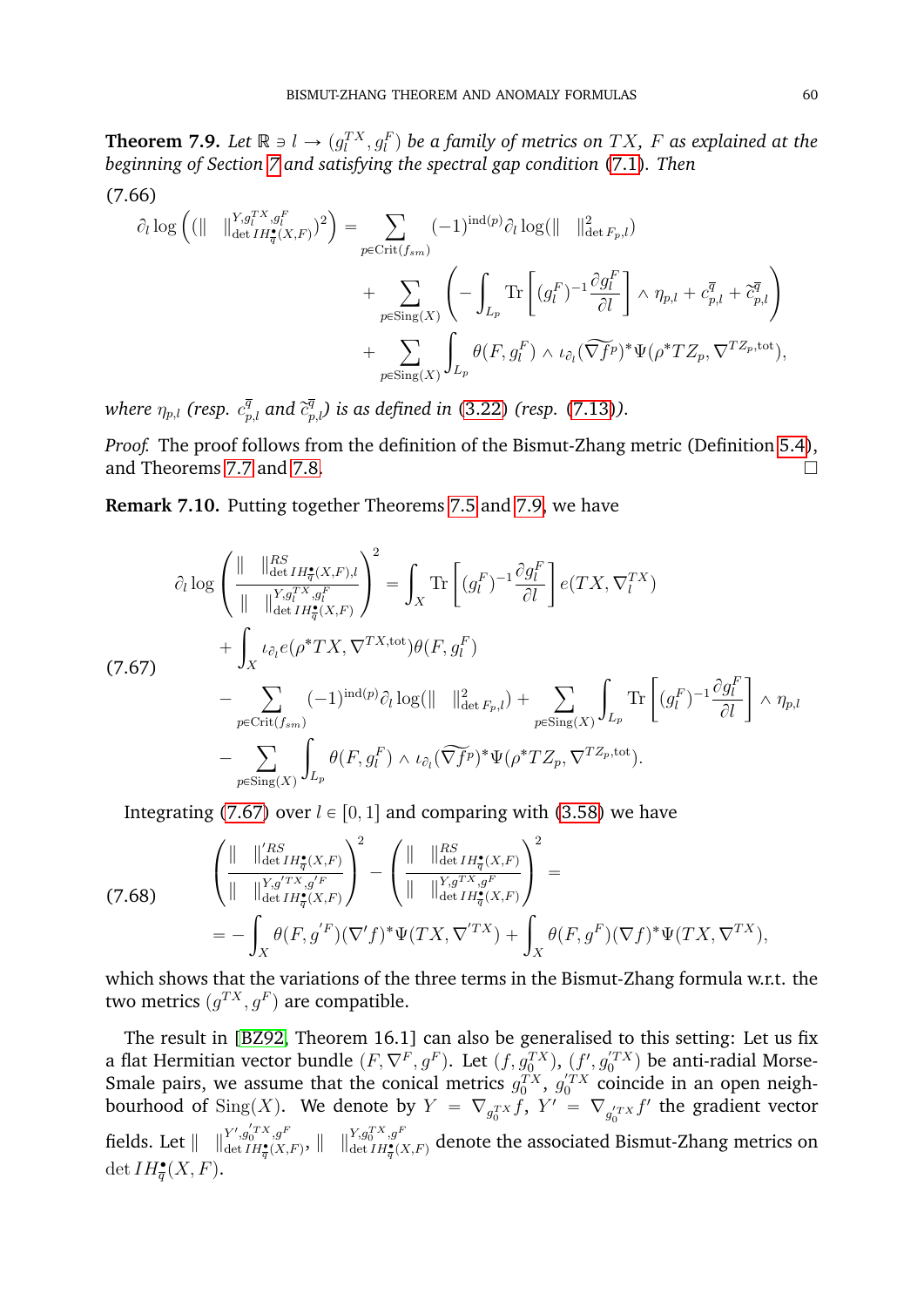Let  $g^{TX}$  be a further arbitray conical Riemannian metric on  $X,$  which does also coincide with the conical metrics  $g_0^{TX},\,g_0^{'TX}$  in an open neighbourhood of  $\mathrm{Sing}(X)$ ; we denote by  $\nabla^{TX}$  the Levi-Civita connection of  $(T X, q^{TX})$ .

**Theorem 7.11.** *In the situation described above we have*  $(7.69)$ ˛

$$
\log\left(\frac{\|\quad\|_{\det H^{\bullet}_{\overline{q}}(X,F)}^{Y',g_0^{lTX},g^F}}{\|\quad\|_{\det H^{\bullet}_{\overline{q}}(X,F)}^{Y,g_0^{lTX},g^F}}\right)^2=\int_X \theta(F,g^F)(Y')^*\Psi(TX,\nabla^{TX})-\int_X \theta(F,g^F)Y^*\Psi(TX,\nabla^{TX}).
$$

*Proof.* The theorem is a consequence of the Bismut-Zhang theorem, Theorem [\(5.6\)](#page-36-0). It can be proved independently by an easy generalisation of [\[BZ92,](#page-62-1) Section XVI].

#### **REFERENCES**

- <span id="page-62-10"></span>[ÁC17] Jesús A. Álvarez López and Manuel Calaza. Witten's perturbation on strata. Asian J. Math., 21(1):47–126, 2017.
- <span id="page-62-15"></span>[ALMP18] Pierre Albin, Eric Leichtnam, Rafe Mazzeo, and Paolo Piazza. Hodge theory on Cheeger spaces. *J. Reine Angew. Math.*, 744:29–102, 2018.
- <span id="page-62-3"></span>[ARS18] Pierre Albin, Frédéric Rochon, and David Sher. A Cheeger-Müller theorem for manifolds with wedge singularities. *to appear Analysis* & *PDE, arXiv:1807.02178v1*, 2018.
- <span id="page-62-4"></span>[BC90] Jean-Michel Bismut and Jeff Cheeger. Families index for manifolds with boundary, superconnections, and cones. I: Families of manifolds with boundary and Dirac operators. *J. Funct. Anal.*, 89(2):313–363, 1990.
- <span id="page-62-17"></span>[BGS88] J.-M. Bismut, H. Gillet, and C. Soulé. Analytic torsion and holomorphic determinant bundles. III: Quillen metrics on holomorphic determinants. *Commun. Math. Phys.*, 115(1):301–351, 1988.
- <span id="page-62-13"></span>[BGV04] Nicole Berline, Ezra Getzler, and Mich`ele Vergne. *Heat kernels and Dirac operators. Paperback ed.* Grundlehren Text Editions. Berlin: Springer. ix, 2004.
- <span id="page-62-5"></span>[BL92] Jochen Brüning and Matthias Lesch. Hilbert complexes. *J. Funct. Anal.*, 108(1):88–132, 1992.
- <span id="page-62-6"></span>[BL93] Jochen Brüning and Matthias Lesch. Kähler-Hodge theory for conformal complex cones. Geom. *Funct. Anal.*, 3(5):439–473, 1993.
- <span id="page-62-16"></span>[BM06] Jochen Brüning and Xiaonan Ma. An anomaly formula for Ray-Singer metrics on manifolds with boundary. *Geom. Funct. Anal.*, 16(4):767–837, 2006.
- <span id="page-62-11"></span>[BS87] Jochen Brüning and Robert Seeley. The resolvent expansion for second order regular singular operators. *J. Funct. Anal.*, 73:369–429, 1987.
- <span id="page-62-14"></span>[BS88] Jochen Brüning and Robert Seeley. An index theorem for first order regular singular operators. *Am. J. Math.*, 110(4):659–714, 1988.
- <span id="page-62-1"></span>[BZ92] Jean-Michel Bismut and Weiping Zhang. An extension of a theorem by Cheeger and Müller. With *an appendix by François Laudenbach. Astérisque. 205. Paris: Société Mathématique de France.*, 1992.
- <span id="page-62-9"></span>[BZ94] Jean-Michel Bismut and Weiping Zhang. Milnor and Ray-Singer metrics on the equivariant determinant of a flat vector bundle. *Geom. Funct. Anal.*, 4(2):136–212, 1994.
- <span id="page-62-7"></span>[CGM82] Jeff Cheeger, Mark Goresky, and Robert MacPherson.  $L^2$ -cohomology and intersection homology of singular algebraic varieties. In *Seminar on Differential Geometry*, volume 102 of *Ann. of Math. Stud.*, pages 303–340. Princeton Univ. Press, Princeton, N.J., 1982.
- <span id="page-62-0"></span>[Che79] Jeff Cheeger. Analytic torsion and the heat equation. *Ann. Math.*, (2) 109:259–322, 1979.
- <span id="page-62-8"></span>[Che80] Jeff Cheeger. On the Hodge theory of Riemannian pseudomanifolds. In *Geometry of the Laplace operator (Proc. Sympos. Pure Math., Univ. Hawaii, Honolulu, Hawaii, 1979)*, Proc. Sympos. Pure Math., XXXVI, pages 91–146. Amer. Math. Soc., Providence, R.I., 1980.
- <span id="page-62-12"></span>[Che83] Jeff Cheeger. Spectral geometry of singular Riemannian spaces. *J. Differential Geom.*, 18(4):575– 657 (1984), 1983.
- <span id="page-62-2"></span>[Dar87] Aparna Dar. Intersection R-torsion and analytic torsion for pseudomanifolds. *Math. Z.*, 194, no. 2:193–216, 1987.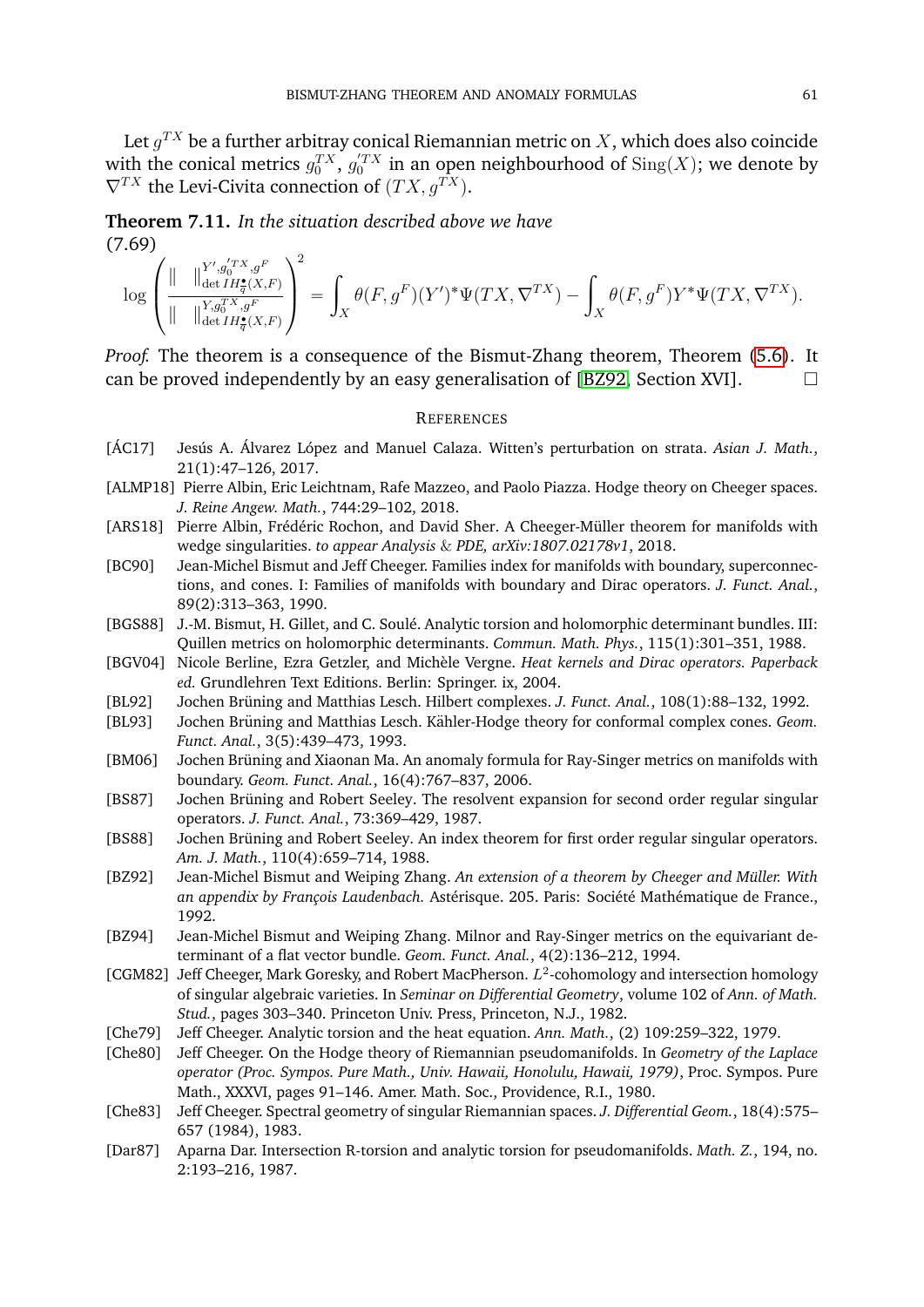- <span id="page-63-16"></span>[GM80] Mark Goresky and Robert MacPherson. Intersection homology theory. *Topology*, 19:135–165, 1980.
- <span id="page-63-17"></span>[GM83] Mark Goresky and Robert MacPherson. Intersection homology. II. *Invent. Math.*, 72:77–129, 1983.
- <span id="page-63-3"></span>[HS85] Bernard Helffer and Johannes Sjöstrand. Puits multiples en mécanique semi-classique. IV. Étude du complexe de Witten. *Comm. Partial Differential Equations*, 10(3):245–340, 1985.
- <span id="page-63-7"></span>[HS10] Luiz Hartmann and Mauro Spreafico. The analytic torsion of a cone over a sphere. *J. Math. Pures Appl.*, 93(9):408–435, 2010.
- <span id="page-63-8"></span>[HS11] Luiz Hartmann and Mauro Spreafico. The analytic torsion of a cone over an odd dimensional manifold. *J. Geom. Phys.*, 61(3):624–657, 2011.
- <span id="page-63-9"></span>[HS16] Luiz Hartmann and Mauro Spreafico. On the Cheeger-Müller theorem for an even-dimensional cone. *St. Petersbg. Math. J.*, 27(1):137–154, 2016.
- <span id="page-63-10"></span>[HS20] Luiz Hartmann and Mauro Spreafico. Intersection torsion and analytic torsion for spaces with conical singularities. *arXiv:2001.07801*, 2020.
- <span id="page-63-20"></span>[Lau92] François Laudenbach. *Appendix: On the Thom-Smale complex*. Astérisque. 205. Paris: Société Mathématique de France, 1992.
- <span id="page-63-21"></span>[Les97] Matthias Lesch. *Operators of Fuchs type, conical singularitites, and asymptotic methods.* Teubner-Texte zur Mathematik 136. Stuttgart: B. G. Teubner, 1997.
- <span id="page-63-4"></span>[Les98] Matthias Lesch. Determinats of regular singular Sturm-Liouville operators. *Math. Nachr.*, 194:139–170, 1998.
- <span id="page-63-23"></span>[Lud17a] Ursula Ludwig. A complex in Morse theory computing intersection homology. *Ann. Inst. Fourier*, 67(1):197–236, 2017.
- <span id="page-63-13"></span>[Lud17b] Ursula Ludwig. Comparison between two complexes on a singular space. *J. Reine Angew. Math.*, 724:1–52, 2017.
- <span id="page-63-12"></span>[Lud20a] Ursula Ludwig. An extension of a theorem by Cheeger and Müller to spaces with isolated conical singularities. *Duke Math. J.*, 169(13):2501–2570, 2020.
- <span id="page-63-14"></span>[Lud20b] Ursula Ludwig. An index formula for the intersection Euler characteristic of an infinite cone. *Math. Z.*, 296(1-2):99–126, 2020.
- <span id="page-63-24"></span>[Mil66] John W. Milnor. Whitehead torsion. *Bull. Am. Math. Soc.*, 72:358–426, 1966.
- <span id="page-63-19"></span>[MQ86] Varghese Mathai and Daniel Quillen. Superconnections, Thom classes, and equivariant differential forms. *Topology*, 25:85–110, 1986.
- <span id="page-63-0"></span>[Mül78] Werner Müller. Analytic torsion and R-torsion of Riemannian manifolds. Adv. Math., 28:233– 305, 1978.
- <span id="page-63-1"></span>[Mül93] Werner Müller. Analytic torsion and R-torsion for unimodular representations. *J. Am. Math. Soc.*, 6(3):721–753, 1993.
- <span id="page-63-11"></span>[MV12] Rafe Mazzeo and Boris Vertman. Analytic torsion on manifolds with edges. *Adv. Math.*, 231(2):1000–1040, 2012.
- <span id="page-63-6"></span>[MV14] Werner Müller and Boris Vertman. The metric anomaly of analytic torsion on manifolds with conical singularities. *Commun. Partial Differ. Equations*, 39(1):146–191, 2014.
- <span id="page-63-15"></span>[O'N83] Barrett O'Neill. Semi-Riemannian geometry. With applications to relativity. Pure and Applied Mathematics, 103. New York-London etc.: Academic Press. xiii, 468 p. \$ 45.00 (1983)., 1983.
- <span id="page-63-22"></span>[Roe98] John Roe. *Elliptic operators, topology and asymptotic methods. 2nd ed*. Harlow: Longman, 2nd ed. edition, 1998.
- <span id="page-63-18"></span>[Sie83] Paul H. Siegel. Witt spaces: A geometric cycle theory for KO-homology at odd primes. *Am. J. Math.*, 105:1067–1105, 1983.
- <span id="page-63-5"></span>[Ver09] Boris Vertman. Analytic torsion of a bounded generalized cone. *Commun. Math. Phys.*, 290(3):813–860, 2009.
- <span id="page-63-2"></span>[Wit82] Edward Witten. Supersymmetry and Morse theory. *J. Differential Geom.*, 17(4):661–692 (1983), 1982.